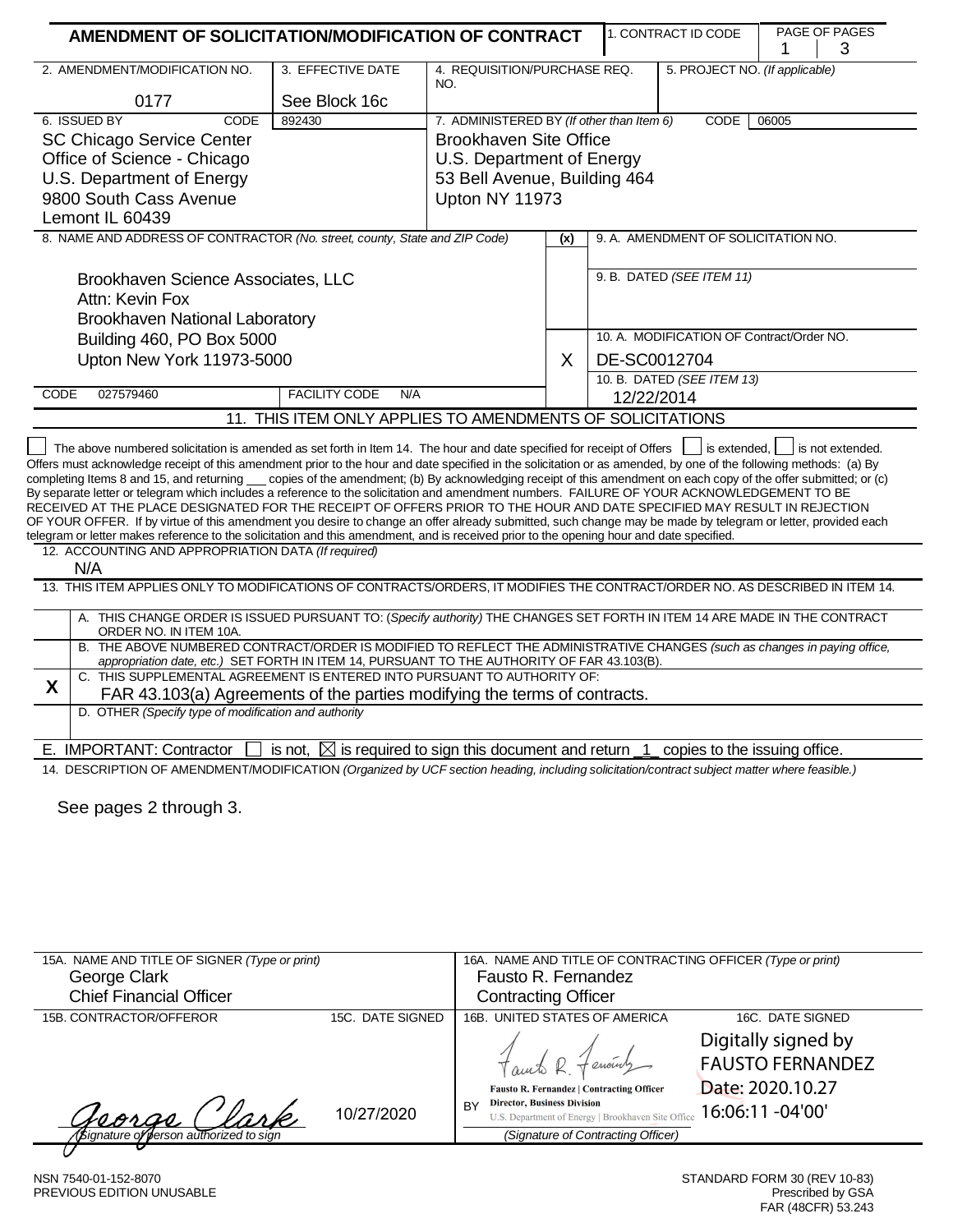Page **2** of **3**

## **14. DESCRIPTION OF AMENDMENT/MODIFICATION** continued.

**A.** This modification is issued to update the following contract sections:

### **Contract Sections:**

- a. Part I, Section H, Special Contract Requirements
- b. Part II, Section I Contract Clauses
- c. Part III, Section J List of Attachments
	- Appendix B
	- Appendix I
- **B.** Table of Changes

## **PART I, SECTION H—SPECIAL CONTRACT REQUIREMENTS**

| <b>Clause</b><br>No. | Title                                                                                                                                                                                         | <b>Change &amp; Explanation</b>                                                                                                                                                                                                                           |
|----------------------|-----------------------------------------------------------------------------------------------------------------------------------------------------------------------------------------------|-----------------------------------------------------------------------------------------------------------------------------------------------------------------------------------------------------------------------------------------------------------|
| H.45                 | <b>Paid Leave Under Section</b><br>3610 of the Coronavirus Aid.<br>Relief, and Economic Security<br>Act (CARES ACT) to Maintain<br>Employees and<br>Subcontractors in a Ready<br><b>State</b> | Change:<br>Extend the date agencies may use Section 3610 as the<br>authority for recognizing the costs Section 3610 covers<br>as allowable.<br><b>Explanation:</b><br>This clause is being updated IAW DOE Policy Flash<br>2020-53 dated October 1, 2020. |

## **PART II, SECTION I – CONTRACT CLAUSES**

| <b>Clause</b><br>No. | <b>Title</b>                                                    | <b>Change &amp; Explanation</b>                                                                              |
|----------------------|-----------------------------------------------------------------|--------------------------------------------------------------------------------------------------------------|
| 1.48                 | FAR 52.222-50<br>Combating Trafficking In<br>Persons (Jan 2019) | Change:<br>Update clause.                                                                                    |
|                      |                                                                 | <b>Explanation:</b><br>This clause is being updated to amend section 52.222-<br>$50 b$ y-                    |
|                      |                                                                 | a. Revising the date of the clause;                                                                          |
|                      |                                                                 | b. Removing from paragraph $(h)(1)(ii)$ "\$500,000" and<br>adding \$550,000" in its place;                   |
|                      |                                                                 | c. Redesignating paragraphs $(i)(1)(A)$ and $(B)$ as<br>paragraphs $(i)(1)(i)$ and $(ii)$ ; and              |
|                      |                                                                 | d. Removing from newly redesignated paragraph (i)(1)(ii)<br>"\$500,000" and adding "\$550,000" in its place. |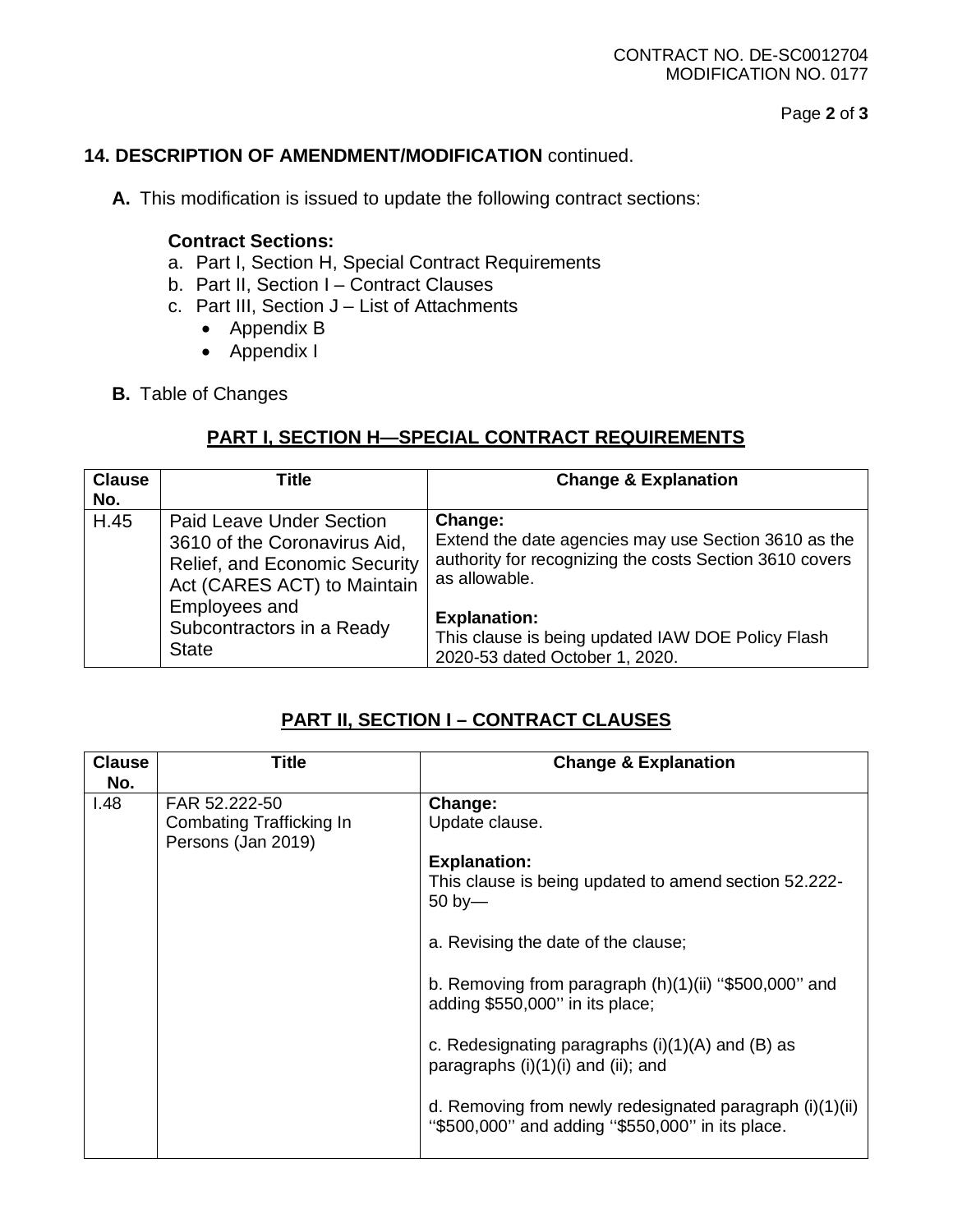### Page **3** of **3**

|      |                               | IAW FAC 2021-01, in the Federal Register Vol. 85, No.<br>192 published October 2, 2020.                                                       |
|------|-------------------------------|-----------------------------------------------------------------------------------------------------------------------------------------------|
| 1.88 | FAR 52.244-6 Subcontracts for | Change:                                                                                                                                       |
|      | Commercial Items (Aug 2020)   | Update clause.                                                                                                                                |
|      |                               | <b>Explanation:</b>                                                                                                                           |
|      |                               | This clause is being updated to amend section 52.244-6<br>by—                                                                                 |
|      |                               | a. Revising the date of the clause and removing from<br>paragraph $(c)(1)(xiv)(A)$ "(JAN 2019)", and adding<br>" $(OCT 2020)$ " in its place. |
|      |                               | IAW FAC 2021-01, in the Federal Register 85 Vol. 85,<br>No. 192 published October 2, 2020.                                                    |

## **PART III, SECTION J — LIST OF DOCUMENTS, EXHIBITS, ATTACHMENTS**

## **APPENDIX I**

| Appendix | Title                        | <b>Change &amp; Explanation</b>                                                                                                          |
|----------|------------------------------|------------------------------------------------------------------------------------------------------------------------------------------|
| B        | Performance Evaluation and   | Change:                                                                                                                                  |
|          | Measurement Plan FY 2020     | Delete FY 2020 Plan.                                                                                                                     |
|          |                              | <b>Explanation:</b>                                                                                                                      |
|          |                              | This appendix is revised to add the FY 2021 Plan.                                                                                        |
|          | <b>DOE Directives/List B</b> | Change:<br>Update DOE O 486.1A, Foreign Government Sponsored<br>or Affiliated Activities.                                                |
|          |                              | <b>Explanation:</b><br>This appendix is replacing the prior version with the<br>attached Appendix I identified as Modification No. 0175. |

### **C. ALL OTHER TERMS AND CONDITIONS REMAIN UNCHANGED. END OF MODIFICATION**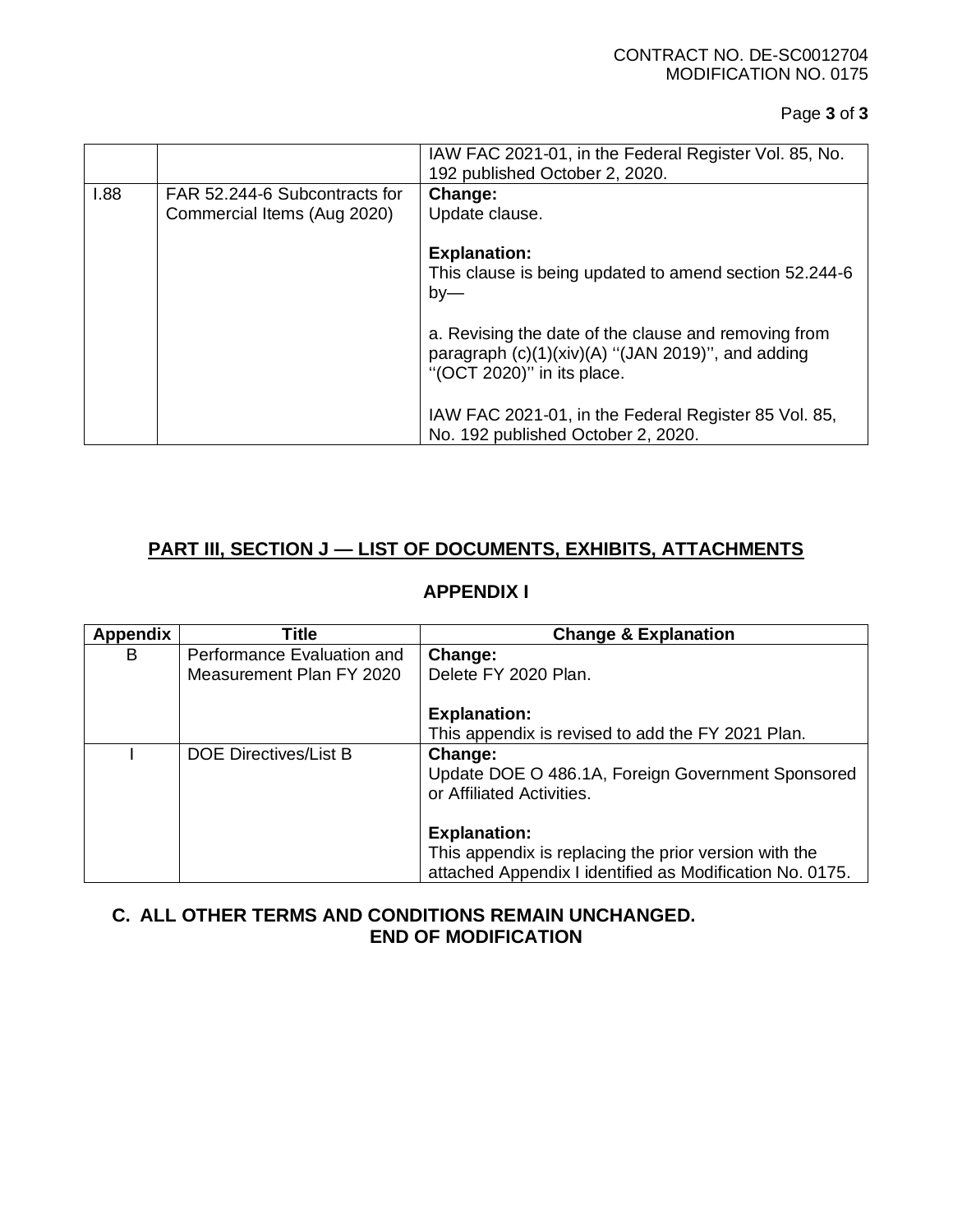## **CLAUSE H.45 – PAID LEAVE UNDER SECTION 3610 OF THE CORONAVIRUS AID, RELIEF, AND ECONOMIC SECURITY ACT (CARES ACT) TO MAINTAIN EMPLOYEES AND SUBCONTRACTORS IN A READY STATE**

- (a) The Contractor may submit for reimbursement and the Government will treat as allowable (if otherwise allowable per federal regulations) the costs of paid leave (including sick leave) the Contractor or its subcontractors provide to keep employees in a ready state if--
	- (1) The employees: cannot perform work on a site approved by the Federal Government (including a federally-owned or leased facility or site) due to facilities closures or other restrictions; and cannot telework because their job duties cannot be performed remotely during the public health emergency declared on January 31, 2020 for COVID–19.
	- (2) The costs are incurred from January 31, 2020 through December 11, 2020.
	- (3) The costs do not reflect any amount exceeding an average of 40 hours per week for paid leave.
- (b) Where other relief provided for by the CARES Act or any other Act would benefit the contractor or the contractor's subcontractors, including, but not limited to, funds available under sections 1102 and 1106 of the CARES Act, the contractor should evaluate the applicability of such benefits in seeking reimbursement under the contract.
- (c) The Contractor must represent in any request for reimbursement--
	- (1) Either it: has not received, has not claimed, and will not claim any other reimbursement, including claims for reimbursement via letter of credit, for federal funds available under the CARES Act for the same purpose, including, but not limited to, funds available under sections 1102 and 1106 of the CARES Act; or if it has received, claimed, or will claim other reimbursement, that reimbursement has been reflected, or will be reflected when known, in requests for reimbursement but in no case reflected later than in its final proposal to determine allowable incurred costs.
	- (2) Its request reflects or will reflect as soon as known, all applicable credits, including:
		- (i) Tax credits, including credits allowed pursuant to division G of Public Law 116-127; and
		- (ii) Applicable credits allowed under the CARES Act, including applicable credits for loan guarantees.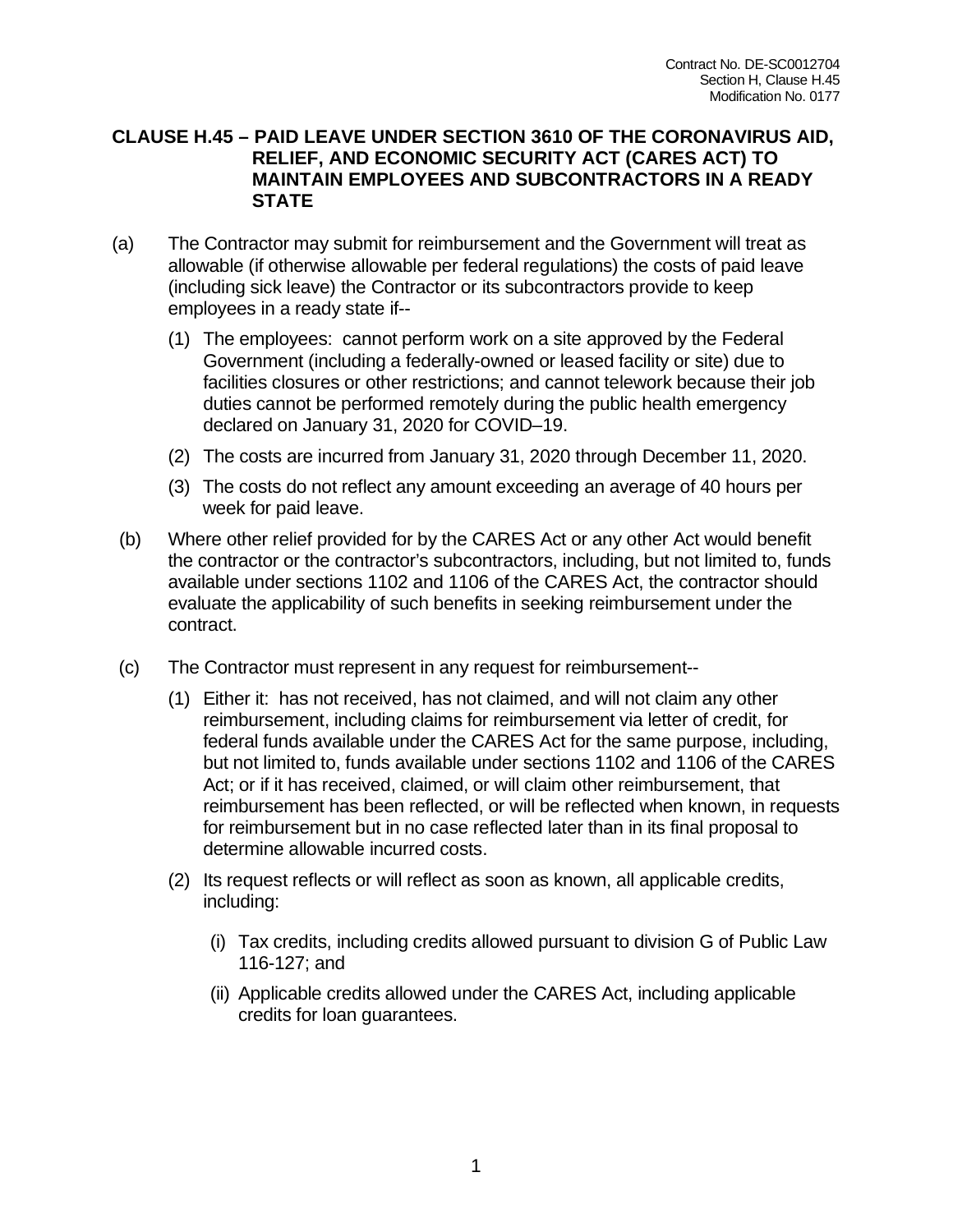## **CLAUSE I.48 – FAR 52.222-50 – COMBATING TRAFFICKING IN PERSONS (OCT 2020)**

(a) *Definitions*. As used in this clause-

*Agent* means any individual, including a director, an officer, an employee, or an independent contractor, authorized to act on behalf of the organization.

*Coercion* means-

- (1) Threats of serious harm to or physical restraint against any person;
- (2) Any scheme, plan, or pattern intended to cause a person to believe that failure to perform an act would result in serious harm to or physical restraint against any person; or
- (3) The abuse or threatened abuse of the legal process.

*Commercial sex act* means any sex act on account of which anything of value is given to or received by any person.

(1) Any item of supply (including construction material) that is-

- (i) A commercial item (as defined in paragraph (1) of the definition at FAR [2.101\)](https://www.acquisition.gov/far/part-2#FAR_2_101);
- (ii) Sold in substantial quantities in the commercial marketplace; and
- (iii) Offered to the Government, under a contract or subcontract at any tier, without modification, in the same form in which it is sold in the commercial marketplace; and
- (2) Does not include bulk cargo, as defined in  $46$  U.S.C.  $40102(4)$ , such as agricultural products and petroleum products.

"Commercially available off-the-shelf (COTS) item" means-

*Debt bondage* means the status or condition of a debtor arising from a pledge by the debtor of his or her personal services or of those of a person under his or her control as a security for debt, if the value of those services as reasonably assessed is not applied toward the liquidation of the debt or the length and nature of those services are not respectively limited and defined.

*Employee* means an employee of the Contractor directly engaged in the performance of work under the contract who has other than a minimal impact or involvement in contract performance.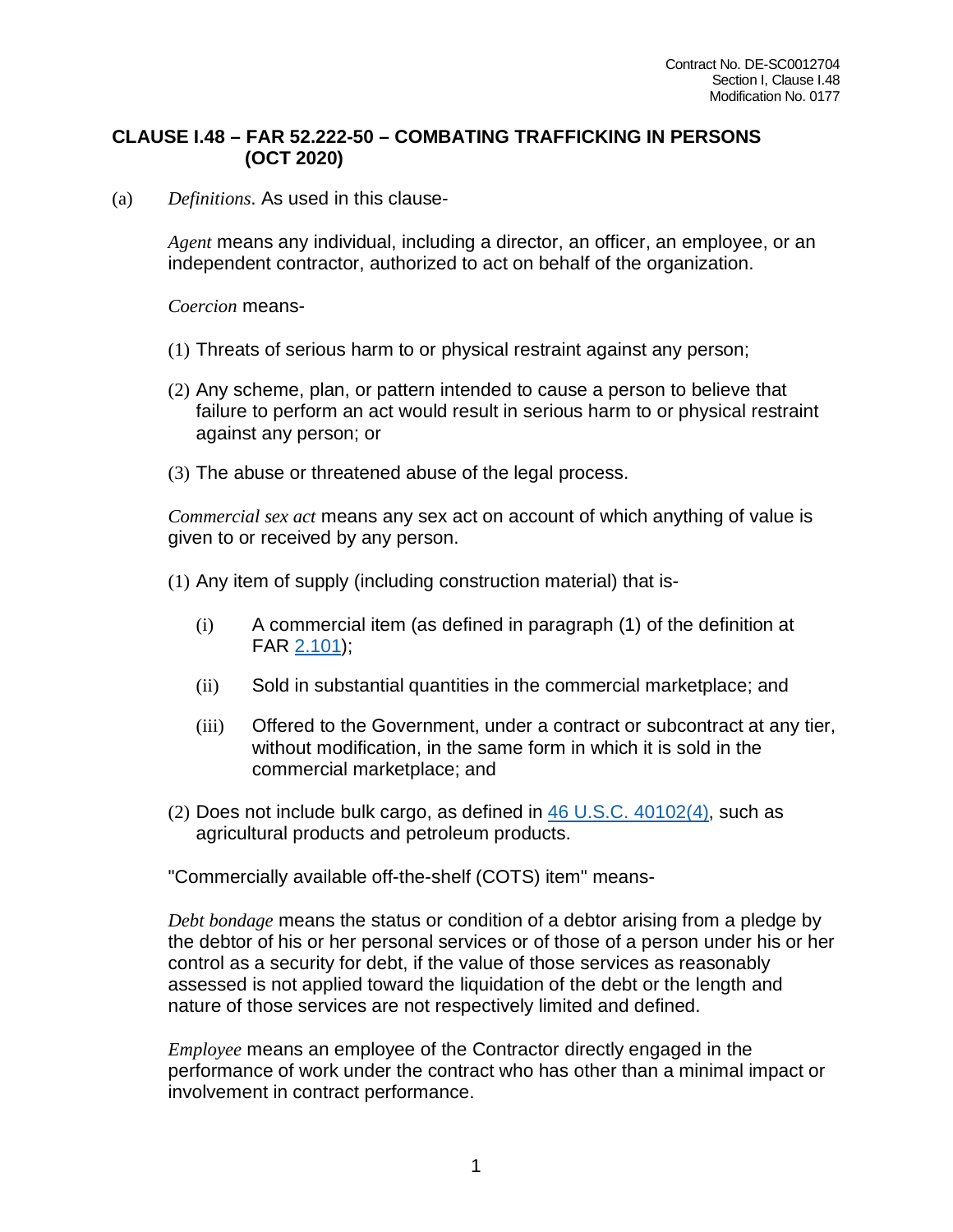*Forced Labor* means knowingly providing or obtaining the labor or services of a person-

- (1) By threats of serious harm to, or physical restraint against, that person or another person;
- (2) By means of any scheme, plan, or pattern intended to cause the person to believe that, if the person did not perform such labor or services, that person or another person would suffer serious harm or physical restraint; or
- (3) By means of the abuse or threatened abuse of law or the legal process.

*Involuntary servitude* includes a condition of servitude induced by means of-

- (1) Any scheme, plan, or pattern intended to cause a person to believe that, if the person did not enter into or continue in such conditions, that person or another person would suffer serious harm or physical restraint; or
- (2) The abuse or threatened abuse of the legal process.

*Recruitment fees* means fees of any type, including charges, costs, assessments, or other financial obligations, that are associated with the recruiting process, regardless of the time, manner, or location of imposition or collection of the fee.

- (1) Recruitment fees include, but are not limited to, the following fees (when they are associated with the recruiting process) for-
	- (i) Soliciting, identifying, considering, interviewing, referring, retaining, transferring, selecting, training, providing orientation to, skills testing, recommending, or placing employees or potential employees;
	- (ii) Advertising
	- (iii) Obtaining permanent or temporary labor certification, including any associated fees;
	- (iv) Processing applications and petitions;
	- (v) Acquiring visas, including any associated fees;
	- (vi) Acquiring photographs and identity or immigration documents, such as passports, including any associated fees;
	- (vii) Accessing the job opportunity, including required medical examinations and immunizations; background, reference, and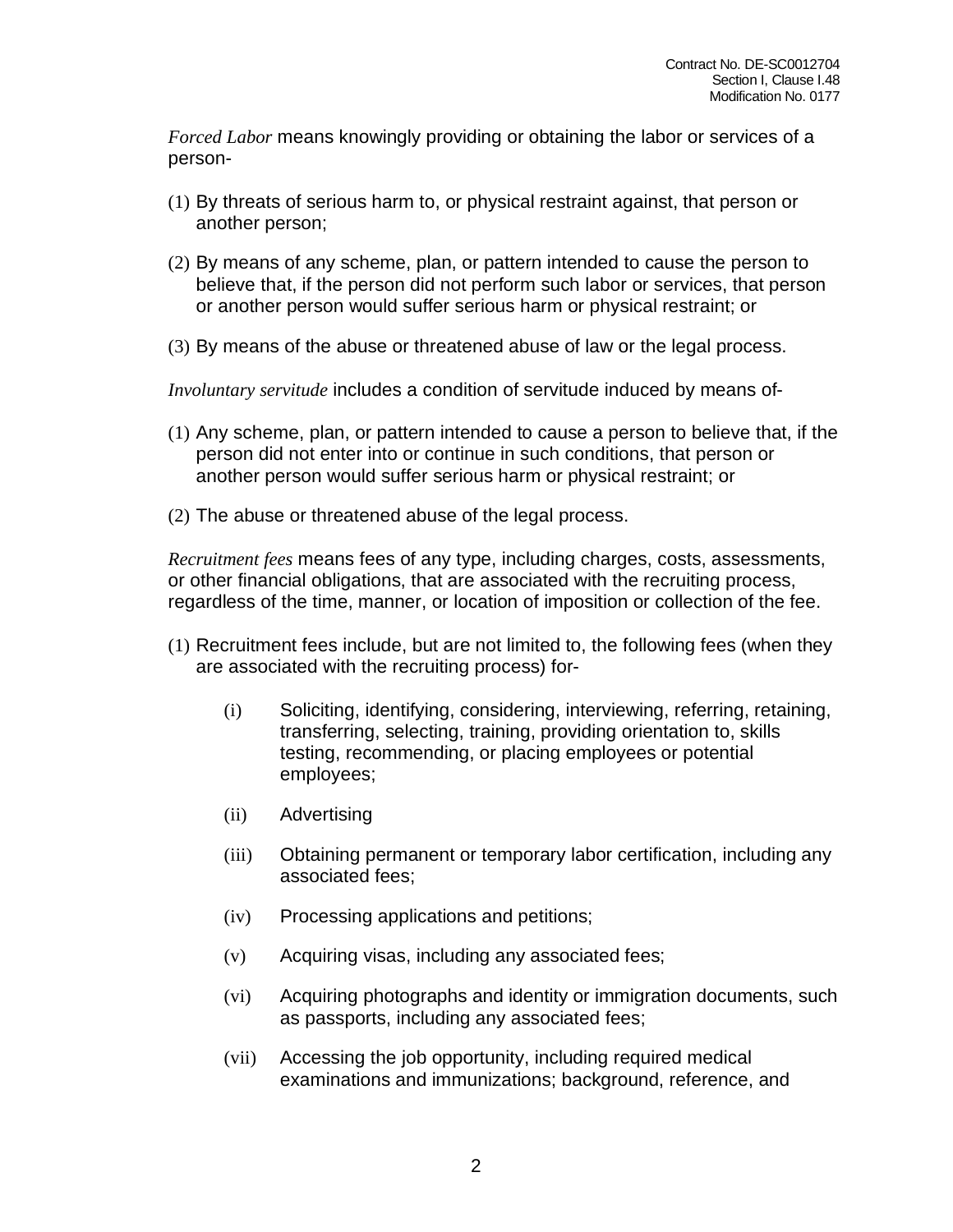security clearance checks and examinations; and additional certifications;

- (viii) An employer's recruiters, agents or attorneys, or other notary or legal fees;
- (ix) Language interpretation or translation, arranging for or accompanying on travel, or providing other advice to employees or potential employees;
- (x) Government-mandated fees, such as border crossing fees, levies, or worker welfare funds;
- (xi) Transportation and subsistence costs-
	- (A)While in transit, including, but not limited to, airfare or costs of other modes of transportation, terminal fees, and travel taxes associated with travel from the country of origin to the country of performance and the return journey upon the end of employment; and
	- (B) From the airport or disembarkation point to the worksite;
- (xii) Security deposits, bonds, and insurance; and
- (xiii) Equipment charges.
- (2) A recruitment fee, as described in the introductory text of this definition, is a recruitment fee, regardless of whether the payment is-
	- (i) Paid in property or money;
	- (ii) Deducted from wages;
	- (iii) Paid back in wage or benefit concessions;
	- (iv) Paid back as a kickback, bribe, in-kind payment, free labor, tip, or tribute; or
	- (v) Collected by an employer or a third party, whether licensed or unlicensed, including, but not limited to-
		- (A)Agents;
		- (B) Labor brokers;
		- (C) Recruiters;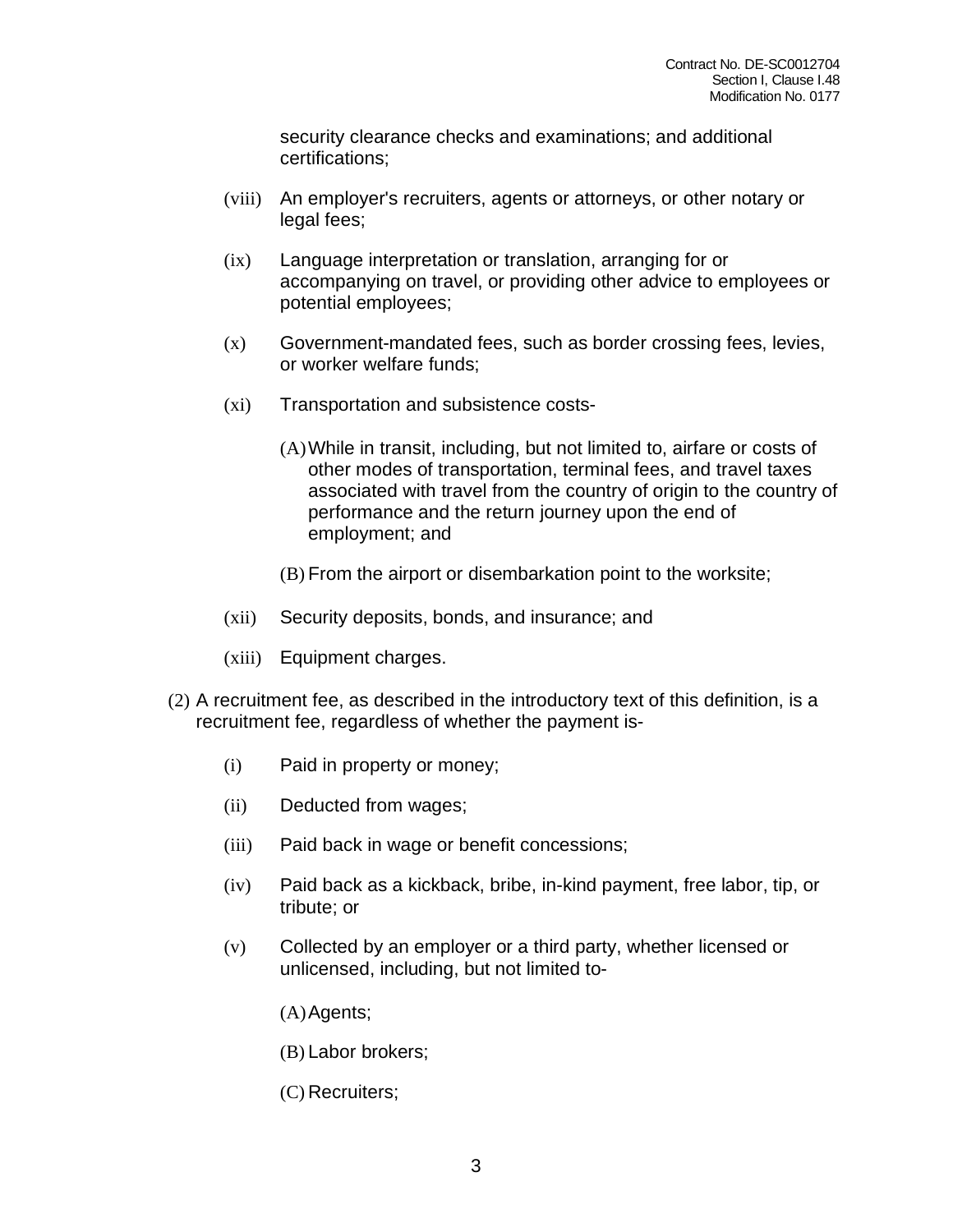- (D)Staffing firms (including private employment and placement firms);
- (E) Subsidiaries/affiliates of the employer;
- (F) Any agent or employee of such entities; and
- (G)Subcontractors at all tiers.

### *Severe forms of trafficking in persons* means-

- (1) Sex trafficking in which a commercial sex act is induced by force, fraud, or coercion, or in which the person induced to perform such act has not attained 18 years of age; or
- (2) The recruitment, harboring, transportation, provision, or obtaining of a person for labor or services, through the use of force, fraud, or coercion for the purpose of subjection to involuntary servitude, peonage, debt bondage, or slavery.

"Sex trafficking" means the recruitment, harboring, transportation, provision, or obtaining of a person for the purpose of a commercial sex act.

*Subcontract* means any contract entered into by a subcontractor to furnish supplies or services for performance of a prime contract or a subcontract.

*Subcontractor* means any supplier, distributor, vendor, or firm that furnishes supplies or services to or for a prime contractor or another subcontractor.

*United States* means the 50 States, the District of Columbia, and outlying areas.

- (b) *Policy.* The United States Government has adopted a policy prohibiting trafficking in persons including the trafficking-related activities of this clause. Contractors, contractor employees, and their agents shall not-
	- (1) Engage in severe forms of trafficking in persons during the period of performance of the contract;
	- (2) Procure commercial sex acts during the period of performance of the contract;
	- (3) Use forced labor in the performance of the contract;
	- (4) Destroy, conceal, confiscate, or otherwise deny access by an employee to the employee's identity or immigration documents, such as passports or drivers' licenses, regardless of issuing authority;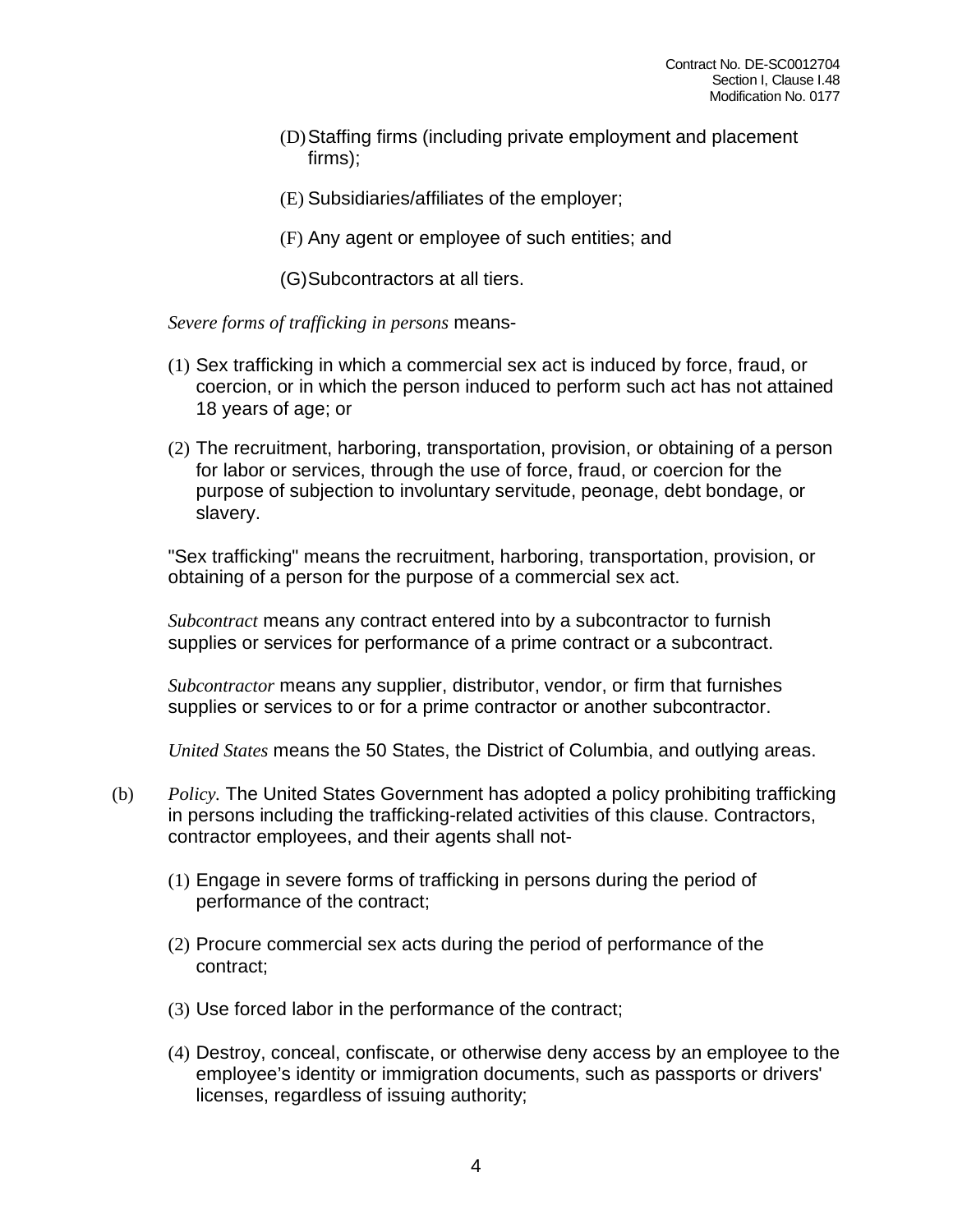- (i) Use misleading or fraudulent practices during the recruitment of employees or offering of employment, such as failing to disclose, in a format and language understood by the employee or potential employee, basic information or making material misrepresentations during the recruitment of employees regarding the key terms and conditions of employment, including wages and fringe benefits, the location of work, the living conditions, housing and associated costs (if employer or agent provided or arranged), any significant costs to be charged to the employee or potential employee, and, if applicable, the hazardous nature of the work;
- (ii) Use recruiters that do not comply with local labor laws of the country in which the recruiting takes place;
- (6) Charge employees or potential employees recruitment fees;
- (7)
- (i) Fail to provide return transportation or pay for the cost of return transportation upon the end of employment-
	- (A)For an employee who is not a national of the country in which the work is taking place and who was brought into that country for the purpose of working on a U.S. Government contract or subcontract (for portions of contracts performed outside the United States); or
	- (B) For an employee who is not a United States national and who was brought into the United States for the purpose of working on a U.S. Government contract or subcontract, if the payment of such costs is required under existing temporary worker programs or pursuant to a written agreement with the employee (for portions of contracts performed inside the United States); except that-
- $(ii)$  The requirements of paragraphs  $(b)(7)(i)$  of this clause shall not apply to an employee who is-
	- (A)Legally permitted to remain in the country of employment and who chooses to do so; or
	- (B) Exempted by an authorized official of the contracting agency from the requirement to provide return transportation or pay for the cost of return transportation;

(5)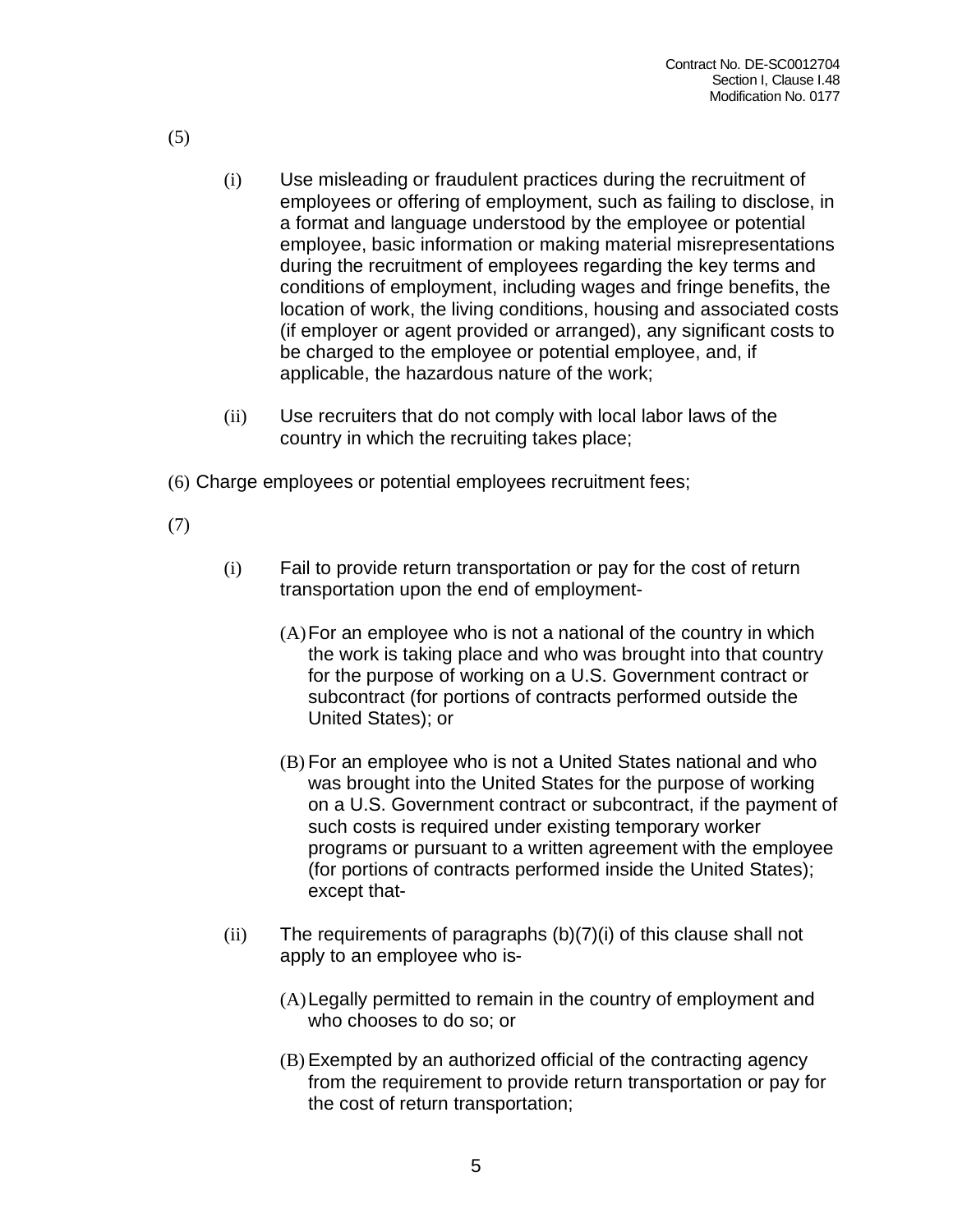- (iii) The requirements of paragraph (b)(7)(i) of this clause are modified for a victim of trafficking in persons who is seeking victim services or legal redress in the country of employment, or for a witness in an enforcement action related to trafficking in persons. The contractor shall provide the return transportation or pay the cost of return transportation in a way that does not obstruct the victim services, legal redress, or witness activity. For example, the contractor shall not only offer return transportation to a witness at a time when the witness is still needed to testify. This paragraph does not apply when the exemptions at paragraph (b)(7)(ii) of this clause apply.
- (8) Provide or arrange housing that fails to meet the host country housing and safety standards; or
- (9) If required by law or contract, fail to provide an employment contract, recruitment agreement, or other required work document in writing. Such written work document shall be in a language the employee understands. If the employee must relocate to perform the work, the work document shall be provided to the employee at least five days prior to the employee relocating. The employee's work document shall include, but is not limited to, details about work description, wages, prohibition on charging recruitment fees, work location(s), living accommodations and associated costs, time off, roundtrip transportation arrangements, grievance process, and the content of applicable laws and regulations that prohibit trafficking in persons.
- (c) *Contractor requirements*. The Contractor shall-
	- (1) Notify its employees and agents of-
		- (i) The United States Government's policy prohibiting trafficking in persons, described in paragraph (b) of this clause; and
		- (ii) The actions that will be taken against employees or agents for violations of this policy. Such actions for employees may include, but are not limited to, removal from the contract, reduction in benefits, or termination of employment; and
	- (3) Take appropriate action, up to and including termination, against employees, agents, or subcontractors that violate the policy in paragraph (b) of this clause.
- (d) *Notification.*
	- (1) The Contractor shall inform the Contracting Officer and the agency Inspector General immediately of-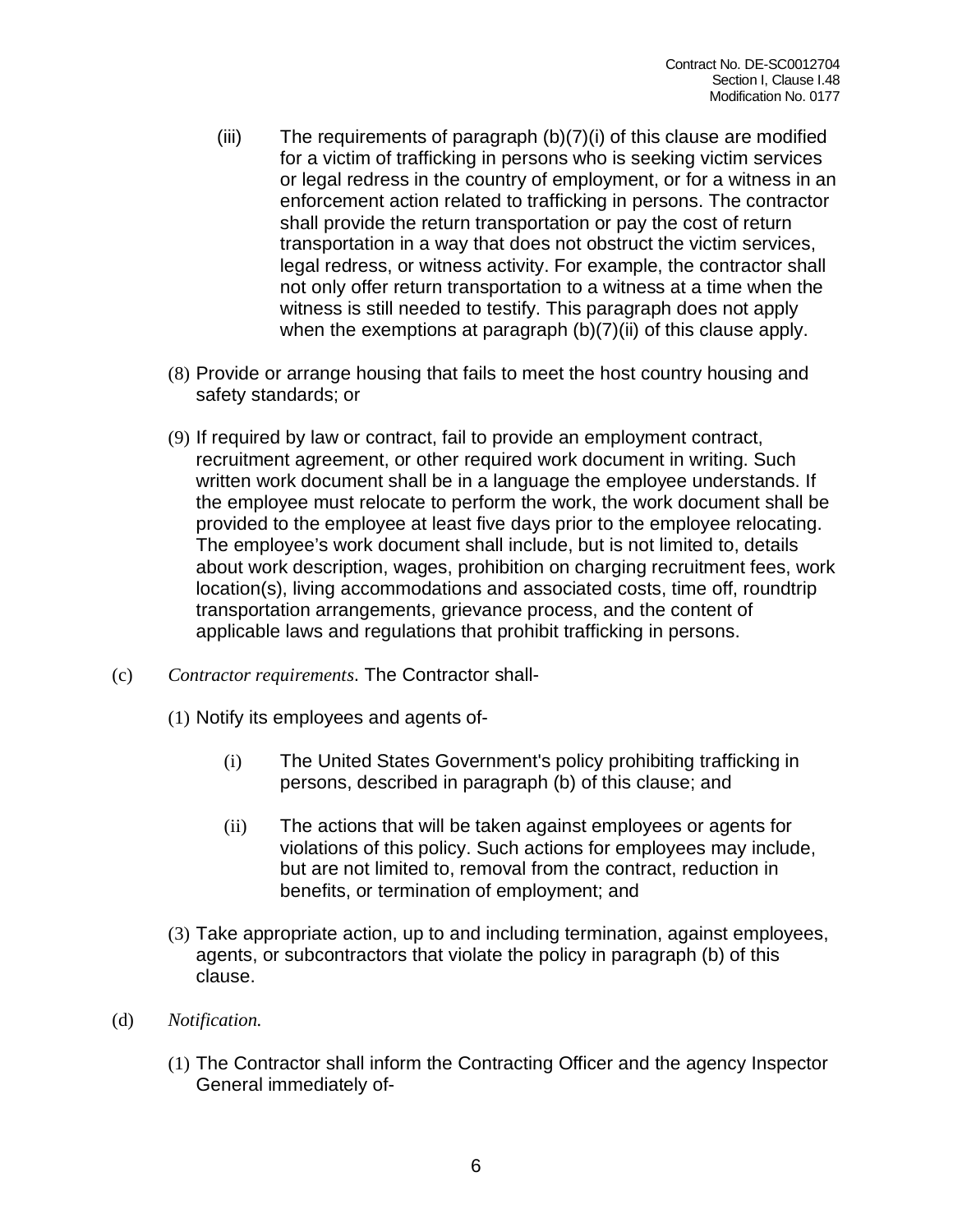- (i) Any credible information it receives from any source (including host country law enforcement) that alleges a Contractor employee, subcontractor, subcontractor employee, or their agent has engaged in conduct that violates the policy in paragraph (b) of this clause (see also 18 [U.S.C.](http://uscode.house.gov/browse.xhtml;jsessionid=114A3287C7B3359E597506A31FC855B3) 1351, Fraud in Foreign Labor Contracting, and [52.203-13\(](https://www.acquisition.gov/far/part-52#FAR_52_203_13)b)(3)(i)(A), if that clause is included in the solicitation or contract, which requires disclosure to the agency Office of the Inspector General when the Contractor has credible evidence of fraud); and
- (ii) Any actions taken against a Contractor employee, subcontractor, subcontractor employee, or their agent pursuant to this clause.
- (2) If the allegation may be associated with more than one contract, the Contractor shall inform the contracting officer for the contract with the highest dollar value.
- (e) *Remedies.* In addition to other remedies available to the Government, the Contractor's failure to comply with the requirements of paragraphs (c), (d), (g), (h), or (i) of this clause may result in-
	- (1) Requiring the Contractor to remove a Contractor employee or employees from the performance of the contract;
	- (2) Requiring the Contractor to terminate a subcontract;
	- (3) Suspension of contract payments until the Contractor has taken appropriate remedial action;
	- (4) Loss of award fee, consistent with the award fee plan, for the performance period in which the Government determined Contractor non-compliance;
	- (5) Declining to exercise available options under the contract;
	- (6) Termination of the contract for default or cause, in accordance with the termination clause of this contract; or
	- (7) Suspension or debarment.
- (f) *Mitigating and aggravating factors.* When determining remedies, the Contracting Officer may consider the following:
	- (1) *Mitigating factors*. The Contractor had a Trafficking in Persons compliance plan or an awareness program at the time of the violation, was in compliance with the plan, and has taken appropriate remedial actions for the violation, that may include reparation to victims for such violations.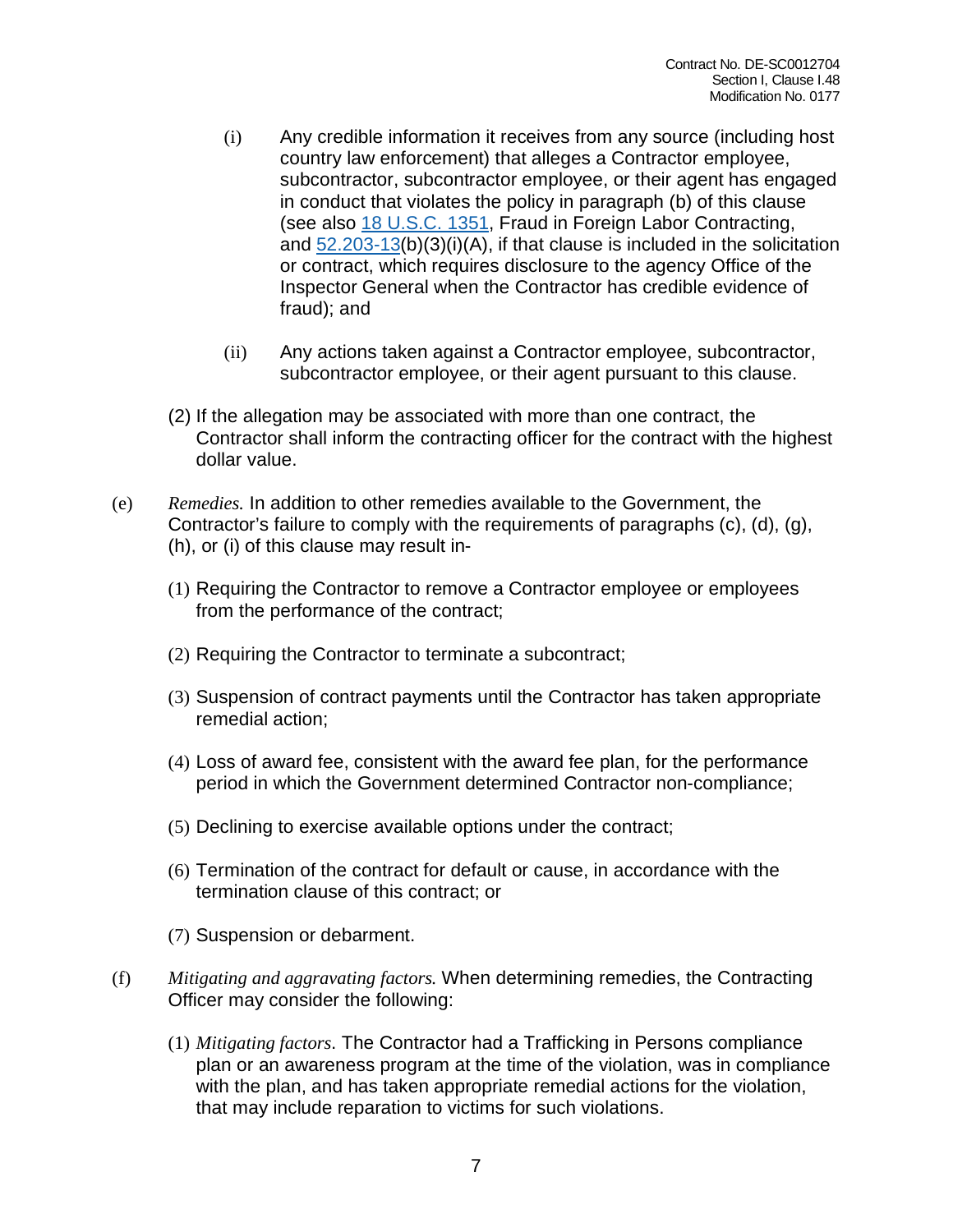- (2) *Aggravating factors*. The Contractor failed to abate an alleged violation or enforce the requirements of a compliance plan, when directed by the Contracting Officer to do so.
- (g) *Full cooperation*.
	- (1) The Contractor shall, at a minimum-
		- (i) Disclose to the agency Inspector General information sufficient to identify the nature and extent of an offense and the individuals responsible for the conduct;
		- (ii) Provide timely and complete responses to Government auditors' and investigators' requests for documents;
		- (iii) Cooperate fully in providing reasonable access to its facilities and staff (both inside and outside the U.S.) to allow contracting agencies and other responsible Federal agencies to conduct audits, investigations, or other actions to ascertain compliance with the Trafficking Victims Protection Act of 2000 (22 U.S.C. [chapter](http://uscode.house.gov/browse.xhtml;jsessionid=114A3287C7B3359E597506A31FC855B3) 78), E.O. 13627, or any other applicable law or regulation establishing restrictions on trafficking in persons, the procurement of commercial sex acts, or the use of forced labor; and
		- (iv) Protect all employees suspected of being victims of or witnesses to prohibited activities, prior to returning to the country from which the employee was recruited, and shall not prevent or hinder the ability of these employees from cooperating fully with Government authorities.
	- (2) The requirement for full cooperation does not foreclose any Contractor rights arising in law, the FAR, or the terms of the contract. It does not-
		- (i) Require the Contractor to waive its attorney-client privilege or the protections afforded by the attorney work product doctrine;
		- (ii) Require any officer, director, owner, employee, or agent of the Contractor, including a sole proprietor, to waive his or her attorney client privilege or Fifth Amendment rights; or
		- (iii) Restrict the Contractor from-
			- (A)Conducting an internal investigation; or
			- (B) Defending a proceeding or dispute arising under the contract or related to a potential or disclosed violation.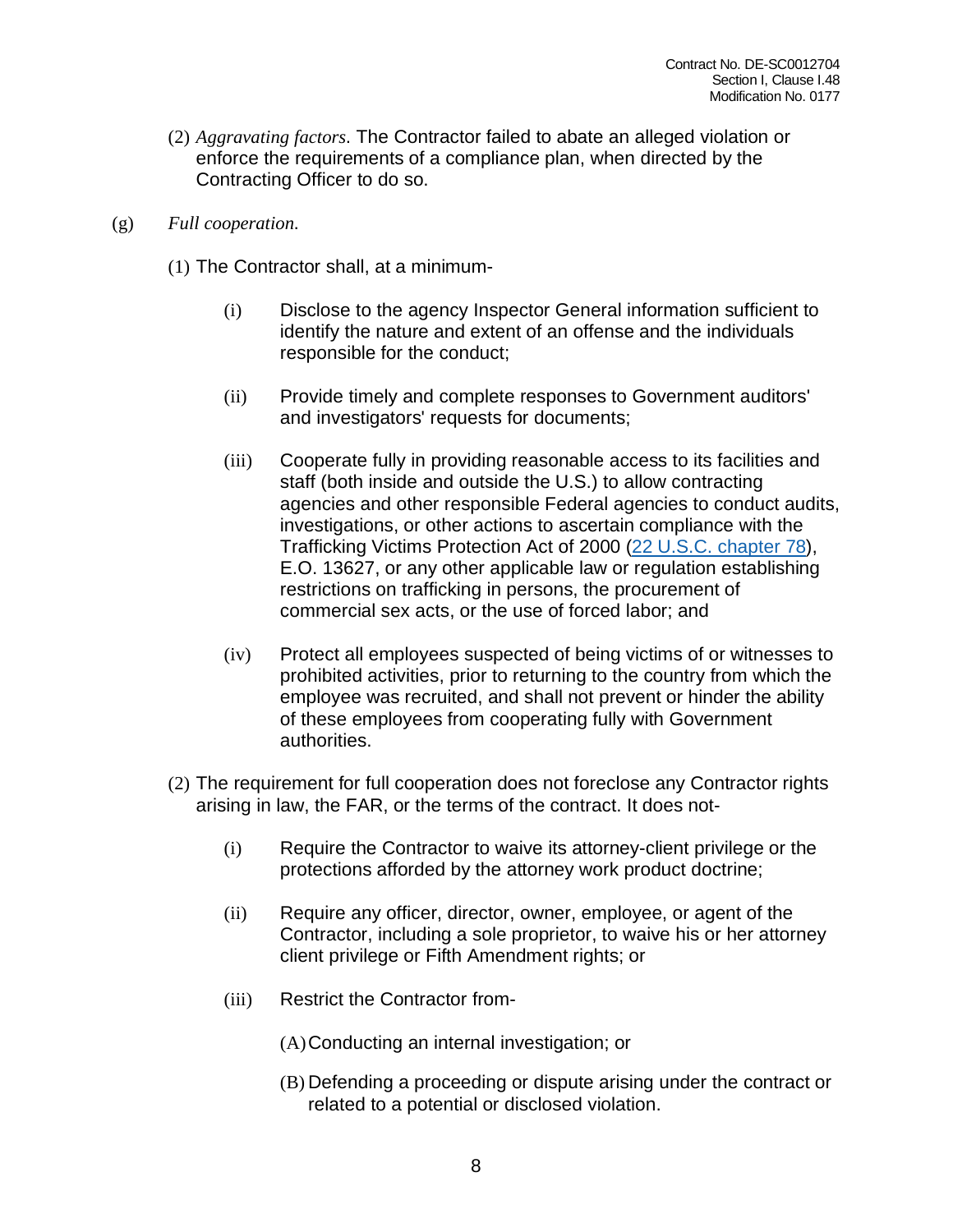## (h) *Compliance plan*.

- (1) This paragraph (h) applies to any portion of the contract that-
	- (i) Is for supplies, other than commercially available off-the-shelf items, acquired outside the United States, or services to be performed outside the United States; and
	- (ii) Has an estimated value that exceeds \$550,000.
- (2) The Contractor shall maintain a compliance plan during the performance of the contract that is appropriate-
	- (i) To the size and complexity of the contract; and
	- (ii) To the nature and scope of the activities to be performed for the Government, including the number of non-United States citizens expected to be employed and the risk that the contract or subcontract will involve services or supplies susceptible to trafficking in persons.
- (3) *Minimum requirements*. The compliance plan must include, at a minimum, the following:
	- (i) An awareness program to inform contractor employees about the Government's policy prohibiting trafficking-related activities described in paragraph (b) of this clause, the activities prohibited, and the actions that will be taken against the employee for violations. Additional information about Trafficking in Persons and examples of awareness programs can be found at the website for the Department of State's Office to Monitor and Combat Trafficking in Persons at [http://www.state.gov/j/tip/.](http://www.state.gov/j/tip/)
	- (ii) A process for employees to report, without fear of retaliation, activity inconsistent with the policy prohibiting trafficking in persons, including a means to make available to all employees the hotline phone number of the Global Human Trafficking Hotline at 1-844- 888-FREE and its email address at [help@befree.org.](mailto:help@befree.org)
	- (iii) A recruitment and wage plan that only permits the use of recruitment companies with trained employees, prohibits charging recruitment fees to the employees or potential employees and ensures that wages meet applicable host-country legal requirements or explains any variance.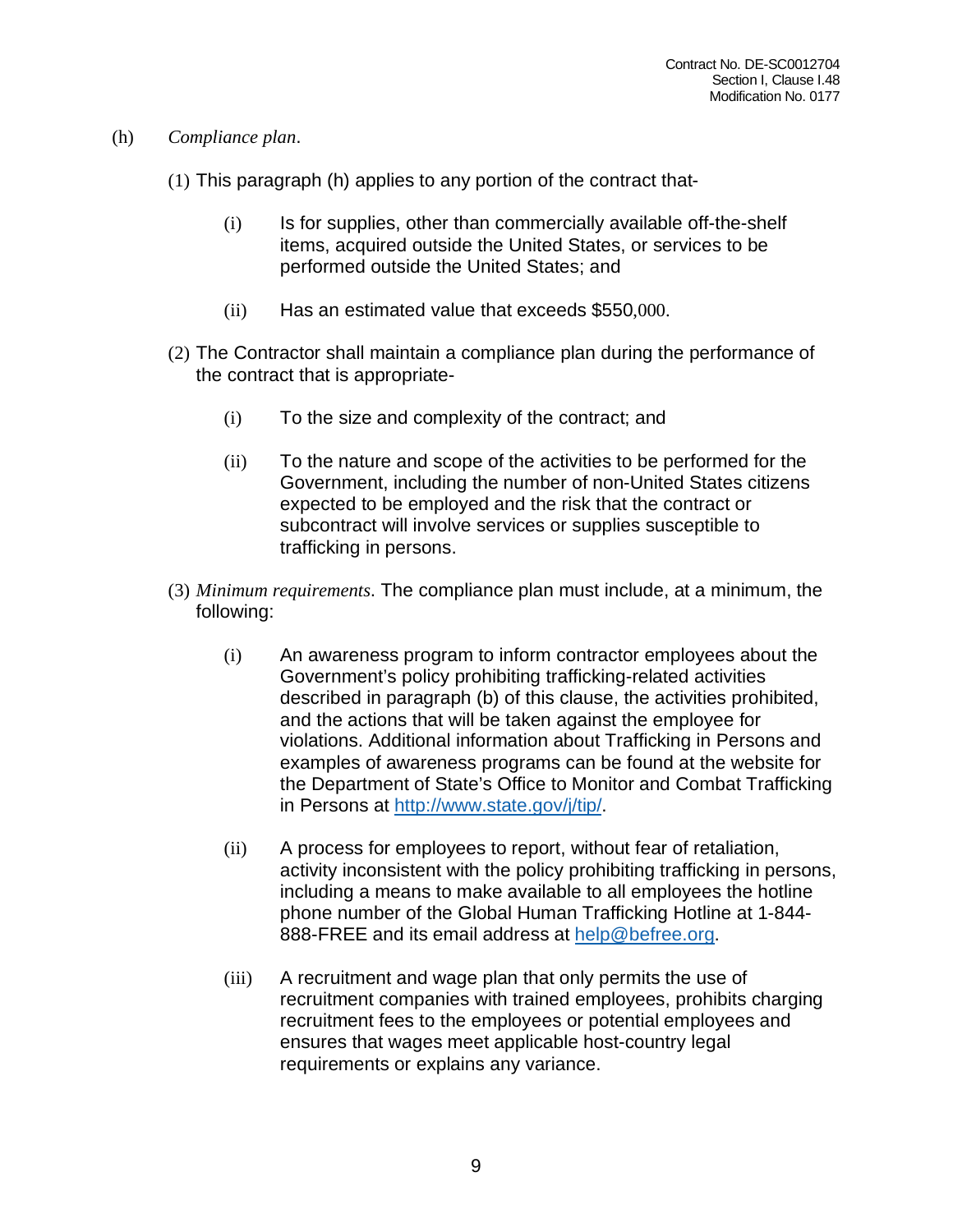- (iv) A housing plan, if the Contractor or subcontractor intends to provide or arrange housing, that ensures that the housing meets hostcountry housing and safety standards.
- (v) Procedures to prevent agents and subcontractors at any tier and at any dollar value from engaging in trafficking in persons (including activities in paragraph (b) of this clause) and to monitor, detect, and terminate any agents, subcontracts, or subcontractor employees that have engaged in such activities.
- (4) *Posting*.
	- (i) The Contractor shall post the relevant contents of the compliance plan, no later than the initiation of contract performance, at the workplace (unless the work is to be performed in the field or not in a fixed location) and on the Contractor's Web site (if one is maintained). If posting at the workplace or on the Web site is impracticable, the Contractor shall provide the relevant contents of the compliance plan to each worker in writing.
	- (ii) The Contractor shall provide the compliance plan to the Contracting Officer upon request.
- (5) *Certification*. Annually after receiving an award, the Contractor shall submit a certification to the Contracting Officer that-
	- (i) It has implemented a compliance plan to prevent any prohibited activities identified at paragraph (b) of this clause and to monitor, detect, and terminate any agent, subcontract or subcontractor employee engaging in prohibited activities; and
	- (ii) After having conducted due diligence, either-
		- (A)To the best of the Contractor's knowledge and belief, neither it nor any of its agents, subcontractors, or their agents is engaged in any such activities; or
		- (B) If abuses relating to any of the prohibited activities identified in paragraph (b) of this clause have been found, the Contractor or subcontractor has taken the appropriate remedial and referral actions.
- (i) *Subcontracts*.
	- (1) The Contractor shall include the substance of this clause, including this paragraph (i), in all subcontracts and in all contracts with agents. The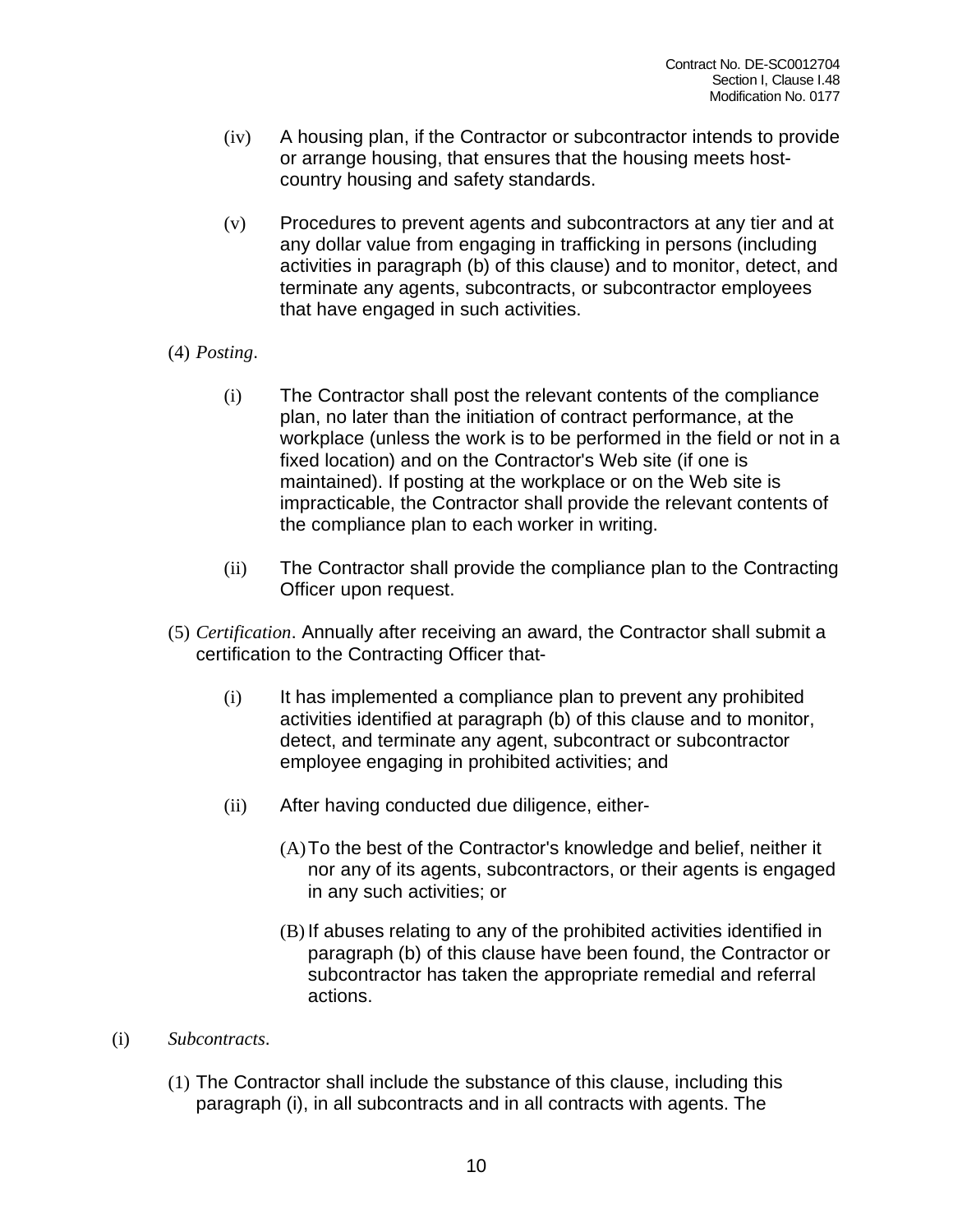requirements in paragraph (h) of this clause apply only to any portion of the subcontract that-

- (i) Is for supplies, other than commercially available off-the-shelf items, acquired outside the United States, or services to be performed outside the United States; and
- (ii) Has an estimated value that exceeds \$550,000.
- (2) If any subcontractor is required by this clause to submit a certification, the Contractor shall require submission prior to the award of the subcontract and annually thereafter. The certification shall cover the items in paragraph (h)(5) of this clause.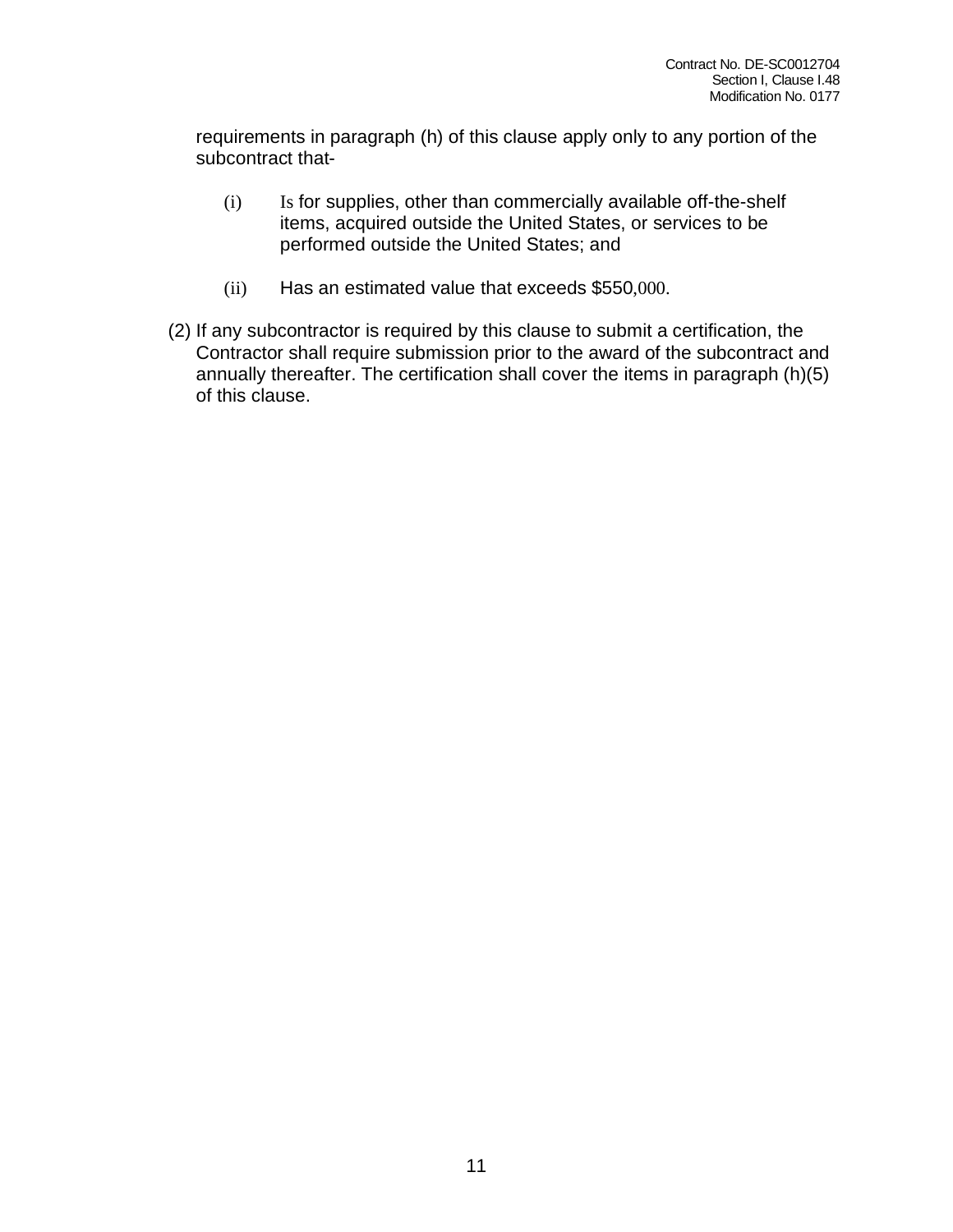## **CLAUSE I.88 – FAR 52.244-6 - SUBCONTRACTS FOR COMMERCIAL ITEMS (OCT 2020)**

(a) *Definitions.* As used in this clause—

*Commercial item* and *commercially available off-the-shelf item* have the meanings contained in Federal Acquisition Regulation (FAR) [2.101.](https://www.acquisition.gov/far/part-2#FAR_2_101)

*Subcontract* includes a transfer of commercial items between divisions, subsidiaries, or affiliates of the Contractor or subcontractor at any tier.

- (b) To the maximum extent practicable, the Contractor shall incorporate, and require its subcontractors at all tiers to incorporate, commercial items or nondevelopmental items as components of items to be supplied under this contract.
- (c)
- (1) The Contractor shall insert the following clauses in subcontracts for commercial items:
	- (i) [52.203-13,](https://www.acquisition.gov/far/part-52#FAR_52_203_13) Contractor Code of Business Ethics and Conduct (JUN 2020) (41 [U.S.C.](http://uscode.house.gov/browse.xhtml;jsessionid=114A3287C7B3359E597506A31FC855B3) 3509), if the subcontract exceeds the threshold specified in FAR [3.1004\(](https://www.acquisition.gov/far/part-3#FAR_3_1004)a) on the date of subcontract award, and has a performance period of more than 120 days. In altering this clause to identify the appropriate parties, all disclosures of violation of the civil False Claims Act or of Federal criminal law shall be directed to the agency Office of the Inspector General, with a copy to the Contracting Officer.
	- (ii) [52.203-15,](https://www.acquisition.gov/far/part-52#FAR_52_203_15) Whistleblower Protections Under the American Recovery and Reinvestment Act of 2009 (JUN 2010) (Section 1553 of Pub. L. 111-5), if the subcontract is funded under the Recovery Act.
	- (iii) [52.203-19,](https://www.acquisition.gov/far/part-52#FAR_52_203_19) Prohibition on Requiring Certain Internal Confidentiality Agreements or Statements (JAN 2017).
	- (iv) [52.204-21,](https://www.acquisition.gov/far/part-52#FAR_52_204_21) Basic Safeguarding of Covered Contractor Information Systems (JUN 2016), other than subcontracts for commercially available off-the-shelf items, if flow down is required in accordance with paragraph (c) of FAR clause [52.204-21.](https://www.acquisition.gov/far/part-52#FAR_52_204_21)
	- (v) [52.204-23,](https://www.acquisition.gov/far/part-52#FAR_52_204_23) Prohibition on Contracting for Hardware, Software, and Services Developed or Provided by Kaspersky Lab and Other Covered Entities (JUL 2018) (Section 1634 of Pub. L. 115-91).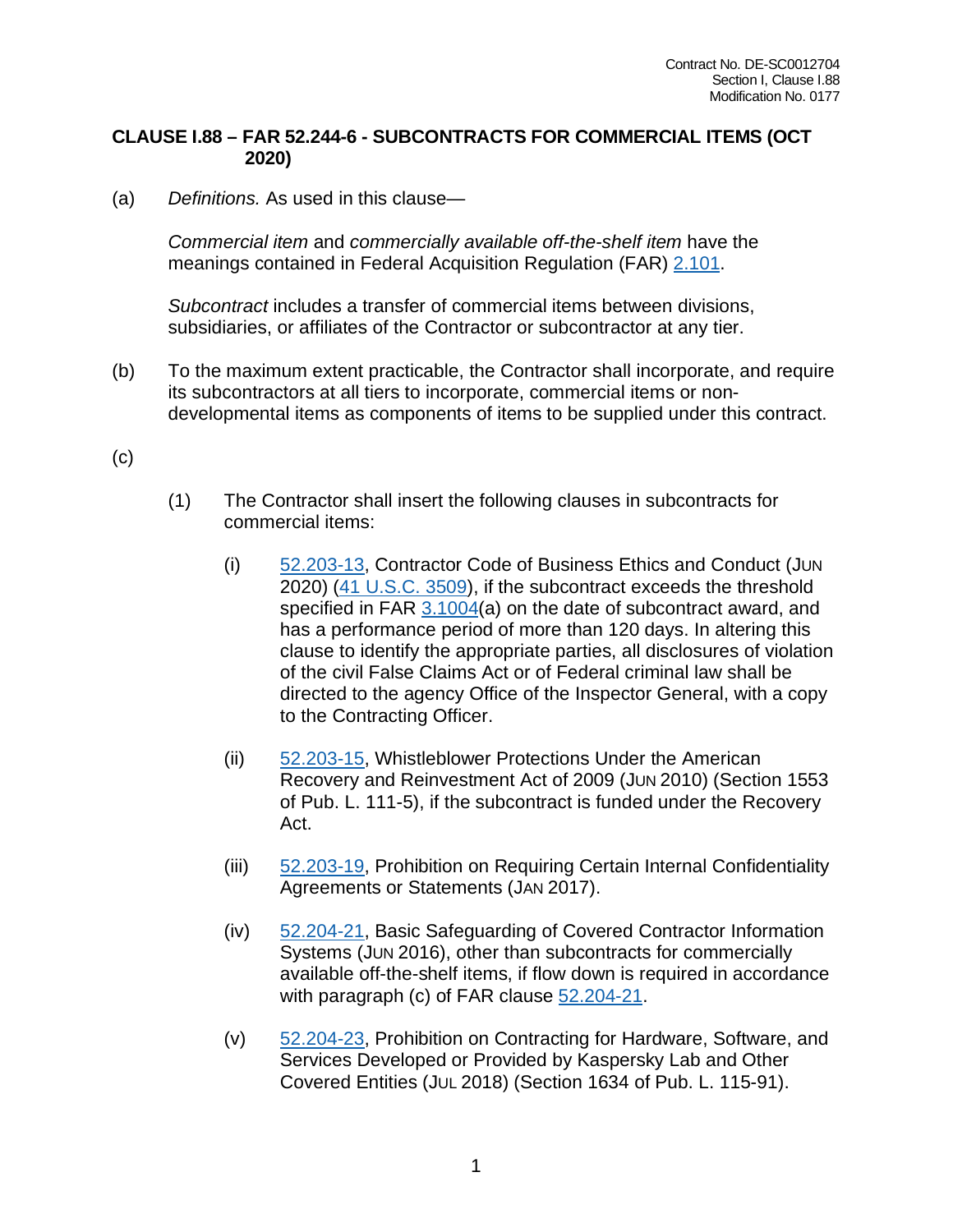- (vi) [52.204-25,](https://www.acquisition.gov/far/part-52#FAR_52_204_25) Prohibition on Contracting for Certain Telecommunications and Video Surveillance Services or Equipment. (AUG 2020) (Section 889(a)(1)(A) of Pub. L. 115-232).
- (vii) [52.219-8,](https://www.acquisition.gov/far/part-52#FAR_52_219_8) Utilization of Small Business Concerns (OCT 2018)  $(15 U.S.C.637(d)(2)$  $(15 U.S.C.637(d)(2)$  $(15 U.S.C.637(d)(2)$  and (3)), if the subcontract offers further subcontracting opportunities. If the subcontract (except subcontracts to small business concerns) exceeds the applicable threshold specified in FAR [19.702\(](https://www.acquisition.gov/far/part-19#FAR_19_702)a) on the date of subcontract award, the subcontractor must include [52.219-8](https://www.acquisition.gov/far/part-52#FAR_52_219_8) in lower tier subcontracts that offer subcontracting opportunities.
- (viii) [52.222-21,](https://www.acquisition.gov/far/part-52#FAR_52_222_21) Prohibition of Segregated Facilities (APR 2015).
- (ix) [52.222-26,](https://www.acquisition.gov/far/part-52#FAR_52_222_26) Equal Opportunity (*Sept* 2015) (E.O.11246).
- (x) [52.222-35,](https://www.acquisition.gov/far/part-52#FAR_52_222_35) Equal Opportunity for Veterans (JUN 2020) (38 [U.S.C.4212\(a\)\)](http://uscode.house.gov/browse.xhtml;jsessionid=114A3287C7B3359E597506A31FC855B3);
- (xi) [52.222-36,](https://www.acquisition.gov/far/part-52#FAR_52_222_36) Equal Opportunity for Workers with Disabilities (JUN 2020) (29 [U.S.C.793\)](http://uscode.house.gov/browse.xhtml;jsessionid=114A3287C7B3359E597506A31FC855B3).
- (xii) [52.222-37,](https://www.acquisition.gov/far/part-52#FAR_52_222_37) Employment Reports on Veterans (JUN 2020) (38 [U.S.C.4212\).](http://uscode.house.gov/browse.xhtml;jsessionid=114A3287C7B3359E597506A31FC855B3)
- (xiii) [52.222-40,](https://www.acquisition.gov/far/part-52#FAR_52_222_40) Notification of Employee Rights Under the National Labor Relations Act (DEC 2010) (E.O. 13496), if flow down is required in accordance with paragraph (f) of FAR clause 52.222-40.
- (xiv)
- (A) [52.222-50,](https://www.acquisition.gov/far/part-52#FAR_52_222_50) Combating Trafficking in Persons (OCT 2020) (22 U.S.C. [chapter](http://uscode.house.gov/browse.xhtml;jsessionid=114A3287C7B3359E597506A31FC855B3) 78 and E.O. 13627).
- (B) Alternate I (MAR 2015) of [52.222-50\(](https://www.acquisition.gov/far/part-52#FAR_52_222_50)22 U.S.C. [chapter](http://uscode.house.gov/browse.xhtml;jsessionid=114A3287C7B3359E597506A31FC855B3) 78 and E.O. 13627).
- (xv) [52.222-55,](https://www.acquisition.gov/far/part-52#FAR_52_222_55) Minimum Wages under Executive Order 13658 (DEC 2015), if flow down is required in accordance with paragraph (k) of FAR clause [52.222-55.](https://www.acquisition.gov/far/part-52#FAR_52_222_55)
- (xvi) [52.222-62,](https://www.acquisition.gov/far/part-52#FAR_52_222_62) Paid Sick Leave Under Executive Order 13706 (JAN 2017) (E.O. 13706), if flow down is required in accordance with paragraph (m) of FAR clause [52.222-62.](https://www.acquisition.gov/far/part-52#FAR_52_222_62)

(xvii)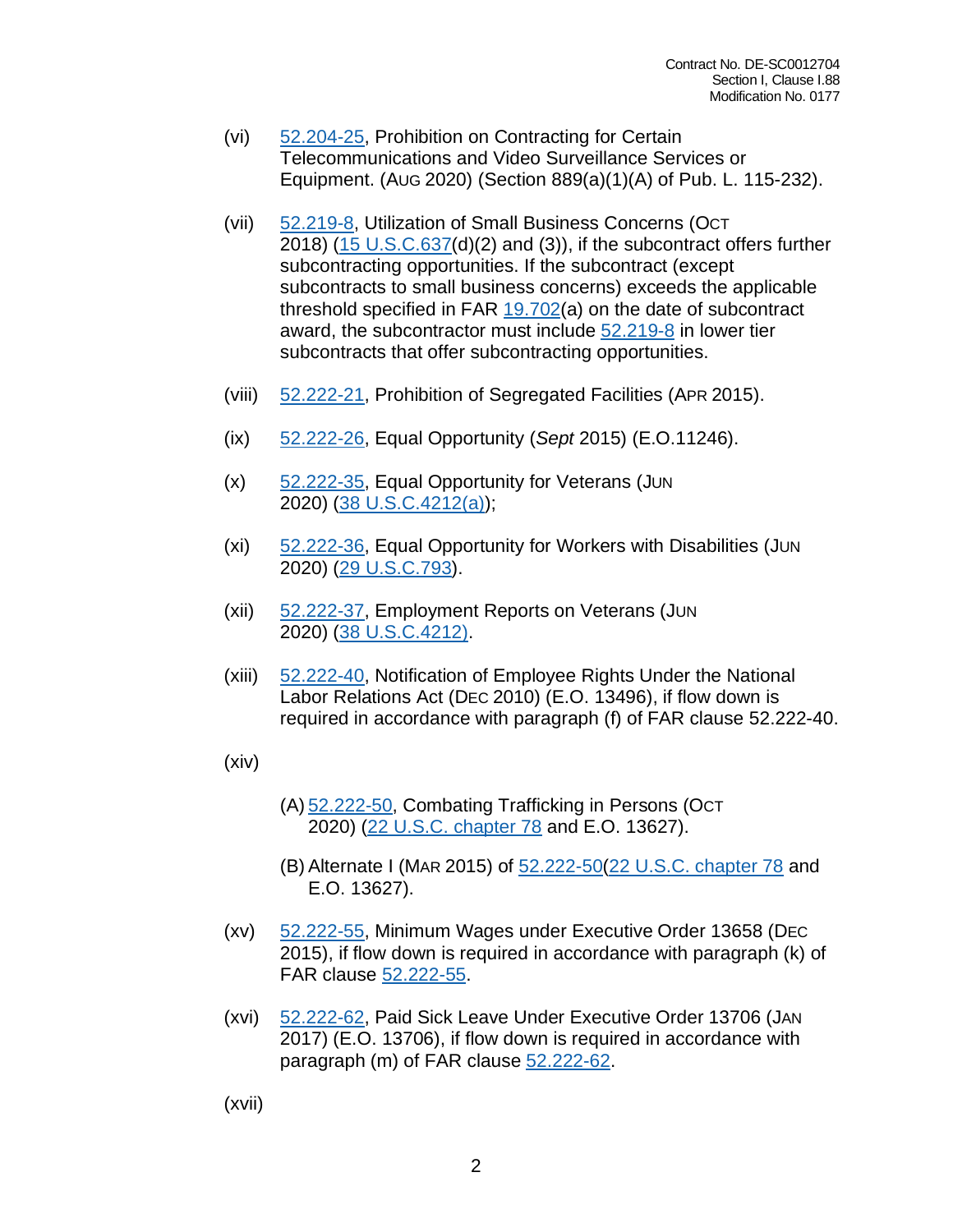- (A) [52.224-3,](https://www.acquisition.gov/far/part-52#FAR_52_224_3) Privacy Training (JAN 2017) (5 [U.S.C.](http://uscode.house.gov/view.xhtml?req=granuleid:USC-prelim-title5-section552a&num=0&edition=prelim) 552a) if flow down is required in accordance with [52.224-3\(](https://www.acquisition.gov/far/part-52#FAR_52_224_3)f).
- (B) Alternate I (JAN 2017) of [52.224-3,](https://www.acquisition.gov/far/part-52#FAR_52_224_3) if flow down is required in accordance with [52.224-3\(](https://www.acquisition.gov/far/part-52#FAR_52_224_3)f) and the agency specifies that only its agency-provided training is acceptable).
- (xviii) [52.225-26,](https://www.acquisition.gov/far/part-52#FAR_52_225_26) Contractors Performing Private Security Functions Outside the United States (OCT 2016) (Section 862, as amended, of the National Defense Authorization Act for Fiscal Year 2008; 10 [U.S.C.](http://uscode.house.gov/browse.xhtml;jsessionid=114A3287C7B3359E597506A31FC855B3) 2302 Note).
- (xix) [52.232-40,](https://www.acquisition.gov/far/part-52#FAR_52_232_40) Providing Accelerated Payments to Small Business Subcontractors (DEC 2013), if flow down is required in accordance with paragraph (c) of FAR clause [52.232-40.](https://www.acquisition.gov/far/part-52#FAR_52_232_40)
- (xx) [52.247-64,](https://www.acquisition.gov/far/part-52#FAR_52_247_64) Preference for Privately Owned U.S.-Flag Commercial Vessels (FEB 2006) (46 U.S.C. [App.1241](http://uscode.house.gov/browse.xhtml;jsessionid=114A3287C7B3359E597506A31FC855B3) and 10 [U.S.C.2631\)](http://uscode.house.gov/browse.xhtml;jsessionid=114A3287C7B3359E597506A31FC855B3), if flow down is required in accordance with paragraph (d) of FAR clause [52.247-64\)](https://www.acquisition.gov/far/part-52#FAR_52_247_64).
- (2) While not required, the Contractor may flow down to subcontracts for commercial items a minimal number of additional clauses necessary to satisfy its contractual obligations.
- (d) The Contractor shall include the terms of this clause, including this paragraph (d), in subcontracts awarded under this contract.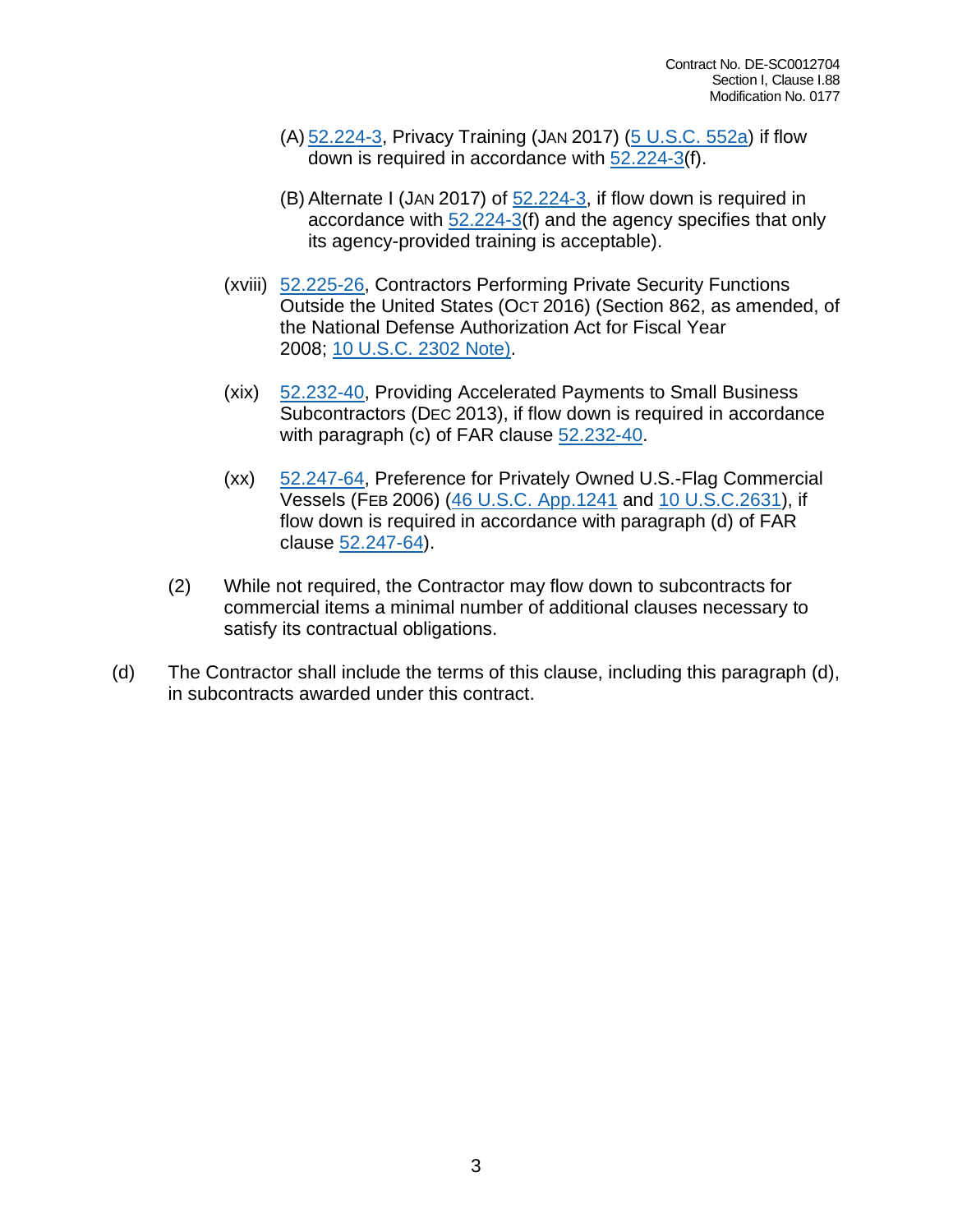Contract No. DE-SC0012704 Section J | Appendix B Modification No. 0177



## **U.S. DEPARTMENT OF ENERGY**

# **AND**

# **BROOKHAVEN SCIENCE ASSOCIATES, LLC**

# **APPENDIX B**

# **PERFORMANCE EVALUATION AND MEASUREMENT PLAN**

# **FISCAL YEAR 2021**

## **BROOKHAVEN NATIONAL LABORATORY**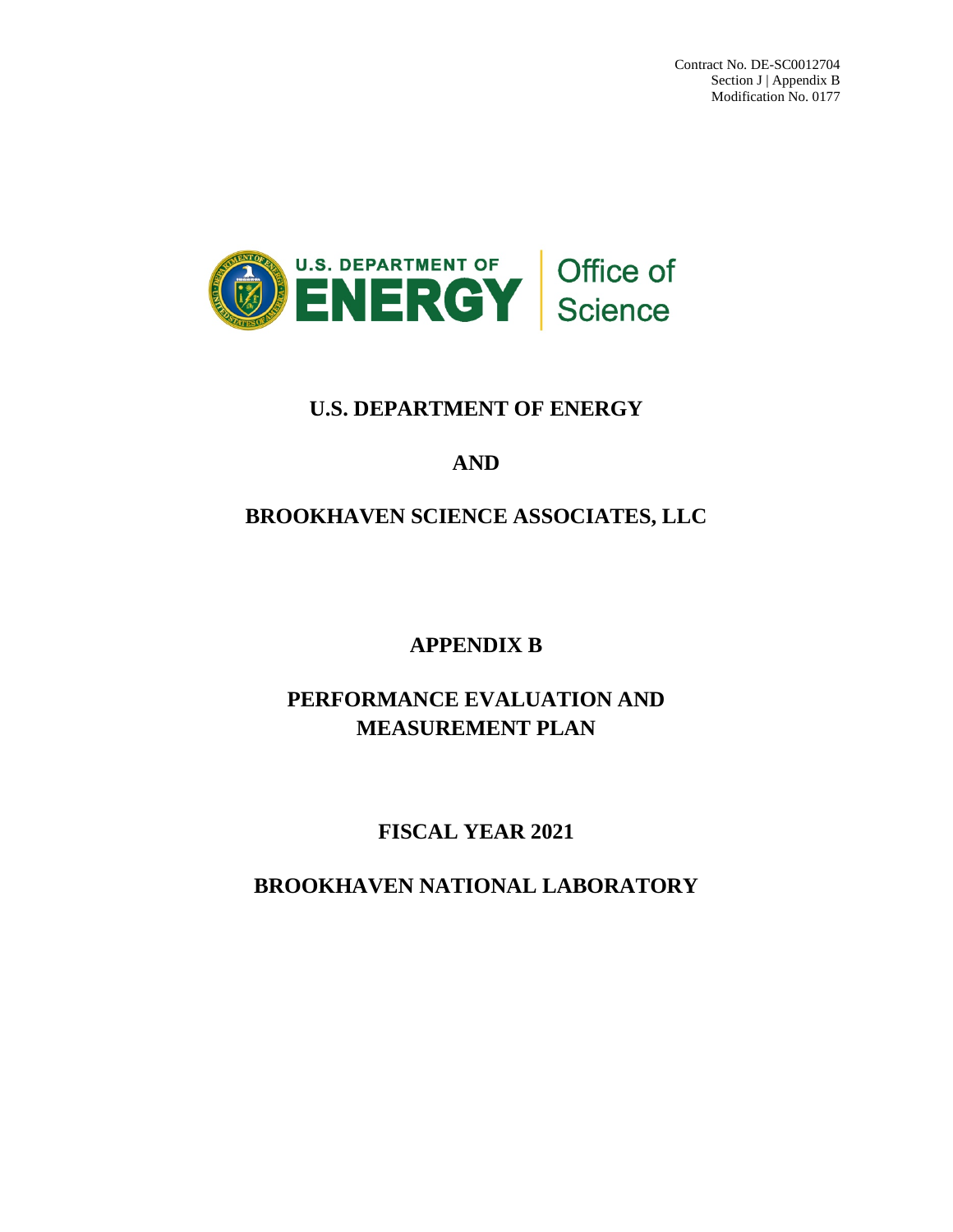## **TABLE OF CONTENTS**

#### INTRODUCTION

## **I. DETERMINING THE CONTRACTOR'S PERFORMANCE RATING, AND PERFORMANCE-BASED FEE**

#### **II.** PERFORMANCE GOALS, OBJECTIVES & NOTABLE OUTCOMES

- GOAL 1.0 Provide for Efficient and Effective Mission Accomplishment
	- 1.1 Provide Science and Technology Results with Meaningful Impact on the Field
	- 1.2 Provide Quality Leadership in Science and Technology that Advances Community Goals and DOE Mission Goals

GOAL 2.0 Provide for Efficient and Effective Design, Fabrication, Construction and Operations of Research Facilities

- 2.1 Provide Effective Facility Design(s) as Required to Support Laboratory Programs (i.e., activities leading up to CD-2)
- 2.2 Provide for the Effective and Efficient Construction of Facilities and/or Fabrication of Components (execution phase, Post CD-2 to CD-4)
- 2.3 Provide Efficient and Effective Operation of Facilities<br>2.4 Utilization of Facility ies it of Provide Impactful S&T R
- Utilization of Facility(ies) to Provide Impactful S&T Results and Benefits to External User Communities
- GOAL 3.0 Provide Effective and Efficient Science and Technology Program Management
	- 3.1 Provide Effective and Efficient Strategic Planning and Stewardship of Scientific Capabilities and Program Vision
	- 3.2 Provide Effective and Efficient Science and Technology Project/Program/Facilities Management
	- 3.3 Provide Efficient and Effective Communications and Responsiveness to Headquarters Needs
- GOAL 4.0 Provide Sound and Competent Leadership and Stewardship of the Laboratory
	- 4.1 Leadership and Stewardship of the Laboratory<br>4.2 Management and Operation of the Laboratory
	- 4.2 Management and Operation of the Laboratory<br>4.3 Leadership of External Engagements and Partr
	- Leadership of External Engagements and Partnerships
	- 4.4 Contractor Value-Added
- GOAL 5.0 Sustain Excellence and Enhance Effectiveness of Integrated Safety, Health, and Environmental Protection
	- 5.1 Provide an Efficient and Effective Worker Health and Safety Program
	- 5.2 Provide Efficient and Effective Environmental Management System
- GOAL 6.0 Deliver Efficient, Effective, and Responsive Business Systems and Resources that Enable the Successful Achievement of the Laboratory Mission(s)
	- 6.1 Provide an Efficient, Effective, and Responsive Financial Management System
	- 6.2 Provide an Efficient, Effective, and Responsive Acquisition Management System and Property Management System
	- 6.3 Provide an Efficient, Effective, and Responsive Human Resources Management System and Diversity Program
	- 6.4 Provide Efficient, Effective, and Responsive Contractor Assurance Systems, including Internal Audit and Quality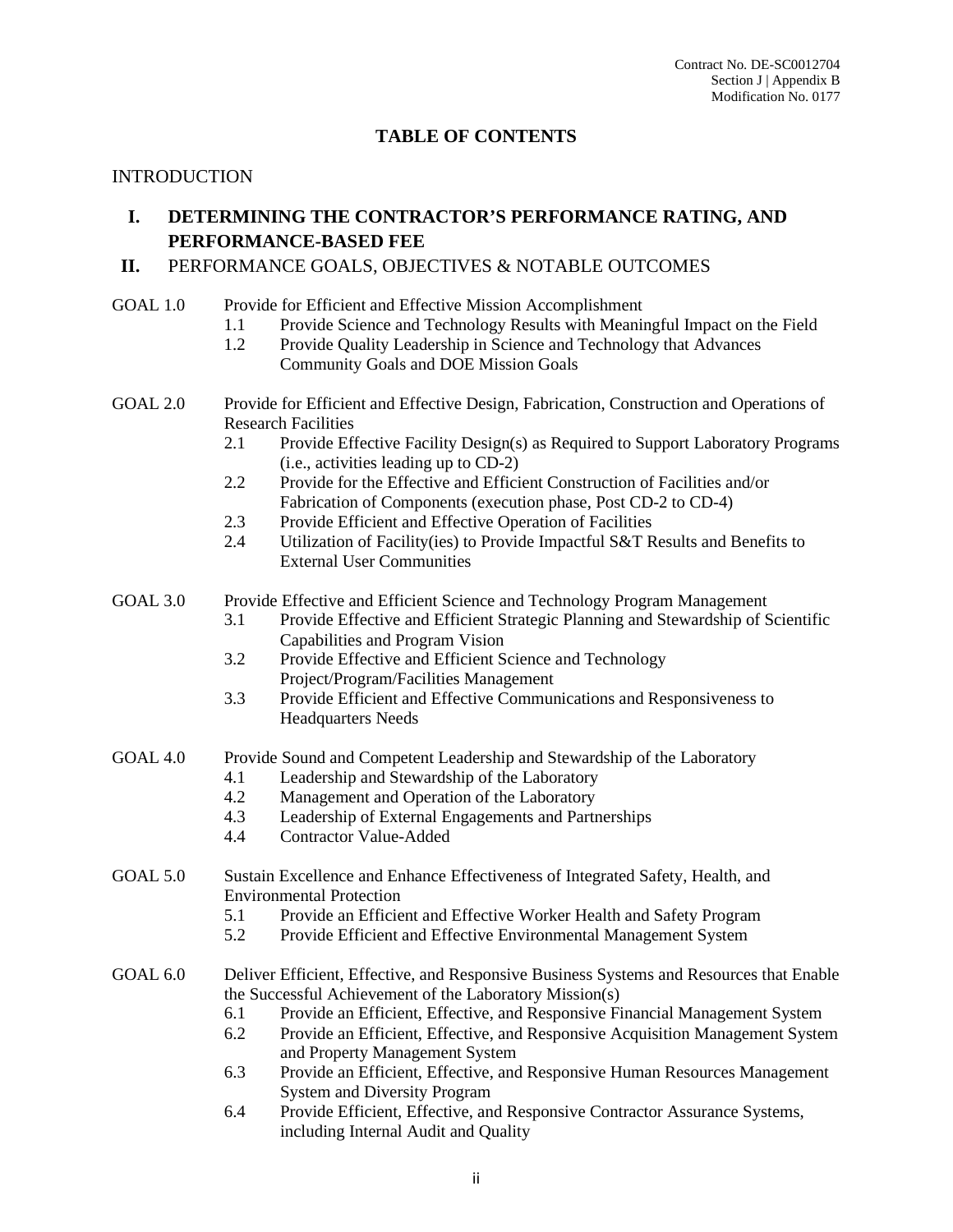- 6.5 Demonstrate Effective Transfer of Knowledge and Technology and the Commercialization of Intellectual Assets
- GOAL 7.0 Sustain Excellence in Operating, Maintaining, and Renewing the Facility and Infrastructure Portfolio to Meet Laboratory Needs
	- 7.1 Manage Facilities and Infrastructure in an Efficient and Effective Manner that Optimizes Usage, Minimizes Life Cycle Costs, and Ensures Site Capability to Meet Mission Needs
	- 7.2 Provide Planning for and Acquire the Facilities and Infrastructure Required to Support the Continuation and Growth of Laboratory Missions and Programs
- GOAL 8.0 Sustain and Enhance the Effectiveness of Integrated Safeguards and Security Management (ISSM) and Emergency Management Systems
	-
	- 8.1 Provide an Efficient and Effective Emergency Management System<br>8.2 Provide an Efficient and Effective Cyber Security System for the Pro 8.2 Provide an Efficient and Effective Cyber Security System for the Protection of Classified and Unclassified Information
	- 8.3 Provide an Efficient and Effective Physical Security Program for the Protection of Special Nuclear Materials, Classified Matter, Classified Information, Sensitive Information, and Property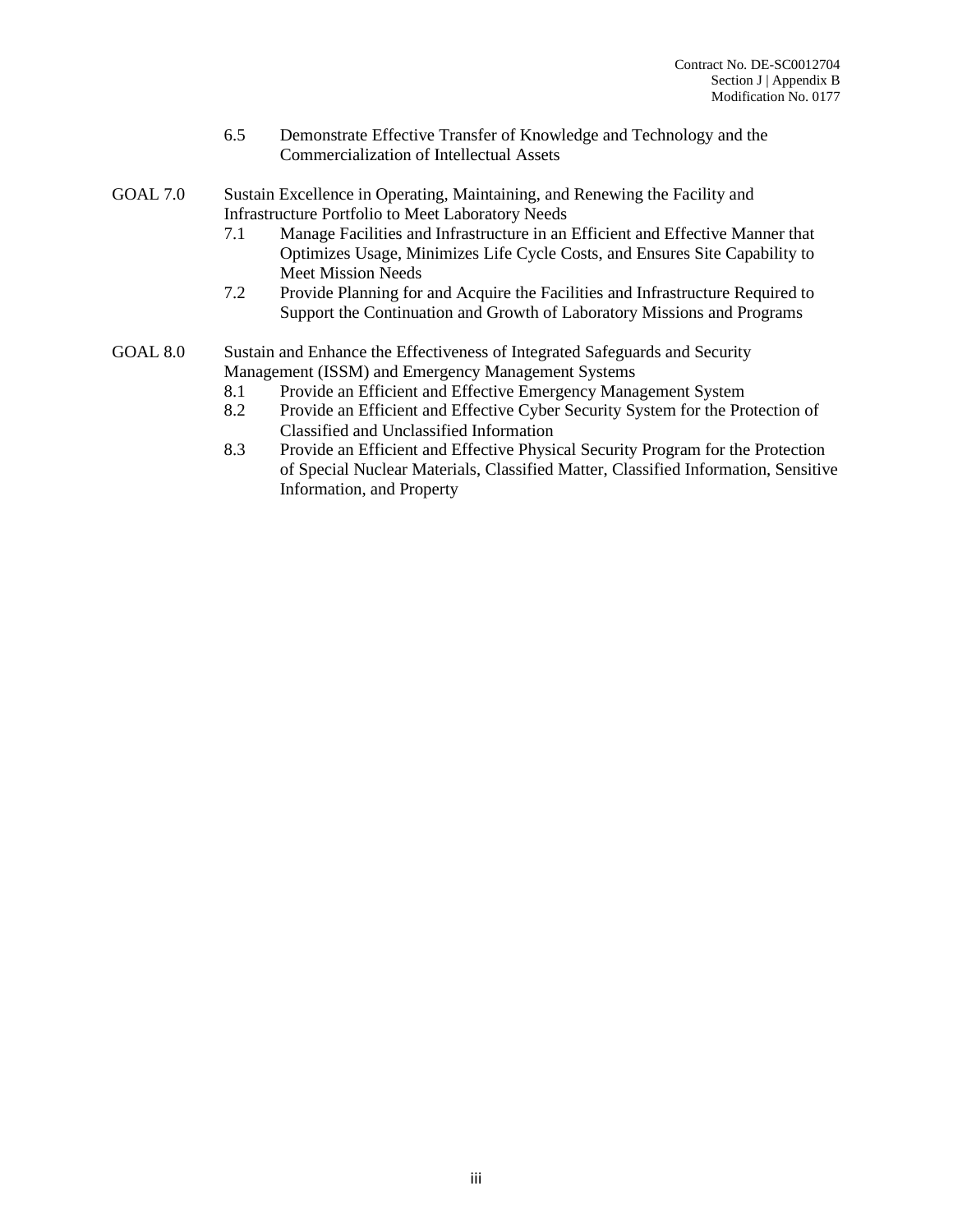#### **INTRODUCTION**

This document, the Performance Evaluation and Measurement Plan (PEMP), primarily serves as DOE's Quality Assurance/Surveillance Plan (QASP) for the evaluation of Brookhaven Science Associates (hereafter referred to as "the Contractor") performance regarding the management and operations of the Brookhaven National Laboratory (hereafter referred to as "the Laboratory") for the evaluation period from October 1, 2020, through September 30, 2021. The performance evaluation provides a standard by which to determine whether the Contractor is managerially and operationally in control of the Laboratory and is meeting the mission requirement and performance expectations/objectives of the Department as stipulated within this contract.

This document also describes the distribution of the total available performance-based fee and the methodology for determining the amount of fee earned by the Contractor as stipulated within the clauses entitled, "Determining Total Available Performance Fee and Fee Earned," "Conditional Payment of Fee, Profit, or Incentives," and "Total Available Fee: Base Fee Amount and Performance Fee Amount." In partnership with the Contractor and other key customers, the Department of Energy (DOE) Headquarters (HQ) and the Site Office have defined the measurement basis that serves as the Contractor's performancebased evaluation and fee determination.

The Performance Goals (hereafter referred to as Goals), Performance Objectives (hereafter referred to as Objectives) and set of notable outcomes discussed herein were developed in accordance with contract expectations set forth within the contract. The notable outcomes for meeting the Objectives set forth within this plan have been developed in coordination with HQ program offices as appropriate. Except as otherwise provided for within the contract, the evaluation and fee determination will rest solely on the Contractor's performance within the Performance Goals and Objectives set forth within this plan.

The overall performance against each Objective of this performance plan, to include the evaluation of notable outcomes, shall be evaluated jointly by the appropriate HQ office, major customer and/or the Site Office as appropriate. This cooperative review methodology will ensure that the overall evaluation of the Contractor results in a consolidated DOE position taking into account specific notable outcomes as well as all additional information available to the evaluating office. The Site Office shall work closely with each HQ program office or major customer throughout the year in evaluating the Contractor's performance and will provide observations regarding programs and projects as well as other management and operation activities conducted by the Contractor throughout the year.

Section I provides information on how the performance rating (grade) for the Contractor, as well as how the performance-based incentives fee earned (if any) will be determined. As applicable, also provides information on the award term eligibility requirements.

Section II provides the detailed information concerning each Goal, its corresponding Objectives, and notable outcomes identified, along with the weightings assigned to each Goal and Objective and a table for calculating the final grade for each Goal.

#### **I. DETERMINING THE CONTRACTOR'S PERFORMANCE RATING, AND PERFORMANCE-BASED FEE AND AWARD TERM ELIGIBILITY (as applicable)**

The FY 2021 Contractor performance grade for each Goal will be determined based on the weighted sum of the individual scores earned for each of the Objectives described within this document for Contractor/Laboratory Leadership, and for Management and Operations (M&O). For each Science and Technology (S&T) Goal, an initial weighted sum will be calculated analogously for each evaluating office,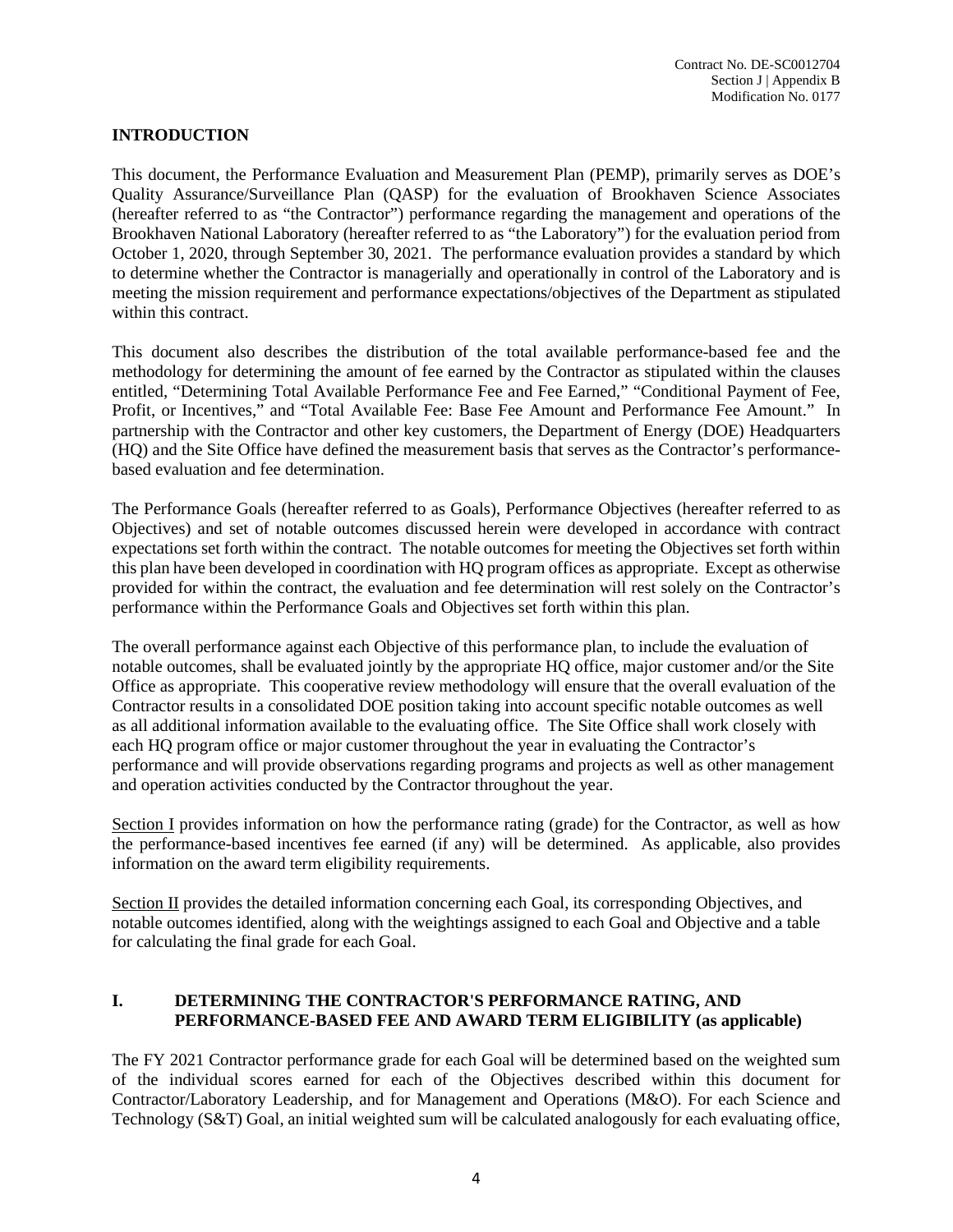and a cost-based weighted sum of these initial sums will determine the Contractor performance grade. Each Goal is composed of two or more weighted Objectives. Additionally, a set of notable outcomes has been identified to highlight key aspects/areas of performance deserving special attention by the Contractor for the upcoming fiscal year. Each notable outcome is linked to one or more Objectives, and failure to meet expectations against any notable outcome will result in a grade less than B+ for that Objective(s). That is, if the contractor fails to meet expectations against a notable outcome tied to an Objective under Goal 1.0, 2.0, or 3.0, the SC program office that assigned the notable outcome shall award a grade less than "B+" for the Objective(s) to which the notable outcome is linked; and if the contractor fails to meet expectations against a notable outcome tied to an Objective under Goal 4.0, 5.0, 6.0, 7.0 or 8.0, SC shall award a grade less than "B+" for the Objective(s) to which the notable outcome is linked. Performance above expectations against a notable outcome will be considered in the context of the Contractor's entire performance with respect to the relevant Objective. The following section describes SC's methodology for determining the Contractor's grades at the Objective level.

#### Performance Evaluation Methodology:

The purpose of this section is to establish a methodology to develop grades at the Objective level. Each evaluating office shall provide a proposed grade and corresponding numerical score for each Objective (see Figure 1 for SC's scale). Each evaluation will measure the degree of effectiveness and performance of the Contractor in meeting the corresponding Objectives.

| Final<br>Grade               | A+             | $\Gamma$      | $A-$                 | $B+$                              | D<br>≖         | В-             |                                                     | ֊              | -                         |             |           |
|------------------------------|----------------|---------------|----------------------|-----------------------------------|----------------|----------------|-----------------------------------------------------|----------------|---------------------------|-------------|-----------|
| <b>Total</b><br><b>Score</b> | $4.3 -$<br>4.1 | $4.0-$<br>3.8 | 27<br>$3.1 -$<br>3.5 | $3.4 -$                           | $3.0 -$<br>2.8 | $2.7 -$<br>2.5 | $2.4 -$                                             | $2.0 -$<br>1.8 | $\overline{ }$<br>$1.1 -$ | $1.0 - 0.8$ | $0.7 - 0$ |
|                              |                |               | $\blacksquare$       | J.L<br>$\overline{A}$ TITT ACALLO |                | $\sim$         | 4. L<br>$\mathbf{r}$ $\alpha$ $\mathbf{r}$ $\alpha$ |                | 1.1                       |             |           |

**Figure 1. FY 2021 Contractor Letter Grade Scale**

For the three S&T Goals  $(1.0 - 3.0)$  the Contractor shall be evaluated against the defined levels of performance provided for each Objective under the S&T Goals. The Contractor performance under Goal 4.0 will also be evaluated using the defined levels of performance described for the four Objectives under Goal 4.0. The descriptions for these defined levels of performance are included in Section II.

It is the DOE's expectation that the Contractor provides for and maintains management and operational (M&O) systems that efficiently and effectively support the current mission(s) of the Laboratory and assure the Laboratory's ability to deliver against DOE's future needs. In evaluating the Contractor's performance DOE shall assess the degree of effectiveness and performance in meeting each of the Objectives provided under each of the Goals. For the four M&O Goals  $(5.0 - 8.0)$  DOE will rely on a combination of the information through the Contractor's own assurance systems, the ability of the Contractor to demonstrate the validity of this information, and DOE's own independent assessment of the Contractor's performance across the spectrum of its responsibilities. The latter might include, but is not limited to operational awareness (daily oversight) activities; formal assessments conducted; "For Cause" reviews (if any); and other outside agency reviews (OIG, GAO, DCAA, etc.).

The mission of the Laboratory is to deliver the science and technology needed to support Departmental missions and other sponsors' needs. Operational performance at the Laboratory meets DOE's expectations (defined as the grade of B+) for each Objective if the Contractor is performing at a level that fully supports the Laboratory's current and future science and technology mission(s). Performance that does, or has the potential to, 1) adversely impact the delivery of the current and/or future DOE/Laboratory mission(s), 2) adversely impact the DOE and or the Laboratory's reputation, or 3) fail to provide the competent people,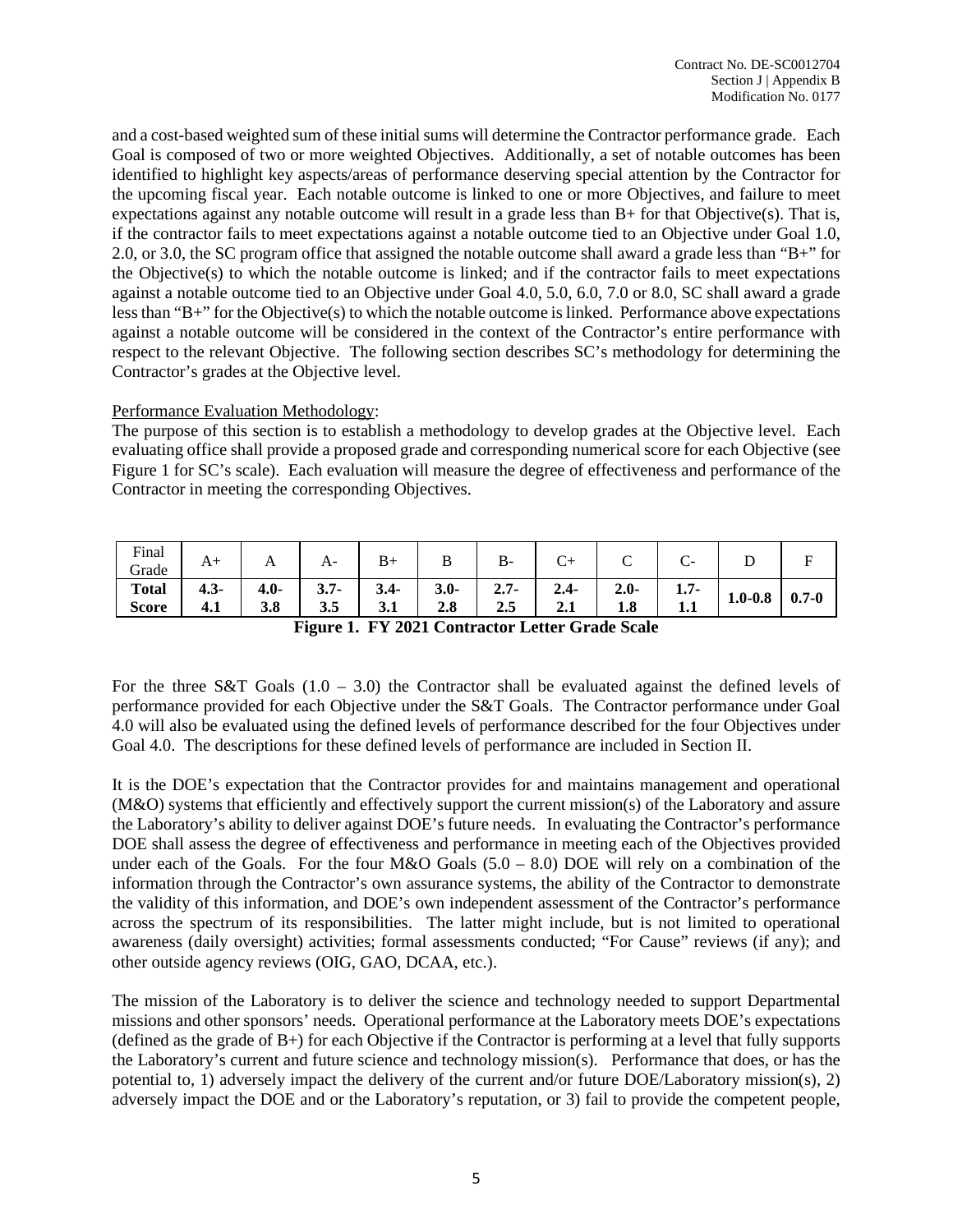necessary facilities and robust systems necessary to ensure sustainable performance, shall be graded below expectations as defined in Figure I-1, below.

The Department sets our expectations high, and expects performance at that level to optimize the efficient and effective operation of the Laboratory. Thus, the Department does not expect routine Contractor performance above expectations against the M&O Goals  $(5.0 - 8.0)$ . Performance that might merit grades above B+ would need to reflect a Contractor's significant contributions to the management and operations at the system of Laboratories, or recognition by external, independent entities as exemplary performance.

Definitions for the grading scale for the Goal 5.0 – 8.0 Objectives are provided in Figure I-1, below:

| Letter<br>Grade | <b>Numerical</b><br>Grade | <b>Definition</b>                                                                                                                                                                                                                                                                                                                                                                                                                                                                          |
|-----------------|---------------------------|--------------------------------------------------------------------------------------------------------------------------------------------------------------------------------------------------------------------------------------------------------------------------------------------------------------------------------------------------------------------------------------------------------------------------------------------------------------------------------------------|
| A+              | $4.3 - 4.1$               | Significantly exceeds expectations of performance against all aspects of the Objective<br>in question. The Contractor's systems function at a level that fully supports the<br>Laboratory's current and future science and technology mission(s). Performance is<br>notable for its significant contributions to the management and operations across the<br>SC system of laboratories, and/or has been recognized by external, independent<br>entities as exemplary.                      |
| A               | $4.0 - 3.8$               | Notably exceeds expectations of performance against all aspects of the Objective in<br>question. The Contractor's systems function at a level that fully supports the<br>Laboratory's current and future science and technology mission(s). Performance is<br>notable for its contributions to the management and operations across the SC system of<br>laboratories, and/or as been recognized by external, independent entities as exemplary.                                            |
| A-              | $3.7 - 3.5$               | Exceeds expectations of performance against all aspects of the Objective in question.<br>The Contractor's systems function at a level that fully supports the Laboratory's<br>current and future science and technology mission(s).                                                                                                                                                                                                                                                        |
| $B+$            | $3.4 - 3.1$               | Meets expectations of performance against all aspects of the Objective in question.<br>The Contractor's systems function at a level that fully supports the Laboratory's<br>current and future science and technology mission(s). No performance has, or has the<br>potential to, adversely impact 1) the delivery of the current and/or future<br>DOE/Laboratory mission(s), 2) the DOE and/or the Laboratory's reputation, or does<br>not 3) provide a sustainable performance platform. |
| B               | $3.0 - 2.8$               | Just misses meeting expectations of performance against a few aspects of the<br>Objective in question. In a few minor instances, the Contractor's systems function at a<br>level that does not fully support the Laboratory's current and future science and<br>technology mission, or provide a sustainable performance platform.                                                                                                                                                         |
| $B-$            | $2.7 - 2.5$               | Misses meeting expectations of performance against several aspects of the Objective in<br>question. In several areas, the Contractor's systems function at a level that does not<br>fully support the Laboratory's current and future science and technology mission, or<br>provide a sustainable performance platform.                                                                                                                                                                    |
| $C+$            | $2.4 - 2.1$               | Misses meeting expectations of performance against many aspects of the Objective in<br>question. In several notable areas, the Contractor's systems function at a level that<br>does not fully support the Laboratory's current and future science and technology<br>mission or provide a sustainable performance platform, and/or have affected the<br>reputation of the Laboratory or DOE.                                                                                               |
| $\mathsf C$     | $2.0 - 1.8$               | Significantly misses meeting expectations of performance against many aspects of the<br>Objective in question. In many notable areas, the Contractor's systems do not support<br>the Laboratory's current and future science and technology mission, nor provide a<br>sustainable performance platform and may affect the reputation of the Laboratory or<br>DOE.                                                                                                                          |
| $C -$           | $1.7 - 1.1$               | Significantly misses meeting expectations of performance against most aspects of the<br>Objective in question. In many notable areas, the Contractor's systems demonstrably<br>hinder the Laboratory's ability to deliver on current and future science and technology<br>mission, and have harmed the reputation of the Laboratory or DOE.                                                                                                                                                |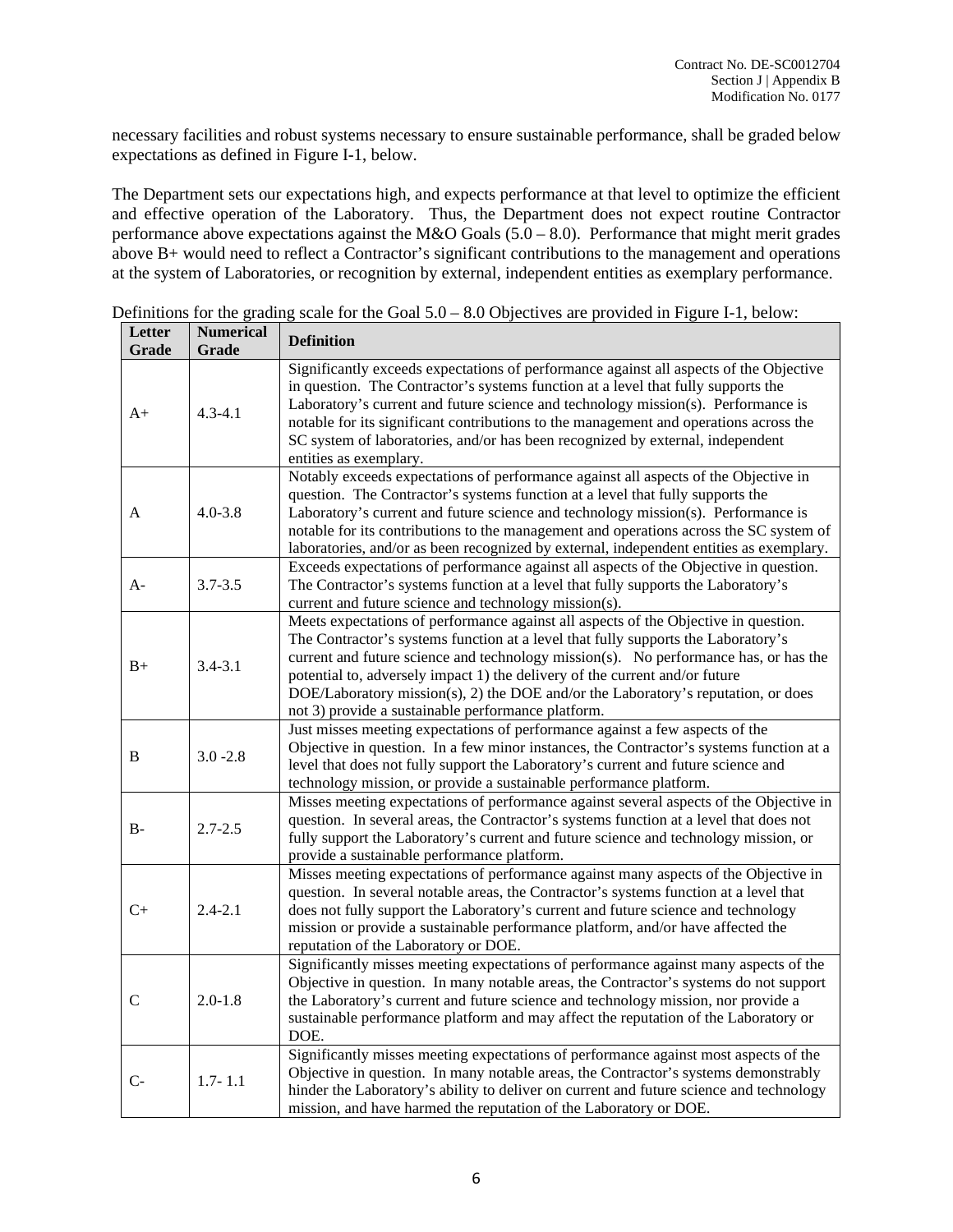| Letter<br>Grade | <b>Numerical</b><br>Grade | <b>Definition</b>                                                                                                                                                         |
|-----------------|---------------------------|---------------------------------------------------------------------------------------------------------------------------------------------------------------------------|
|                 | $1.0 - 0.8$               | Most or all expectations of performance against the Objective in question are missed.<br>Performance failures in this area have affected all parts of the Laboratory; DOE |
|                 |                           | leadership engagement is required to deal with the situation and help the Contractor.                                                                                     |
| $\mathbf{F}$    | $0.7-0$                   | All expectations of performance against the Objective in question are missed.                                                                                             |
|                 |                           | Performance failures in this area are not recoverable by the Contractor or DOE.                                                                                           |

**Figure I-1. Letter Grade and Numerical Grade Definitions for Objectives under M&O Goals**

Calculating Individual Goal Scores and Letter Grades:

Each Objective is assigned the earned numerical score by each evaluating office as stated above. For an evaluating office, the Goal score is then computed by multiplying each Objective numerical score under that Goal by the weight assigned to that Objective by that office, and then adding these values together. For Goals 4.0-8.0, this determines the overall Goal score. For Goals 1.0-3.0, the overall Goal score is calculated by multiplying each evaluating office's Goal score by the office's cost-based weight, and then adding them. For the purpose of determining the eight Goal grades, the unrounded raw overall numerical score for each Goal will be rounded to the nearest tenth of a point using the standard rounding convention discussed below following Figure 2, and then will be compared to Figure 1. A set of tables is provided at the end of each Performance Goal section of this document to assist in the calculation from Objective numerical scores to the Goal grade. No overall rollup grade shall be provided.

The eight Performance Goal grades shall be used to create a report card for the laboratory (see Figure 2, below).

| <b>Performance Goal</b>                                                            | Grade |
|------------------------------------------------------------------------------------|-------|
| 1.0 Mission Accomplishment                                                         |       |
| 2.0 Design, Fabrication, Construction and Operations of Research Facilities        |       |
| 3.0 Science and Technology Program Management                                      |       |
| 4.0 Sound and Competent Leadership and Stewardship of the Laboratory               |       |
| 5.0 Integrated Safety, Health, and Environmental Protection                        |       |
| 6.0 Business Systems                                                               |       |
| 7.0 Operating, Maintaining, and Renewing Facility and Infrastructure Portfolio     |       |
| 8.0 Integrated Safeguards and Security Management and Emergency Management Systems |       |

**Figure 2. Laboratory Report Card**

Although rounded to convert to letter grades, the unrounded raw numerical score from each calculation shall be carried through to the next stage of the calculation process. The unrounded raw numerical score for weighted final S&T and weighted final M&O will be rounded to the nearest tenth of a point for purposes of determining fee. A standard rounding convention of x.44 and less rounds down to the nearest tenth (here, x.4), while x.45 and greater rounds up to the nearest tenth (here, x.5).

Determining the Amount of Performance-Based Fee Earned:

SC uses the following process to determine the amount of performance-based fee earned by the contractor. The overall Goal scores for each S&T Performance Goal shall be used to determine an initial numerical score for S&T (see Table A, below), and the overall Goal scores for each M&O Performance Goal shall be used to determine an initial numerical M&O score (see Table B, below).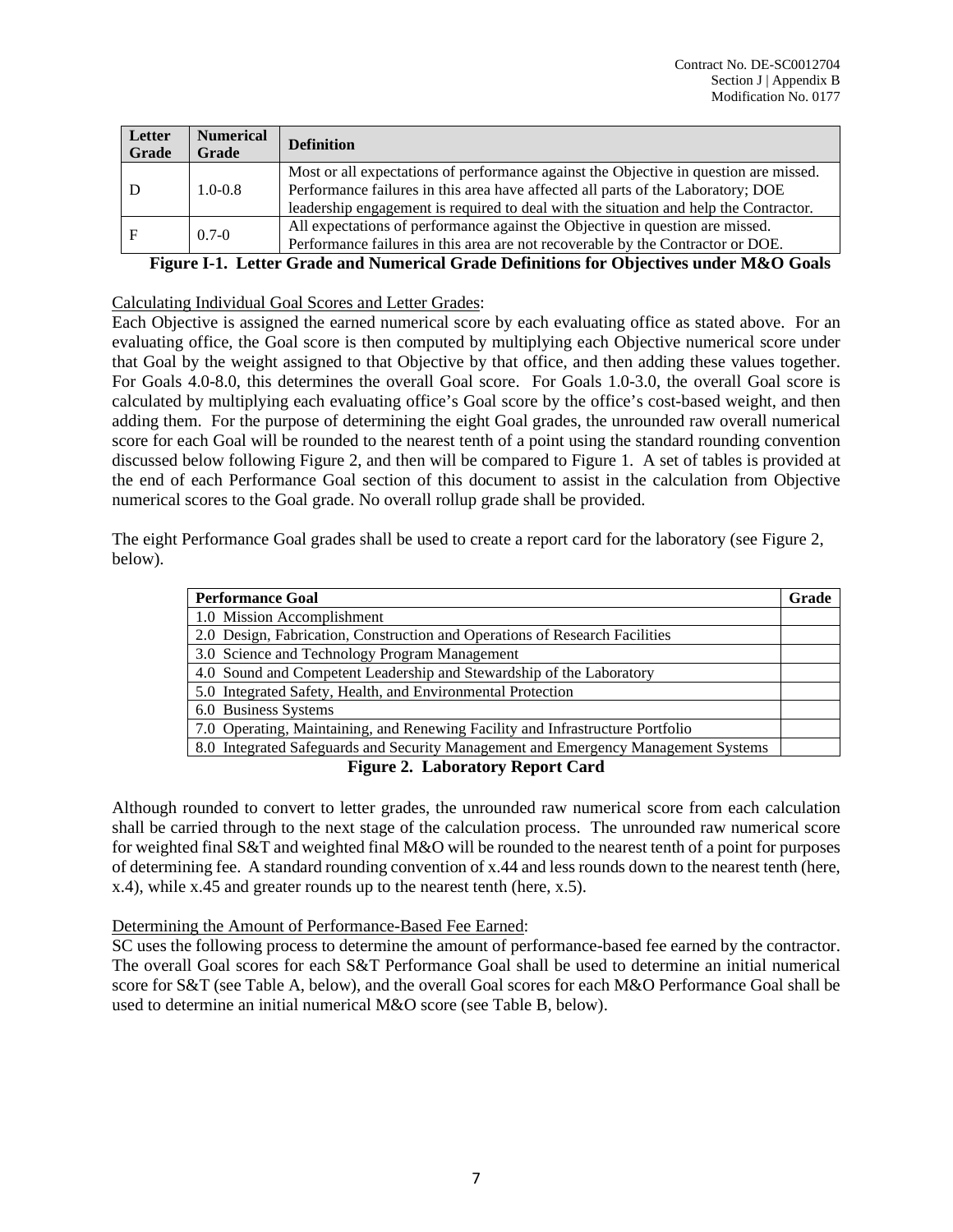| <b>S&amp;T Performance Goal</b>                        | <b>Numerical</b><br><b>Score</b> | Weight <sup>1</sup> |                              |  |
|--------------------------------------------------------|----------------------------------|---------------------|------------------------------|--|
| 1.0 Mission Accomplishment                             |                                  |                     |                              |  |
| 2.0 Design, Fabrication, Construction and Operation of |                                  |                     |                              |  |
| <b>Research Facilities</b>                             |                                  |                     |                              |  |
| 3.0 Science and Technology Program Management          |                                  | 25%                 |                              |  |
|                                                        |                                  |                     | <b>Initial S&amp;T Score</b> |  |

#### **Table A: Fiscal Year Contractor Evaluation Initial S&T Score Calculation**

<sup>1</sup> For Goals 1.0 and 2.0, the weights are based on total fiscal year costs for all evaluating programs distributed between these Goals 1.0 and 2.0; however, a minimum weight of 30% for Goal 1.0 is required regardless of cost distribution. For Goal 3.0, the weight is set as a fixed percentage for all laboratories.

| <b>M&amp;O Performance Goal</b>                                                              | <b>Numerical</b><br><b>Score</b> | Weight |                              |  |
|----------------------------------------------------------------------------------------------|----------------------------------|--------|------------------------------|--|
| 5.0 Integrated Safety, Health, and Environmental<br>Protection                               |                                  | 30%    |                              |  |
| 6.0 Business Systems                                                                         |                                  | 30%    |                              |  |
| 7.0 Operating, Maintaining, and Renewing Facility and<br>Infrastructure Portfolio            |                                  | 30%    |                              |  |
| 8.0 Integrated Safeguards and Security Management and<br><b>Emergency Management Systems</b> |                                  | 10%    |                              |  |
|                                                                                              |                                  |        | <b>Initial M&amp;O Score</b> |  |

**Table B. Fiscal Year Contractor Evaluation Initial M&O Score Calculation**

These initial scores will then be adjusted based on the numerical score for Goal 4.0 (see Table C, below).

|                            | <b>Numerical</b><br><b>Score</b> | Weight |  |  |
|----------------------------|----------------------------------|--------|--|--|
| Initial S&T Score          |                                  | 0.75   |  |  |
| Goal 4.0                   |                                  | 0.25   |  |  |
|                            | <b>Final S&amp;T Score</b>       |        |  |  |
| Initial M&O Score          |                                  | 0.75   |  |  |
| Goal 4.0                   |                                  | 0.25   |  |  |
| <b>Final M&amp;O Score</b> |                                  |        |  |  |

**Table C. Fiscal Year Final S&T and M&O Score Calculation**

The percentage of the available performance-based fee that may be earned by the Contractor shall be determined based on the final score for S&T (see Table C) and then compared to Figure 3, below. The final score for M&O from Table C shall then be utilized to determine the final fee multiplier (see Figure 3), which shall be utilized to determine the overall amount of performance-based fee earned for FY 2021 as calculated within Table D.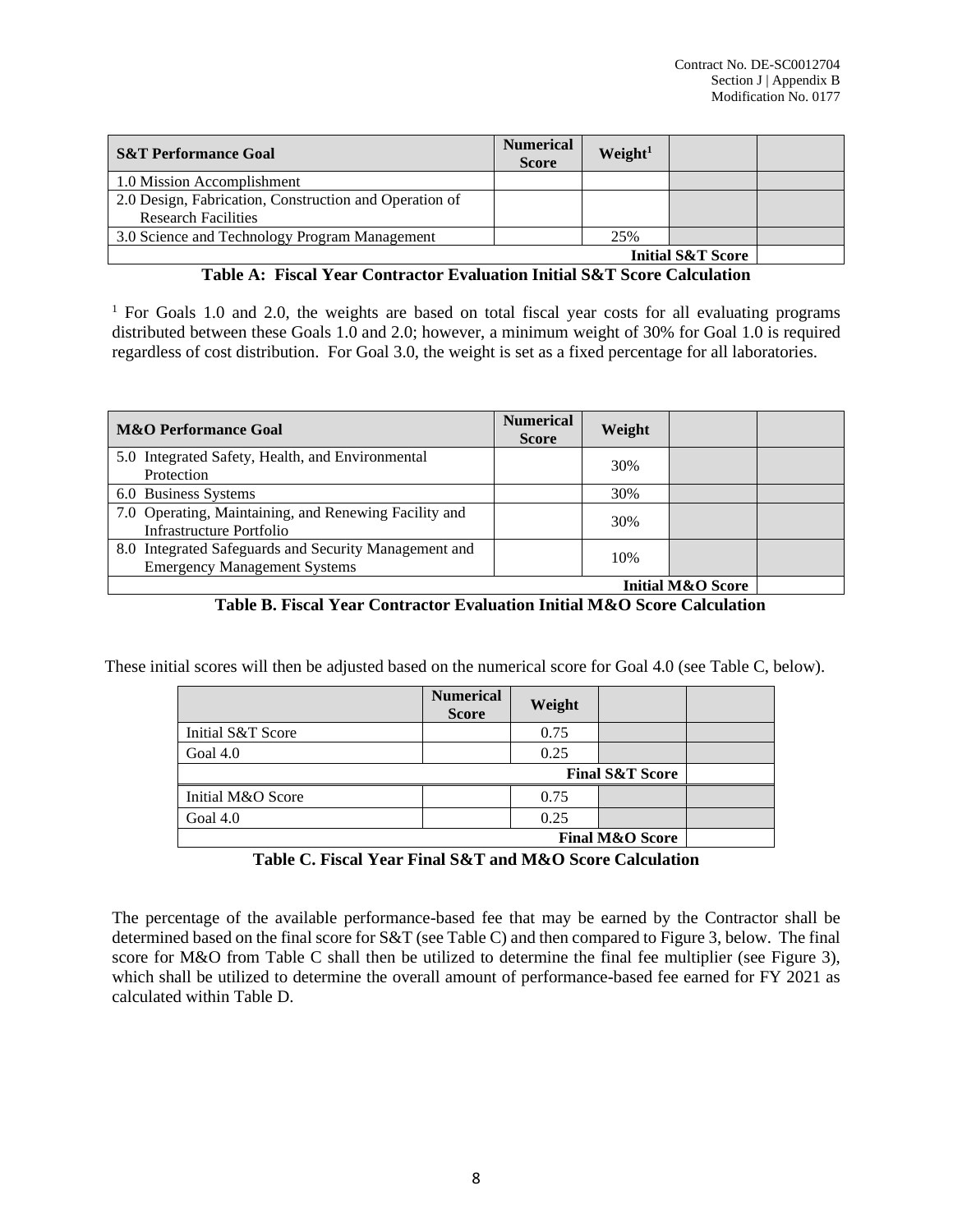| <b>Overall Final Score</b><br>for either S&T or<br>M&O from Table C. | <b>Percent</b><br><b>S&amp;T</b> Fee<br><b>Earned</b> | M&O Fee<br><b>Multiplier</b> |  |
|----------------------------------------------------------------------|-------------------------------------------------------|------------------------------|--|
| 4.3                                                                  |                                                       |                              |  |
| 4.2                                                                  | 100%                                                  | 100%                         |  |
| 4.1                                                                  |                                                       |                              |  |
| 4.0                                                                  |                                                       |                              |  |
| 3.9                                                                  | 97%                                                   | 100%                         |  |
| 3.8                                                                  |                                                       |                              |  |
| 3.7                                                                  |                                                       |                              |  |
| 3.6                                                                  | 94%                                                   | 100%                         |  |
| 3.5                                                                  |                                                       |                              |  |
| 3.4                                                                  |                                                       |                              |  |
| 3.3                                                                  | 91%                                                   | 100%                         |  |
| 3.2                                                                  |                                                       |                              |  |
| 3.1                                                                  |                                                       |                              |  |
| 3.0                                                                  |                                                       | 95%                          |  |
| 2.9                                                                  | 88%                                                   |                              |  |
| 2.8                                                                  |                                                       |                              |  |
| 2.7                                                                  |                                                       |                              |  |
| 2.6                                                                  | 85%                                                   | 90%                          |  |
| 2.5                                                                  |                                                       |                              |  |
| 2.4<br>2.3                                                           |                                                       |                              |  |
| 2.2                                                                  | 75%<br>85%                                            |                              |  |
| 2.1                                                                  |                                                       |                              |  |
| 2.0                                                                  |                                                       |                              |  |
| 1.9                                                                  | 50%                                                   | 75%                          |  |
| 1.8                                                                  |                                                       |                              |  |
| 1.7                                                                  |                                                       |                              |  |
| 1.6                                                                  |                                                       |                              |  |
| 1.5                                                                  |                                                       |                              |  |
| 1.4                                                                  | $0\%$                                                 | 60%                          |  |
| 1.3                                                                  |                                                       |                              |  |
| 1.2                                                                  |                                                       |                              |  |
| 1.1                                                                  |                                                       |                              |  |
| $1.0$ to $0.8$                                                       | $0\%$                                                 | $0\%$                        |  |
| $0.7$ to $0.0\,$                                                     | $0\%$                                                 | $0\%$                        |  |

**Figure 3. Performance-Based Fee Earned Scale**

| <b>Overall Fee Determination</b>            |   |
|---------------------------------------------|---|
| <b>Percent S&amp;T Fee Earned</b>           |   |
| <b>M&amp;O</b> Fee Multiplier               | X |
| <b>Overall Earned Performance-Based Fee</b> |   |

**Table D. Final Percentage of Performance-Based Fee Earned Determination**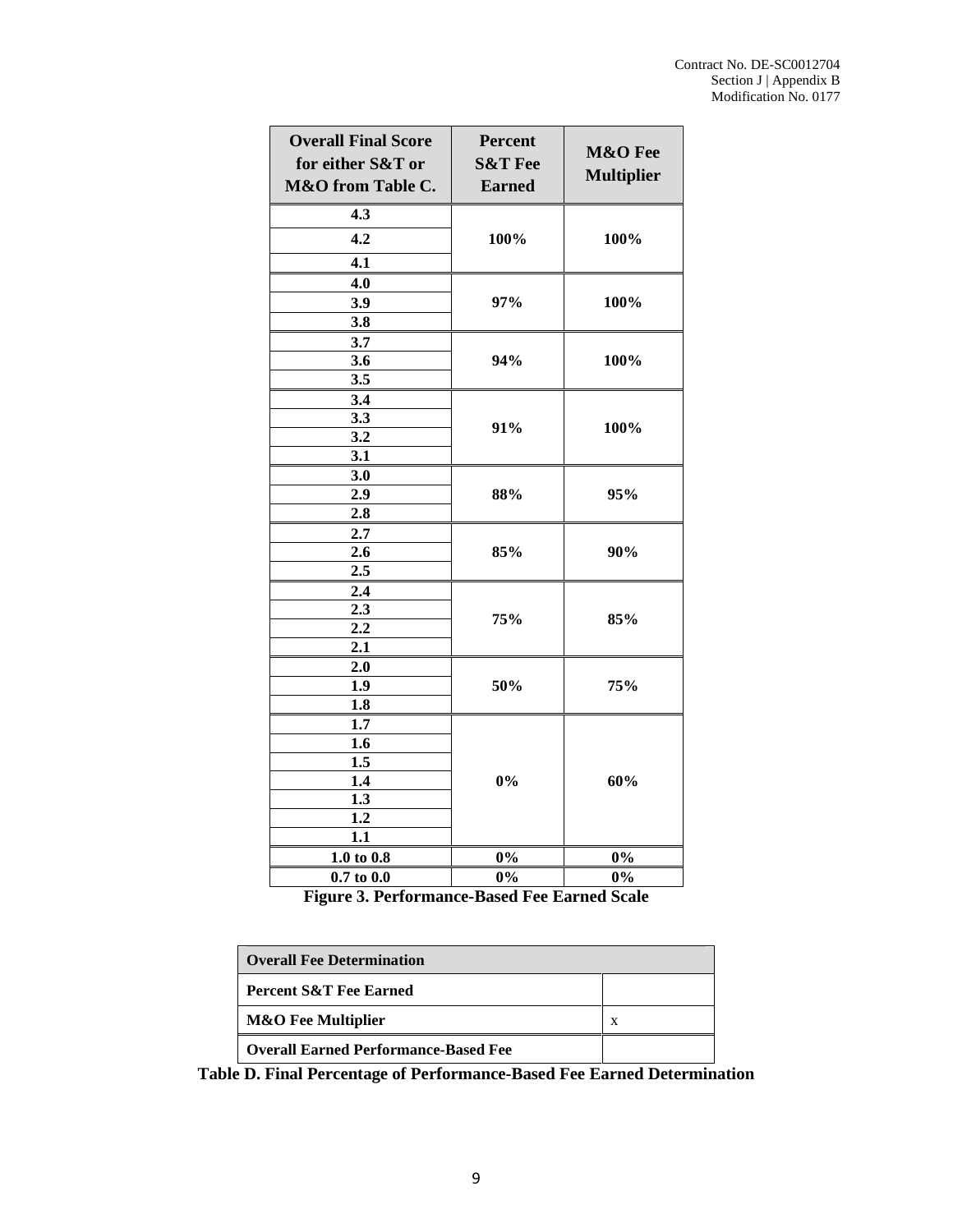The Federal Acquisition Regulations (FAR) requirements for using and administering cost-plus-award-fee contracts were modified to provide for a five-level adjectival grading system with associated levels of available fee.<sup>[1](#page-27-0)</sup> SC has addressed the FAR Part 16 language by mapping its standard numerical scores and associated fee determinations to the FAR Adjectival Rating System, as noted in Figure 4.

| Range of<br><b>Overall Final</b><br>Score for S&T<br>from Figure 3. | <b>FAR</b><br><b>Adjectival</b><br>Rating | <b>Maximum</b><br><b>Performance-</b><br><b>Fee Pool</b><br>Available to be<br><b>Earned</b> |
|---------------------------------------------------------------------|-------------------------------------------|----------------------------------------------------------------------------------------------|
| 3.1 to 4.3                                                          | <b>Excellent</b>                          | 100%                                                                                         |
| $2.5 \text{ to } 3.0$                                               | <b>Very Good</b>                          | 88%                                                                                          |
| 2.1 to 2.4                                                          | Good                                      | 75%                                                                                          |
| 1.8 to 2.0                                                          | <b>Satisfactory</b>                       | 50%                                                                                          |
| $0.0 \text{ to } 1.7$                                               | <b>Unsatisfactory</b>                     | $0\%$                                                                                        |

**Figure 4. Crosswalk of SC Numerical Scores and the FAR Part 16 Adjectival Rating System**

Adjustment to the Letter Grade and/or Performance-Based Fee Determination:

The lack of performance objectives and notable outcomes in this plan does not diminish the need to comply with minimum contractual requirements. Although the performance-based Goals and their corresponding Objectives shall be the primary means utilized in determining the Contractor's performance grade and/or amount of performance-based fee earned, the Contracting Officer may unilaterally adjust the rating and/or reduce the otherwise earned fee based on the Contractor's performance against all contract requirements as set forth in the Prime Contract. While reductions may be based on performance against any contract requirement, specific note should be made to contract clauses which address reduction of fee including, Standards of Contractor Performance Evaluation, DEAR 970.5215-1 – Total Available Fee: Base Fee Amount and Performance Fee Amount, and Conditional Payment of Fee, Profit, and Other Incentives – Facility Management Contracts. Data to support rating and/or fee adjustments may be derived from other sources to include, but not limited to, operational awareness (daily oversight) activities; "For Cause" reviews (if any); and other outside agency reviews (OIG, GAO, DCAA, etc.), as needed.

The adjustment of a grade and/or reduction of otherwise earned fee will be determined by the severity of the performance failure and consideration of mitigating factors. DEAR 970.5215-3 Conditional Payment of Fee, Profit, and Other Incentives – Facility Management Contracts is the mechanism used for reduction of fee as it relates to performance failures related to safeguarding of classified information and to adequate protection of environment, health and safety. Its guidance can also serve as an example for reduction of fee in other areas.

<span id="page-27-0"></span><sup>1</sup> See Policy Flash 2010-05, *Federal Acquisition Circular 2005-37*.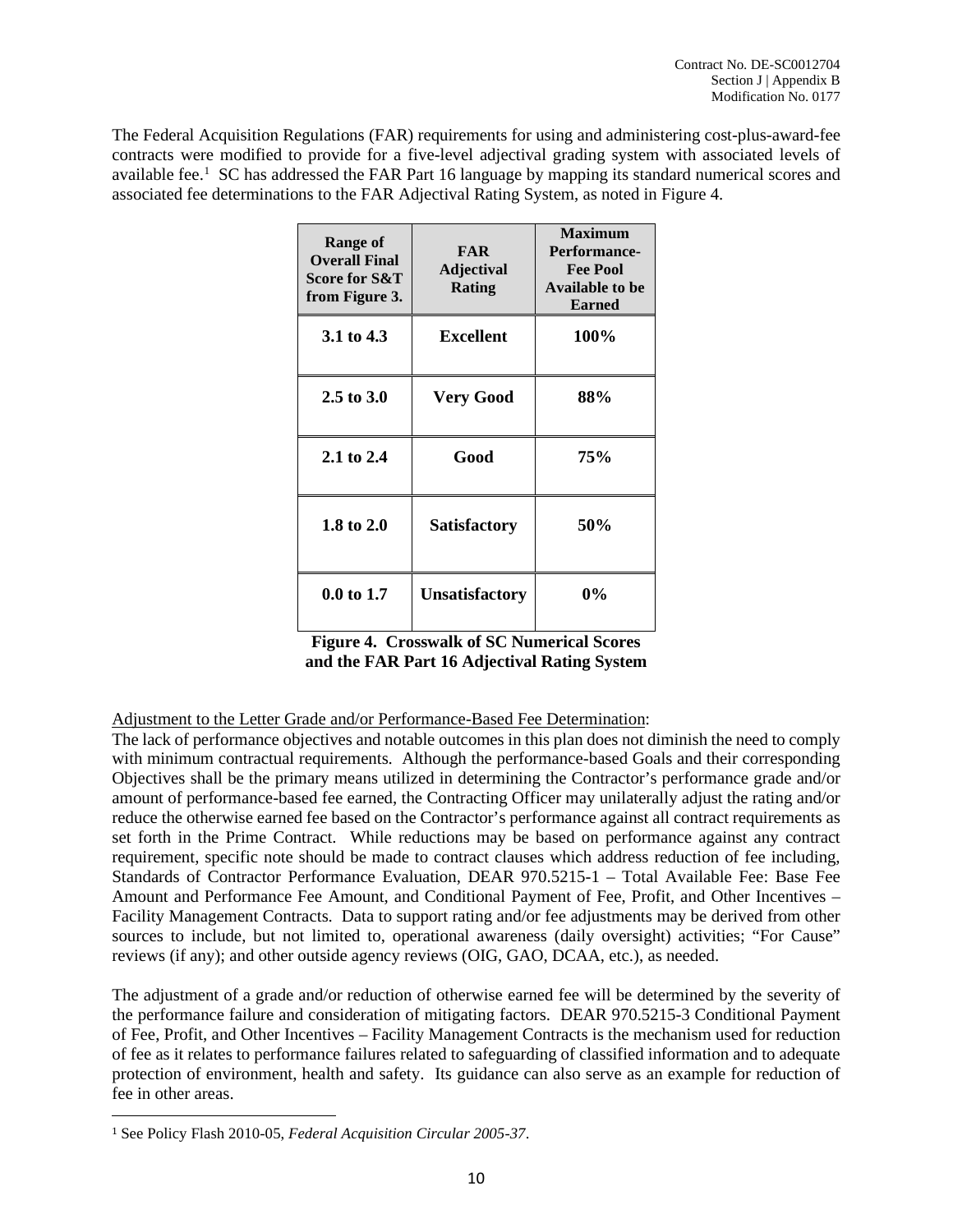The final Contractor performance-based grades for each Goal and fee earned determination will be contained within a year-end report, documenting the results from the DOE review. The report will identify areas where performance improvement is necessary and, if required, provide the basis for any performancebased rating and/or fee adjustments made from the otherwise earned rating/fee based on Performance Goal achievements.

#### Determining Award Term Eligibility:

Pursuant to Section F.2 "Award Term Incentive," the Contractor may also earn additional award term of 12 months during this evaluation period by meeting or exceeding performance expectations. Contractor eligibility for award term extensions is delineated in Section F.2(b) of the contract.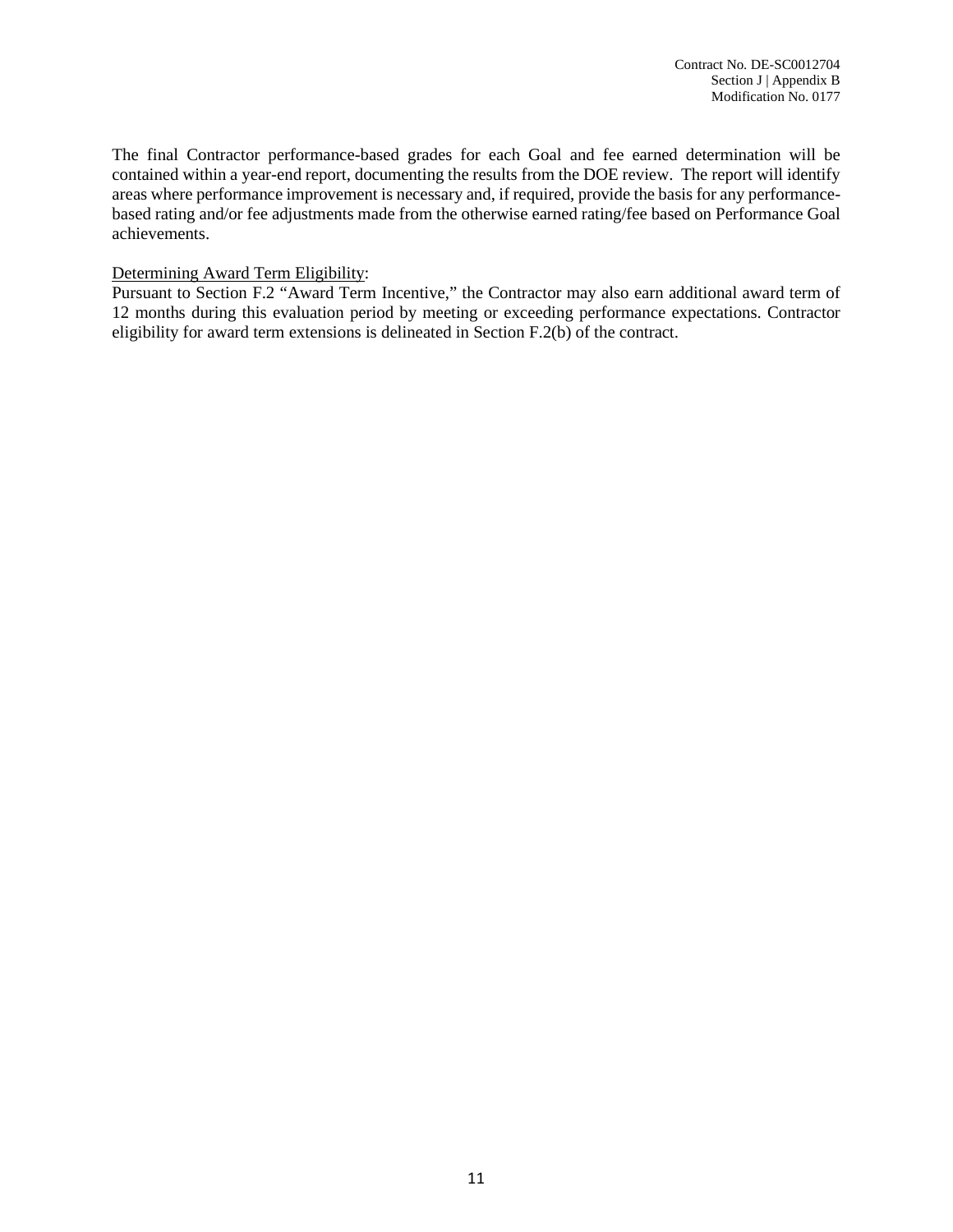#### **II. PERFORMANCE GOALS, OBJECTIVES & NOTABLE OUTCOMES**

#### **Background**

The current performance-based management approach to oversight within DOE has established a new culture within the Department with emphasis on the customer-supplier partnership between DOE and the laboratory contractors. It has also placed a greater focus on mission performance, best business practices, cost management, and improved contractor accountability. Under the performance-based management system the DOE provides clear direction to the laboratories and develops annual performance plans (such as this one) to assess the contractors' performance in meeting that direction in accordance with contract requirements. The DOE policy for implementing performance-based management includes the following guiding principles:

- Performance objectives are established in partnership with affected organizations and are directly aligned to the DOE strategic goals;
- Resource decisions and budget requests are tied to results; and
- Results are used for management information, establishing accountability, and driving long-term improvements.

The performance-based approach focuses the evaluation of the Contractor's performance against these Performance Goals. Progress against these Goals is measured through the use of a set of Objectives. The success of each Objective will be measured based on demonstrated performance by the laboratory, and on a set of notable outcomes that focus laboratory leadership on the specific items that are the most important initiatives and highest risk issues the laboratory must address during the fiscal year. These notable outcomes should be objective, measurable, and results-oriented to allow for a definitive determination of whether or not the specific outcome was achieved at the end of the year.

#### **Performance Goals, Objectives, and Notable Outcomes**

The following sections describe the Performance Goals, their supporting Objectives, and associated notable outcomes for FY 2021.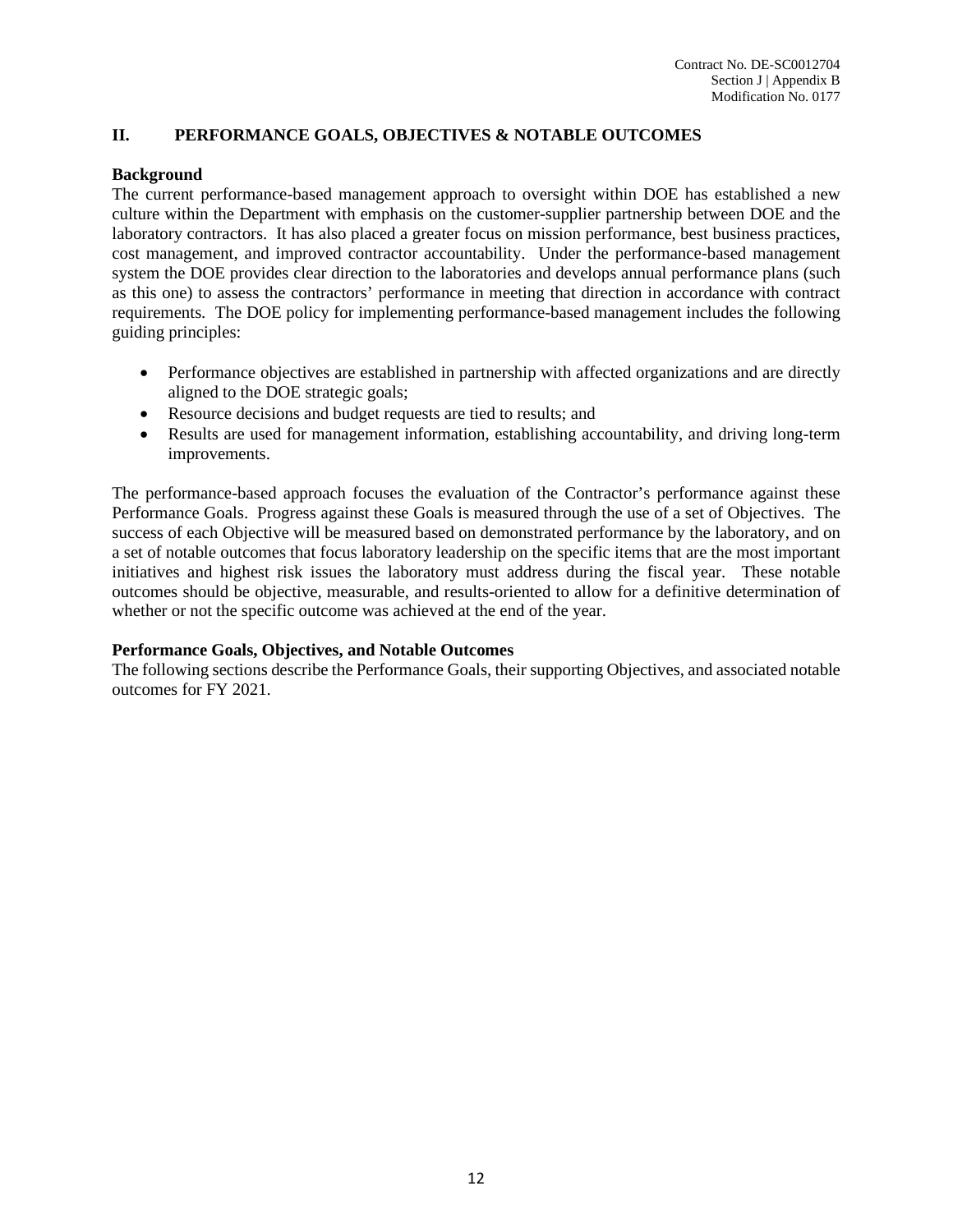### **GOAL 1.0 Provide for Efficient and Effective Mission Accomplishment**

**The science and technology programs at the Laboratory produce high-quality, original, and creative results that advance science and technology; demonstrate sustained scientific progress and impact; receive appropriate external recognition of accomplishments; and contribute to overall research and development goals of the Department and its customers.**

The weight of this Goal is TBD%.

The Provide for Efficient and Effective Mission Accomplishment Goal measures the overall effectiveness and performance of the Contractor in delivering science and technology results which contribute to and enhance the DOE's (or other relevant supporting agencies') mission of protecting our national and economic security by providing world-class scientific research capacity and advancing scientific knowledge by supporting world-class, peer-reviewed scientific results, which are recognized by others.

Each Objective within this Goal is to be assigned the appropriate numerical score by the Office of Science Program Offices, other cognizant HQ Program Offices, and other customers as identified below. The Goal score from each HQ Program Office and/or customer is computed by multiplying each Objective numerical score by the associated weight assigned by that Office/customer, and summing them (see Table 1.1).

- Office of Accelerator R&D and Production (ARDAP)
- Office of Advanced Scientific Computing Research (ASCR)
- Office of Basic Energy Sciences (BES)
- Office of Biological and Environmental Research (BER)
- Office of High Energy Physics (HEP)
- Office of Isotope Production (IP)
- Office of Nuclear Physics (NP)
- Office of Workforce Development for Teachers and Scientists (WDTS)
- Office of Defense Nuclear Nonproliferation (DNN)
- Nuclear Regulatory Commission (NRC)

The overall Performance Goal score and grade will be determined by multiplying the Goal score assigned by each of the offices identified above by the cost-based weightings identified for each and then summing them (see Table 1.2, below). The cost-based weights to be utilized for determining the overall score will be determined following the end of the performance period and will be based on actual cost for FY 2021. The overall score earned is then compared to Table 1.3 to determine the overall letter grade for this Goal. The Contractor's success in meeting each Objective shall be determined based on the Contractor's performance as viewed by the Office of Science Program Offices, other cognizant HQ Program Offices, and other customers for which the Laboratory conducts work.Should one or more of the HQ Program Offices choose not to provide an evaluation for this Goal and its corresponding Objectives, the weighting for the remaining HQ Program Offices shall be recalculated based on their percentage of cost for FY 2021 as compared to the total cost for those remaining HQ Program Offices.

### **Objectives**

### **1.1 Provide Science and Technology Results with Meaningful Impact on the Field**

In assessing the performance of the Laboratory against this Objective, the following assessment elements should be considered:

• Performance of the Laboratory with respect to proposed research plans;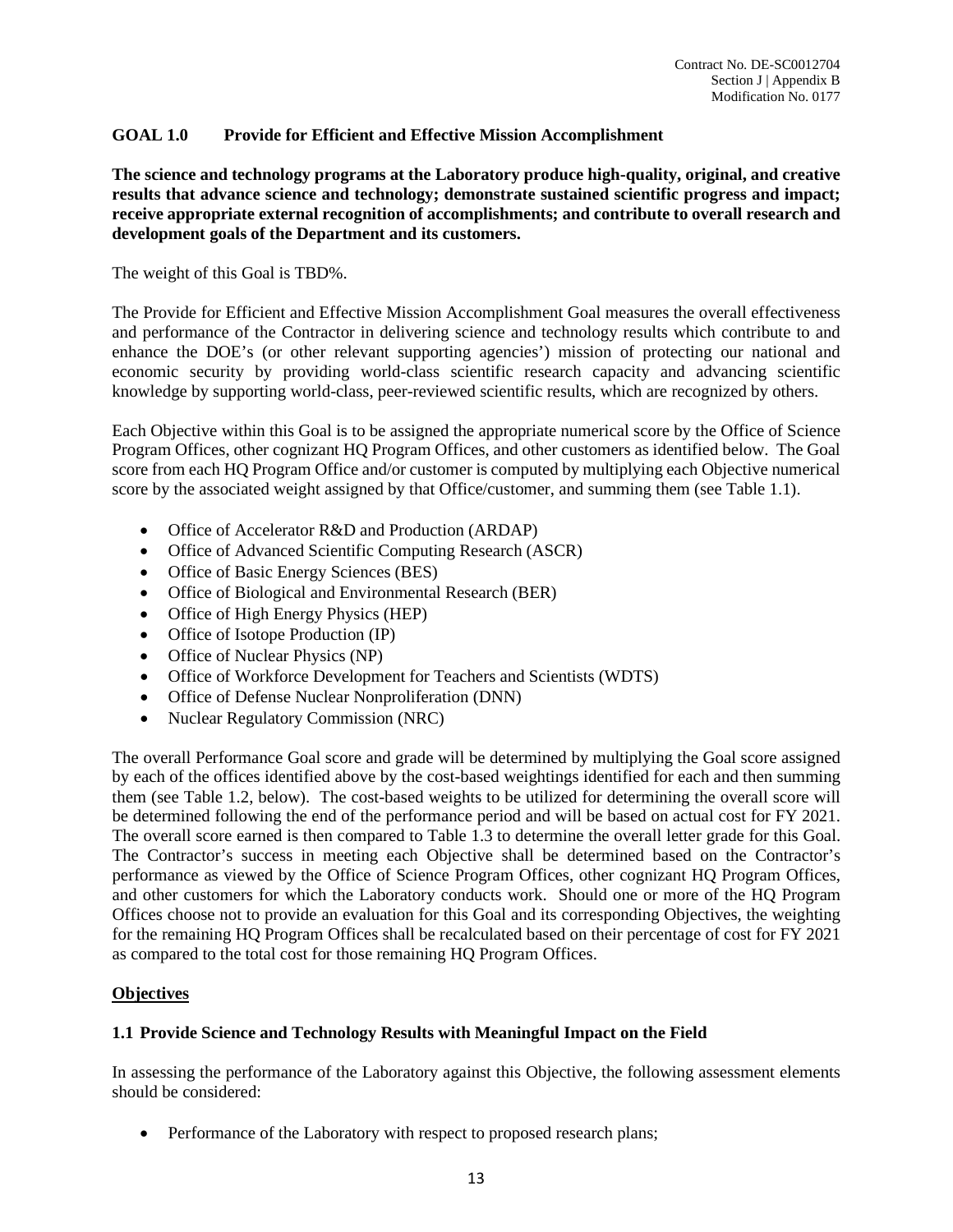- Performance of the Laboratory with respect to community impact and peer review; and
- Performance of the Laboratory with respect to impact to DOE (or other customer) mission needs.

The following is a sampling of factors to be considered in determining the level of performance for the Laboratory against this Objective. The evaluator(s) may consider the following as measured through progress reports, peer reviews, Field Work Proposals (FWPs), Program Office reviews/oversight, etc.

- Impact of publications on the field, as measured primarily by peer review;
- Impact of S&T results on the field, as measured primarily by peer review;
- Impact of S&T results outside the field indicating broader interest;
- Impact of S&T results on DOE or other customer mission(s);
- Successful stewardship of mission-relevant research areas;
- Delivery on proposed S&T plans;
- Significant awards (Nobel Prizes, R&D 100, FLC, etc.);
- Invited talks, citations, making high-quality data available to the scientific community; and
- Development of tools and techniques that become standards or widely-used in the scientific community.

| Letter<br>Grade | <b>Definition</b>                                                                                                                                                                                                                                                                                                |
|-----------------|------------------------------------------------------------------------------------------------------------------------------------------------------------------------------------------------------------------------------------------------------------------------------------------------------------------|
|                 | In addition to satisfying the conditions for $B+$                                                                                                                                                                                                                                                                |
|                 | There are significant research areas for which the Laboratory has exceeded the expectations<br>of the proposed research plans in significant ways through creative, new, or unconventional<br>methods that allow greater scientific reach than expected.                                                         |
| $A+$            | S&T conducted at the Laboratory has resolved one of the most critical questions in the field,<br>or has changed the way the research community thinks about a particular field through<br>paradigm shifting discoveries that would be considered the most influential discovery of the<br>decade for that field. |
|                 | S&T conducted at the Laboratory provided major advances that significantly accelerate                                                                                                                                                                                                                            |
|                 | DOE or other customer mission(s).                                                                                                                                                                                                                                                                                |
|                 | In addition to satisfying the conditions for $B+$                                                                                                                                                                                                                                                                |
| A               | There are <i>important examples</i> where the Laboratory exceeded the expectations of the<br>$\bullet$<br>proposed research plans in significant ways through creative, new, or unconventional<br>methods that allow greater scientific reach than expected.                                                     |
|                 | All areas of S&T conducted at the Laboratory are of <i>exceptional or outstanding</i> merit and<br>quality.                                                                                                                                                                                                      |
|                 | S&T conducted at the Laboratory has <i>significant positive impact</i> to DOE or other customer<br>missions.                                                                                                                                                                                                     |
|                 | In addition to satisfying the conditions for $B+$                                                                                                                                                                                                                                                                |
|                 | There are <i>important examples</i> where the Laboratory exceeded the expectations of the                                                                                                                                                                                                                        |
| $A-$            | proposed research plans.<br>Significant areas of S&T conducted at the Laboratory are of exceptional or outstanding                                                                                                                                                                                               |
|                 | merit and quality.                                                                                                                                                                                                                                                                                               |
|                 | S&T conducted at the Laboratory significantly impact DOE or other customer missions.<br>$\bullet$                                                                                                                                                                                                                |
|                 | The Laboratory has achieved each of the following objectives:                                                                                                                                                                                                                                                    |
| $B+$            | The Laboratory has successfully executed proposed research plans.<br>$\bullet$                                                                                                                                                                                                                                   |
|                 | S&T conducted at the Laboratory are of high scientific merit and quality                                                                                                                                                                                                                                         |
|                 | S&T conducted at the Laboratory <i>advance</i> DOE or other customer missions.<br>$\bullet$                                                                                                                                                                                                                      |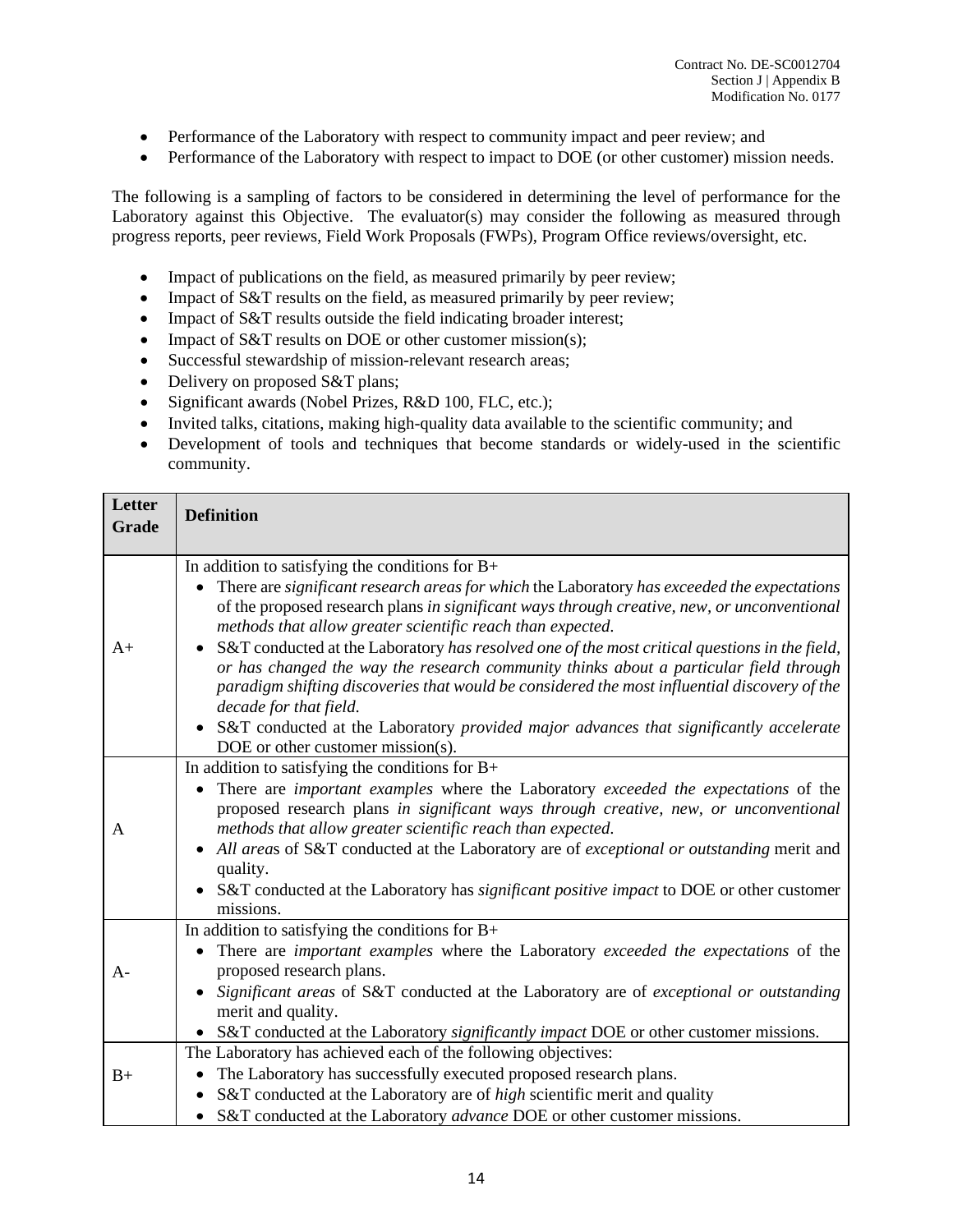| Letter<br>Grade | <b>Definition</b>                                                                                                                                                                           |
|-----------------|---------------------------------------------------------------------------------------------------------------------------------------------------------------------------------------------|
|                 | The Laboratory has successfully executed proposed research plans.                                                                                                                           |
|                 | S&T conducted at the Laboratory <i>advance</i> DOE or other customer missions.                                                                                                              |
|                 | BUT the Laboratory fails to meet the conditions for $B+$ for <i>at least one</i> of the following                                                                                           |
| B               | reasons:                                                                                                                                                                                    |
|                 | S&T conducted at the Laboratory are not uniformly of high merit and quality OR some areas                                                                                                   |
|                 | of research, previously supported, have become uncompetitive OR the Laboratory does not                                                                                                     |
|                 | produce sufficiently competitive proposals to receive program support at a level<br>commensurate with its unique capabilities.                                                              |
|                 | The Laboratory fails to meet the conditions for $B+$ for <i>at least one</i> of the following reasons:                                                                                      |
|                 | The Laboratory has failed to successfully execute proposed research plans but contingencies                                                                                                 |
|                 | were in place such that no funding was or will be terminated. OR S&T conducted at the                                                                                                       |
| $B-$            | Laboratory does little to advance DOE or other customer missions.                                                                                                                           |
|                 | Significant areas of S&T conducted at the Laboratory are not of high merit and quality OR                                                                                                   |
|                 | some areas of research, previously supported, have become uncompetitive OR the                                                                                                              |
|                 | Laboratory do not produce sufficiently competitive proposals to receive program support<br>at a level commensurate with its unique capabilities.                                            |
|                 | The Laboratory fails to meet the conditions for $B+$ for <i>at least one</i> of the following reasons:                                                                                      |
|                 | In several significant aspects, the Laboratory failed to deliver on proposed research plans<br>$\bullet$                                                                                    |
|                 | using available resources such that some funding was or will be terminated OR S&T                                                                                                           |
| $\mathsf{C}$    | conducted at the Laboratory failed to contribute to DOE or other customer missions.                                                                                                         |
|                 | Significant areas of S&T conducted at the Laboratory are of poor merit and quality OR some                                                                                                  |
|                 | areas of research, previously supported, have become uncompetitive AND the Laboratory                                                                                                       |
|                 | does not produce sufficiently competitive proposals to receive program support at a level                                                                                                   |
|                 | commensurate with its unique capabilities.                                                                                                                                                  |
| D               | The Laboratory fails to meet the conditions for B+ for <i>at least one</i> of the following reasons:                                                                                        |
|                 | Multiple program elements at the Laboratory failed to deliver on proposed research plans<br>$\bullet$<br>using available resources such that significant funding was or will be terminated. |
|                 | Multiple significant areas of S&T conducted at the Laboratory are of poor merit and quality                                                                                                 |
|                 | OR some areas of research, previously supported, have become uncompetitive AND the                                                                                                          |
|                 | Laboratory does not produce sufficiently competitive proposals to receive program support                                                                                                   |
|                 | at a level commensurate with its unique capabilities.                                                                                                                                       |
|                 | S&T conducted at the Laboratory <i>failed to contribute to</i> DOE or other customer missions.                                                                                              |
|                 | The Laboratory fails to meet the conditions for B+ for <i>at least one</i> of the following reasons:                                                                                        |
| F               | Multiple program elements at the Laboratory failed to deliver on proposed research plans                                                                                                    |
|                 | using available resources resulting in total termination of funding.                                                                                                                        |
|                 | Multiple significant areas of S&T conducted at the Laboratory are of poor merit and quality                                                                                                 |
|                 | OR some areas of research, previously supported, have become uncompetitive AND the                                                                                                          |
|                 | Laboratory does not produce sufficiently competitive proposals to receive program support<br>at a level commensurate with its unique capabilities OR the Laboratory has been found to       |
|                 | have engaged in gross scientific incompetence and/or scientific fraud.                                                                                                                      |
|                 | S&T conducted at the Laboratory <i>failed to contribute to</i> DOE or other customer missions.                                                                                              |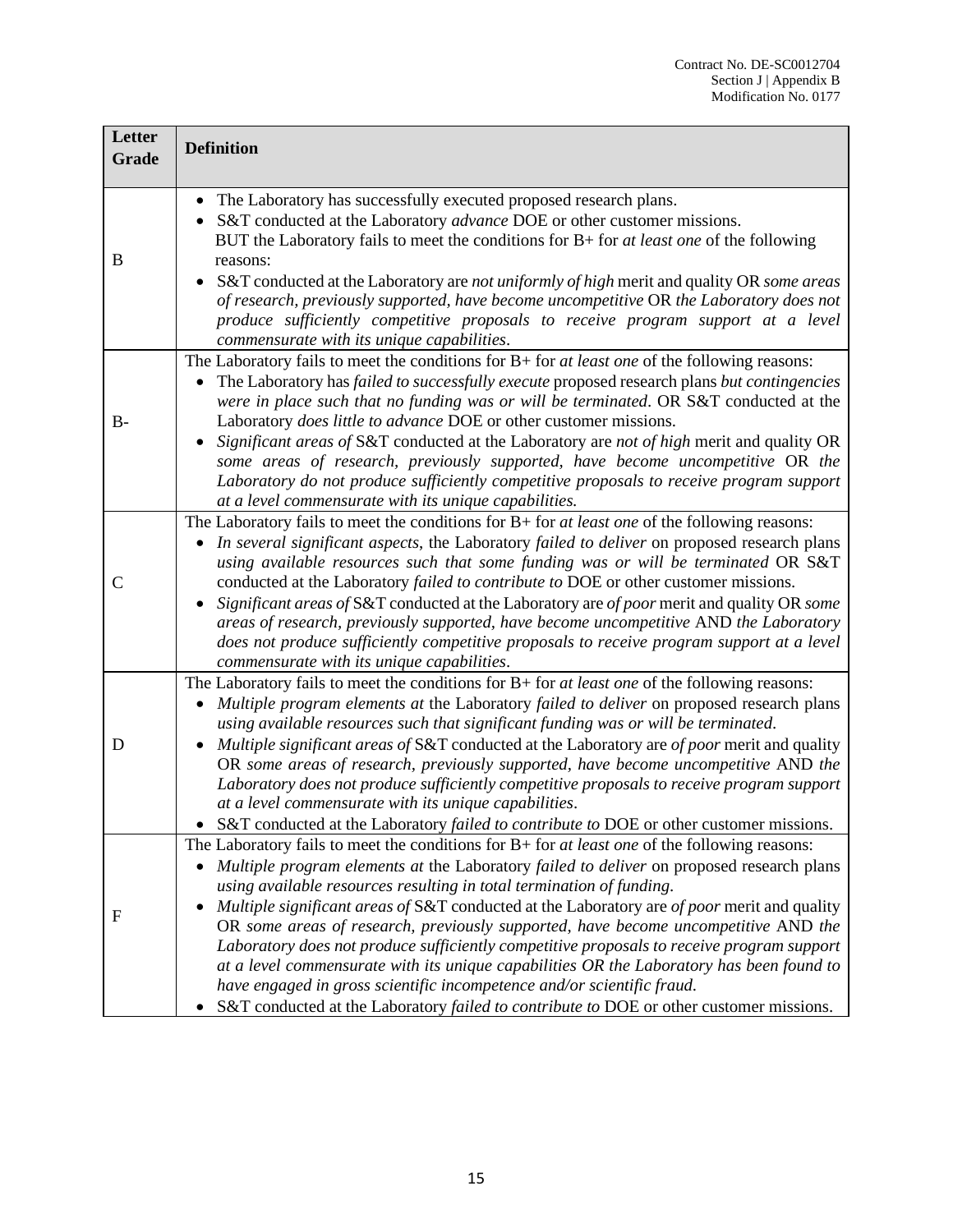#### **1.2 Provide Quality Leadership in Science and Technology that Advances Community Goals and DOE Mission Goals.**

In assessing the performance of the Laboratory against this Objective, the following assessment elements should be considered:

- Innovativeness / Novelty of research ideas put forward by the Laboratory;
- Extent to which Laboratory staff members take on substantive or formal leadership roles in their community;
- Extent to which Laboratory staff members take on formal leadership roles in DOE, SC and/or other customer activities; and
- Extent to which Laboratory staff members contribute thoughtful and thorough peer reviews and other research assessments as requested by DOE, SC or other supporting customers.

The following is a sampling of factors to be considered in determining the level of performance for the Laboratory against this Objective. The evaluator(s) may consider the following as measured through progress reports, peer reviews, Field Work Proposals (FWPs), Program Office reviews/oversight, etc.:

- Willingness to pursue novel approaches and/or demonstration of innovative solutions to problems;
- Willingness to take on high-risk/high payoff/long-term research problems, evidence that previous risky decisions by the PI/research staff have proved to be correct and are paying off;
- The uniqueness and challenge of science pursued, recognition for doing the best work in the field;
- Extent and quality of collaborative efforts;
- Staff members visible in leadership positions in the scientific community;
- Involvement in professional organizations, National Academies panels and workshops;
- Effectiveness in driving the direction and setting the priorities of the community in a research field; and
- Success in competition for resources.

| <b>Letter</b><br>Grade | <b>Definition</b>                                                                                                                                                                                                                                                                                                                                                                                                                                                                                                                                                                                                                                                                                                                                                                                                                                                                                                                                                                                                                                                                                                                                                                         |
|------------------------|-------------------------------------------------------------------------------------------------------------------------------------------------------------------------------------------------------------------------------------------------------------------------------------------------------------------------------------------------------------------------------------------------------------------------------------------------------------------------------------------------------------------------------------------------------------------------------------------------------------------------------------------------------------------------------------------------------------------------------------------------------------------------------------------------------------------------------------------------------------------------------------------------------------------------------------------------------------------------------------------------------------------------------------------------------------------------------------------------------------------------------------------------------------------------------------------|
| $A+$                   | In addition to satisfying the conditions for $B+$ , the following conditions hold for ALL Laboratory staff:<br>• Laboratory staff members have leadership positions in professional organizations AND in<br>National Academy or equivalent panels to discuss and determine further research directions;<br>• Laboratory staff members have <i>leadership positions</i> in DOE and/or in other supporting agency's<br>sponsored workshops and strategic planning activities, for example, Laboratory staff members<br>chair or co-chair DOE-sponsored or other supporting agency-sponsored workshops and strategic<br>planning activities.<br>• The Laboratory program consistently produces and submits competitive proposals that challenge<br>convention and open <i>significant new fields</i> for research that are well aligned with DOE and/or<br>other supporting agency's mission needs and the Laboratory has a strong recognized role in<br>setting priorities and driving the direction in key research areas and are internationally<br>recognized leaders in the field.<br>Laboratory staff hold <i>leadership positions</i> in multi-institutional research collaborations. |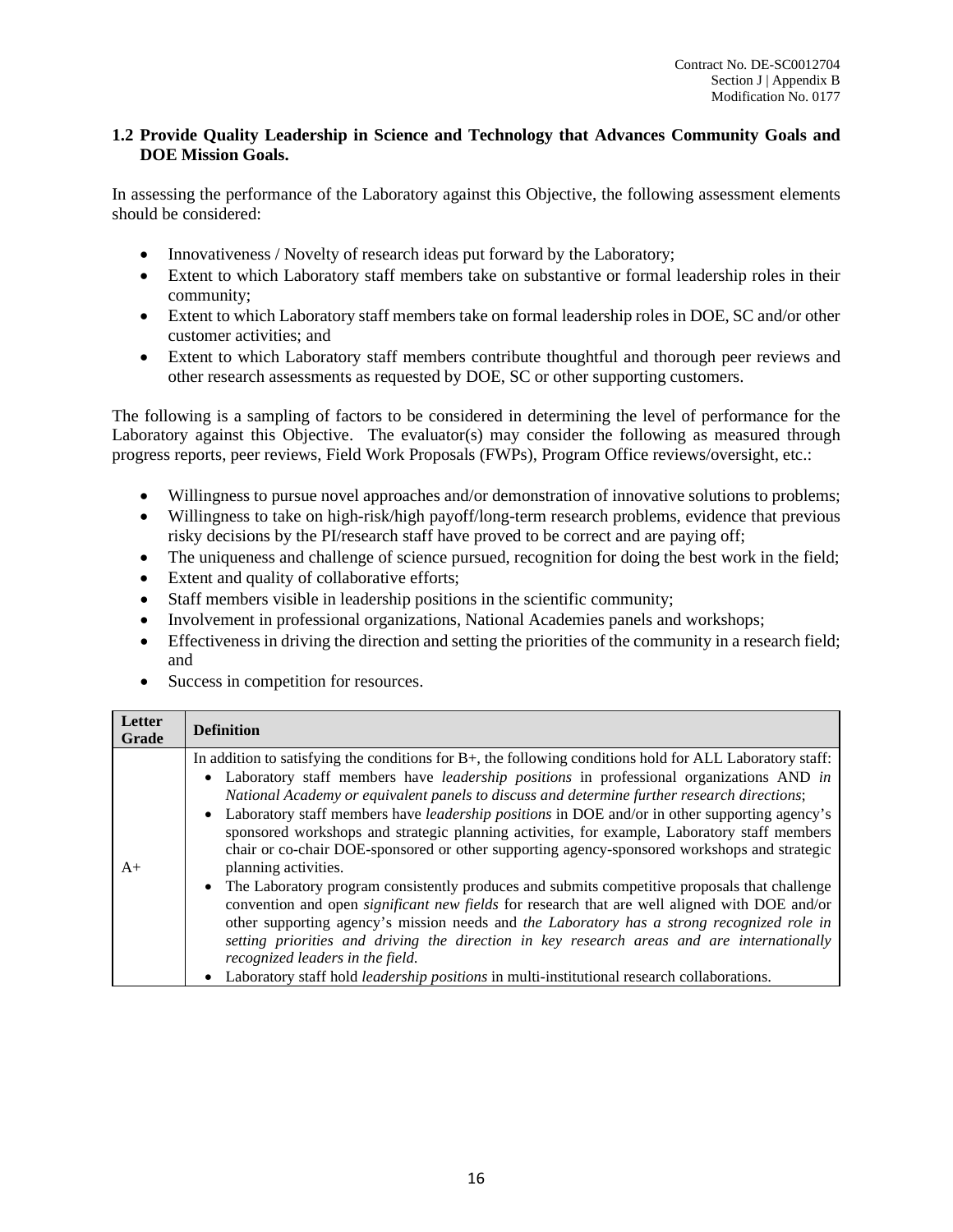| Letter<br>Grade | <b>Definition</b>                                                                                                                                                                                                                                                                                                                                                                                                                                                                                                                                                                                                                                                                                                                                                                                                                                                                                                                                                                                                                                                                                                                                                                                                                                                                            |
|-----------------|----------------------------------------------------------------------------------------------------------------------------------------------------------------------------------------------------------------------------------------------------------------------------------------------------------------------------------------------------------------------------------------------------------------------------------------------------------------------------------------------------------------------------------------------------------------------------------------------------------------------------------------------------------------------------------------------------------------------------------------------------------------------------------------------------------------------------------------------------------------------------------------------------------------------------------------------------------------------------------------------------------------------------------------------------------------------------------------------------------------------------------------------------------------------------------------------------------------------------------------------------------------------------------------------|
| A               | In addition to satisfying the conditions for $B+$<br>Laboratory staff members have <i>leadership positions</i> in professional organizations AND <i>staff has</i><br>$\bullet$<br>contributing role in National Academy or equivalent panels to discuss further research directions;<br>Laboratory staff members have <i>leadership positions</i> in DOE and/or in other supporting agency's<br>sponsored workshops and strategic planning activities.<br>The Laboratory program consistently produces and submits competitive proposals that challenge<br>convention and open <i>significant new fields</i> for research that are well aligned with DOE or other<br>supporting agency's mission needs and the Laboratory has a strong recognized role in setting<br>priorities and driving the direction in key research areas.<br>• Laboratory staff hold leadership positions in multi-institutional research collaborations.                                                                                                                                                                                                                                                                                                                                                             |
| A-              | In addition to satisfying the conditions for $B+$<br>Laboratory staff members have leadership positions in professional organizations OR staff has<br>$\bullet$<br>contributing role in National Academy or equivalent panels to discuss further research directions;<br>Laboratory staff members have <i>leadership positions</i> in DOE and/or other supporting agency's<br>sponsored workshops and strategic planning activities.<br>The Laboratory program consistently submits competitive proposals that challenge convention<br>and open <i>significant</i> new avenues for research that are well aligned with DOE or other supporting<br>agency's mission needs.<br>• Laboratory staff hold <i>leadership positions</i> in multi-institutional research collaborations.                                                                                                                                                                                                                                                                                                                                                                                                                                                                                                             |
| $\mathbf{B}^+$  | The Laboratory has achieved each of the following objectives:<br>Laboratory staff members are <i>active participants</i> in professional organizations, committees, and<br>$\bullet$<br>activities, and take on leadership responsibilities commensurate with experience and expertise.<br>Laboratory staff members are <i>active participants</i> in DOE and/or other supporting agency's<br>sponsored workshops and strategic planning activities and.<br>Laboratory staff members contribute thoughtful thorough peer review in a timely manner, when<br>requested by DOE or other supporting agencies.<br>The Laboratory program consistently provides competitive proposals that challenge convention<br>and open new avenues for research that are well aligned with DOE or other supporting agency's<br>mission needs.<br>Laboratory staff are <i>active participants</i> in multi-institutional research collaborations                                                                                                                                                                                                                                                                                                                                                              |
| B               | Laboratory staff members contribute thoughtful and thorough peer review in a timely manner,<br>$\bullet$<br>when requested by DOE and/or other supporting agencies.<br>The Laboratory program consistently provides competitive proposals that challenge convention<br>and open new avenues for research that are well aligned with DOE and/or other supporting<br>agency's mission needs.<br>BUT the Laboratory fails to meet the conditions for $B+$ for <i>at least one</i> of the following reasons:<br>Although regular participants in professional organizations, committees, and activities, the extent<br>to which staff take on leadership roles falls short of what would be expected, given the level of<br>experience and expertise of the staff.<br>Although regular participants in DOE and/or other supported agency's sponsored workshops and<br>strategic planning activities, the extent to which staff take on leadership roles falls short of what<br>would be expected, given the level of experience and expertise of the staff.<br>Although active members of multi-institutional research collaborations, the extent to which staff<br>take on leadership roles falls short of what would be expected, given the level of experience and<br>expertise of the staff. |

r

┱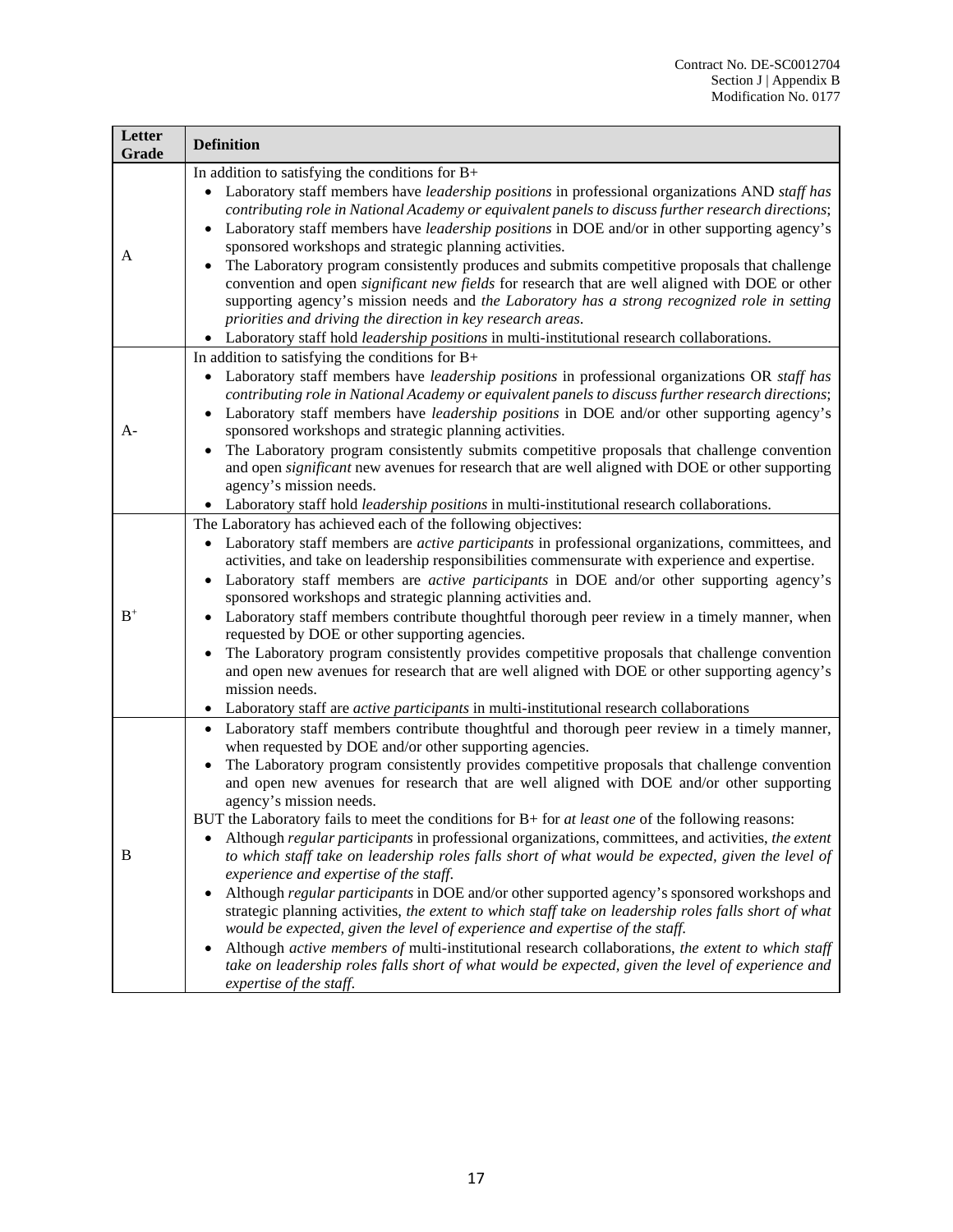| Letter<br>Grade | <b>Definition</b>                                                                                                                                                                                                                                                                                                                                                                                                                                                                                                                                                                                                                                                                                                                                                                                                                                                                                                                                                                                                                                                                                                                                                                                                                                                                                        |
|-----------------|----------------------------------------------------------------------------------------------------------------------------------------------------------------------------------------------------------------------------------------------------------------------------------------------------------------------------------------------------------------------------------------------------------------------------------------------------------------------------------------------------------------------------------------------------------------------------------------------------------------------------------------------------------------------------------------------------------------------------------------------------------------------------------------------------------------------------------------------------------------------------------------------------------------------------------------------------------------------------------------------------------------------------------------------------------------------------------------------------------------------------------------------------------------------------------------------------------------------------------------------------------------------------------------------------------|
| $B -$           | Laboratory staff members contribute thoughtful and thorough peer review in a timely manner,<br>when requested by DOE or other supporting agencies.<br>BUT the Laboratory fails to meet the conditions for $B$ + for <i>at least one</i> of the following reasons:<br>The Laboratory program submits competitive proposals but these either lack innovation or are not<br>well aligned with DOE or other supporting agency's mission needs.<br>Laboratory staff are <i>infrequent participants</i> in professional organizations, committees, and<br>$\bullet$<br>activities, and the extent to which staff take on leadership roles falls short of what would be<br>expected, given the level of experience and expertise of the staff.<br>Laboratory staff are <i>infrequent participants</i> in DOE or other supported agency's sponsored<br>workshops and strategic planning activities, and the extent to which staff take on leadership roles<br>falls short of what would be expected, given the level of experience and expertise of the staff.<br>Although active members of multi-institutional research collaborations, the extent to which staff<br>$\bullet$<br>take on leadership roles falls short of what would be expected, given the level of experience and<br>expertise of the staff. |
| C               | The Laboratory fails to meet the conditions for B+ for at least one of the following reasons:<br>Laboratory staff members <i>do not reliably</i> contribute thoughtful and thorough peer review in a<br>$\bullet$<br>timely manner, when requested by DOE or other supporting agencies.<br>Some areas of research, previously supported, are no longer competitive.<br>Laboratory staff members are infrequent participants in professional organizations, committees,<br>and activities, AND the extent to which staff take on leadership roles falls short of what would be<br>expected, given the level of experience and expertise of the staff.<br>Laboratory staff members are <i>infrequent participants</i> in DOE or other supported agency's<br>sponsored workshops and strategic planning activities, and the extent to which staff take on<br>leadership roles falls short of what would be expected, given the level of experience and expertise<br>of the staff.<br>Although Laboratory staff members are active members of multi-institutional research<br>collaborations, the extent to which staff take on leadership roles falls short of what would be<br>expected, given the level of experience and expertise of the staff.                                                         |
| D               | The Laboratory fails to meet the conditions for $B+$ because the Laboratory staff are working on<br>problems that are no longer at the forefront of science and are considered mundane.                                                                                                                                                                                                                                                                                                                                                                                                                                                                                                                                                                                                                                                                                                                                                                                                                                                                                                                                                                                                                                                                                                                  |
| $\mathbf{F}$    | Review has found the Laboratory staff to be <i>guilty of gross scientific incompetence and/or scientific</i><br>fraud.                                                                                                                                                                                                                                                                                                                                                                                                                                                                                                                                                                                                                                                                                                                                                                                                                                                                                                                                                                                                                                                                                                                                                                                   |

#### **Notable Outcomes**

- **BES:** Contribute to establishing the synergistic research program and deliver impactful science from the BNL-led QIS Center, as measured by the FY 2021 annual report, research publications and highlights, and participation in periodic conference calls. (Objective 1.1)
- **BES:** Deliver impactful science from the "Molten Salts in Extreme Environments" Energy Frontier Research Center, as measured by the November 2020 Interim Publication Report, the FY 2021 annual report, research publications and highlights, and participation in periodic conference calls and the FY 2021 EFRC Principal Investigators' Meeting. (Objective 1.1)
- **NP:** Complete the processing and blinded analyses of the isobar data from RHIC Run 18. (Objective 1.1)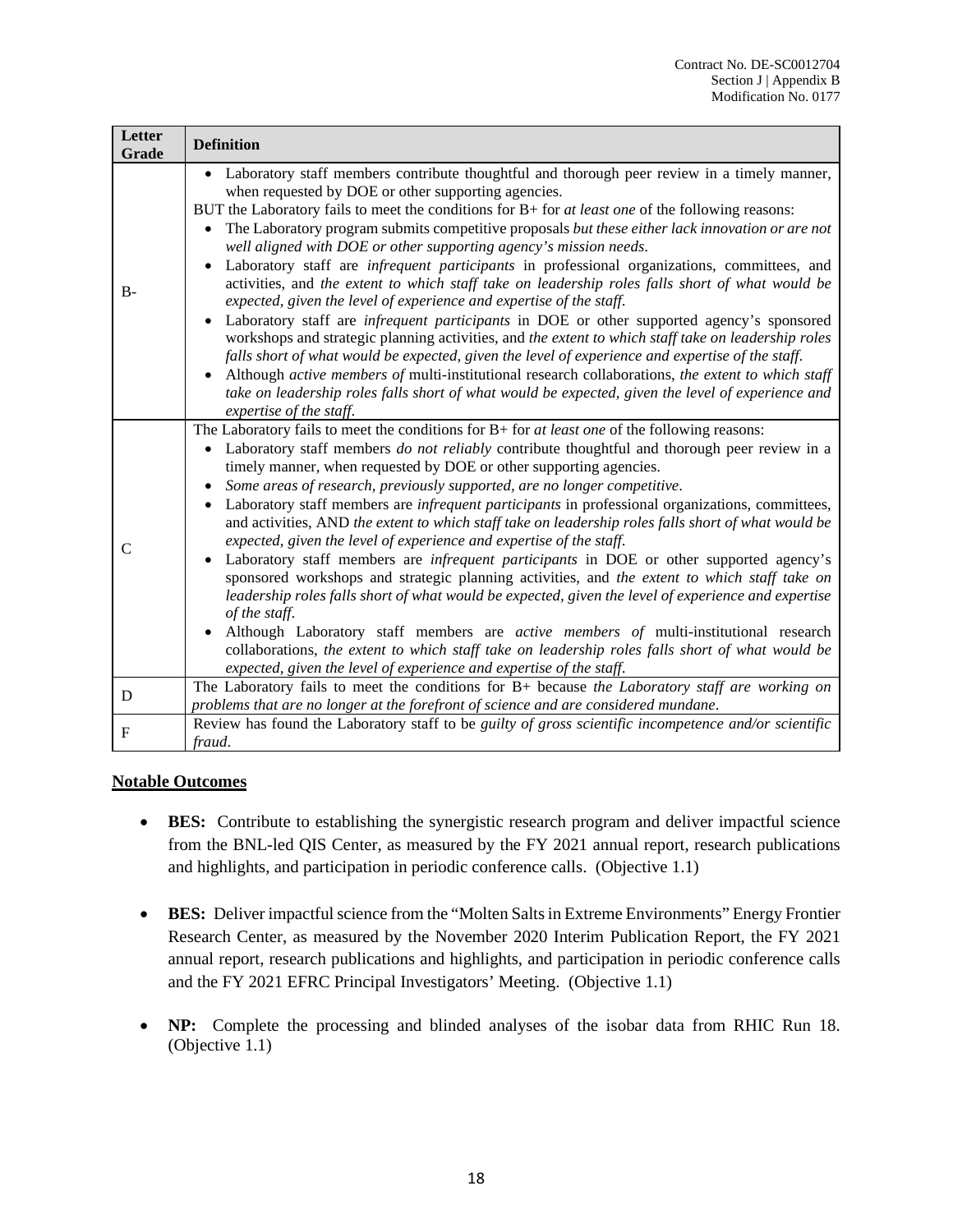| Program Office <sup>2</sup>                             | Letter<br>Grade | <b>Numerical</b><br><b>Score</b> | Weight                         | <b>Overall</b><br><b>Score</b> |
|---------------------------------------------------------|-----------------|----------------------------------|--------------------------------|--------------------------------|
| <b>Office of Advanced Scientific Computing Research</b> |                 |                                  |                                |                                |
| 1.1 Impact                                              |                 |                                  | 50%                            |                                |
| 1.2 Leadership                                          |                 |                                  | 50%                            |                                |
|                                                         |                 | <b>Overall ASCR Total</b>        |                                |                                |
| <b>Office of Basic Energy Sciences</b>                  |                 |                                  |                                |                                |
| 1.1 Impact                                              |                 |                                  | 50%                            |                                |
| 1.2 Leadership                                          |                 |                                  | 50%                            |                                |
|                                                         |                 |                                  | <b>Overall BES Total</b>       |                                |
| <b>Office of Biological and Environmental Research</b>  |                 |                                  |                                |                                |
| 1.1 Impact                                              |                 |                                  | 60%                            |                                |
| 1.2 Leadership                                          |                 |                                  | 40%                            |                                |
|                                                         |                 |                                  | <b>Overall BER Total</b>       |                                |
| <b>Office of High Energy Physics</b>                    |                 |                                  |                                |                                |
| 1.1 Impact                                              |                 |                                  | 50%                            |                                |
| 1.2 Leadership                                          |                 |                                  | 50%                            |                                |
|                                                         |                 |                                  | <b>Overall HEP Total</b>       |                                |
| <b>Office of Nuclear Physics</b>                        |                 |                                  |                                |                                |
| 1.1 Impact                                              |                 |                                  | 50%                            |                                |
| 1.2 Leadership                                          |                 |                                  | 50%                            |                                |
|                                                         |                 |                                  | <b>Overall NP Total</b>        |                                |
| <b>Office of Defense Nuclear Nonproliferation</b>       |                 |                                  |                                |                                |
| 1.1 Impact                                              |                 |                                  | 58%                            |                                |
| 1.2 Leadership                                          |                 |                                  | 42%                            |                                |
|                                                         |                 |                                  | <b>Overall DNN Total</b>       |                                |
| <b>Office of Workforce Development for Teachers and</b> |                 |                                  |                                |                                |
| <b>Scientists</b>                                       |                 |                                  |                                |                                |
| 1.1 Impact                                              |                 |                                  | 80%                            |                                |
| 1.2 Leadership                                          |                 |                                  | 20%<br><b>Overall NE Total</b> |                                |
|                                                         |                 |                                  |                                |                                |
| <b>Nuclear Regulatory Commission</b>                    |                 |                                  |                                |                                |
| 1.1 Impact<br>1.2 Leadership                            |                 |                                  | 50%<br>50%                     |                                |
|                                                         |                 |                                  | <b>Overall NRC Total</b>       |                                |
|                                                         |                 |                                  |                                |                                |
| <b>Office of Accelerator R&amp;D and Production</b>     |                 |                                  |                                |                                |
| 1.1 Impact                                              |                 |                                  | 50%                            |                                |
| 1.2 Leadership                                          |                 |                                  | 50%                            |                                |
|                                                         |                 | <b>Overall ARDAP Total</b>       |                                |                                |
| <b>Office of Isotope Production</b>                     |                 |                                  |                                |                                |
| 1.1 Impact                                              |                 |                                  | 50%                            |                                |
| 1.2 Leadership                                          |                 |                                  | 50%                            |                                |
|                                                         |                 |                                  | Overall IP Total               |                                |

**Table 1.1 – Program Performance Goal 1.0 Score Development**

<span id="page-36-0"></span><sup>&</sup>lt;sup>2</sup> A complete listing of the Objectives weightings under the S&T Goals for the SC Programs and other customers is provided within Attachment I to this plan.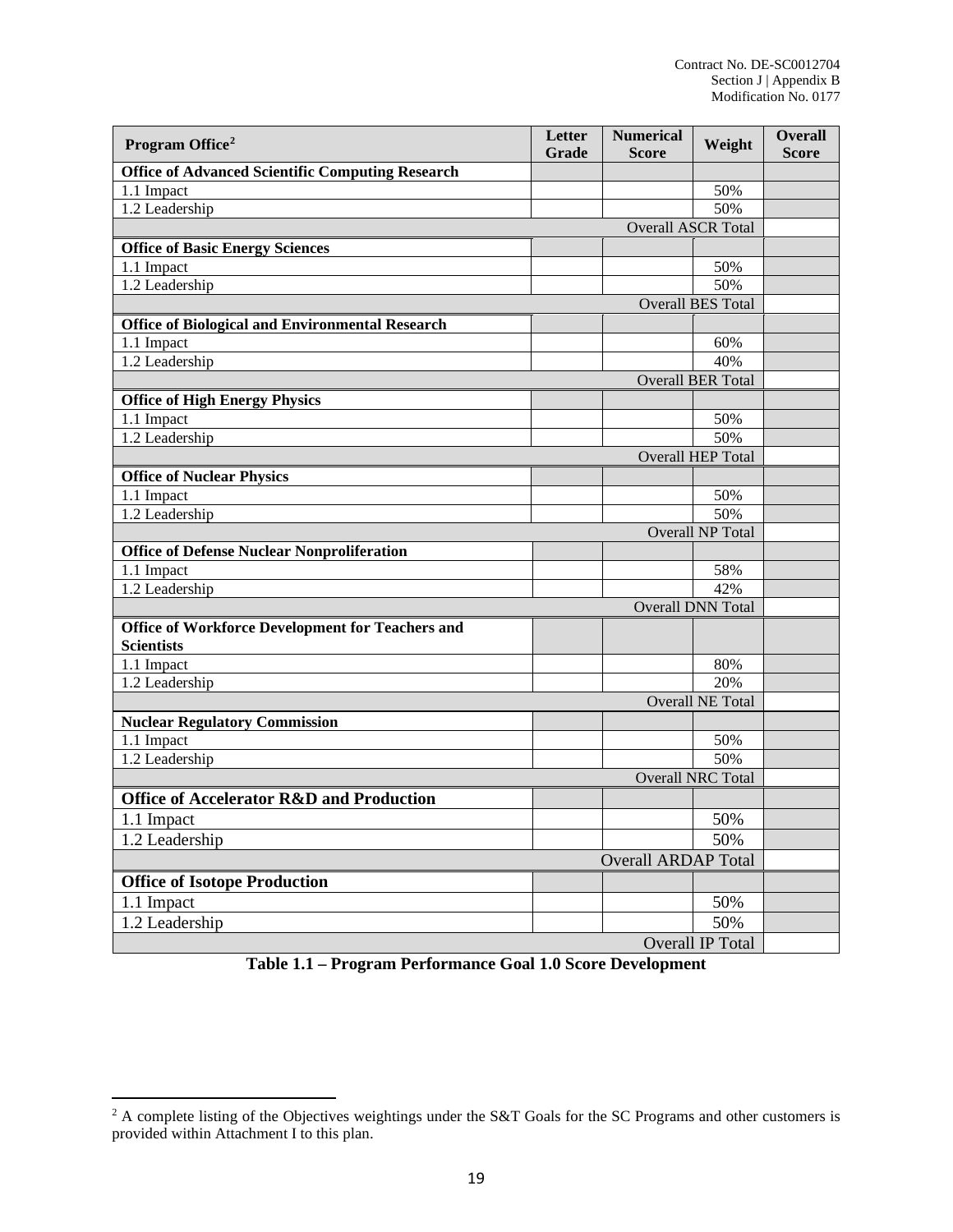| Program Office <sup>2</sup>                             |  | <b>Numerical</b><br><b>Score</b> | <b>Funding</b><br>Weight<br>(cost) | <b>Overall</b><br>Weighted<br><b>Score</b> |
|---------------------------------------------------------|--|----------------------------------|------------------------------------|--------------------------------------------|
| <b>Office of Advanced Scientific Computing Research</b> |  |                                  |                                    |                                            |
| <b>Office of Basic Energy Sciences</b>                  |  |                                  |                                    |                                            |
| <b>Office of Biological and Environmental Research</b>  |  |                                  |                                    |                                            |
| <b>Office of High Energy Physics</b>                    |  |                                  |                                    |                                            |
| <b>Office of Nuclear Physics</b>                        |  |                                  |                                    |                                            |
| <b>Office of Defense Nuclear Nonproliferation</b>       |  |                                  |                                    |                                            |
| Office of Workforce Development for Teachers and        |  |                                  |                                    |                                            |
| <b>Scientists</b>                                       |  |                                  |                                    |                                            |
| <b>Nuclear Regulatory Commission</b>                    |  |                                  |                                    |                                            |
| <b>Office of Accelerator R&amp;D and Production</b>     |  |                                  |                                    |                                            |
| <b>Office of Isotope Production</b>                     |  |                                  |                                    |                                            |
| <b>Performance Goal 1.0 Total</b>                       |  |                                  |                                    |                                            |

|  |  |  | Table 1.2 - Overall Performance Goal 1.0 Score Development <sup>3</sup> |  |  |  |  |  |
|--|--|--|-------------------------------------------------------------------------|--|--|--|--|--|
|--|--|--|-------------------------------------------------------------------------|--|--|--|--|--|

| <b>Total</b><br><b>Score</b> | $4.3 -$<br>4.1 | $4.0-$<br>ാ െ<br>J.O | $3.7 -$<br>3.5 | $3.4 -$<br>J.L | $3.0 -$<br>2.8 | $2.7 -$<br>2.5 | $2.4 -$<br>4.L | $2.0 -$<br>1.0 | $\overline{ }$<br>$\blacksquare$ . $\blacksquare$<br>1.1 | $1.0 - 0.8$ | $0.7 - 0$ |
|------------------------------|----------------|----------------------|----------------|----------------|----------------|----------------|----------------|----------------|----------------------------------------------------------|-------------|-----------|
| Final<br>Grade               | $A+$           | $\mathbf{L}$         | $A^-$          | $\mathbf{D}^+$ | Ψ              | В-             |                |                |                                                          |             |           |

**Table 1.3 – Goal 1.0 Final Letter Grade**

<span id="page-37-0"></span><sup>&</sup>lt;sup>3</sup> The final weights to be utilized for determining weighted scores will be determined following the end of the performance period and will be based on actual cost for FY 2021.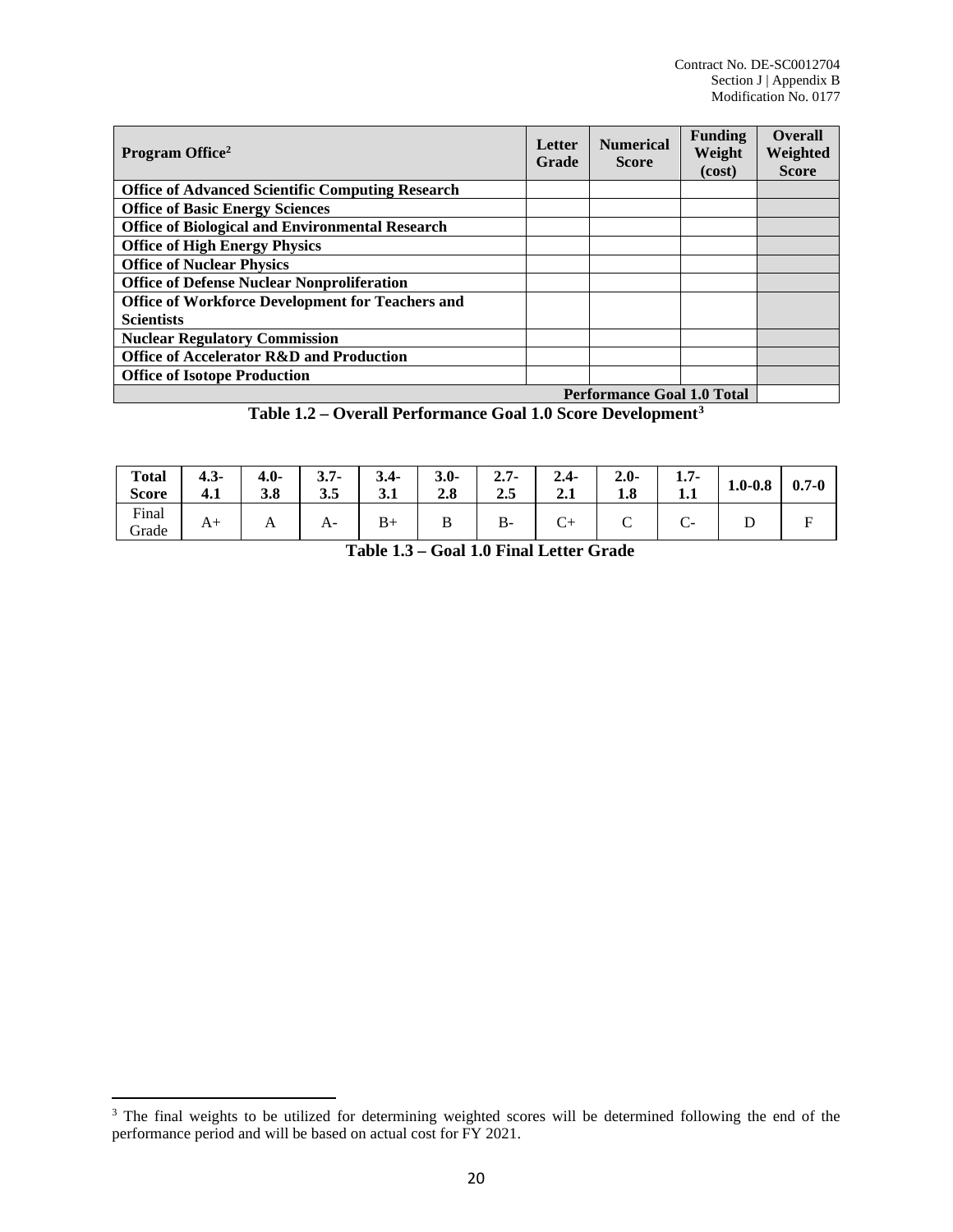# **GOAL 2.0 Provide for Efficient and Effective Design, Fabrication, Construction and Operations of Research Facilities**

# **The Laboratory provides effective and efficient strategic planning; fabrication, construction and/or operations of Laboratory research facilities; and are responsive to the user community.**

The weight of this Goal is TBD%.

The Provide for Efficient and Effective Design, Fabrication, Construction and Operations of Research Facilities Goal shall measure the overall effectiveness and performance of the Contractor in planning for and delivering leading-edge specialty research and/or user facilities to ensure that the required capabilities are present to meet today's and tomorrow's complex challenges. It also measures the Contractor's innovative operational and programmatic means for implementation of systems that ensures the availability, reliability, and efficiency of these facilities; and the appropriate balance between R&D and user support.

Each Objective within this Goal is to be assigned the appropriate numerical score by the Office of Science Program Office as identified below. The Goal score from each Program Office is computed by multiplying each Objective numerical score by the associated weight assigned by that Office, and summing them (see Table 2.1).

- Office of Basic Energy Sciences (BES)
- Office of Biological and Environmental Research (BER)
- Office of High Energy Physics (HEP)
- Office of Nuclear Physics (NP)
- Office of Accelerator R&D and Production (ARDAP)
- Office of Isotope Production (IP)

The overall Performance Goal score and grade will be determined by multiplying the Goal score assigned by each of the offices identified above by the cost-based weightings identified for each and then summing them (see Table 2.2 below). The cost-based weights to be utilized for determining the overall score will be determined following the end of the performance period and will be based on actual cost for FY 2021. The overall score earned is then compared to Table 2.3 to determine the overall letter grade for this Goal. The Contractor's success in meeting each Objective shall be determined based on the Contractor's performance as viewed by DOE HQ Office of Science's (SC) Program Offices for which the Laboratory conducts work. Should one or more of the HQ Program Offices choose not to provide an evaluation for this Goal and its corresponding Objectives, the weighting for the remaining HQ Program Offices shall be recalculated based on their percentage of cost for FY 2021 as compared to the total cost for those remaining HQ Program Offices.

# **Objectives**

# **2.1 Provide Effective Facility Design(s) as Required to Support Laboratory Programs (i.e., activities leading up to CD-2)**

In assessing the performance of the Laboratory against this Objective, the following assessment elements should be considered:

• The Laboratory's delivery of accurate and timely information required to carry out the critical decision and budget formulation process;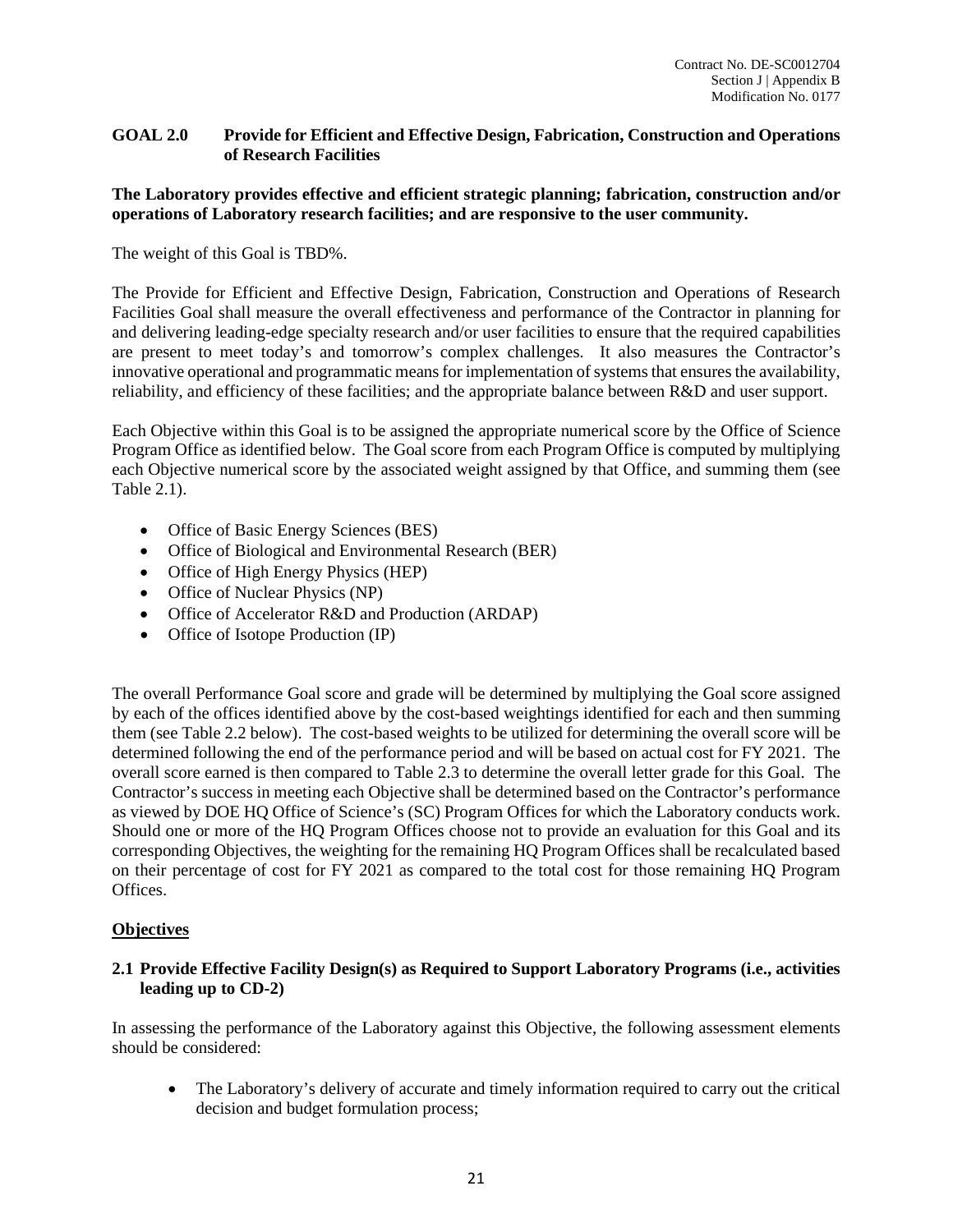- The Laboratory's ability to meet the intent of DOE Order 413.3, Program and Project Management for the Acquisition of Capital Assets;
- The extent to which the Laboratory appropriately assesses risks and contingency needs; and
- The extent to which the Laboratory is effective in its unique management role and partnership with HQ.

The following is a sampling of factors to be considered in determining the level of performance for the Laboratory against this Objective. The evaluator(s) may consider the following as measured through progress reports, peer reviews, Field Work Proposals (FWPs), Program Office reviews/oversight, etc.

- The quality of the scientific justification for proposed facilities resulting from preconceptual R&D;
- The technical quality of conceptual and preliminary designs and the credibility of the associated cost estimates;
- The credibility of plans for the full life cycle of proposed facilities including financing options;
- The leveraging of existing facilities and capabilities of the DOE Laboratory complex in plans for proposed facilities; and
- The novelty and potential impact of new technologies embodied in proposed facilities.

| Letter<br>Grade | <b>Definition</b>                                                                                                                                                                                                                                                                                                                                                                                                                                                                                                                                                                                                                                                                                                                                                                                                                                                                                                                                                                                                                                                               |
|-----------------|---------------------------------------------------------------------------------------------------------------------------------------------------------------------------------------------------------------------------------------------------------------------------------------------------------------------------------------------------------------------------------------------------------------------------------------------------------------------------------------------------------------------------------------------------------------------------------------------------------------------------------------------------------------------------------------------------------------------------------------------------------------------------------------------------------------------------------------------------------------------------------------------------------------------------------------------------------------------------------------------------------------------------------------------------------------------------------|
| $A+$            | In addition to satisfying all conditions for B+; the Laboratory exceeds expectations in all of these<br>categories:<br>The Laboratory is recognized by the research community as the leader for making the science case<br>for the acquisition;<br>The Laboratory takes the initiative to demonstrate and thoroughly document the potential for<br>$\bullet$<br>transformational scientific advancement.<br>Approaches proposed by the Laboratory are widely regarded as innovative, novel, comprehensive,<br>and potentially cost-effective.<br>Reviews repeatedly confirm strong potential for scientific discovery in areas that support the<br>Department's mission, and potential to change a discipline or research area's direction.<br>The Laboratory identifies, analyzes and champions novel approaches for acquiring the new<br>capability, including leveraging or extending the capability of existing facilities and financing and<br>these efforts result in significant cost estimate and/or risk reductions without loss or, or while<br>enhancing capability. |
| A               | In addition to satisfying all conditions for $B+$ , all of the following conditions are also met:<br>The Laboratory is recognized by the research community as a leader for making the science case<br>for the acquisition;<br>The Laboratory takes the initiative to demonstrate the potential for revolutionary scientific<br>advancement working in partnership with HQ<br>The Laboratory identifies, analyzes, and champions, to HQ and Site office, novel approaches for<br>acquiring the new capability, including leveraging or extending the capability of existing facilities<br>and financing.                                                                                                                                                                                                                                                                                                                                                                                                                                                                        |
| $A-$            | In addition to satisfying all conditions for $B+$ , all of the following conditions are also met:<br>The approaches proposed by the Laboratory are widely regarded as innovative, novel,<br>comprehensive, and potentially cost-effective<br>Reviews repeatedly confirm potential for scientific discovery in areas that support the<br>Department's mission, and potential to change a discipline or research area's direction.                                                                                                                                                                                                                                                                                                                                                                                                                                                                                                                                                                                                                                                |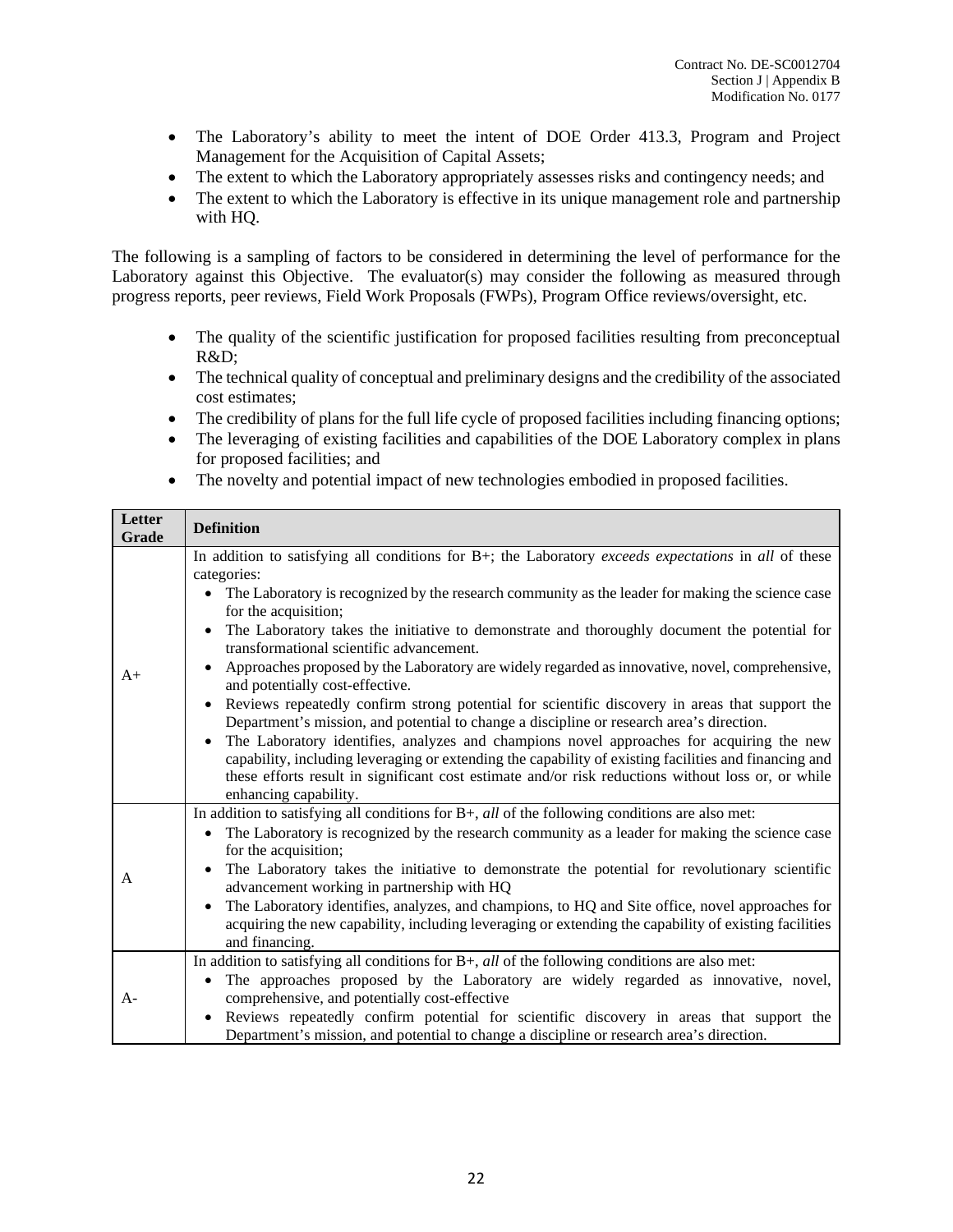| Letter<br>Grade | <b>Definition</b>                                                                                                                                                                                                                                                                                                                                                                     |
|-----------------|---------------------------------------------------------------------------------------------------------------------------------------------------------------------------------------------------------------------------------------------------------------------------------------------------------------------------------------------------------------------------------------|
|                 | The Laboratory has achieved each of the following objectives:                                                                                                                                                                                                                                                                                                                         |
| $B+$            | The Laboratory displays leadership and commitment in the development of quality analyses,<br>preliminary designs, and related documentation to support the approval of the mission need (CD-<br>0), the alternative selection and cost range $(CD-1)$ and the performance baseline $(CD-2)$ .<br>Documentation requested by the programs is provided in a timely and thorough manner. |
|                 | The Laboratory keeps DOE appraised of the status, near-term plans and the resolution of problems<br>on a regular basis; anticipates emerging issues that could impact plans and takes the initiative to<br>inform DOE of possible consequences.                                                                                                                                       |
|                 | The Laboratory solves problems and addresses issues to avoid adverse impacts to the project.                                                                                                                                                                                                                                                                                          |
| B               | The Laboratory fails to meet expectations in one of the areas listed under $B_{+}$ .                                                                                                                                                                                                                                                                                                  |
| $B-$            | The Laboratory fails to meet expectations in several of the areas listed under B+                                                                                                                                                                                                                                                                                                     |
| C               | The Laboratory fails to meet the expectations in several of the areas listed under B+<br>AND the required analyses and documentation developed by the Laboratory are EITHER not<br>innovative, OR reflect a lack of commitment and leadership.                                                                                                                                        |
| D               | The Laboratory fails to meet the expectations in several of the areas listed under $B+$ AND the<br>Laboratory fails to provide a compelling justification for the acquisition.                                                                                                                                                                                                        |
| F               | The Laboratory fails to meet the expectations in several of the areas listed under B+<br>AND the approaches proposed by the Laboratory are based on fraudulent assumptions; the science case<br>is weak to non-existent, and the business case is seriously flawed.                                                                                                                   |

# **2.2 Provide for the Effective and Efficient Construction of Facilities and/or Fabrication of Components (execution phase, post CD-2 to CD-4)**

In assessing the performance of the Laboratory against this Objective, the following assessment elements should be considered:

- The Laboratory's adherence to DOE Order 413.3, Program and Project Management for the Acquisition of Capital Assets;
- Successful fabrication of facility components by the Laboratory;
- The Laboratory's effectiveness in meeting construction schedule and budget;
- The quality of key Laboratory staff overseeing the project(s); and
- The extent to which the Laboratory maintains open, effective, and timely communication with HQ regarding issues and risks.

| Letter<br>Grade | <b>Definition</b>                                                                                                                                                                                                                                                                                                                                                                                                                                                                                                                                                                                                                                   |
|-----------------|-----------------------------------------------------------------------------------------------------------------------------------------------------------------------------------------------------------------------------------------------------------------------------------------------------------------------------------------------------------------------------------------------------------------------------------------------------------------------------------------------------------------------------------------------------------------------------------------------------------------------------------------------------|
| $A+$            | In addition to satisfying all conditions for A,<br>• There is high confidence throughout the execution phase that the project will be completed<br>significantly under budget and/or ahead of schedule while meeting or exceeding all performance<br>baselines:                                                                                                                                                                                                                                                                                                                                                                                     |
| A               | In addition to satisfying all conditions for $B_{+}$ ,<br>• The Laboratory has identified and implemented practices that would allow the project scope to be<br>significantly expanded if such were desirable, without impact on baseline cost or schedule;<br>• The Laboratory always provides exemplary project status reports on time to DOE and takes the<br>initiative to communicate emerging problems or issues.<br>Reviews identify environment, safety and health practices to be exemplary.<br>There is high confidence throughout the execution phase that the project will meet its cost/schedule<br>$\bullet$<br>performance baseline; |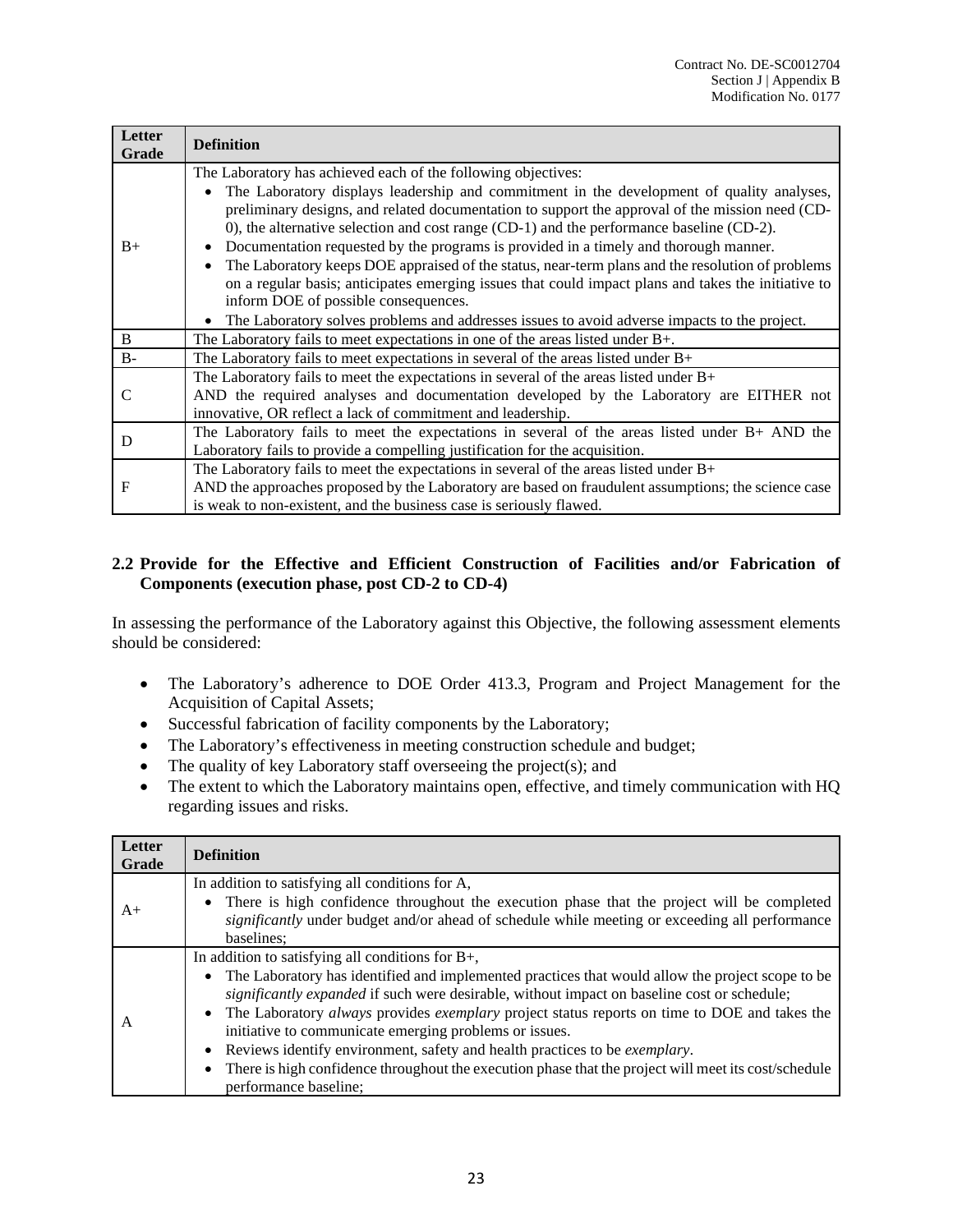| Letter<br>Grade | <b>Definition</b>                                                                                                                                                          |
|-----------------|----------------------------------------------------------------------------------------------------------------------------------------------------------------------------|
|                 | In addition to satisfying all conditions for $B^+$ ,                                                                                                                       |
| $A -$           | The Laboratory has identified practices that would allow for the project scope to be expanded if                                                                           |
|                 | such were desirable, without impact on baseline cost or schedule;                                                                                                          |
|                 | Problems are identified and corrected by the Laboratory promptly, with no impact on scope, cost<br>or schedule                                                             |
|                 | The Laboratory provides <i>particularly useful</i> project status reports on time to DOE and regularly<br>takes the initiative to communicate emerging problems or issues. |
|                 | Reviews identify environment, safety and health practices to exceed expectations.<br>٠                                                                                     |
|                 | There is high confidence throughout the execution phase that the project will meet its cost/schedule<br>$\bullet$<br>performance baseline;                                 |
|                 | The Laboratory has achieved each of the following objectives                                                                                                               |
|                 | The project meets CD-2 performance measures;<br>$\bullet$                                                                                                                  |
|                 | The Laboratory provides sustained leadership and commitment to environment, safety and health;                                                                             |
|                 | Reviews regularly recognize the Laboratory for being proactive in the management of the                                                                                    |
| $B+$            | execution phase of the project;                                                                                                                                            |
|                 | To a large extent, problems are identified and corrected by the Laboratory with little, or no impact                                                                       |
|                 | on scope, cost or schedule;                                                                                                                                                |
|                 | DOE is kept informed of project status on a regular basis; reviews regularly indicate project is                                                                           |
|                 | expected to meet its cost/schedule performance baseline.                                                                                                                   |
| B               | The Laboratory provides sustained leadership and commitment to environment, safety and health BUT                                                                          |
|                 | • The project fails to meet expectations in one of the remaining areas listed under $B_{+}$ .                                                                              |
| $B-$            | The Laboratory provides sustained leadership and commitment to environment, safety and health BUT                                                                          |
|                 | The project fails to meet expectations in <i>several</i> of the areas listed under $B+$<br>$\bullet$                                                                       |
|                 | The Laboratory provides sustained leadership and commitment to environment, safety and health BUT                                                                          |
| $\mathcal{C}$   | The project fails to meet expectations in <i>several</i> of the areas listed under $B+$<br>AND                                                                             |
|                 | • Reviews indicate project remains at risk of breaching its cost/schedule performance baseline;                                                                            |
|                 | • Reports to DOE can vary in degree of completeness                                                                                                                        |
|                 | The project fails to meet conditions for $B+$ in at least one of the following areas:                                                                                      |
|                 | Reviews indicate project is likely to breach its cost/schedule performance baseline;<br>$\bullet$                                                                          |
| D               | Laboratory commitment to environment, safety and health issues is inadequate;                                                                                              |
|                 | Reports to DOE are largely incomplete; Laboratory commitment to the project has subsided.                                                                                  |
|                 | The project fails to meet conditions for $B+$ in at least one of the following areas:                                                                                      |
|                 | • Laboratory falsifies data during project execution phase;                                                                                                                |
|                 | Shows disdain for executing the project within minimal standards for environment, safety or<br>$\bullet$                                                                   |
| F               | health,                                                                                                                                                                    |
|                 | Fails to keep DOE informed of project status;<br>٠                                                                                                                         |
|                 | Recent reviews indicate that the project is expected to breach its cost/schedule performance                                                                               |
|                 | baseline.                                                                                                                                                                  |

# **2.3 Provide Efficient and Effective Operation of Facilities**

In assessing the performance of the Laboratory against this Objective, the following assessment elements should be considered:

- The availability, reliability, performance, and efficiency of Laboratory facility(ies);
- The degree to which the facility is optimally arranged to support the user community;
- The extent to which Laboratory R&D is conducted to develop/expand the capabilities of the facility(ies);
- The Laboratory's effectiveness in balancing resources between facility R&D and user support; and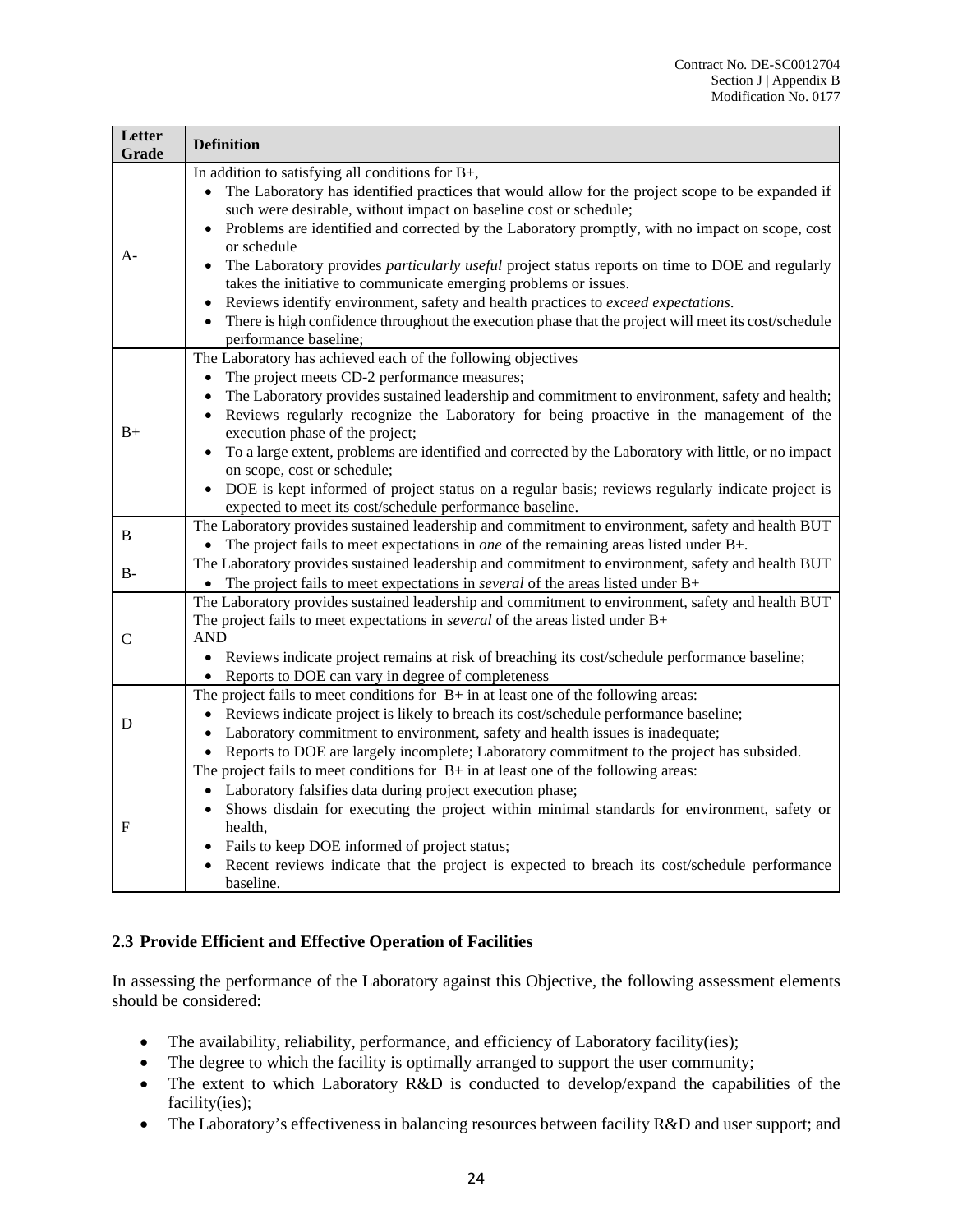• The quality of the process used to allocate facility time to users.

| Letter<br>Grade | <b>Definition</b>                                                                                                                                                                                                                                                                                                                                                                                                                                                                                                                                                                                                                                                                                                                                                                                 |
|-----------------|---------------------------------------------------------------------------------------------------------------------------------------------------------------------------------------------------------------------------------------------------------------------------------------------------------------------------------------------------------------------------------------------------------------------------------------------------------------------------------------------------------------------------------------------------------------------------------------------------------------------------------------------------------------------------------------------------------------------------------------------------------------------------------------------------|
| $A+$            | In addition to satisfying all conditions for $B$ +; all of the following conditions are also met<br>• Performance of the facility exceeds expectations as defined before the start of the year in all of these<br>categories: cost of operations, users served, availability, and capability;<br>The schedule and the costs associated with the ramp-up to steady state operations are <i>significantly</i><br>less than planned and are acknowledged to be 'leadership caliber' by reviews;<br>Data on environment, safety, and health continues to be exemplary and widely regarded as among<br>$\bullet$<br>the 'best in class'<br>The Laboratory took extraordinary means to deliver an extraordinary result for the users and the<br>$\bullet$<br>program in the performance/ review period. |
| A               | In addition to satisfying all conditions for $B+$ ; all of the following conditions are also met<br>• Performance of the facility exceeds expectations as defined before the start of the year in most of<br>these categories: cost of operations, users served, availability, and capability;<br>The schedule and the costs associated with the ramp-up to steady state operations are less than<br>planned and are acknowledged to be 'leadership caliber' by reviews;<br>Data on environment, safety, and health continues to be <i>exemplary</i> and widely regarded as among the<br>$\bullet$<br>'best in class.'                                                                                                                                                                            |
| A-              | In addition to satisfying all conditions for $B+$ , one of the following conditions is met:<br>• Performance of the facility exceeds expectations as defined before the start of the year in any of these<br>categories: cost of operations, users served, availability, and capability;<br>The schedule and the costs associated with the ramp-up to steady state operations are less than<br>$\bullet$<br>planned and are acknowledged to be among the best by reviews;                                                                                                                                                                                                                                                                                                                         |
| $B^+$           | The Laboratory has achieved each of the following objectives:<br>• Performance of the facility <i>meets</i> expectations as defined before the start of the year in all of these<br>categories: cost of operations, users served, availability, capability (for example, beam delivery,<br>luminosity, peak performance, etc.),<br>The schedule and the costs associated with the ramp-up to steady state operations occur as planned;<br>$\bullet$<br>Data on environment, safety, and health continues to be very good as compared with other projects<br>$\bullet$<br>in the DOE.<br>• User surveys meet program expectations and reflect that the Laboratory is responsive to user needs.                                                                                                     |
| $\, {\bf B}$    | The project fails to meet expectations in <i>one</i> of the areas listed under $B_{+}$ .                                                                                                                                                                                                                                                                                                                                                                                                                                                                                                                                                                                                                                                                                                          |
| $B -$           | The project fails to meet expectations in <i>more than one</i> of the areas listed under $B+$ .                                                                                                                                                                                                                                                                                                                                                                                                                                                                                                                                                                                                                                                                                                   |
| $\mathcal{C}$   | Performance of the facility fails to meet expectations in many of the areas listed under B+; for example,<br>The cost of operations is unexpectedly high and availability of the facility is unexpectedly low, the<br>$\bullet$<br>number of users is unexpectedly low, capability is well below expectations.<br>The facility operates at steady state, on cost and on schedule, but the reliability of performance is<br>$\bullet$<br>somewhat below planned values, or the facility operates at steady state, but the associated schedule<br>and costs exceed planned values.<br>Commitment to environment, safety, and health is satisfactory.<br>$\bullet$                                                                                                                                   |
| D               | Performance of the facility fails to meet expectations in many of the areas listed under B+; for example,<br>The cost of operations is unexpectedly high and availability of the facility is unexpectedly low;<br>٠<br>capability is well below expectations.<br>The facility operates somewhat below steady state, on cost and on schedule, and the reliability of<br>٠<br>performance is somewhat below planned values, or the facility operates at steady state, but the<br>associated schedule and costs exceed planned values.<br>Commitment to environment, safety, and health is inadequate.<br>٠                                                                                                                                                                                          |
| F               | The facility fails to operate; the facility operates well below steady state and/or the reliability of the<br>٠<br>performance is well below planned values.<br>Laboratory commitment to environment, safety, and health issues is inadequate.<br>$\bullet$                                                                                                                                                                                                                                                                                                                                                                                                                                                                                                                                       |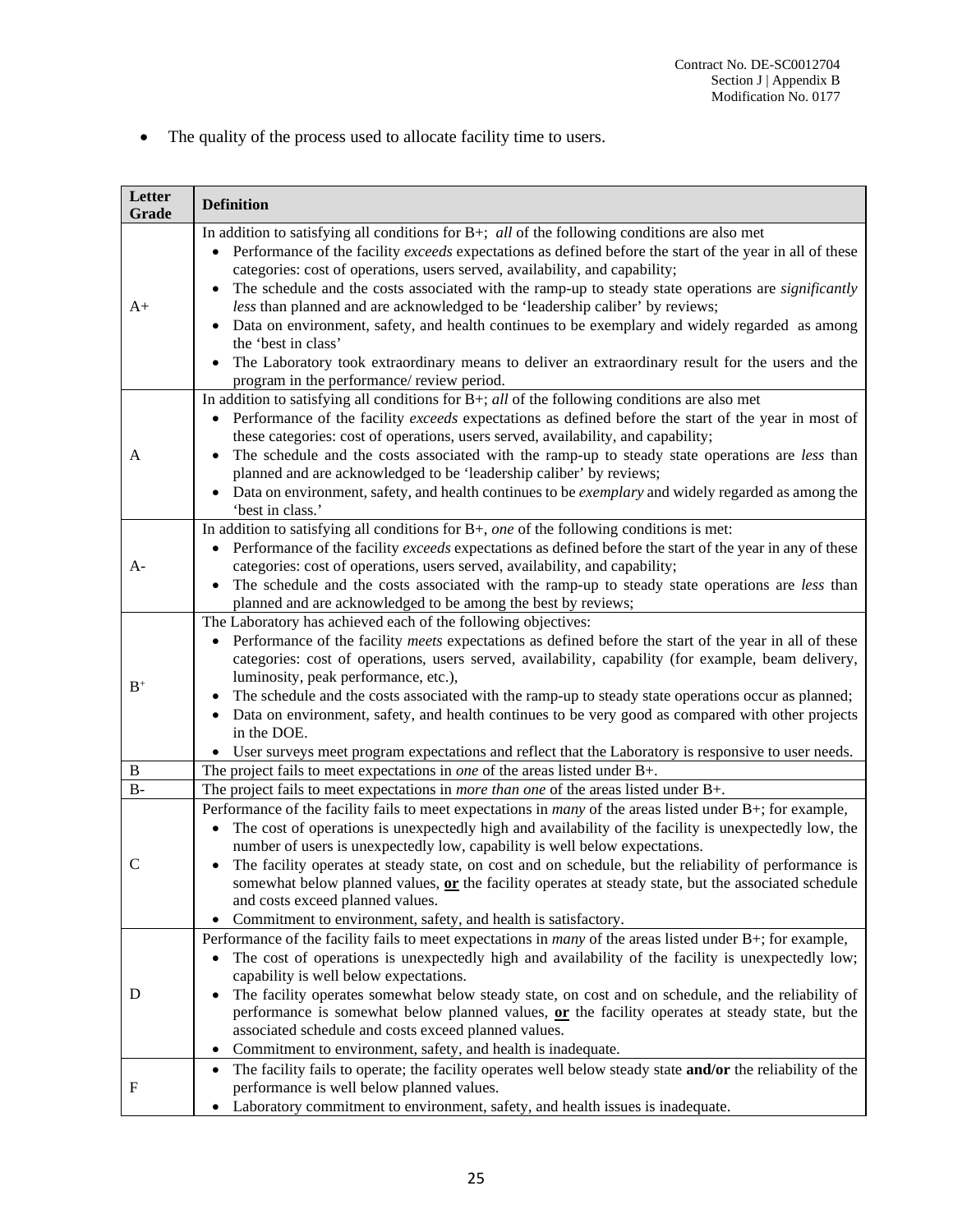# **2.4 Utilization of Facility(ies) to Provide Impactful S&T Results and Benefits to External User Communities**

In assessing the performance of the Laboratory against this Objective, the following assessment elements should be considered:

- The extent to which the facility is being used to perform influential science;
- The Laboratory's efforts to take full advantage of the facility to generate impactful S&T results;
- The extent to which the facility is strengthened by a resident Laboratory research community that pushes the envelope of what the facility can do and/or are among the scientific leaders of the community;
- The Laboratory's ability to appropriately balance access by internal and external user communities; and
- The extent to which there is a healthy program of outreach to the scientific community.

| Letter<br>Grade | <b>Definition</b>                                                                                                                                                                                                                                                                                                                                                                         |
|-----------------|-------------------------------------------------------------------------------------------------------------------------------------------------------------------------------------------------------------------------------------------------------------------------------------------------------------------------------------------------------------------------------------------|
|                 | In addition to meeting all measures under $A$ ,                                                                                                                                                                                                                                                                                                                                           |
| $A+$            | The Laboratory took extraordinary means to deliver an extraordinary result for a new user<br>community.                                                                                                                                                                                                                                                                                   |
|                 | In addition to satisfying all conditions for $B+$ ; all of the following conditions are met                                                                                                                                                                                                                                                                                               |
| A               | An <i>aggressive</i> outreach programs is in place and has been documented as attracting new<br>communities to the facility;                                                                                                                                                                                                                                                              |
|                 | Reviews consistently find that the facility capability or scope of research potential <i>significantly</i><br>exceeds expectations for example, due to newly discovered capabilities or exposure to new<br>research communities; OR Reviews find that multiple disciplines are using the facility in new and<br>novel ways that the facility is being used to pursue influential science. |
|                 | In addition to satisfying all conditions for $B+$ , all of the following conditions are met                                                                                                                                                                                                                                                                                               |
|                 | A <i>strong</i> outreach program is in place;                                                                                                                                                                                                                                                                                                                                             |
| A-              | Reviews find that the facility capability or scope of research potential exceeds expectations for<br>example, due to newly discovered capabilities or exposure to new research communities; OR<br>Reviews document how multiple disciplines are using the facility in new and novel ways and/or<br>that the facility is being used to pursue important science.                           |
|                 | The Laboratory has achieved each of the following objectives:                                                                                                                                                                                                                                                                                                                             |
|                 | Reviews find / validate that the facility is being used for influential science;<br>$\bullet$                                                                                                                                                                                                                                                                                             |
|                 | The scope of facility capabilities is challenged and broadened by resident users;                                                                                                                                                                                                                                                                                                         |
| $B^+$           | The Laboratory effectively manages user allocations;                                                                                                                                                                                                                                                                                                                                      |
|                 | The Laboratory effectively maintains the facility to required performance standards (for example,                                                                                                                                                                                                                                                                                         |
|                 | runtime, luminosity, etc.)                                                                                                                                                                                                                                                                                                                                                                |
|                 | A healthy outreach program is in place.                                                                                                                                                                                                                                                                                                                                                   |
| $\, {\bf B}$    | The Laboratory fails to meet expectations in one of the areas listed under $B+$                                                                                                                                                                                                                                                                                                           |
| $B-$            | The Laboratory fails to meet expectations in <i>several</i> of the areas listed under B+                                                                                                                                                                                                                                                                                                  |
| $\mathcal{C}$   | The Laboratory fails to meet expectations in <i>many</i> of the areas listed under $B+$                                                                                                                                                                                                                                                                                                   |
| D               | Reviews find that there are few facility users, few of whom are using the facility in novel ways to<br>produce impactful science; research base is very thin.                                                                                                                                                                                                                             |
| $\mathbf{F}$    | Laboratory staff does not possess capabilities to operate and/or use the facility adequately.                                                                                                                                                                                                                                                                                             |

# **Notable Outcomes**

• **BES:** Effectively manage and execute the NEXT-II project in accordance with DOE Order 413.3B and the Project Execution Plan. Advance toward CD-2 and deliver the project scope in compliance with the technical performance specifications and within the established DOE performance goals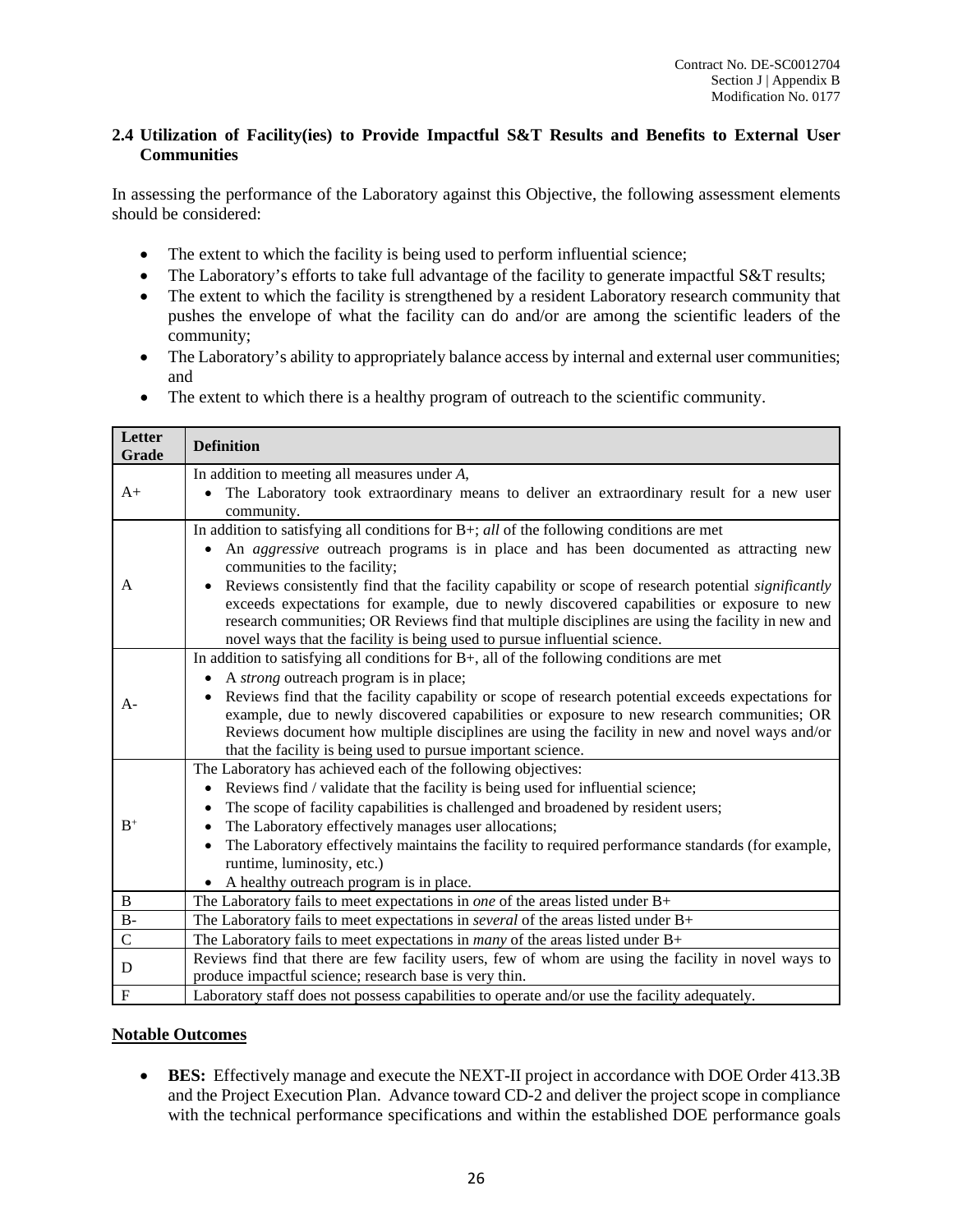for cost and schedule. Performance will be assessed based on the work planned and accomplished during FY 2021, not on the cumulative performance of the project. (Objective 2.1)

- **BES:** Provide leadership and effectively manage the NSRC Recap project by coordinating the actions among the NSRCs to achieve CD-1: Approve Alternative Selection and Cost Range and advance the preliminary and final designs toward CD-2 and CD-3 in compliance with DOE Order 413.3B. (Objective 2.1)
- **IP:** Complete the Accelerator Readiness Review (ARR) process, commissioning, and transition to operations of the Brookhaven LINAC Isotope Producer (BLIP) and Radionuclide Research Processing Laboratory (RRPL) facilities. (Objective 2.3)
- **NP:** Request Critical Decision-1, Approve Alternative Selection and Cost Range, for the Electron Ion Collider. (Objective 2.1)
- **NP:** Complete infrastructure and facility upgrades in Building 1008 to enable the planned start of installation of the sPHENIX calorimeters. (Objective 2.3)

| Program Office <sup>4</sup>                                 | Letter<br>Grade | <b>Numerical</b><br><b>Score</b> | Weight                   | <b>Overall</b><br><b>Score</b> |  |
|-------------------------------------------------------------|-----------------|----------------------------------|--------------------------|--------------------------------|--|
| <b>Office of Basic Energy Sciences</b>                      |                 |                                  |                          |                                |  |
| 2.1 Provide Effective Facility Design(s)                    |                 |                                  | 15%                      |                                |  |
| 2.2 Provide for the Effective and Efficient Construction of |                 |                                  | 0%                       |                                |  |
| Facilities and/or Fabrication of Components                 |                 |                                  |                          |                                |  |
| 2.3 Provide Efficient and Effective Operation of Facilities |                 |                                  | 45%                      |                                |  |
| 2.4 Utilization of Facility(ies) to Provide Impactful S&T   |                 |                                  | 40%                      |                                |  |
| Results and Benefits to External User Communities           |                 |                                  |                          |                                |  |
|                                                             |                 |                                  | <b>Overall BES Total</b> |                                |  |
| <b>Office of Biological and Environmental Research</b>      |                 |                                  |                          |                                |  |
| 2.1 Provide Effective Facility Design(s)                    |                 |                                  | $0\%$                    |                                |  |
| 2.2 Provide for the Effective and Efficient Construction of |                 |                                  | 0%                       |                                |  |
| Facilities and/or Fabrication of Components                 |                 |                                  |                          |                                |  |
| 2.3 Provide Efficient and Effective Operation of Facilities |                 |                                  | 90%                      |                                |  |
| 2.4 Utilization of Facility(ies) to Provide Impactful S&T   |                 |                                  | 10%                      |                                |  |
| <b>Results and Benefits to External User Communities</b>    |                 |                                  |                          |                                |  |
|                                                             |                 |                                  | <b>Overall BER Total</b> |                                |  |
| <b>Office of High Energy Physics</b>                        |                 |                                  |                          |                                |  |
| 2.1 Provide Effective Facility Design(s)                    |                 |                                  | 45%                      |                                |  |
| 2.2 Provide for the Effective and Efficient Construction of |                 |                                  | 45%                      |                                |  |
| Facilities and/or Fabrication of Components                 |                 |                                  |                          |                                |  |
| 2.3 Provide Efficient and Effective Operation of Facilities |                 |                                  | 10%                      |                                |  |
| 2.4 Utilization of Facility(ies) to Provide Impactful S&T   |                 |                                  | $0\%$                    |                                |  |
| <b>Results and Benefits to External User Communities</b>    |                 |                                  |                          |                                |  |
| Overall HEP Total                                           |                 |                                  |                          |                                |  |
| <b>Office of Nuclear Physics</b>                            |                 |                                  |                          |                                |  |
| 2.1 Provide Effective Facility Design(s)                    |                 |                                  | 25%                      |                                |  |
| 2.2 Provide for the Effective and Efficient Construction of |                 |                                  | 0%                       |                                |  |
| Facilities and/or Fabrication of Components                 |                 |                                  |                          |                                |  |
| 2.3 Provide Efficient and Effective Operation of Facilities |                 |                                  | 60%                      |                                |  |

<span id="page-44-0"></span><sup>&</sup>lt;sup>4</sup> A complete listing of the Objectives weightings under the S&T Goals for the SC Programs and other customers is provided within Attachment I to this plan.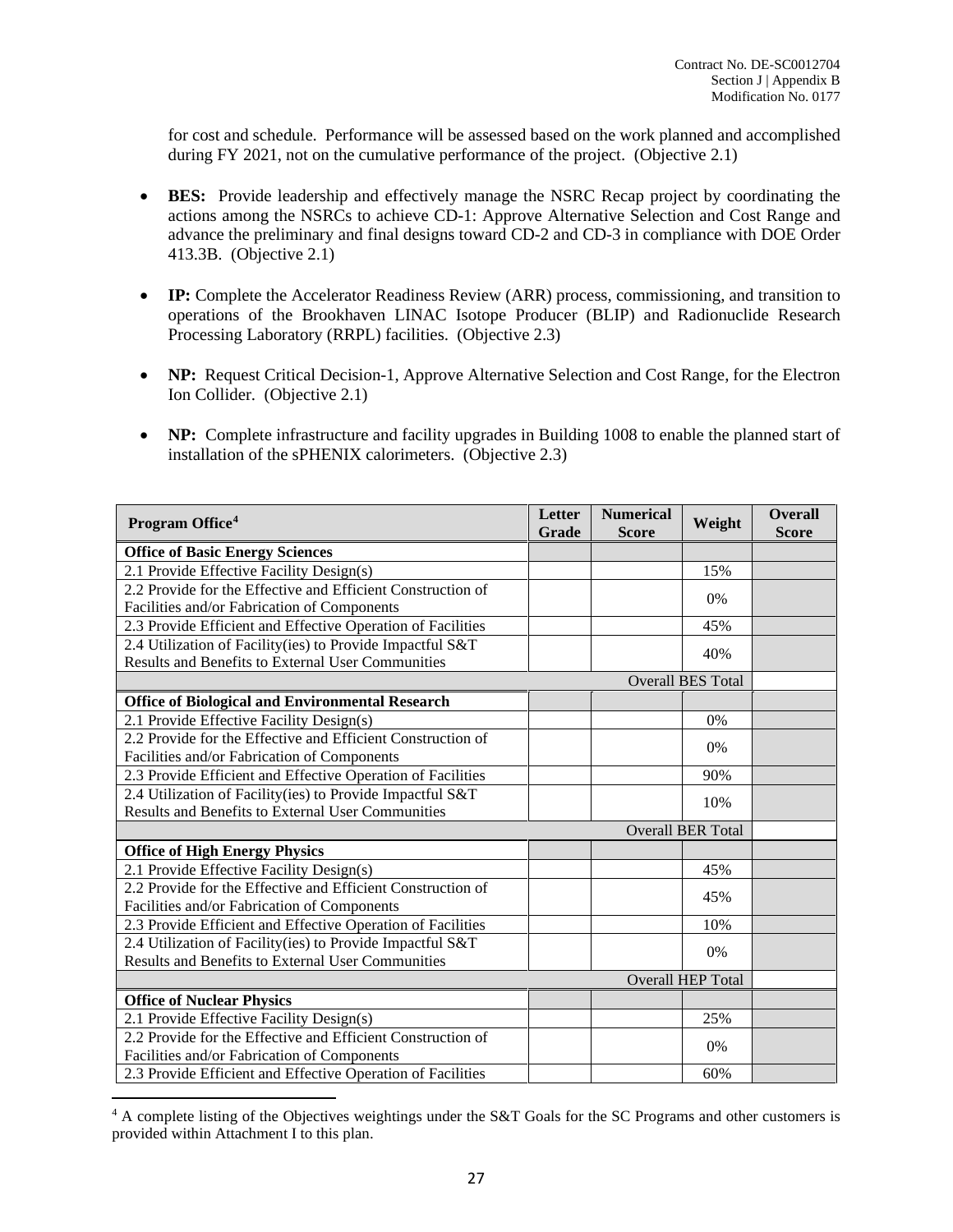| Program Office <sup>4</sup>                               |    | <b>Numerical</b><br><b>Score</b> | Weight                  | <b>Overall</b><br><b>Score</b> |  |
|-----------------------------------------------------------|----|----------------------------------|-------------------------|--------------------------------|--|
| 2.4 Utilization of Facility(ies) to Provide Impactful S&T |    |                                  | 15%                     |                                |  |
| Results and Benefits to External User Communities         |    |                                  |                         |                                |  |
|                                                           |    |                                  | <b>Overall NP Total</b> |                                |  |
| <b>Office of Accelerator R&amp;D and Production</b>       |    |                                  |                         |                                |  |
| 2.1 Provide Effective Facility Design(s)                  |    |                                  | 0%                      |                                |  |
| 2.2 Provide for the Effective and Efficient Construction  |    |                                  |                         |                                |  |
| of Facilities and/or Fabrication of Components            |    |                                  | 0%                      |                                |  |
| 2.3 Provide Efficient and Effective Operation of          |    |                                  | 50%                     |                                |  |
| Facilities                                                |    |                                  |                         |                                |  |
| 2.4 Utilization of Facility(ies) to Provide Impactful S&T |    |                                  | 50%                     |                                |  |
| <b>Results and Benefits to External User Communities</b>  |    |                                  |                         |                                |  |
|                                                           |    | <b>Overall ARDAP Total</b>       |                         |                                |  |
| <b>Office of Isotope Production</b>                       |    |                                  |                         |                                |  |
| 2.1 Provide Effective Facility Design(s)                  |    |                                  | $0\%$                   |                                |  |
| 2.2 Provide for the Effective and Efficient Construction  |    |                                  |                         |                                |  |
| of Facilities and/or Fabrication of Components            | 0% |                                  |                         |                                |  |
| 2.3 Provide Efficient and Effective Operation of          |    |                                  |                         |                                |  |
| Facilities                                                |    |                                  | 90%                     |                                |  |
| 2.4 Utilization of Facility(ies) to Provide Impactful S&T |    |                                  | 10%                     |                                |  |
| <b>Results and Benefits to External User Communities</b>  |    |                                  |                         |                                |  |
| <b>Overall IP Total</b>                                   |    |                                  |                         |                                |  |

# **Table 2.1 – Program Performance Goal 2.0 Score Development**

| <b>Program Office</b>                                  | Letter<br>Grade | <b>Numerical</b><br><b>Score</b> | <b>Funding</b><br>Weight<br>(cost) | <b>Overall</b><br>Weighted<br><b>Score</b> |
|--------------------------------------------------------|-----------------|----------------------------------|------------------------------------|--------------------------------------------|
| <b>Office of Basic Energy Sciences</b>                 |                 |                                  |                                    |                                            |
| <b>Office of Biological and Environmental Research</b> |                 |                                  |                                    |                                            |
| <b>Office of High Energy Physics</b>                   |                 |                                  |                                    |                                            |
| <b>Office of Nuclear Physics</b>                       |                 |                                  |                                    |                                            |
| <b>Office of Accelerator R&amp;D and Production</b>    |                 |                                  |                                    |                                            |
| <b>Office of Isotope Production</b>                    |                 |                                  |                                    |                                            |
| <b>Performance Goal 2.0 Total</b>                      |                 |                                  |                                    |                                            |

**Table 2.2 – Overall Performance Goal 2.0 Score Development[5](#page-45-0)**

| <b>Total</b><br><b>Score</b> | $4.3 -$<br>4.1 | $4.0 -$<br>ാ െ<br>э.о | 2 <sub>7</sub><br>$3.1 -$<br>$\sim$ $\sim$<br>J.J | $3.4 -$<br>J.L | $3.0 -$<br><b>Δ</b><br>4.0 | 27<br>2.1<br>-<br>4.J | $2.4 -$<br>4.L | $2.0 -$<br>1.0 | 1. I<br>1.1 | $1.0 - 0.8$ | $0.7 - 0$ |
|------------------------------|----------------|-----------------------|---------------------------------------------------|----------------|----------------------------|-----------------------|----------------|----------------|-------------|-------------|-----------|
| Final<br>Grade               | A+             | A                     | $\mathbf{A}^-$                                    | $\mathbf{D}^+$ | ◡                          | D-                    |                |                |             |             |           |

**Table 2.3 – Goal 2.0 Final Letter Grade**

<span id="page-45-0"></span> $5$  The final weights to be utilized for determining weighted scores will be determined following the end of the performance period and will be based on actual cost for FY 2021.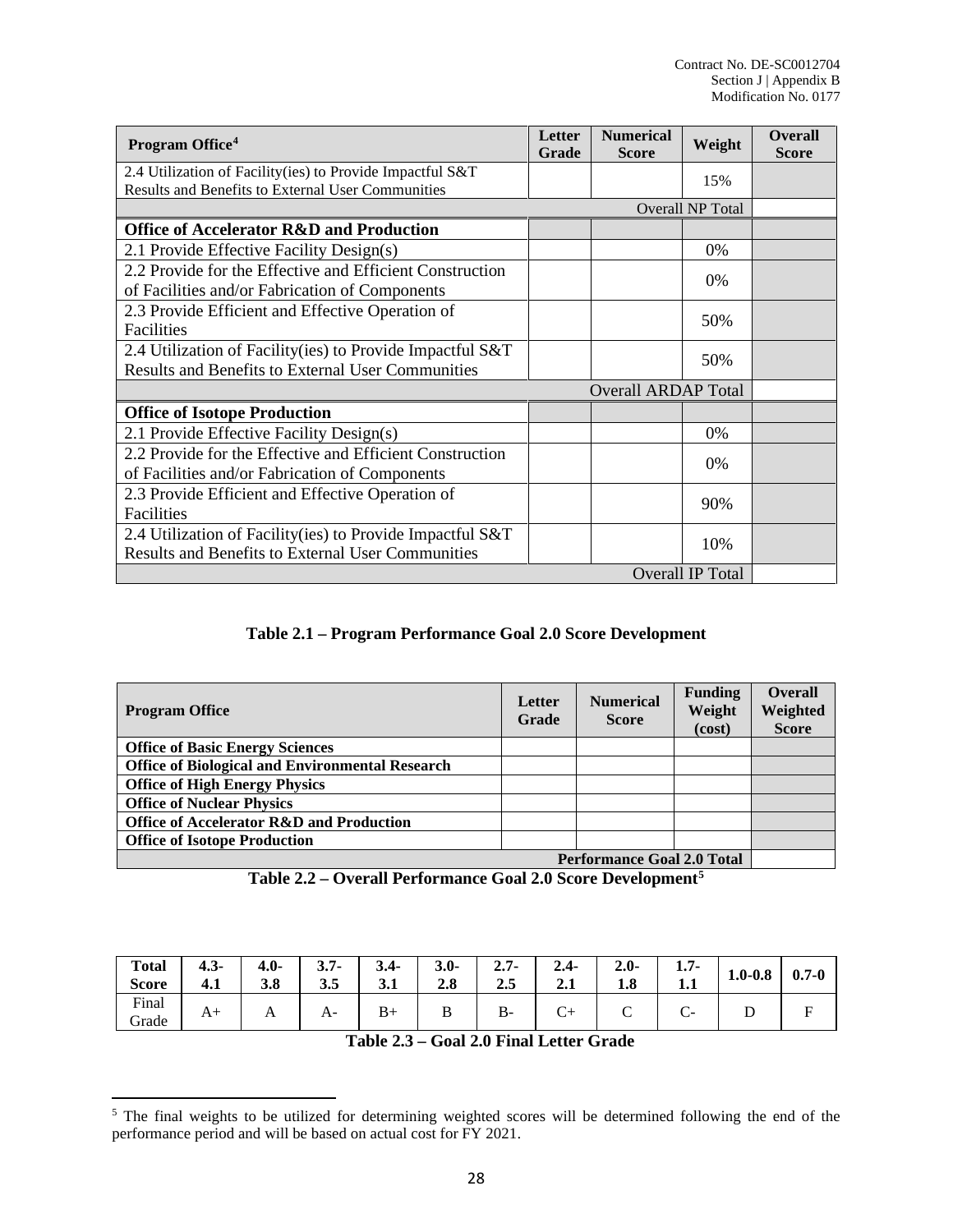# **GOAL 3.0 Provide Effective and Efficient Science and Technology Program Management**

# **The Laboratory provides effective program vision and leadership; strategic planning and development of initiatives; recruits and retains a quality scientific workforce; and provides outstanding research processes, which improve research productivity.**

The weight of this Goal is 25%.

The Provide Effective and Efficient Science and Technology Program Management Goal shall measure the Contractor's overall management in executing S&T programs. Dimensions of program management covered include: 1) providing key competencies to support research programs to include key staffing requirements; 2) providing quality research plans that take into account technical risks, identify actions to mitigate risks; and 3) maintaining effective communications with customers to include providing quality responses to customer needs.

Each Objective within this Goal is to be assigned the appropriate numerical score by the Office of Science Program Offices, other cognizant HQ Program Offices, and other customers as identified below. The Goal score from each HQ Program Office and/or customer is computed by multiplying each Objective numerical score by the associated weight assigned by that Office/customer, and summing them (see Table 3.1).

- Office of Advanced Scientific Computing Research (ASCR)
- Office of Basic Energy Sciences (BES)
- Office of Biological and Environmental Research (BER)
- Office of High Energy Physics (HEP)
- Office of Nuclear Physics (NP)
- Office of Defense Nuclear Nonproliferation (DNN)
- Office of Workforce Development for Teachers and Scientists (WDTS)
- Nuclear Regulatory Commission (NRC)
- Office of Accelerator R&D and Production (ARDAP)
- Office of Isotope Production (IP)

The overall Performance Goal score and grade will be determined by multiplying the Goal score assigned by each of the offices identified above by the cost-based weightings identified for each and then summing them (see Table 3.2 below). The cost-based weights to be utilized for determining the overall score will be determined following the end of the performance period and will be based on actual cost for FY 2021. The overall score earned is then compared to Table 3.3 to determine the overall letter grade for this Goal. The Contractor's success in meeting each Objective shall be determined based on the Contractor's performance as viewed by the Office of Science Program Offices, other cognizant HQ Program Offices, and other customers for which the Laboratory conducts work. Should one or more of the HQ Program Offices choose not to provide an evaluation for this Goal and its corresponding Objectives, the weighting for the remaining HQ Program Offices shall be recalculated based on their percentage of cost for FY 2021 as compared to the total cost for those remaining HQ Program Offices.

# **Objectives**

# **3.1 Provide Effective and Efficient Strategic Planning and Stewardship of Scientific Capabilities and Program Vision**

In assessing the performance of the Laboratory against this Objective, the following assessment elements should be considered: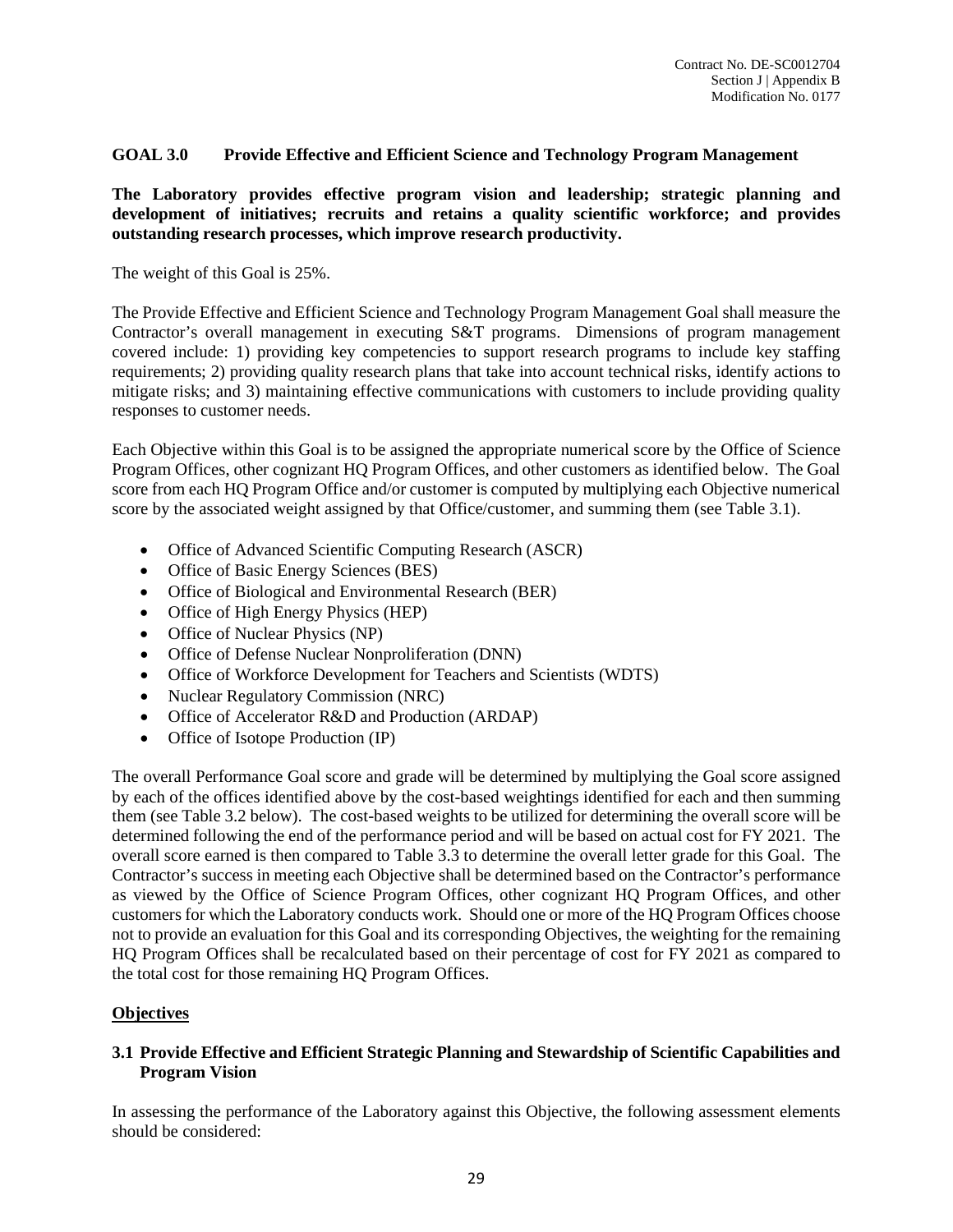- The quality of the Laboratory's strategic plan;
- The extent to which the Laboratory shows strategic vision for research;
- The extent to which programs of research take advantage of Laboratory capabilities—research programs are more than the sum of their individual project parts;
- The extent to which the Laboratory undertakes research for which it is uniquely qualified;
- The extent to which lab plans are aligned with DOE or other supporting agency's mission goals;
- The extent to which the Laboratory programs are balanced between high-/low- risk research for a sustainable program; and
- The extent to which the Laboratory is able to retain and recruit staff for a sustainable program.

The following is a sampling of factors to be considered in determining the level of performance for the Laboratory against this Objective. The evaluator(s) may consider the following as measured through progress reports, peer reviews, Field Work Proposals (FWPs), Program Office reviews/oversight, etc.

- Articulation of scientific vision;
- Development and maintenance of core competencies;
- Ability to attract and retain highly qualified staff;
- Efficiency and effectiveness of joint planning (e.g., workshops) with outside community;
- Creativity and robustness of ideas for new facilities and research programs;
- Willingness to take on high-risk/high payoff/long-term research problems, evidence that the Laboratory "guessed right" in that previous risky decisions proved to be correct and are paying off; and
- The depth and breadth of Laboratory research portfolio and its potential for growth.

| Letter<br>Grade | <b>Definition</b>                                                                                                                                                 |
|-----------------|-------------------------------------------------------------------------------------------------------------------------------------------------------------------|
|                 | In addition to satisfying the conditions for B+, the execution of the Laboratory's strategic plan has<br>enabled the Laboratory to achieve each of the following: |
| $A+$            | Most of the Laboratory's core competencies are recognized as world leading;                                                                                       |
|                 | The Laboratory has attracted and retained world-leading scientists in <i>most</i> programs;                                                                       |
|                 | There is evidence that previous decisions to pursue high-risk/high-payoff research proved to be<br>correct and are paying off;                                    |
|                 | The Laboratory has succeeded in developing new core competencies of <i>outstanding</i> quality in                                                                 |
|                 | areas both exploratory, high-risk research and research that is vital to the DOE/SC or other<br>supporting agency's missions.                                     |
|                 | In addition to satisfying the conditions for B+, the execution of the Laboratory's strategic plan has                                                             |
|                 | enabled the Laboratory to achieve the following:                                                                                                                  |
|                 | Several of the Laboratory's core competencies are recognized as world leading;                                                                                    |
|                 | The Laboratory has attracted and retained world-leading scientists in <i>several</i> programs;                                                                    |
| A               | There is evidence that previous decisions to pursue high-risk/high-payoff research proved to be<br>correct and are paying off                                     |
|                 | The Laboratory has succeeded in developing new core competencies of high quality in areas both                                                                    |
|                 | exploratory, high-risk research and research that is vital to the DOE/SC or other supporting                                                                      |
|                 | agency's missions.                                                                                                                                                |
|                 | In addition to satisfying the conditions for $B+$ , the execution of the Laboratory's strategic plan has                                                          |
|                 | enabled the Laboratory to achieve at least one of the following:                                                                                                  |
| $A-$            | At least one of the Laboratory's core competencies is recognized as world-leading;                                                                                |
|                 | The Laboratory has attracted and retained <i>world-leading</i> scientists in one or more programs;<br>$\bullet$                                                   |
|                 | The Laboratory has a coherent plan for addressing future workforce challenges.                                                                                    |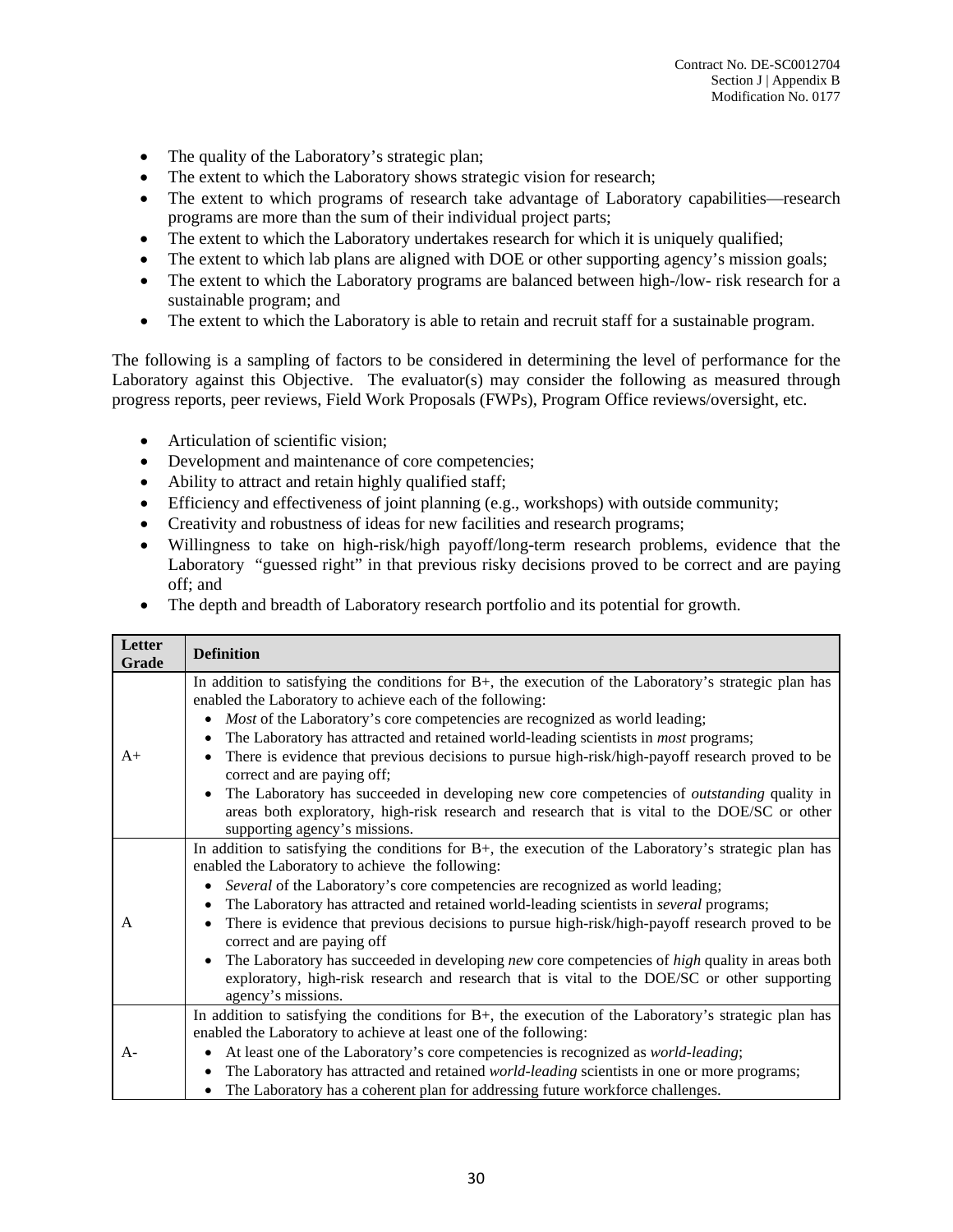| Letter<br>Grade | <b>Definition</b>                                                                                                                                                                                                                                                                                                                                                                 |
|-----------------|-----------------------------------------------------------------------------------------------------------------------------------------------------------------------------------------------------------------------------------------------------------------------------------------------------------------------------------------------------------------------------------|
|                 | The execution of the Laboratory's strategic plan has enabled the Laboratory to achieve each of the<br>following objectives:                                                                                                                                                                                                                                                       |
|                 | The Laboratory has articulated a coherent and compelling strategic plan that has been developed<br>$\bullet$<br>with input from external research communities and headquarters guidance, which, where<br>appropriate, includes a coherent plan for building smaller research programs into new core<br>competencies; and reallocates resources away from less effective programs. |
| $B+$            | The Laboratory has demonstrated the ability to attract and retain professional scientific staff in<br>support of its strategic vision.<br>The portfolio of Laboratory research balances the needs for both high-risk/ high-payoff research                                                                                                                                        |
|                 | and stewardship of mission-critical research.                                                                                                                                                                                                                                                                                                                                     |
|                 | The Laboratory's research portfolio takes advantage of unique capabilities at the Laboratory.<br>The Laboratory's research portfolio includes activities for which the Laboratory is uniquely<br>capable.                                                                                                                                                                         |
|                 | The Laboratory fails to satisfy one of the conditions for B+; for example                                                                                                                                                                                                                                                                                                         |
|                 | The Laboratory's strategic plan is only <i>partially</i> coherent and is not entirely well-connected with<br>$\bullet$<br>external communities;                                                                                                                                                                                                                                   |
| B               | The portfolio of Laboratory research does not appropriately balance high-risk/ high-payoff<br>research and stewardship of mission-critical research;                                                                                                                                                                                                                              |
|                 | The Laboratory has developed and maintained some, but not all, of its core competencies.                                                                                                                                                                                                                                                                                          |
|                 | The plan to attract and retain professional scientific staff is lacking strategic vision.                                                                                                                                                                                                                                                                                         |
|                 | The Laboratory fails to satisfy <i>several</i> of the conditions for B+, including at least one of the following:<br>Weak programmatic vision insufficiently connected with external communities;<br>$\bullet$                                                                                                                                                                    |
| B-              | Development and maintenance of only a few core competencies<br>$\bullet$                                                                                                                                                                                                                                                                                                          |
|                 | Little attention to maintaining the correct balance between high-risk and mission-critical research;                                                                                                                                                                                                                                                                              |
|                 | Inability to attract and retain talented scientists in some programs.<br>$\bullet$                                                                                                                                                                                                                                                                                                |
|                 | The Laboratory fails to satisfy <i>several</i> of the conditions for B+, including at least one of the following                                                                                                                                                                                                                                                                  |
|                 | reasons:<br>$\bullet$                                                                                                                                                                                                                                                                                                                                                             |
| $\mathsf{C}$    | The Laboratory's strategic plan lacks strategic vision and lacks appropriate coordination with<br>appropriate stakeholders including external research groups.                                                                                                                                                                                                                    |
|                 | The Laboratory's strategic plan does not provide for sufficient maintenance of core competencies                                                                                                                                                                                                                                                                                  |
|                 | Plan to attract and retain professional scientific staff is unlikely to be successful or does not focus<br>on strategic capabilities.                                                                                                                                                                                                                                             |
|                 | The Laboratory fails to satisfy <i>several</i> of the conditions for B+, and specifically                                                                                                                                                                                                                                                                                         |
| D               | The Laboratory has demonstrated little effort in developing a strategic plan.<br>$\bullet$                                                                                                                                                                                                                                                                                        |
|                 | The Laboratory has done little to develop and maintain core competencies                                                                                                                                                                                                                                                                                                          |
|                 | The Laboratory has had minimal success in attracting and retaining professional scientific staff.<br>$\bullet$<br>The Laboratory has:                                                                                                                                                                                                                                             |
|                 | Made limited or ineffective attempts to develop a strategic plan;<br>$\bullet$                                                                                                                                                                                                                                                                                                    |
| F               | Not demonstrated the ability to develop and maintain core competencies, has failed to propose                                                                                                                                                                                                                                                                                     |
|                 | high-risk/high-reward research and has failed to steward mission-critical areas;                                                                                                                                                                                                                                                                                                  |
|                 | Failed to attract even reasonably competent scientists and technical staff.                                                                                                                                                                                                                                                                                                       |

# **3.2 Provide Effective and Efficient Science and Technology Project/Program/Facilities Management**

In assessing the performance of the Laboratory against this Objective, the following assessment elements should be considered:

- The Laboratory's management of R&D programs and facilities according to proposed plans;
- The extent to which the Laboratory's management of projects/programs/facilities supports the Laboratory strategic plan;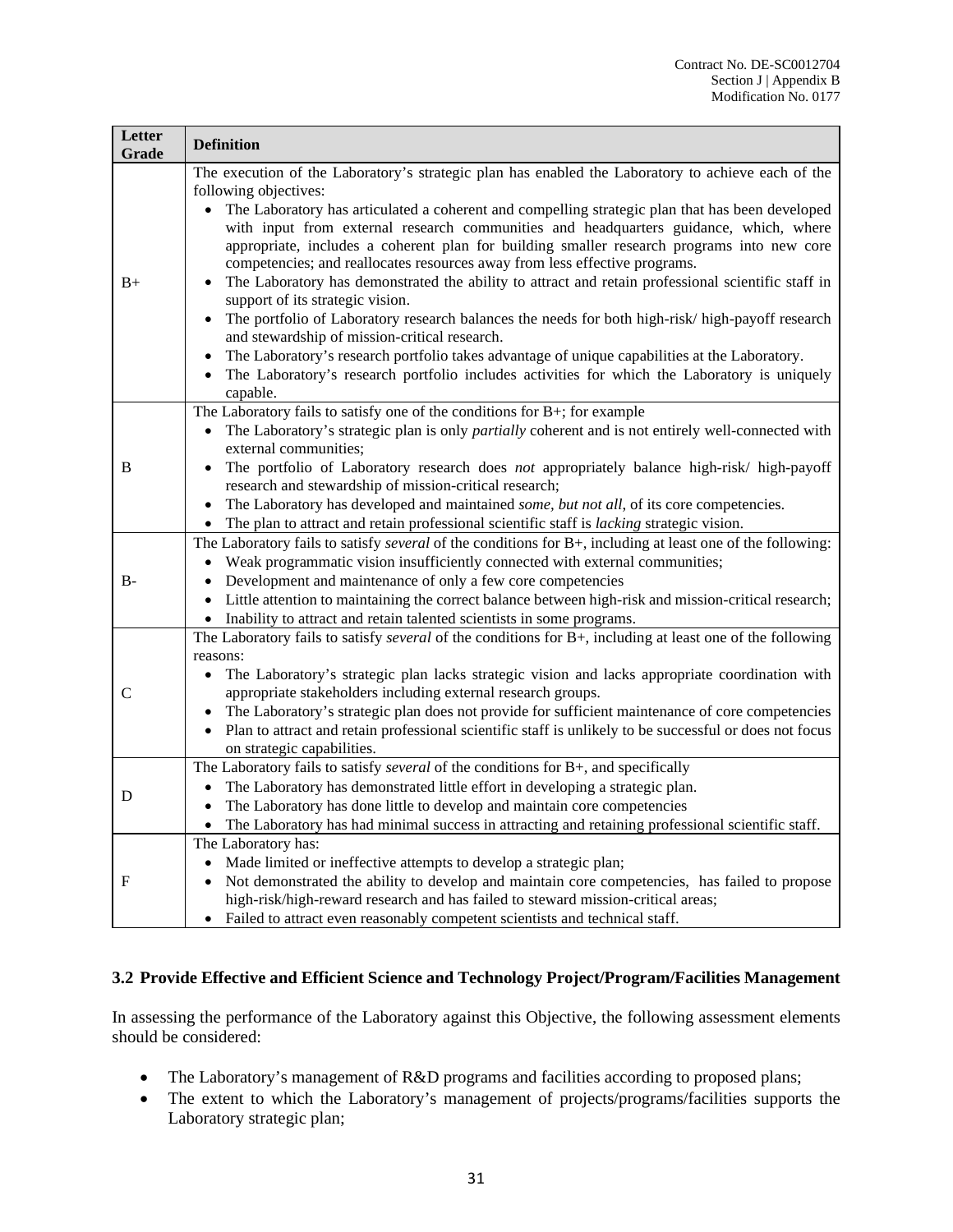- Adequacy of the Laboratory's consideration of technical risks;
- The extent to which the Laboratory is successful in identifying/avoiding technical problems;
- Effectiveness in leveraging across multiple areas of research and between research and facility capabilities;
- The extent to which the Laboratory demonstrates a willingness to make tough decisions (i.e., cut programs with sub-critical mass of expertise, divert resources to more promising areas, etc.); and
- The use of LDRD and other Laboratory investments and overhead funds to improve the competitiveness of the Laboratory.

The following is a sampling of factors to be considered in determining the level of performance for the Laboratory against this Objective. The evaluator(s) may consider the following as measured through progress reports, peer reviews, Field Work Proposals (FWPs), Program Office reviews/oversight, etc.

• Laboratory plans that are reviewed by experts outside of lab management and/or include broadlybased input from within the Laboratory.

| Letter<br>Grade | <b>Definition</b>                                                                                                                                                                                                                                                                                                                                                                                                                                                                                                                                                                                                                                                                                                                                                                                                                                                                                                                                                                                                                                                                                                                                                                                                                                                                                                                                                                                                                                                                                                                                                                                                                  |
|-----------------|------------------------------------------------------------------------------------------------------------------------------------------------------------------------------------------------------------------------------------------------------------------------------------------------------------------------------------------------------------------------------------------------------------------------------------------------------------------------------------------------------------------------------------------------------------------------------------------------------------------------------------------------------------------------------------------------------------------------------------------------------------------------------------------------------------------------------------------------------------------------------------------------------------------------------------------------------------------------------------------------------------------------------------------------------------------------------------------------------------------------------------------------------------------------------------------------------------------------------------------------------------------------------------------------------------------------------------------------------------------------------------------------------------------------------------------------------------------------------------------------------------------------------------------------------------------------------------------------------------------------------------|
| $A+$            | In addition to meeting the all expectations under A,<br>The Laboratory has taken extraordinary measures to deliver an extraordinary result of critical<br>importance to DOE or other relevant supporting agency's missions, which could include the<br>delivery of a critical technology or insight in response to a National emergency.                                                                                                                                                                                                                                                                                                                                                                                                                                                                                                                                                                                                                                                                                                                                                                                                                                                                                                                                                                                                                                                                                                                                                                                                                                                                                           |
| A               | In addition to satisfying the conditions for $B_{+}$ ,<br>The Laboratory's implementation of project/program/facility plans has led directly to effective<br>٠<br>R&D programs/facility operations that exceed program expectations in <i>several</i> programmatic<br>areas. Examples are listed under A-.                                                                                                                                                                                                                                                                                                                                                                                                                                                                                                                                                                                                                                                                                                                                                                                                                                                                                                                                                                                                                                                                                                                                                                                                                                                                                                                         |
| $A-$            | In addition to satisfying the conditions for $B_{+}$ ,<br>The Laboratory's implementation of project/program/facility plans has led directly to effective<br>R&D programs/facility operations that exceed program expectations in more than one<br>programmatic area. Examples of performance that exceeds expectations include:<br>The Laboratory's implementation of project/program/facility plans has led directly to significant<br>$\bullet$<br>cost savings and/or significantly higher productivity than expected;<br>Project/program/facility plans prove to be robust against changing scientific and fiscal conditions<br>through contingency planning;<br>The Laboratory has demonstrated creativity and forceful leadership in development and/or<br>proactive management of its project/program/facility plans to reduce or eliminate risk;<br>The Laboratory's proposals for new initiatives are funded through reallocation of resources from<br>less effective programs.<br>Research plans and management actions are proactive, not reactive, as evidenced by making hard<br>$\bullet$<br>decisions and taking strong actions; and<br>Management is prepared for budget fluctuations and changes in DOE or other supporting agency's<br>$\bullet$<br>program priorities – multiple contingencies are planned for; and<br>LDRD investments, overhead funds, and other Laboratory funds are used to strengthen lab plans<br>$\bullet$<br>and fill critical gaps in the Laboratory portfolio enabling it to respond to future DOE or other<br>relevant supporting agency's initiatives and/or national emergencies. |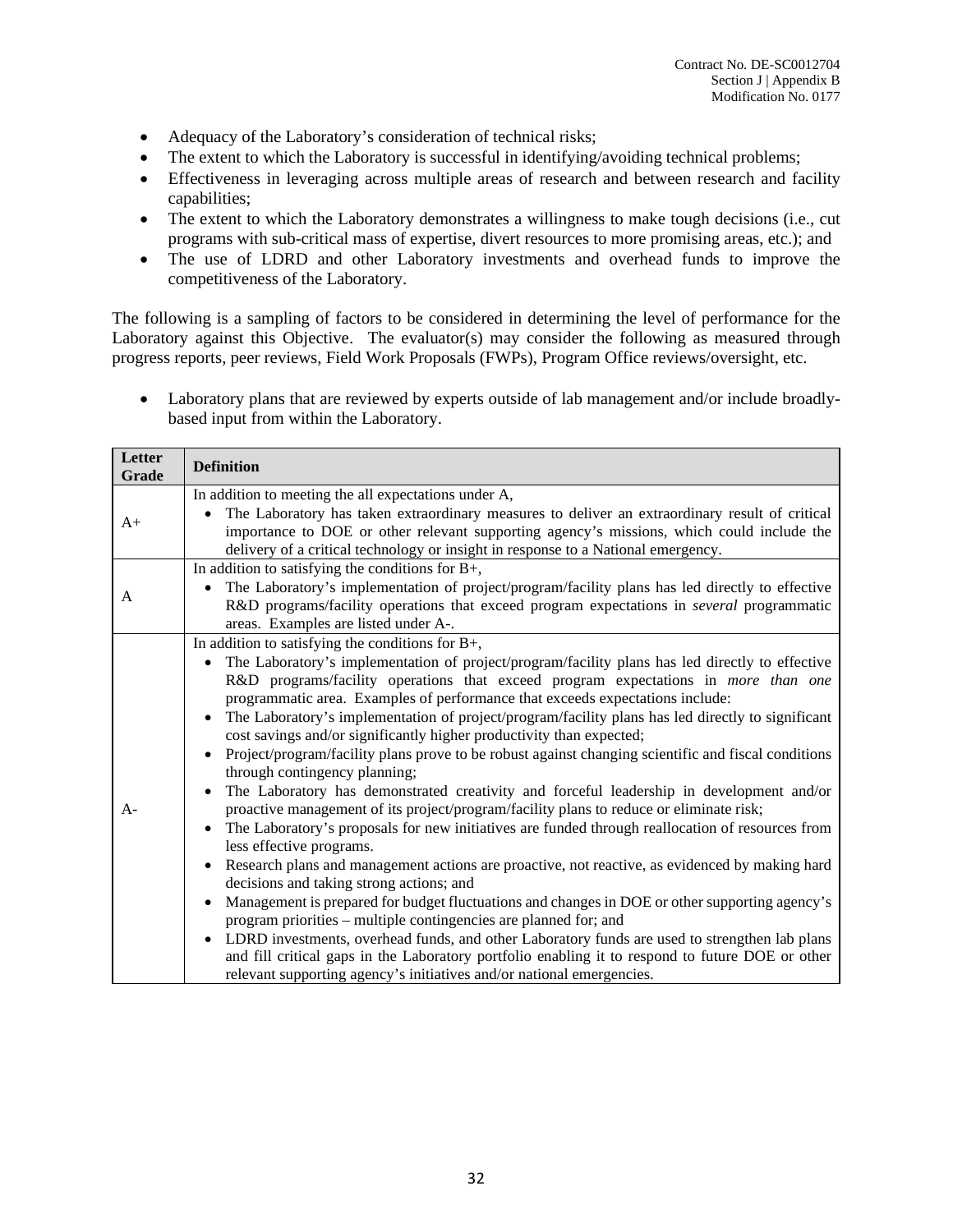| Letter<br>Grade | <b>Definition</b>                                                                                                                                                                                                                                                                                                                                                     |
|-----------------|-----------------------------------------------------------------------------------------------------------------------------------------------------------------------------------------------------------------------------------------------------------------------------------------------------------------------------------------------------------------------|
|                 | The Laboratory has achieved each of the following objectives:                                                                                                                                                                                                                                                                                                         |
|                 | Project/program/facility plans exist for all major projects/programs/facilities.                                                                                                                                                                                                                                                                                      |
|                 | Project/program/facility plans are consistent with known budgets, are based on reasonable<br>assessments of technical risk, are well-aligned with DOE or other relevant supporting agency's<br>interests, provide sufficient flexibility to respond to unforeseen directives and opportunities, and<br>effectively leverage other Laboratory resources and expertise. |
| $B^+$           | The Laboratory has implemented the project/program/facility plans and has effective methods of<br>tracking progress.                                                                                                                                                                                                                                                  |
|                 | The Laboratory demonstrates willingness to make tough decisions (i.e., cut programs with sub-<br>$\bullet$<br>critical mass of expertise, divert resources to more promising areas, etc.).                                                                                                                                                                            |
|                 | The Laboratory's implementation of project/program/facility plans has led directly to effective<br>$\bullet$                                                                                                                                                                                                                                                          |
|                 | R&D programs/facility operations.                                                                                                                                                                                                                                                                                                                                     |
|                 | LDRD investments and other overhead funds are managed appropriately.                                                                                                                                                                                                                                                                                                  |
|                 | Project/program/facility plans exist for all major projects/programs/facilities.<br>$\bullet$                                                                                                                                                                                                                                                                         |
| B               | The Laboratory has implemented the project/program/facility plans.                                                                                                                                                                                                                                                                                                    |
|                 | BUT the Laboratory fails to meet at least one of the conditions for $B+$ .                                                                                                                                                                                                                                                                                            |
|                 | Project/program/facility plans exist for all major projects/programs/facilities.                                                                                                                                                                                                                                                                                      |
| $B -$           | The Laboratory has implemented the project/program/facility plans.                                                                                                                                                                                                                                                                                                    |
|                 | BUT the Laboratory fails to meet several of the conditions for B+.                                                                                                                                                                                                                                                                                                    |
|                 | Project/program/facility plans exist for most major projects/programs/facilities.                                                                                                                                                                                                                                                                                     |
| $\mathsf{C}$    | BUT the Laboratory has failed to implement the project/program/facility plans AND the Laboratory                                                                                                                                                                                                                                                                      |
|                 | fails to meet <i>several of</i> the conditions for $B+$ .                                                                                                                                                                                                                                                                                                             |
|                 | Project/program/facility plans do not exist for a significant fraction of the Laboratory's major<br>projects/programs/facilities;                                                                                                                                                                                                                                     |
| D               | <b>OR</b>                                                                                                                                                                                                                                                                                                                                                             |
|                 | Significant work at the Laboratory is not in alignment with the project/program/facility plans                                                                                                                                                                                                                                                                        |
| $\mathbf{F}$    | The Laboratory has failed to conduct project/program/facility planning activities.                                                                                                                                                                                                                                                                                    |

# **3.3 Provide Efficient and Effective Communications and Responsiveness to Headquarters Needs**

In assessing the performance of the Laboratory against this Objective, the following assessment elements should be considered:

- The quality, accuracy and timeliness of the Laboratory's response to customer requests for information;
- The extent to which the Laboratory provides point-of-contact resources and maintains effective internal communications hierarchies to facilitate efficient determination of the appropriate pointof-contact for a given issue or program element;
- The effectiveness of the Laboratory's communications and depth of responsiveness under extraordinary or critical circumstances; and
- The effectiveness of Laboratory management in accentuating the importance of communication and responsiveness.

| Letter<br>Grade | <b>Definition</b>                                                                                                                                                                                                                                                                                                                    |
|-----------------|--------------------------------------------------------------------------------------------------------------------------------------------------------------------------------------------------------------------------------------------------------------------------------------------------------------------------------------|
| $A+$            | In addition to meeting the all expectations under A,<br>• The Laboratory's effective communication and extraordinary responsiveness in the face of<br>extreme situations or a national emergency had a materially positive impact on the outcome of the<br>event and/or DOE or other relevant supporting agency's mission objectives |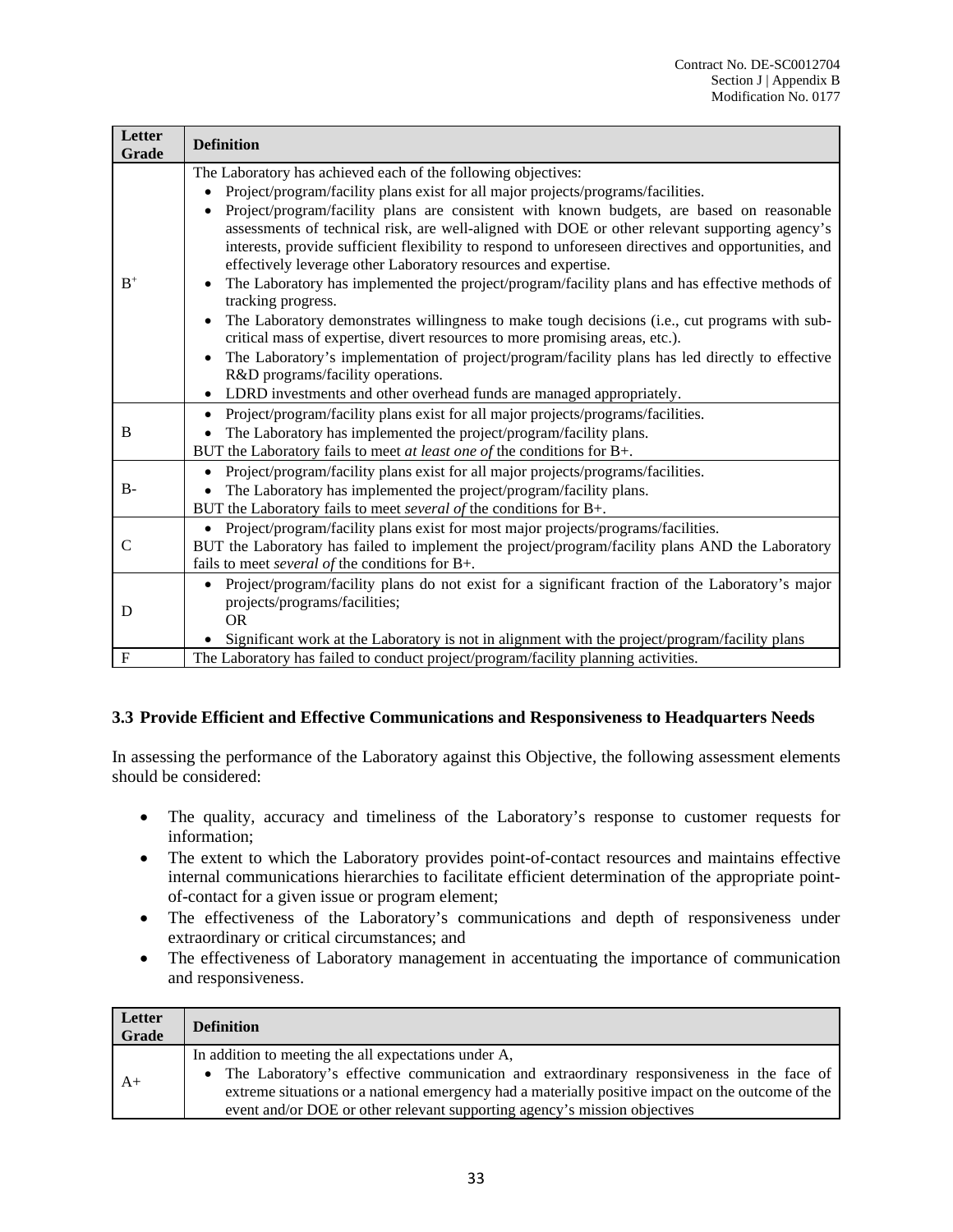| Letter<br>Grade | <b>Definition</b>                                                                                                                                                                                                                                                                                                                                                                                                                                                                                                                                                                                                                                                                                                             |
|-----------------|-------------------------------------------------------------------------------------------------------------------------------------------------------------------------------------------------------------------------------------------------------------------------------------------------------------------------------------------------------------------------------------------------------------------------------------------------------------------------------------------------------------------------------------------------------------------------------------------------------------------------------------------------------------------------------------------------------------------------------|
| A               | In addition to satisfying the conditions for $B+$ , the Laboratory also meets all of the following:<br>• Laboratory management has instilled a culture throughout the lab that emphasizes good<br>communication practices;<br>Communication channels are well-defined and information is effectively conveyed;<br>Responses to HQ requests for information from all Laboratory representatives are prompt,<br>thorough, correct and succinct; important or critical information is delivered in real-time;<br>Laboratory representatives <i>always</i> initiate a communication with HQ on emerging Laboratory<br>issues; headquarters is never surprised to learn of emerging Laboratory issues through outside<br>channels. |
| A-              | In addition to satisfying the conditions for $B_{+}$ ,<br>Laboratory management has instilled a culture throughout the lab that emphasizes good<br>$\bullet$<br>communication practices;<br>Responses to requests for information are prompt, thorough, and economical/succinct at all levels<br>of interaction;<br>Laboratory representatives <i>often</i> initiate communication with HQ on emerging Laboratory issues;<br>$\bullet$<br>and<br>under critical circumstances, essential information is delivered in real-time                                                                                                                                                                                                |
| $B^+$           | The Laboratory has achieved each of the following objectives:<br>Staff throughout the Laboratory organization engage in good communication practices;<br>$\bullet$<br>Responses to requests for information are prompt and thorough;<br>The accuracy and integrity of the information provided is never in doubt;<br>Up-to-date point-of-contact information is widely available for all programmatic areas; and<br>Headquarters is always and promptly informed of both positive and negative events at the<br>Laboratory                                                                                                                                                                                                    |
| B               | The Laboratory failed to meet the conditions for $B+$ in a few instances                                                                                                                                                                                                                                                                                                                                                                                                                                                                                                                                                                                                                                                      |
| $B -$           | The Laboratory fails to meet the conditions for $B+$ for <i>one</i> of the following reasons:<br>Responses to requests for information do not provide the minimum requirements to meet HQ needs;<br>While the integrity of the information provided is never in doubt, its accuracy sometimes is;<br>$\bullet$<br>Laboratory representatives do not take the initiative to alert HQ to emerging Laboratory issues.                                                                                                                                                                                                                                                                                                            |
| $\mathsf{C}$    | The Laboratory fails to meet the conditions for $B+$ for one or more of the following reasons:<br>Responses to requests for information frequently fail to provide the minimum requirements to<br>$\bullet$<br>meet HQ needs<br>The Laboratory used outside channels or circumvented HQ in conveying critical information;<br>The integrity and/or accuracy of information provided is sometimes in doubt;<br>Laboratory management fails to demonstrate that its employees are held accountable for ensuring<br>effective communication and responsiveness;<br>Laboratory representatives failed to alert HQ to emerging Laboratory issues.<br>$\bullet$                                                                     |
| D               | The Laboratory fails to meet the conditions for $B+$ for one of the following reasons:<br>Laboratory staff are generally well-intentioned in communication but consistently ineffective<br>$\bullet$<br>and/or incompetent;<br>The Laboratory management fails to emphasize the importance of effective communication and<br>responsiveness                                                                                                                                                                                                                                                                                                                                                                                   |
| F               | The Laboratory fails to meet the conditions for $B+$ for one of the following reasons<br>Laboratory staff are openly hostile and/or non-responsive to requests for information – emails and<br>$\bullet$<br>phone calls are consistently ignored;<br>Responses to requests for information are consistently incorrect, inaccurate or fraudulent -<br>$\bullet$<br>information is not organized, is incomplete, or is fabricated.                                                                                                                                                                                                                                                                                              |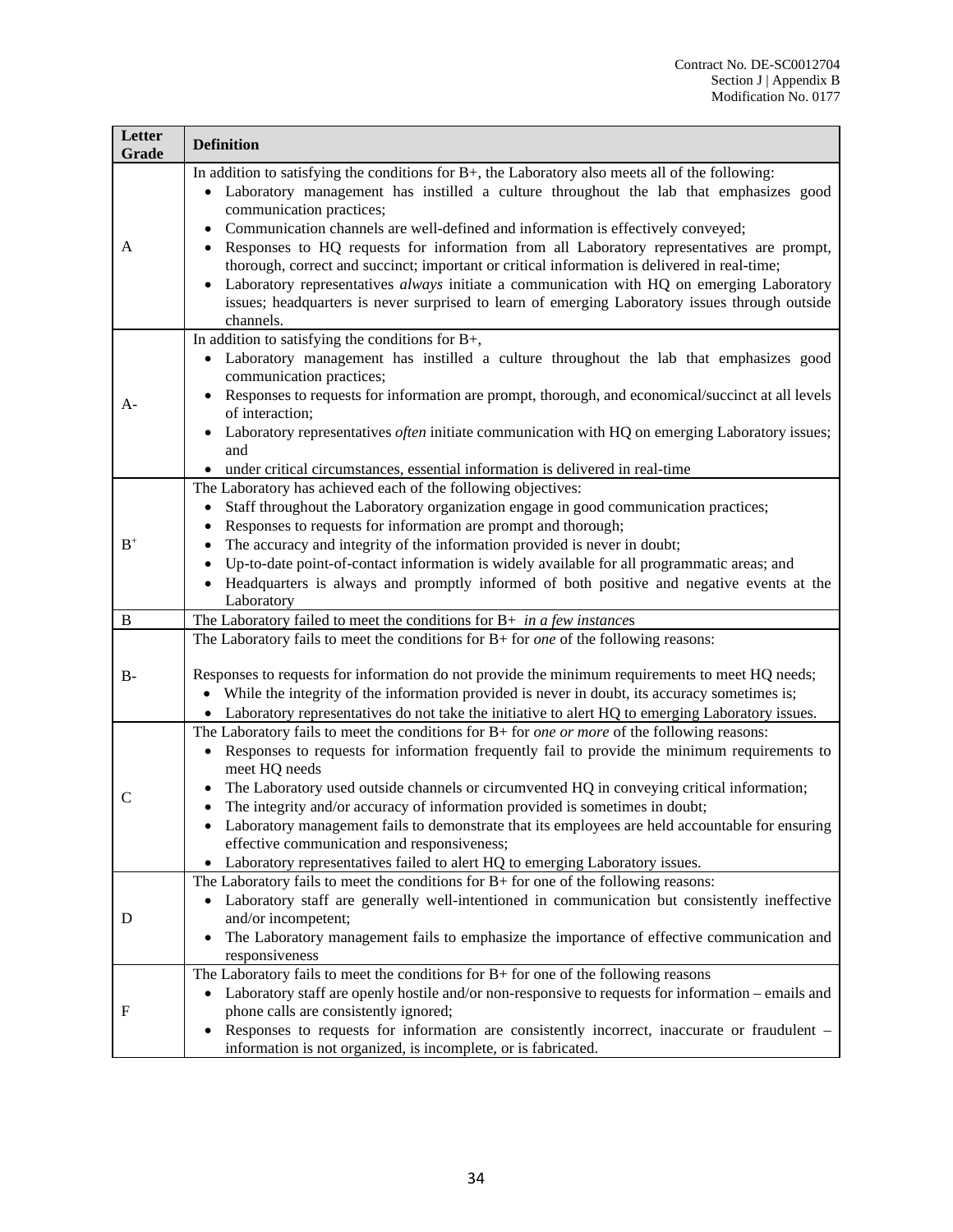- **BER:** Develop a user access plan to allow user facility-like access to the Laboratory for Biomolecular Structure (LBMS). (Objective 3.1)
- **BES:** Provide an updated strategic plan for the chemical sciences, geosciences, and biosciences research portfolio supported by BES-CSGB. The plan must present a strategic vision for scientific leadership that distinguishes CSGB research at BNL, and should address BNL's unique capabilities, the context with respect to the broader research community, and staff and portfolio evolution; incorporate new FWPs and BNL initiatives; and identify new emerging opportunities with prioritization of future growth, recognizing budget considerations. (Objective 3.1)
- **BES:** Successfully resolve the leadership challenges for OASIS and implement the science plan provided to BES in 2020. (Objective 3.2)
- **HEP:** Develop a plan for HEP Detector R&D that takes into account the recently completed Basic Research Needs Study on High Energy Physics Detector Research and Development. The plan should be delivered to DOE by March 2021. It should articulate your Detector R&D goals and objectives and describe how they align with the BRN Priority Research Directions. Furthermore, it should outline any Detector R&D efforts related to the ongoing Snowmass planning exercise. (Objective 3.1)
- **IP:** Articulate and document the Laboratory's ten-year vision for the DOE Isotope Program. (Objective 3.1)
- **NP:** Develop a schedule for the CeC Accelerator R&D effort which includes risk-based schedule contingency and fully integrate key milestones with the EIC project schedule. (Objective 3.2)

| Program Office <sup>6</sup>                             | Letter<br>Grade | <b>Numerical</b><br><b>Score</b> | Weight                   | <b>Overall</b><br><b>Score</b> |
|---------------------------------------------------------|-----------------|----------------------------------|--------------------------|--------------------------------|
| <b>Office of Advanced Scientific Computing Research</b> |                 |                                  |                          |                                |
| 3.1 Effective and Efficient Strategic Planning and      |                 |                                  | 30%                      |                                |
| Stewardship                                             |                 |                                  |                          |                                |
| 3.2 Project/Program /Facilities Management              |                 |                                  | 40%                      |                                |
| 3.3 Communications and Responsiveness                   |                 |                                  | 30%                      |                                |
|                                                         |                 | <b>Overall ASCR Total</b>        |                          |                                |
| <b>Office of Basic Energy Sciences</b>                  |                 |                                  |                          |                                |
| 3.1 Effective and Efficient Strategic Planning and      |                 |                                  |                          |                                |
| Stewardship                                             |                 |                                  | 30%                      |                                |
| 3.2 Project/Program /Facilities Management              |                 |                                  | 40%                      |                                |
| 3.3 Communications and Responsiveness                   |                 |                                  | 30%                      |                                |
|                                                         |                 |                                  | <b>Overall BES Total</b> |                                |
| <b>Office of Biological and Environmental Research</b>  |                 |                                  |                          |                                |
| 3.1 Effective and Efficient Strategic Planning and      |                 |                                  | 20%                      |                                |
| Stewardship                                             |                 |                                  |                          |                                |
| 3.2 Project/Program /Facilities Management              |                 |                                  | 30%                      |                                |
| 3.3 Communications and Responsiveness                   |                 | 50%                              |                          |                                |
| <b>Overall BER Total</b>                                |                 |                                  |                          |                                |

<span id="page-52-0"></span><sup>&</sup>lt;sup>6</sup> A complete listing of the Objectives weightings under the S&T Goals for the SC Programs and other customers is provided within Attachment I to this plan.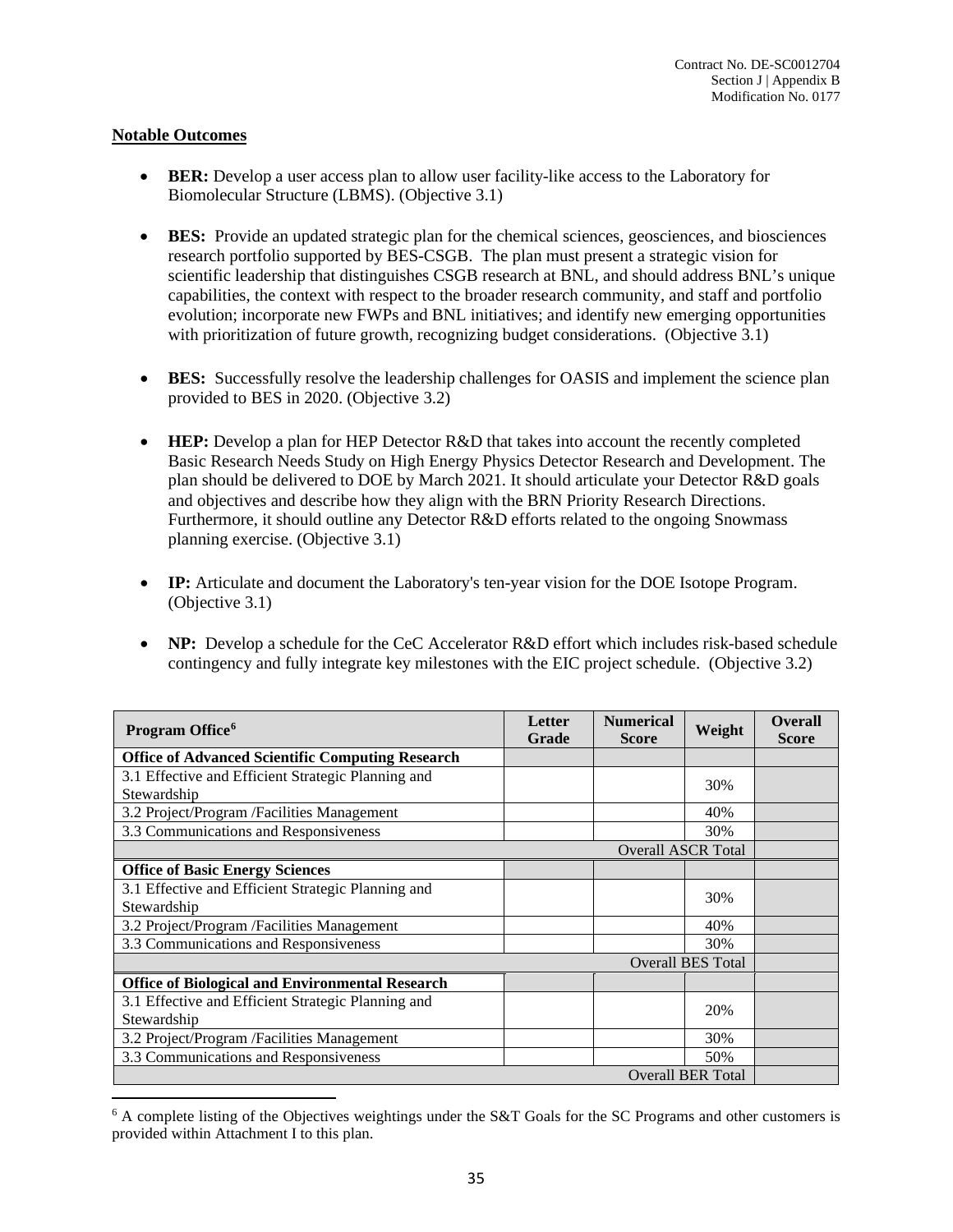| Program Office <sup>6</sup>                                                  | Letter<br>Grade | <b>Numerical</b><br><b>Score</b> | Weight                   | <b>Overall</b><br><b>Score</b> |
|------------------------------------------------------------------------------|-----------------|----------------------------------|--------------------------|--------------------------------|
| <b>Office of High Energy Physics</b>                                         |                 |                                  |                          |                                |
| 3.1 Effective and Efficient Strategic Planning and                           |                 |                                  |                          |                                |
| Stewardship                                                                  |                 |                                  | 30%                      |                                |
| 3.2 Project/Program /Facilities Management                                   |                 |                                  | 45%                      |                                |
| 3.3 Communications and Responsiveness                                        |                 |                                  | 25%                      |                                |
|                                                                              |                 |                                  | <b>Overall HEP Total</b> |                                |
| <b>Office of Nuclear Physics</b>                                             |                 |                                  |                          |                                |
| 3.1 Effective and Efficient Strategic Planning and                           |                 |                                  | 30%                      |                                |
| Stewardship                                                                  |                 |                                  |                          |                                |
| 3.2 Project/Program /Facilities Management                                   |                 |                                  | 40%                      |                                |
| 3.3 Communications and Responsiveness                                        |                 |                                  | 30%                      |                                |
|                                                                              |                 |                                  | Overall NP Total         |                                |
| <b>Office of Defense Nuclear Nonproliferation</b>                            |                 |                                  |                          |                                |
| 3.1 Effective and Efficient Strategic Planning and                           |                 |                                  | 36%                      |                                |
| Stewardship                                                                  |                 |                                  |                          |                                |
| 3.2 Project/Program /Facilities Management                                   |                 |                                  | 35%                      |                                |
| 3.3 Communications and Responsiveness                                        |                 |                                  | 29%                      |                                |
|                                                                              |                 |                                  | <b>Overall DNN Total</b> |                                |
| <b>Office of Workforce Development for Teachers and</b><br><b>Scientists</b> |                 |                                  |                          |                                |
| 3.1 Effective and Efficient Strategic Planning and                           |                 |                                  |                          |                                |
| Stewardship                                                                  |                 |                                  | 20%                      |                                |
| 3.2 Project/Program /Facilities Management                                   |                 |                                  | 50%                      |                                |
| 3.3 Communications and Responsiveness                                        |                 |                                  | 30%                      |                                |
|                                                                              |                 |                                  | Overall NE Total         |                                |
| <b>Nuclear Regulatory Commission</b>                                         |                 |                                  |                          |                                |
| 3.1 Effective and Efficient Strategic Planning and                           |                 |                                  |                          |                                |
| Stewardship                                                                  |                 |                                  | 34%                      |                                |
| 3.2 Project/Program /Facilities Management                                   |                 |                                  | 33%                      |                                |
| 3.3 Communications and Responsiveness                                        |                 |                                  | 33%                      |                                |
|                                                                              |                 |                                  | <b>Overall NRC Total</b> |                                |
| <b>Office of Accelerator R&amp;D and Production</b>                          |                 |                                  |                          |                                |
| 3.1 Effective and Efficient Strategic Planning and                           |                 |                                  |                          |                                |
| Stewardship                                                                  |                 |                                  | 40%                      |                                |
| 3.2 Project/Program /Facilities Management                                   |                 |                                  | 40%                      |                                |
| 3.3 Communications and Responsiveness                                        |                 |                                  | 20%                      |                                |
|                                                                              |                 | <b>Overall ARDAP Total</b>       |                          |                                |
| <b>Office of Isotope Production</b>                                          |                 |                                  |                          |                                |
| 3.1 Effective and Efficient Strategic Planning and                           |                 |                                  |                          |                                |
| Stewardship                                                                  |                 |                                  | 30%                      |                                |
| 3.2 Project/Program /Facilities Management                                   |                 |                                  | 40%                      |                                |
| 3.3 Communications and Responsiveness                                        |                 |                                  | 30%                      |                                |
|                                                                              |                 |                                  | <b>Overall IP Total</b>  |                                |

**Table 3.1 – Program Performance Goal 3.0 Score Development**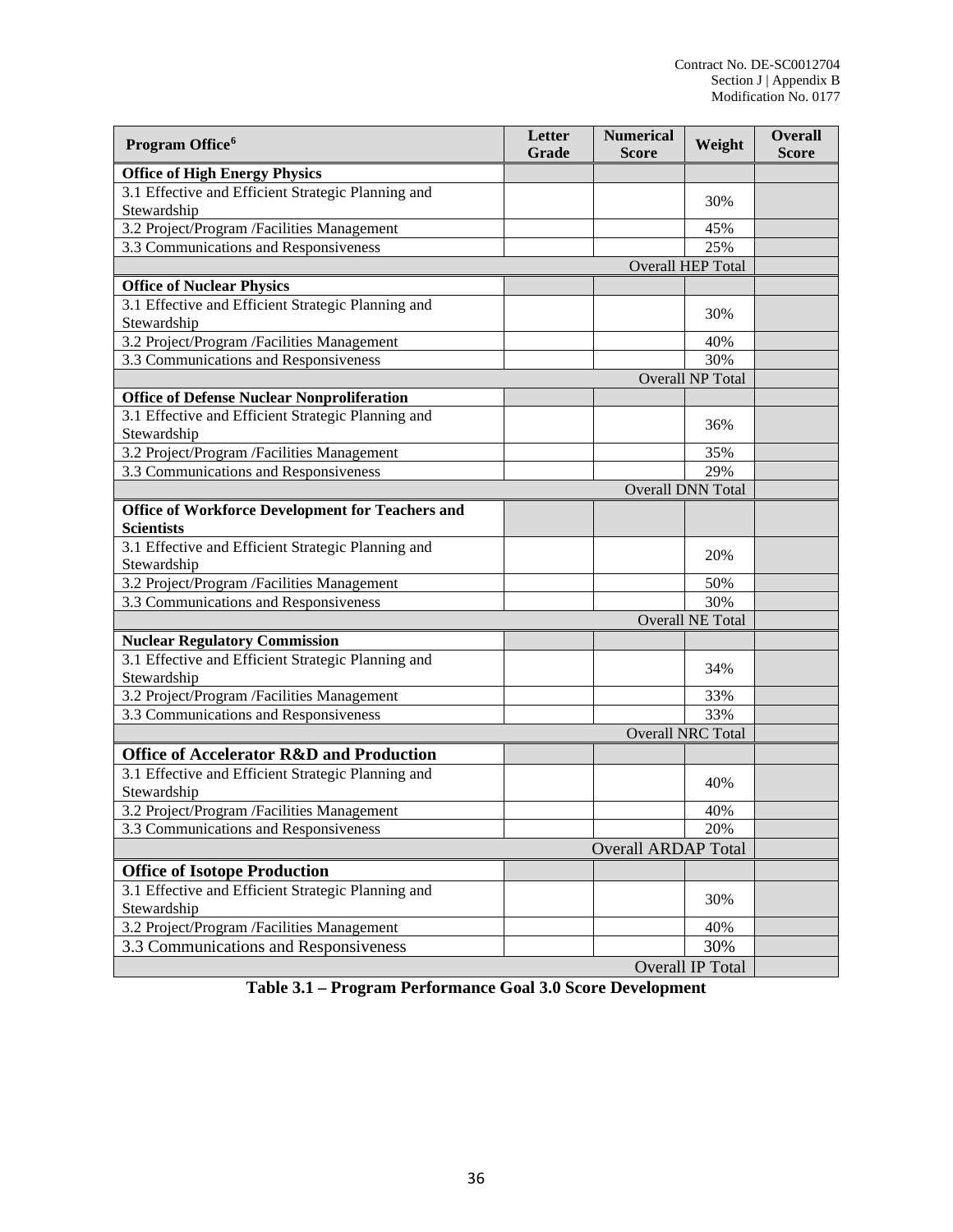| <b>HQ Program Office</b>                                | Letter<br>Grade | <b>Numerical</b><br><b>Score</b> | <b>Funding</b><br>Weight<br>(cost) | <b>Overall</b><br>Weighted<br><b>Score</b> |
|---------------------------------------------------------|-----------------|----------------------------------|------------------------------------|--------------------------------------------|
| <b>Office of Advanced Scientific Computing Research</b> |                 |                                  |                                    |                                            |
| <b>Office of Basic Energy Sciences</b>                  |                 |                                  |                                    |                                            |
| <b>Office of Biological and Environmental Research</b>  |                 |                                  |                                    |                                            |
| <b>Office of High Energy Physics</b>                    |                 |                                  |                                    |                                            |
| <b>Office of Nuclear Physics</b>                        |                 |                                  |                                    |                                            |
| <b>Office of Defense Nuclear Nonproliferation</b>       |                 |                                  |                                    |                                            |
| Office of Workforce Development for Teachers and        |                 |                                  |                                    |                                            |
| <b>Scientists</b>                                       |                 |                                  |                                    |                                            |
| <b>Nuclear Regulatory Commission</b>                    |                 |                                  |                                    |                                            |
| <b>Office of Accelerator R&amp;D and Production</b>     |                 |                                  |                                    |                                            |
| <b>Office of Isotope Production</b>                     |                 |                                  |                                    |                                            |
| <b>Performance Goal 3.0 Total</b>                       |                 |                                  |                                    |                                            |

| Table 3.2 – Overall Performance Goal 3.0 Score Development <sup>7</sup> |  |  |  |
|-------------------------------------------------------------------------|--|--|--|
|-------------------------------------------------------------------------|--|--|--|

| <b>Total</b><br><b>Score</b> | $4.3 -$<br>4.1 | $4.0-$<br>э.о | $3.7 -$<br>3.5 | $3.4 -$<br>J.L      | $3.0 -$<br>20<br>4.0 | $2.7 -$<br>∠.ວ | $2.4 -$<br>4.L | $2.0 -$<br>1.8 | $1.1 -$<br>1.1 | $1.0 - 0.8$ | $0.7 - 0$ |
|------------------------------|----------------|---------------|----------------|---------------------|----------------------|----------------|----------------|----------------|----------------|-------------|-----------|
| Final<br>Grade               | A+             | $\mathbf{L}$  | д.             | D<br>$\mathbf{D}^+$ |                      | ь-             |                |                |                | ້           |           |

**Table 3.3 – Goal 3.0 Final Letter Grade**

<span id="page-54-0"></span><sup>7</sup> . The final weights to be utilized for determining weighted scores will be determined following the end of the performance period and will be based on actual cost for FY 2021.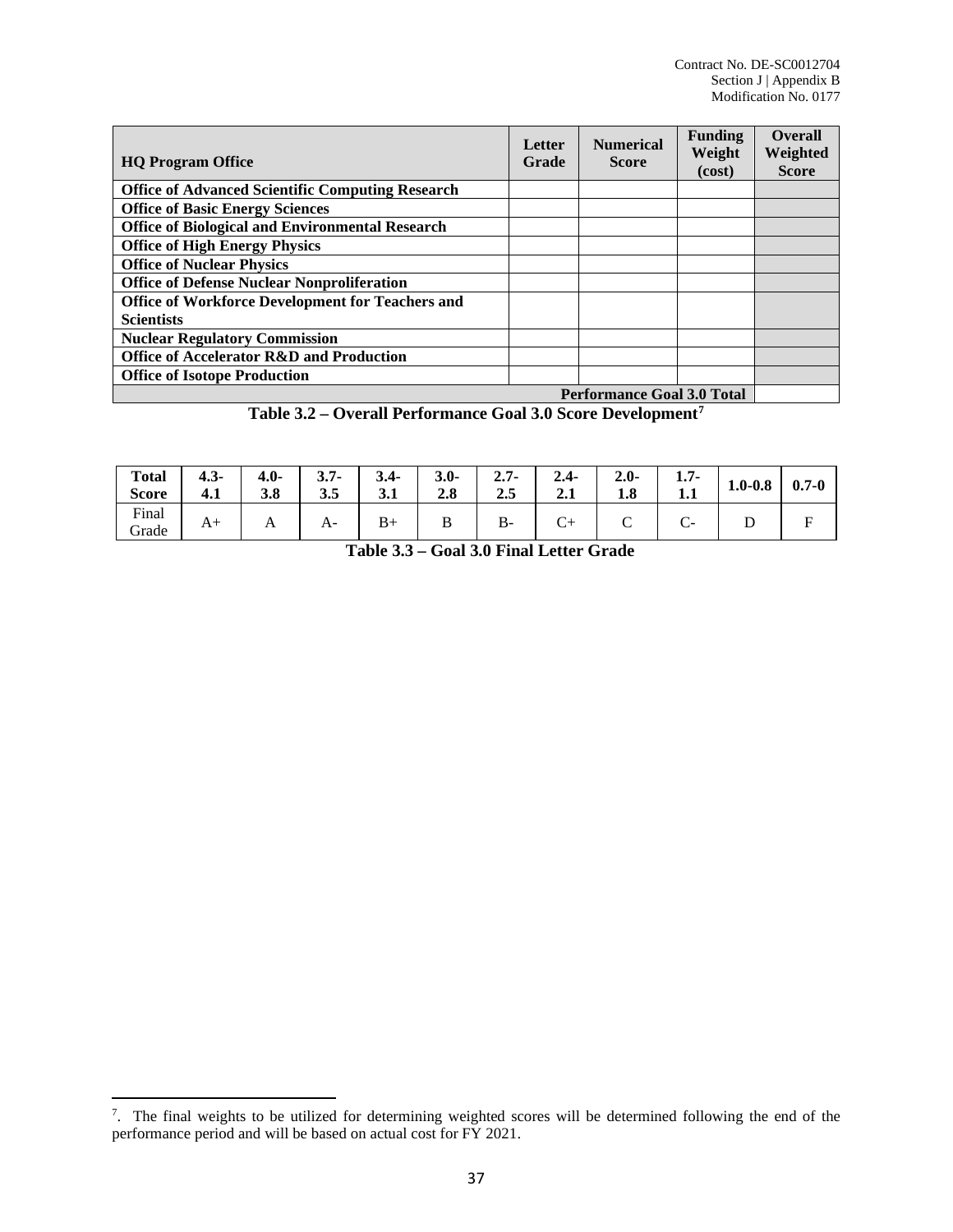# **Attachment I**

# **Program Office Goal & Objective Weightings Office of Science**

|                                                                                                                  | <b>ASCR</b> | <b>BER</b> | <b>BES</b> | <b>HEP</b> | NP     | <b>WDTS</b> | <b>ARDAP</b> | IP     |
|------------------------------------------------------------------------------------------------------------------|-------------|------------|------------|------------|--------|-------------|--------------|--------|
|                                                                                                                  | Weight      | Weight     | Weight     | Weight     | Weight | Weight      | Weight       | Weight |
| <b>Goal 1.0 Mission Accomplishment</b>                                                                           |             |            |            |            |        |             |              |        |
|                                                                                                                  |             |            |            |            |        |             |              |        |
| 1.1 Impact                                                                                                       | 50%         | 60%        | 50%        | 50%        | 50%    | 80%         | 50%          | 50%    |
| 1.2 Leadership                                                                                                   | 50%         | 40%        | 50%        | 50%        | 50%    | 20%         | 50%          | 50%    |
|                                                                                                                  |             |            |            |            |        |             |              |        |
| Goal 2.0 Design, Fabrication,<br><b>Construction and Operation of</b><br><b>Facilities</b>                       |             |            |            |            |        |             |              |        |
|                                                                                                                  |             |            |            |            |        |             |              |        |
| 2.1 Design of Facility (the initiation<br>phase and the definition phase, i.e.<br>activities leading up to CD-2) | $0\%$       | 0%         | 15%        | 45%        | 25%    | 0%          | 0%           | 0%     |
| 2.2 Construction of Facility /<br><b>Fabrication of Components</b><br>(execution phase, Post CD-2 to CD-<br>4)   | 0%          | 0%         | 0%         | 45%        | 0%     | 0%          | 0%           | 0%     |
| 2.3 Operation of Facility                                                                                        | 0%          | 90%        | 45%        | 10%        | 60%    | 0%          | 50%          | 90%    |
| 2.4 Utilization of Facility to Grow<br>and Support Lab's Research Base and<br><b>External User Community</b>     | 0%          | 10%        | 40%        | 0%         | 15%    | 0%          | 50%          | 10%    |
|                                                                                                                  |             |            |            |            |        |             |              |        |
| <b>Goal 3.0 Program Management</b>                                                                               |             |            |            |            |        |             |              |        |
|                                                                                                                  |             |            |            |            |        |             |              |        |
| 3.1 Effective and Efficient Strategic<br>Planning and Stewardship                                                | 30%         | 20%        | 30%        | 30%        | 30%    | 20%         | 40%          | 30%    |
| 3.2 Project/Program/Facilities<br>Management                                                                     | 40%         | 30%        | 40%        | 45%        | 40%    | 50%         | 40%          | 40%    |
| 3.3 Communications and<br>Responsiveness                                                                         | 30%         | 50%        | 30%        | 25%        | 30%    | 30%         | 20%          | 30%    |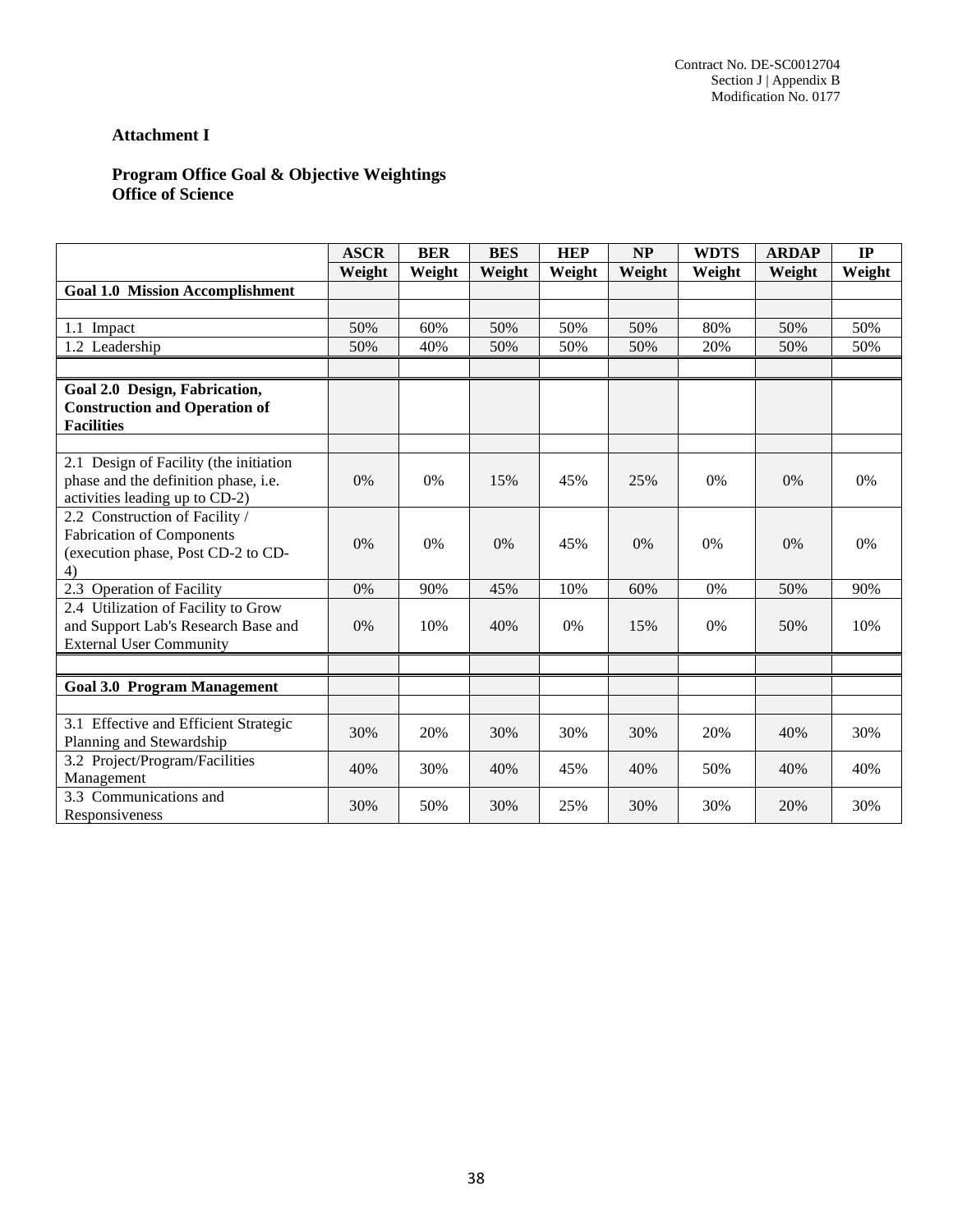#### **Attachment I**

## **Program Office Goal & Objective Weightings All Other Customers[8](#page-56-0)**

|                                | <b>DNN</b> | <b>NRC</b> |
|--------------------------------|------------|------------|
|                                | Weight     | Weight     |
| <b>Goal 1.0 Mission</b>        |            |            |
| Accomplishment                 |            |            |
|                                |            |            |
| 1.1 Impact                     | 58%        | 50%        |
| 1.2 Leadership                 | 42%        | 50%        |
|                                |            |            |
|                                |            |            |
| Goal 3.0 Program               |            |            |
| <b>Management</b>              |            |            |
|                                |            |            |
| 3.1 Effective and Efficient    |            |            |
| Strategic Planning and         | 36%        | 34%        |
| Stewardship                    |            |            |
| 3.2 Project/Program/Facilities | 35%        | 33%        |
| Management                     |            |            |
| 3.3 Communications and         | 29%        | 33%        |
| Responsiveness                 |            |            |

<span id="page-56-0"></span><sup>8</sup> Objective weightings indicated for non-science customers are reflective of FY 2021 weightings and will be updated as those customers provide their weightings. Final Objective weightings will be incorporated, as appropriate, once they are determined by each HQ Program Office and provided to the Site Office. Should a HQ Program Office fail to provide final Objective weightings before the end of the first quarter FY 2021 the preliminary weightings provided shall become final.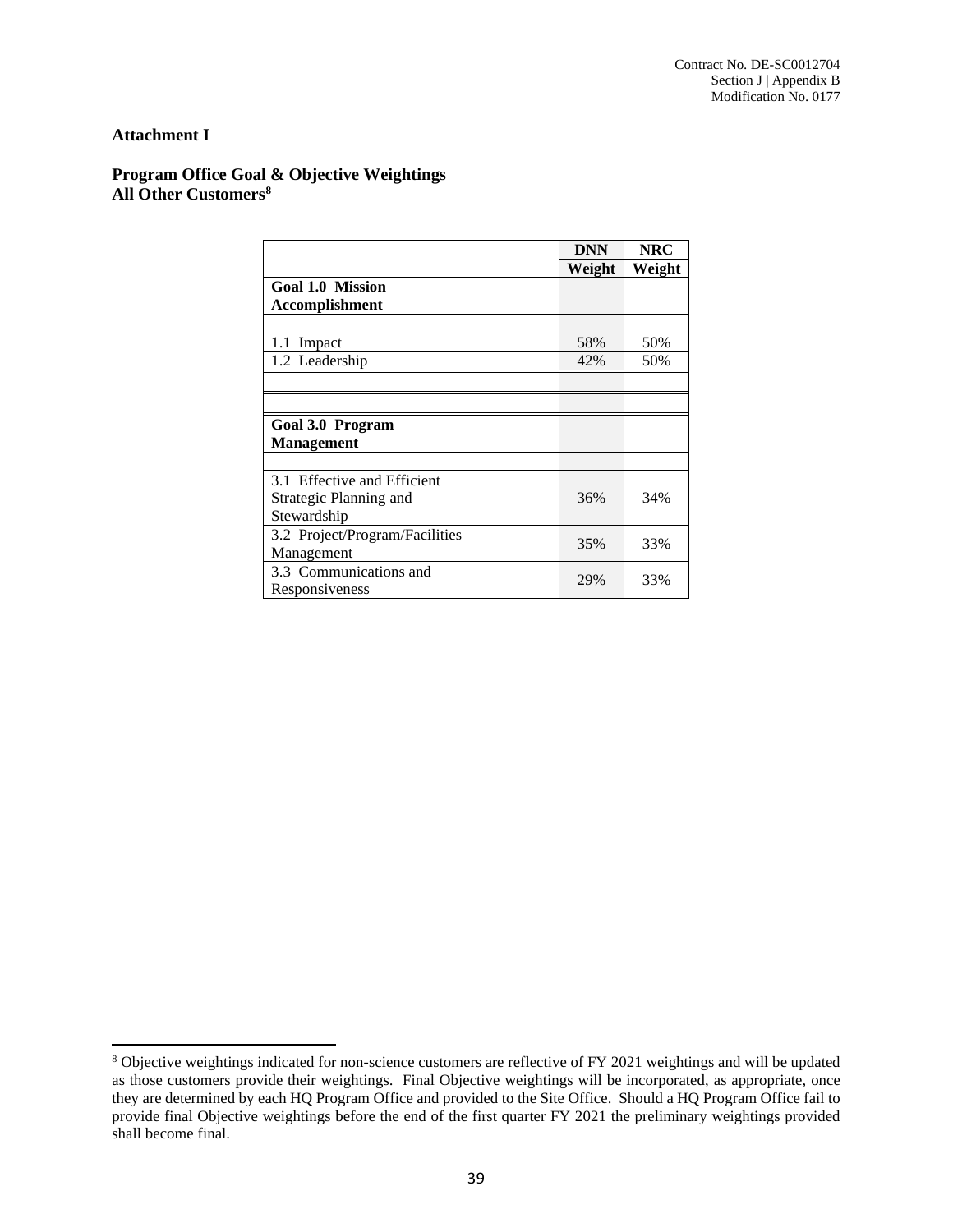# **GOAL 4.0 Provide Sound and Competent Leadership and Stewardship of the Laboratory**

**This Goal evaluates the Contractor's Leadership capabilities in leading the direction of the overall Laboratory, the responsiveness of the Contractor to issues and opportunities for continuous improvement, and corporate office involvement/commitment to the overall success of the Laboratory.**

In measuring the performance of the above Objectives, the DOE evaluator(s) shall consider performance trends and outcomes in overall Contractor Leadership's planning for, integration of, responsiveness to and support for the overall success of the Laboratory. This may include, but is not limited to, the quality of Laboratory Vision/Mission strategic planning documentation and progress in realizing the Laboratory vision/mission; the ability to establish and maintain long-term partnerships/relationships with the scientific and local communities as well as private industry that advance, expand, and benefit the ongoing Laboratory mission(s) and/or provide new opportunities/capabilities; implementation of a robust assurance system; Laboratory Leadership's ability to facilitate and effectively manage external engagements and partnerships; Laboratory and Corporate Office Leadership's ability to instill responsibility and accountability down and through the entire organization; overall effectiveness of communications with DOE; understanding, management and allocation of the costs of doing business at the Laboratory commensurate with associated risks and benefits; utilization of corporate resources to establish joint appointments or other programs/projects/activities to strengthen the Laboratory; and advancing excellence in stakeholder relations to include good corporate citizenship within the local community.

# **Objectives:**

# **4.1 Leadership and Stewardship of the Laboratory**

*By which we mean:* The performance of the laboratory's senior management team as demonstrated by their ability to do such things as:

- Define an exciting yet realistic scientific vision for the future of the laboratory;
- Make progress in realizing the vision for the laboratory; and,
- Establish and maintain long-term partnerships/relationships that maintain appropriate relations with the scientific and local communities.

| Letter<br>Grade | <b>Definition</b>                                                                                                                                                                                                                                                                                                                                                                                                                                                                                                                                                                                                                                                                                                                                                                                       |
|-----------------|---------------------------------------------------------------------------------------------------------------------------------------------------------------------------------------------------------------------------------------------------------------------------------------------------------------------------------------------------------------------------------------------------------------------------------------------------------------------------------------------------------------------------------------------------------------------------------------------------------------------------------------------------------------------------------------------------------------------------------------------------------------------------------------------------------|
| $A+$            | The Senior Leadership of the laboratory has made outstanding progress (on an order of magnitude scale)<br>over the previous year in realizing their vision for the laboratory, and has had a demonstrable impact on<br>the Department and the Nation. Strategic plans are of outstanding quality, have been externally recognized<br>and referenced for their excellence, and have an impact on the vision/plans of other national laboratories.<br>The Senior leadership of the laboratory may have been faced very difficult challenges and plotted,<br>successfully, its own course through the difficulty, with minimal hand-holding by the Department.<br>Partners in the scientific and local communities applaud the laboratory in national fora, and the<br>Department is strengthened by this. |
| A               | The Senior Leadership of the laboratory has made significant progress over the previous year in realizing<br>their vision for the laboratory, and has through this has had a demonstrable positive impact on the Office<br>of Science and the Department. Strategic plans are of outstanding quality, and recognize and reflect the<br>vision/plans of other national laboratories. Faced with difficult challenges, actions were taken by the<br>Senior leadership of the laboratory to redirect laboratory activities to enhance the long-term future of the<br>laboratory. Partners in the scientific and local communities applaud the laboratory in national fora, and<br>the Department is strengthened by this.                                                                                  |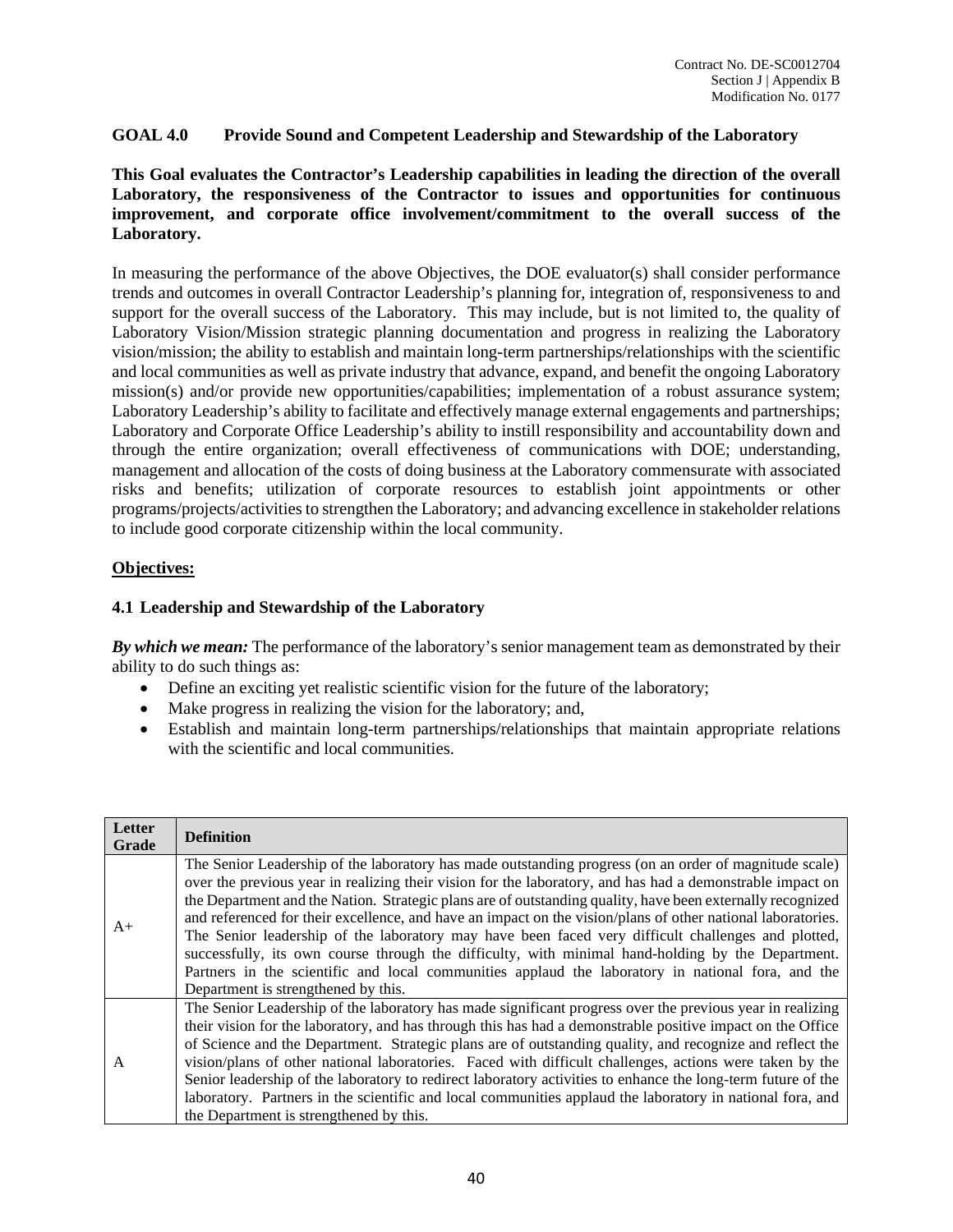| Letter<br>Grade | <b>Definition</b>                                                                                                                                                                                                                                                                                                                                                                                                                                                                                                                                                                                                                                                                                                                                                                                                                                              |
|-----------------|----------------------------------------------------------------------------------------------------------------------------------------------------------------------------------------------------------------------------------------------------------------------------------------------------------------------------------------------------------------------------------------------------------------------------------------------------------------------------------------------------------------------------------------------------------------------------------------------------------------------------------------------------------------------------------------------------------------------------------------------------------------------------------------------------------------------------------------------------------------|
| $A-$            | The laboratory senior management performs better than expected $(B + grade)$ in these areas.                                                                                                                                                                                                                                                                                                                                                                                                                                                                                                                                                                                                                                                                                                                                                                   |
| $B+$            | The Senior Leadership of the laboratory has made significant progress over the previous year in realizing<br>their vision for the laboratory. Strategic plans present long range goals that are both exciting and realistic.<br>Decisions and actions taken by the lab leadership align work, facilities, equipment and technical<br>capabilities with the laboratory vision and plan. The Senior leadership of the laboratory faced difficult<br>challenges and successfully plotted its own course through the difficulty, with help from the Department.<br>Partners in the scientific and local communities are supportive of the laboratory.                                                                                                                                                                                                              |
| $\, {\bf B}$    | The Senior Leadership of the laboratory has made little progress over the previous year in realizing their<br>vision for the laboratory. Strategic plans present long range goals that are exciting and realistic; however<br>DOE is not fully confident that the laboratory is taking the actions necessary for the goals to be achieved.<br>The Laboratory is not fully engaged with its partners/relationships in the scientific and local communities<br>to maximize the potential benefits these relations have for the laboratory.                                                                                                                                                                                                                                                                                                                       |
| $\mathcal{C}$   | The Senior Leadership of the laboratory has made no progress over the previous year in realizing their<br>vision for the laboratory or aligning work, facilities, equipment and technical capabilities with the<br>laboratory vision and plan. Strategic plans present long range goals that are either unexciting or<br>unrealistic. Business plans exist, but they are not linked to the strategic plan and do not inspire DOE's<br>confidence that the strategic goals will be achieved. Partnerships with the scientific and local communities<br>with potential to advance the laboratory exist, but they may not always be consistent with the mission of<br>or vision for the laboratory. Affected communities and stakeholders are mostly supportive of the<br>laboratory and aligned with the management's vision for the laboratory.                 |
| D               | The Senior Leadership of the laboratory has made no progress or has back-slid over the previous year in<br>realizing their vision for the laboratory or in aligning work, facilities, equipment and technical capabilities<br>with the laboratory vision and plan. Strategic plans present long range goals that are neither exciting nor<br>realistic. Partnerships that may advance the Laboratory towards strategic goals are inappropriate,<br>unidentified, or unlikely. Affected communities and stakeholders are not adequately engaged with the<br>laboratory and indicate non-alignment with DOE priorities.                                                                                                                                                                                                                                          |
| $\mathbf{F}$    | The Senior Leadership of the laboratory has made no progress or has back-slid over the previous year in<br>realizing their vision for the laboratory or in or aligning work, facilities, equipment and technical<br>capabilities with the laboratory vision and plan. Strategic plans present long range goals that are not<br>aligned with DOE priorities or the mission of the laboratory. Partnerships that may advance the<br>Laboratory towards strategic goals are inappropriate, unidentified, and unlikely, and/or the senior<br>management team does not demonstrate a concerted effort to develop, leverage, and maintain relations<br>with the scientific and local communities to assist the laboratory in achieving a successful future. Affected<br>communities and stakeholders are openly non-supportive of the laboratory and DOE priorities. |

# **4.2 Management and Operation of the Laboratory**

*By which we mean:* The performance of the laboratory's senior management team as demonstrated by their ability to do such things as:

- Implement a robust contractor assurance system,
- Understand the costs of doing business at the laboratory and prioritize the management and allocation of these costs commensurate with their associated risks and benefits,
- Instill a culture of accountability and responsibility down and through the entire organization; and,
- Ensure good and timely communication between the laboratory and SC headquarters and the Site Office so that DOE can deal effectively with both internal and external constituencies.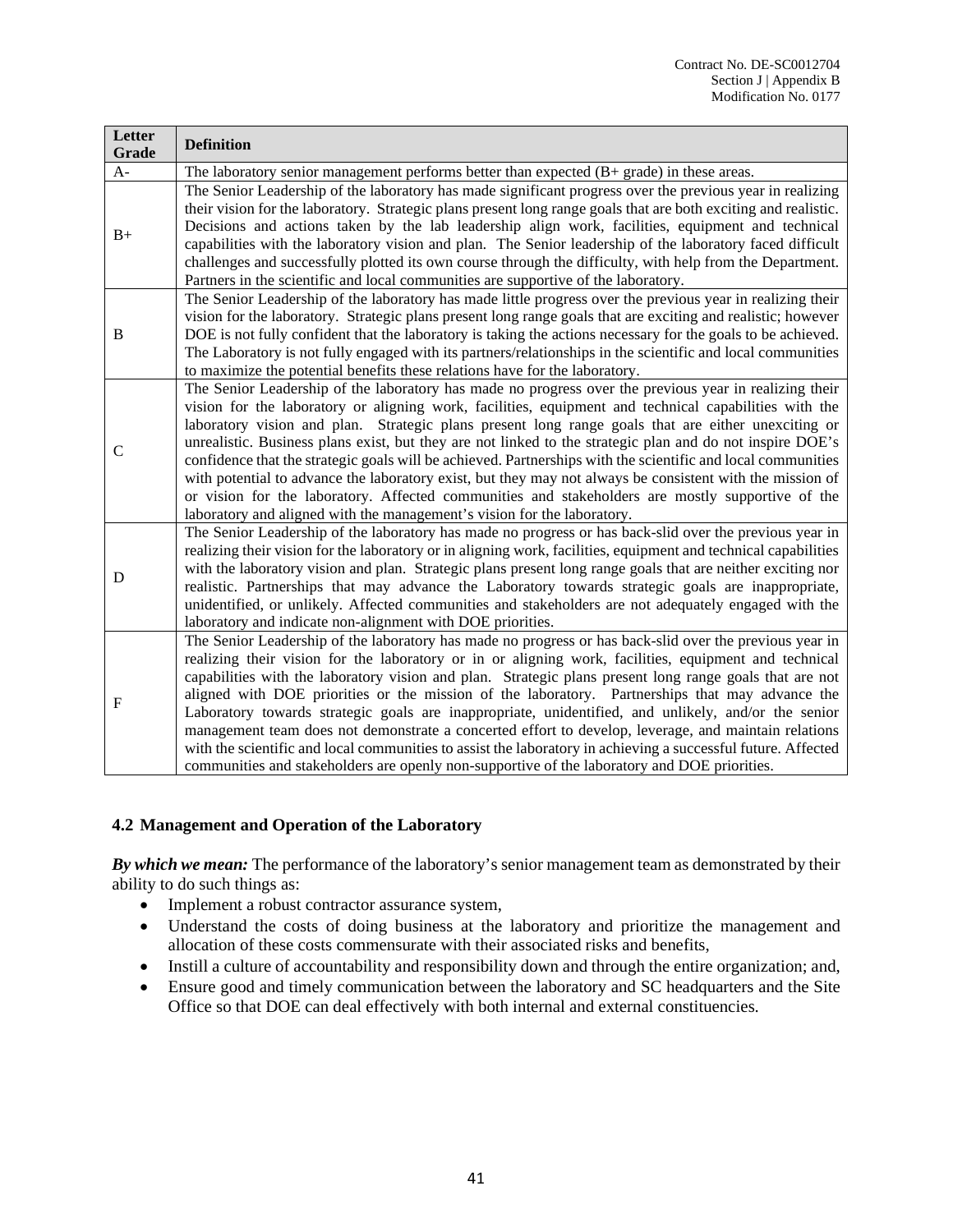| Letter<br>Grade           | <b>Definition</b>                                                                                                                                                                                                                                                                                                                                                                                                                                                                                                                                                                                                                                                                                                                                                                                                                                                     |
|---------------------------|-----------------------------------------------------------------------------------------------------------------------------------------------------------------------------------------------------------------------------------------------------------------------------------------------------------------------------------------------------------------------------------------------------------------------------------------------------------------------------------------------------------------------------------------------------------------------------------------------------------------------------------------------------------------------------------------------------------------------------------------------------------------------------------------------------------------------------------------------------------------------|
| A+                        | The laboratory has a nationally or internationally recognized contractor assurance system in place that<br>integrates internal and external (corporate) evaluation processes to evaluate risk, and is working to help<br>others internal and external to the Department establish similarly outstanding practices. The laboratory<br>understands the drivers of cost at their lab, and are prioritizing and managing these costs commensurate<br>with the associated risks and benefits to the laboratory and the SC laboratory system.<br>Laboratory management and processes reflect a sense of accountability and responsibility with is evident<br>down and through the entire organization. Communication between the laboratory and SC headquarters<br>and the Site Office is such that all the national laboratories and the Department as a whole benefits.   |
| A                         | The laboratory has improved dramatically in the last year in all of the following: building a robust and<br>transparent contractor assurance system that integrates internal and external (corporate) evaluation<br>processes to evaluate risk; demonstrating the use of this system in making decisions that are aligned with<br>the laboratory's vision and strategic plan; understanding the drivers of cost at their lab, and prioritizing<br>and managing these costs consistent with their associated risks and benefits to the laboratory and the SC<br>laboratory system; demonstrating laboratory management and processes reflect a sense of accountability<br>and responsibility with is evident down and through the entire organization; assuring communication<br>between the laboratory and SC headquarters that is beneficial to both the lab and SC. |
| $A-$                      | The laboratory senior management performs better than expected $(B + grade)$ in these areas.                                                                                                                                                                                                                                                                                                                                                                                                                                                                                                                                                                                                                                                                                                                                                                          |
| $B+$                      | The laboratory has a robust and transparent contractor assurance system in place that integrates internal<br>and external (corporate) evaluation processes to evaluate risk. The laboratory can demonstrate use of this<br>system in making decisions that are aligned with the laboratory's vision and strategic plan. The laboratory<br>understands the drivers of cost at their lab, and are prioritizing and managing these costs commensurate<br>with the associated risks and benefits to the laboratory and the SC laboratory system.<br>Laboratory management and processes reflect a sense of accountability and responsibility with is evident<br>down and through the entire organization. Communication between the laboratory and SC headquarters<br>and the Site Office is such that there are no surprises or embarrassments.                          |
| B                         | The laboratory has a contractor assurance system in place but further improvements are necessary, or the<br>link between the CAS and the laboratory's decision-making processes are not evident. The laboratory<br>understands the drivers of cost at their lab, but they are not prioritizing and managing these costs as well<br>as they should to be commensurate with the associated risks and benefits to the laboratory and the SC<br>laboratory system. Laboratory management and processes reflect a sense of accountability and<br>responsibility with is mostly evident down and through the entire organization. Communication between<br>the laboratory and SC headquarters and the Site Office is such that there are no significant surprises or<br>embarrassments.                                                                                     |
| $\mathcal{C}$             | The laboratory lacks a robust and transparent contractor assurance system in place that integrates internal<br>and external (corporate) evaluation processes to evaluate risk. The laboratory cannot demonstrate use of<br>this system in making decisions that are aligned with the laboratory's vision and strategic plan. The<br>laboratory does not fully understand the drivers of cost at their lab, and thus are not prioritizing and<br>managing these costs as well as they should to be commensurate with the associated risks and benefits to<br>the laboratory and the SC laboratory system. Communication between the laboratory and SC headquarters<br>and the Site Office is such that there has been at least one significant surprise or embarrassment.                                                                                              |
| $\mathbf D$               | The laboratory lacks a contractor assurance system, doesn't understand the drivers of cost at their lab, and<br>is not prioritizing and managing costs. SC HQ must intercede in management decisions.<br>Poor<br>communication between the laboratory and SC headquarters and the Site Office has resulted in more than<br>one significant surprise or embarrassment.                                                                                                                                                                                                                                                                                                                                                                                                                                                                                                 |
| $\boldsymbol{\mathrm{F}}$ | Lack of management by the laboratory's senior management has put the future of the laboratory at risk,<br>or has significantly hurt the reputation of the Office of Science.                                                                                                                                                                                                                                                                                                                                                                                                                                                                                                                                                                                                                                                                                          |

┱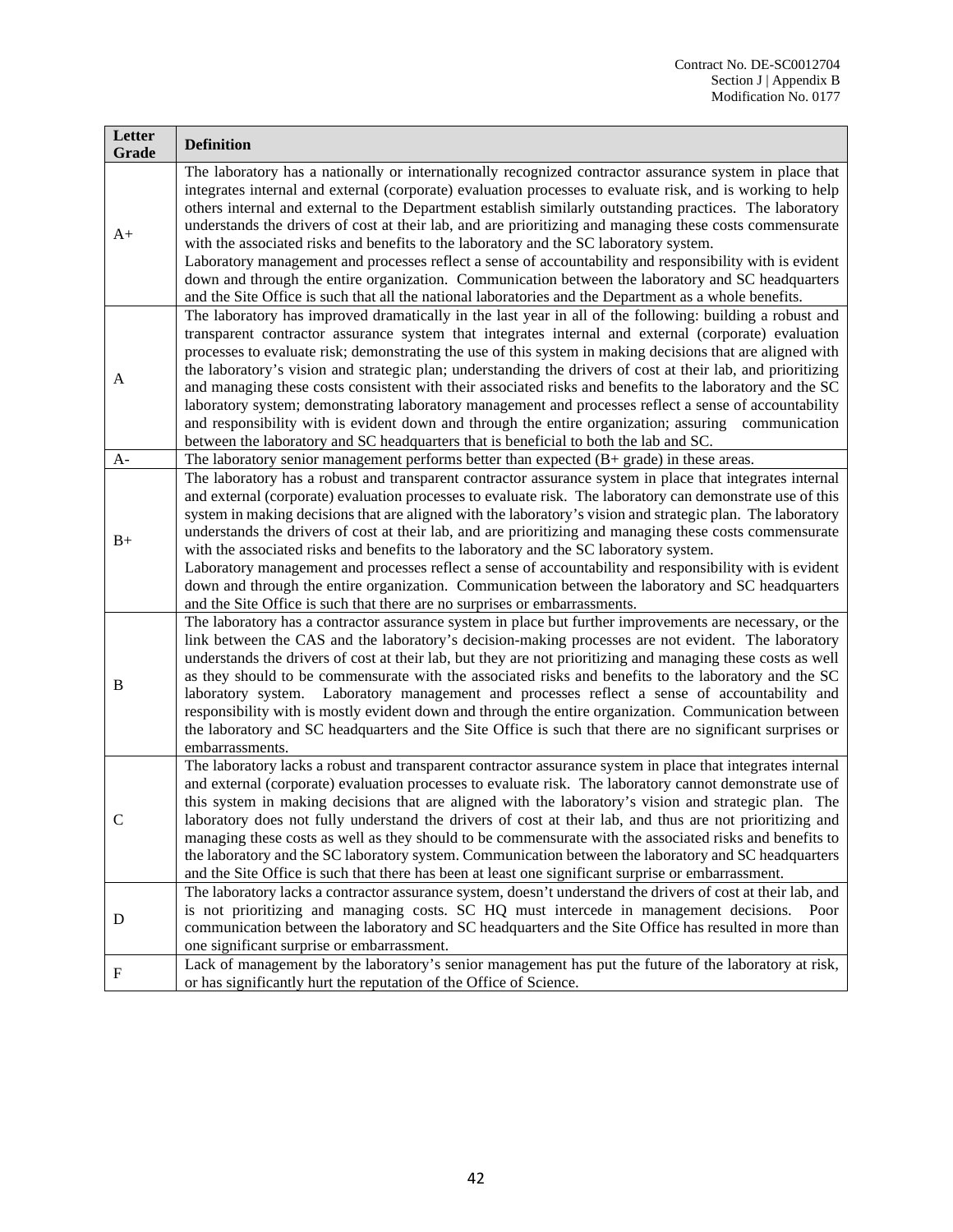# **4.3 Leadership of External Engagements and Partnerships**

*By which we mean***:** the performance of the laboratory leadership team to achieve the following:

- Establish a vision for developing and promoting technology transfer activities at the laboratory that align with the laboratory research portfolio, further DOE missions and promote national and economic security of the United States;
- Identify potential partners, implement outreach activities, and manage external engagements to promote accomplishment of technology transfer objectives, and to develop a feedback loop with industry that both informs planned and ongoing technology transfer activities;
- Develop and leverage appropriate relationships with private industry and universities to the benefit of the laboratory, DOE and the U.S. taxpayer (e.g., public-private partnerships, long-term research relationships);
- Facilitate regional partnerships and initiatives that contribute to the local economy and support DOE and laboratory outreach efforts and scientific missions; and,
- Foster a culture of entrepreneurship at the laboratory that encourages staff at all levels to consider potential technology transfer opportunities within their program work and other laboratory activities.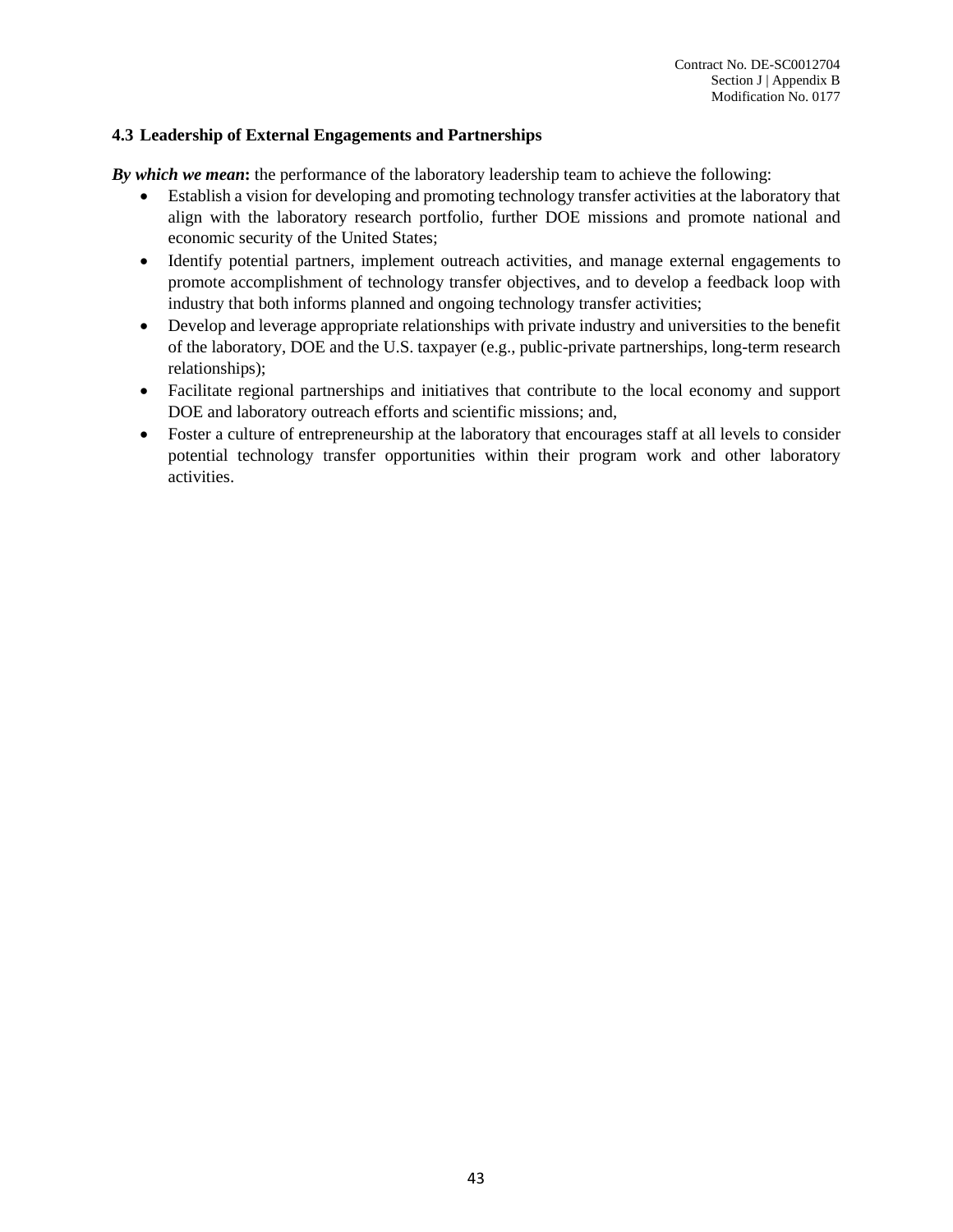| Letter<br>Grade | <b>Definition</b>                                                                                                                                                                                                                                                                                                                                                                                                                                                                                                                                                                                                                                                                                                                                                                                                                                                                                                                                                                                                                                                              |
|-----------------|--------------------------------------------------------------------------------------------------------------------------------------------------------------------------------------------------------------------------------------------------------------------------------------------------------------------------------------------------------------------------------------------------------------------------------------------------------------------------------------------------------------------------------------------------------------------------------------------------------------------------------------------------------------------------------------------------------------------------------------------------------------------------------------------------------------------------------------------------------------------------------------------------------------------------------------------------------------------------------------------------------------------------------------------------------------------------------|
| $A+$            | Laboratory leadership has an exemplary technology transfer vision and is a leader across the complex in<br>engaging external partners to identify technology transfer activities that are in strategic alignment with the<br>laboratory research portfolio and in furtherance of the DOE mission. The laboratory is recognized as a<br>preeminent leader in the technology transfer community across the DOE complex, and has assisted other<br>national laboratories to develop strategies for identifying and engaging external partnerships. The<br>laboratory leadership successfully develops national and regional partnerships that significantly enhance<br>DOE and laboratory outreach efforts and scientific missions. The laboratory staff are strongly encouraged<br>to seek out and pursue potential technology transfer activities that are clearly connected and/or<br>complementary to their research and development work at the laboratory and the laboratory is able to<br>demonstrate how this outreach informs their ongoing technology transfer efforts. |
| A               | between the laboratory research portfolio and potential technology transfer activities. The laboratory is<br>one of the leaders in the technology transfer community across the DOE complex. The laboratory<br>leadership develops national and regional partnerships that positively impact DOE and laboratory outreach<br>efforts and scientific missions. The laboratory staff are encouraged to pursue technology transfer activities<br>that are connected and/or complementary to their research and development work at the laboratory.                                                                                                                                                                                                                                                                                                                                                                                                                                                                                                                                 |
| $A-$            | The laboratory senior management performs better than expected $(B + grade)$ in these areas.                                                                                                                                                                                                                                                                                                                                                                                                                                                                                                                                                                                                                                                                                                                                                                                                                                                                                                                                                                                   |
| $B+$            | laboratory research with potential technology transfer activities in furtherance of the DOE mission. The<br>laboratory leadership develops national and regional partnerships that support DOE and laboratory<br>outreach efforts and scientific missions. Laboratory staff are encouraged to seek out and engage in                                                                                                                                                                                                                                                                                                                                                                                                                                                                                                                                                                                                                                                                                                                                                           |
| $\, {\bf B}$    | The laboratory has some external engagements that support development of a vision for technology<br>transfer activities at the laboratory; however this vision is not fully realized and requires more work to<br>identify potential external partners or challenges in capturing intellectual property. The laboratory has<br>limited partnerships to advance DOE and laboratory outreach efforts and scientific missions.                                                                                                                                                                                                                                                                                                                                                                                                                                                                                                                                                                                                                                                    |
| $\mathcal{C}$   | at the laboratory and has little success in developing partnerships.                                                                                                                                                                                                                                                                                                                                                                                                                                                                                                                                                                                                                                                                                                                                                                                                                                                                                                                                                                                                           |
| D               | Laboratory leadership lack a vision and have not supported the mechanisms/resources necessary to<br>develop or implement an external engagement strategy to promote technology transfer activities at the<br>laboratory including partnership efforts. Laboratory staff are discouraged from seeking out opportunities<br>to solicit external partner input and are also discouraged from identifying potential activities for<br>technology transfer and from engaging in efforts to protect intellectual property.                                                                                                                                                                                                                                                                                                                                                                                                                                                                                                                                                           |
| $\mathbf F$     | Lack of vision and resources by the laboratory's senior management has hindered the ability of the<br>laboratory to engage external partners and has hurt the laboratory's ability to identify and plan for<br>technology activities and partnerships, this failure has significantly hurt the Department's ability to<br>achieve its missions.                                                                                                                                                                                                                                                                                                                                                                                                                                                                                                                                                                                                                                                                                                                                |
|                 | The laboratory has a strong vision for engaging strategic partners and identifying strong connections<br>The laboratory has a vision for engaging external partners, capturing intellectual property, and connecting<br>opportunities for technology transfer activities.<br>The laboratory lacks a vision and the mechanisms to implement a strategy to promote technology transfer                                                                                                                                                                                                                                                                                                                                                                                                                                                                                                                                                                                                                                                                                           |

# **4.4 Contractor Value-added**

*By which we mean***:** the additional benefits that accrue to the laboratory and the Department of Energy by virtue of having this particular M&O contractor in place. Included here, typically, are things over which the laboratory leadership does not have immediate authority, such as:

- Corporate involvement/contributions that facilitate DOE strategic plans and program initiatives and/or deal with operational challenges at the laboratory;
- Using corporate resources to enhance DOE mission objectives by establishing programs/projects/activities that strengthen the laboratory (e.g., joint appointments, integrated research initiatives, novel educational opportunities), and
- Providing other contributions that enable the laboratory to do things that are good for DOE, the laboratory and its community and that DOE cannot supply.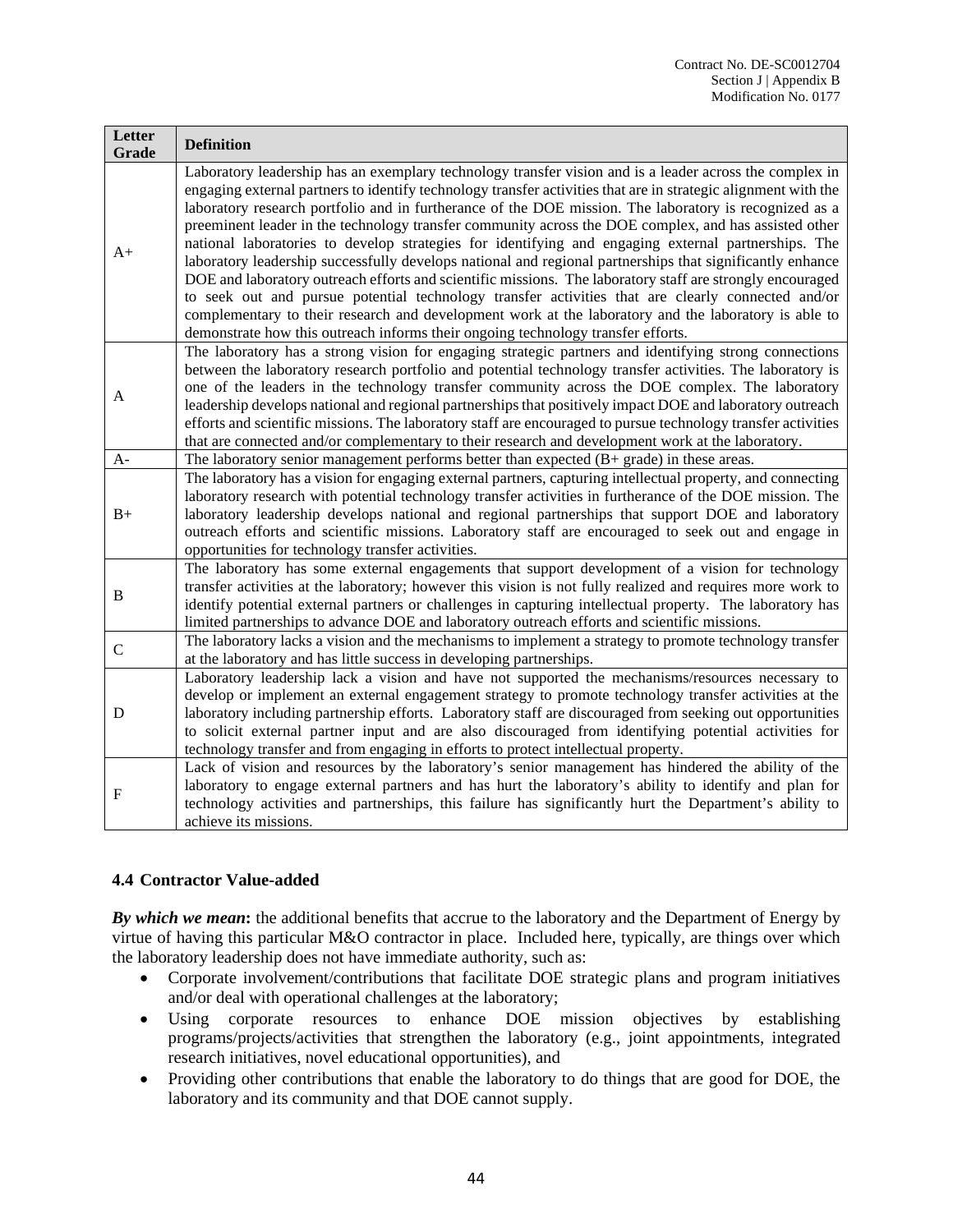| Letter<br>Grade | <b>Definition</b>                                                                                              |
|-----------------|----------------------------------------------------------------------------------------------------------------|
| $A+$            | The laboratory has been transformed as a result of the many, substantial, additional benefits that accrue to   |
|                 | the laboratory as a result of this contractor's support and operation of the laboratory.                       |
|                 | Over the past year, the laboratory has become demonstrably stronger, better and more attractive as a place     |
| A               | of employment as a result of the many, substantial, additional benefits that accrue to the labotatory as a     |
|                 | result of this contractor's support and operation of the laboratory.                                           |
| $A-$            | The laboratory senior management performs better than expected $(B + grade)$ in these areas.                   |
| $B+$            | The laboratory enjoys additional benefits above and beyond those associated with managing the                  |
|                 | laboratory's activities that accrue as a result of this contractor's support and operation of the laboratory.  |
| B               | The laboratory enjoys few additional benefits that accrue as a result of this contractor's operation of the    |
|                 | laboratory; help by the contractor is needed to strengthen the laboratory.                                     |
|                 | The laboratory enjoys few additional benefits that accrue as a result of this contractor's operation of the    |
|                 | laboratory; the contractor seems unable to help the laboratory.                                                |
| D               | The laboratory enjoys few additional benefits that accrue as a result of this contractor's operation of the    |
|                 | laboratory; the contractor's efforts are inconsistent with the interests of the laboratory and the Department. |
| F               | The laboratory enjoys no additional benefits that accrue as a result of this contractor's operation of the     |
|                 | laboratory; the contractor's efforts are counter-productive to the interests of the Department.                |

- **BHSO/SC:** The Laboratory must keep senior SC leadership informed of key events (e.g., VIP/protocol visits, news releases, media requests) through timely population of the Science News Dashboard with all the relevant information on such activities and/or through other appropriate mechanisms. (Objective 4.2)
- **BHSO/SC:** The Laboratory and contractor leadership must ensure that all communication with interested stakeholders on DOE/SC program priorities/objectives are communicated in advance to DOE and aligned with DOE/SC goals, strategies and guidance. (Objective 4.4)

| <b>ELEMENT</b>                                                                         | Letter<br>Grade | <b>Numerical</b><br><b>Score</b> | Objective<br>Weight | <b>Overall</b><br><b>Score</b> |  |  |  |
|----------------------------------------------------------------------------------------|-----------------|----------------------------------|---------------------|--------------------------------|--|--|--|
| Goal 4.0 – Provide Sound and Competent Leadership<br>and Stewardship of the Laboratory |                 |                                  |                     |                                |  |  |  |
| 4.1 Leadership and Stewardship of the Laboratory                                       |                 |                                  | 30%                 |                                |  |  |  |
| 4.2 Management and Operation of the Laboratory                                         |                 |                                  | 30%                 |                                |  |  |  |
| 4.3 Leadership of External Engagements and<br>Partnerships                             |                 |                                  | 10%                 |                                |  |  |  |
| 4.4 Contractor Value-Added                                                             |                 |                                  | 30%                 |                                |  |  |  |
| <b>Performance Goal 4.0 Total</b>                                                      |                 |                                  |                     |                                |  |  |  |

**Table 4.1 – Performance Goal 4.0 Score Development**

| <b>Total</b><br><b>Score</b> | $4.3 -$<br>4.1 | $4.0-$<br>э.о | $3.7 -$<br>ა.ა | $3.4 -$<br>J.I | $3.0 -$<br>$\bullet$<br>4.0 | $2.7 -$<br>4.J | $2.4 -$<br>◠<br>4. L | $2.0 -$<br>1.0 | $\overline{ }$<br>$1.7 -$<br>1.1 | $1.0 - 0.8$ | $0.7 - 0$ |
|------------------------------|----------------|---------------|----------------|----------------|-----------------------------|----------------|----------------------|----------------|----------------------------------|-------------|-----------|
| Final<br>Grade               | $A+$           | A             | $A-$           | $B+$           | ≖                           | ь-             |                      | ◡              |                                  |             |           |

**Table 4.2 – Goal 4.0 Final Letter Grade**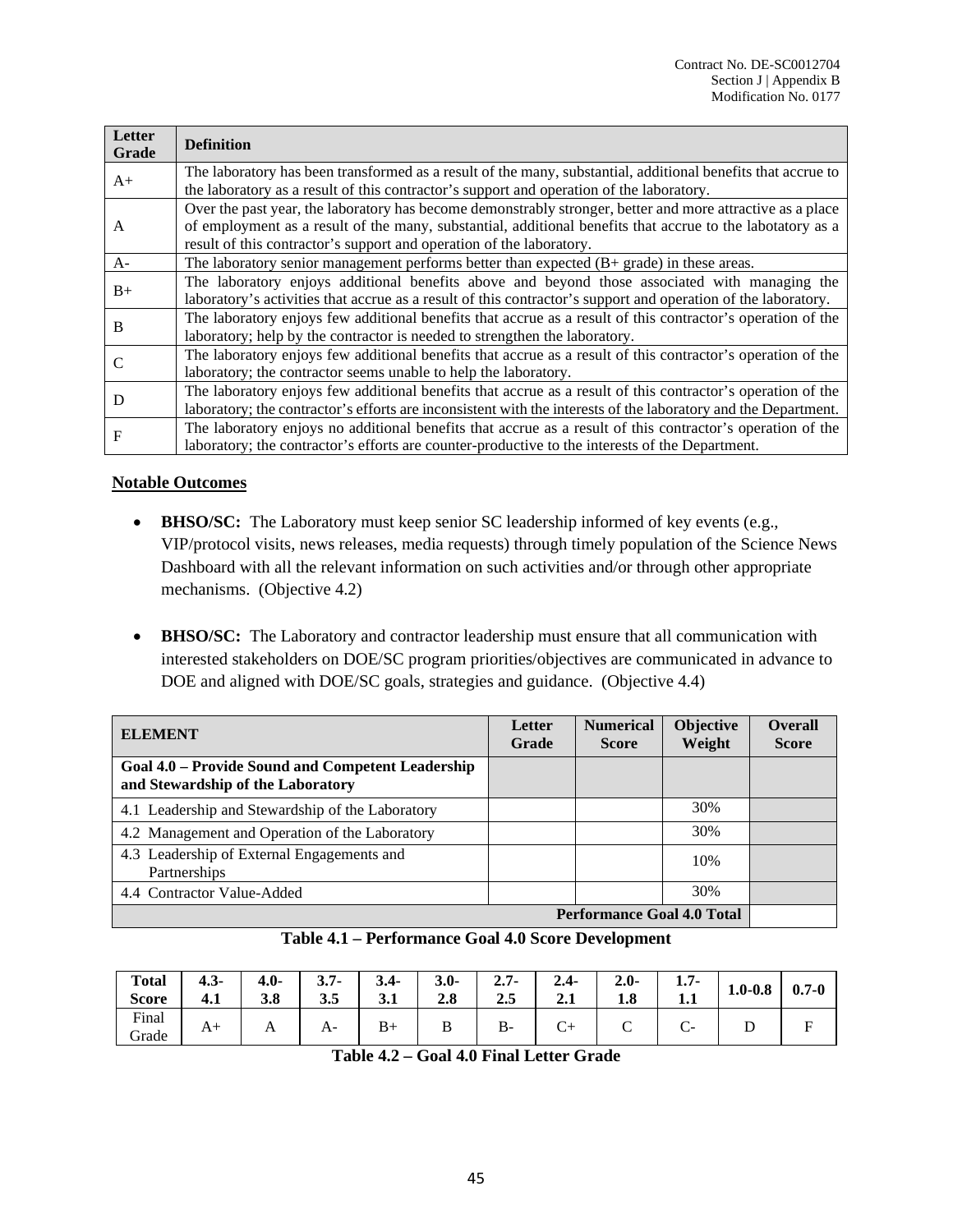# **GOAL 5.0 Sustain Excellence and Enhance Effectiveness of Integrated Safety, Health, and Environmental Protection**

The weight of this Goal is 30%.

# **This Goal evaluates the Contractor's overall success in deploying, implementing, and improving integrated ES&H systems that efficiently and effectively support the mission(s) of the Laboratory.**

- 5.1 Provide an Efficient and Effective Worker Health and Safety Program
- 5.2 Provide Efficient and Effective Environmental Management System

In measuring the performance of the above Objectives, the DOE evaluator(s) shall consider performance trends and outcomes in protecting workers, the public, and the environment. This may include, but is not limited to, minimizing the occurrence of environment, safety and health (ESH) incidents; effectiveness of the Integrated Safety Management (ISM) system; effectiveness of work planning, feedback, and improvement processes; the strength of the safety culture throughout the Laboratory; the strength of the Nuclear/Facility Safety Programs; the effective development, implementation and maintenance of an efficient and effective Environmental Management system; and the effectiveness of responses to identified hazards and/or incidents.

- **BHSO:** Execute the FY 2021 actions identified in the FY 2020 BNL Accelerator Safety corrective Action Plan and provide quarterly progress reports to the Site Office. (Objective 5.1)
- **BHSO:** Strengthen Work Planning and Control implementation across BNL through the design and implementation of measurable actions that result in improved hazard identification and control. Provide a mid-year progress report to the Site Office. (Objective 5.1)

| <b>ELEMENT</b>                                                                                                                          | Letter<br>Grade | <b>Numerical</b><br><b>Score</b> | Objective<br>Weight | <b>Overall</b><br><b>Score</b> |  |  |
|-----------------------------------------------------------------------------------------------------------------------------------------|-----------------|----------------------------------|---------------------|--------------------------------|--|--|
| Goal 5.0 - Sustain Excellence and Enhance<br><b>Effectiveness of Integrated Safety, Health, and</b><br><b>Environmental Protection.</b> |                 |                                  |                     |                                |  |  |
| 5.1 Provide an Efficient and Effective Worker Health<br>and Safety Program                                                              |                 |                                  | 65%                 |                                |  |  |
| 5.2 Provide an Efficient and Effective Environmental<br><b>Management System</b>                                                        |                 |                                  | 35%                 |                                |  |  |
| <b>Performance Goal 5.0 Total</b>                                                                                                       |                 |                                  |                     |                                |  |  |

**Table 5.1 – Performance Goal 5.0 Score Development**

| <b>Total</b><br><b>Score</b> | $4.3 -$<br>4.1 | $4.0-$<br>3.8 | $3.7 -$<br>3.5 | $3.4 -$<br>3.1 | $3.0 -$<br>2.8 | $2.7 -$<br>2.5 | $2.4 -$<br>2.1 | $2.0 -$<br>1.8 | $1.7 -$<br>1.1 | $1.0 - 0.8$ | $0.7 - 0$ |
|------------------------------|----------------|---------------|----------------|----------------|----------------|----------------|----------------|----------------|----------------|-------------|-----------|
| Final<br>Grade               | A+             | n             | $A-$           | $B+$           | ָט             | D-             |                |                |                | ◡           |           |

**Table 5.2 – Goal 5.0 Final Letter Grade**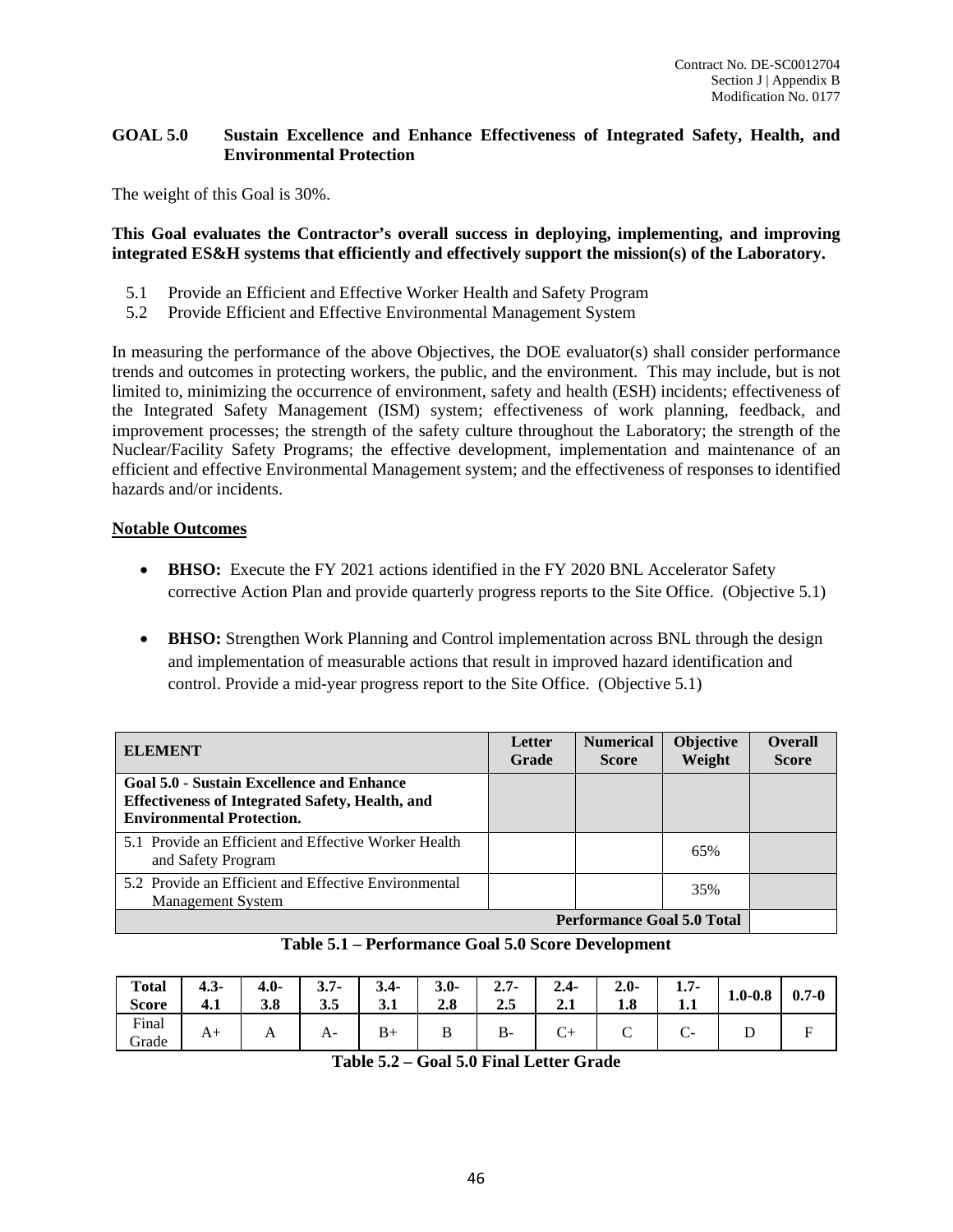# **GOAL 6.0 Deliver Efficient, Effective, and Responsive Business Systems and Resources that Enable the Successful Achievement of the Laboratory Mission(s)**

The weight of this Goal is 30%.

# **This Goal evaluates the Contractor's overall success in deploying, implementing, and improving integrated business systems that efficiently and effectively support the mission(s) of the Laboratory.**

- 6.1 Provide an Efficient, Effective, and Responsive Financial Management System
- 6.2 Provide an Efficient, Effective, and Responsive Acquisition Management System and Property Management System
- 6.3 Provide an Efficient, Effective, and Responsive Human Resources Management System and Diversity Program
- 6.4 Provide Efficient, Effective, and Responsive Contractor Assurance Systems, including Internal Audit and Quality
- 6.5 Demonstrate Effective Transfer of Knowledge and Technology and the Commercialization of Intellectual Assets

In measuring the performance of the above Objectives, the DOE evaluator(s) shall consider performance trends and outcomes in the development, deployment and integration of foundational program (e.g., Contractor Assurance, Quality, Financial Management, Acquisition Management, Property Management, and Human Resource Management) systems across the Laboratory. This may include, but is not limited to, minimizing the occurrence of management systems support issues; quality of work products; continual improvement driven by the results of audits, reviews, and other performance information; the integration of system performance metrics and trends; the degree of knowledge and appropriate utilization of established system processes/procedures by Contractor management and staff; benchmarking and performance trending analysis. The DOE evaluator(s) shall consider the Laboratory's performance in making progress toward comprehensive collection and submission to OSTI of peer-reviewed accepted manuscripts for journal articles (and associated metadata) resulting from DOE-funded research as called for in the **DOE Public Access Plan**<sup>[9](#page-64-0)</sup>, and cooperation with the Department in meeting the relevant requirements to provide other forms of scientific and technical information to OSTI, per DOE O 241.1B Chg. 1 (Admin Chg.) or its successor version. The DOE evaluator(s) shall also consider the stewardship of the pipeline of innovations and resulting intellectual assets at the Laboratory along with impacts and returns created/generated as a result of technology transfer, work for others and intellectual asset deployment activities.

- **BHSO:** Successfully execute the procurement project management plan in preparation for a favorable Procurement Evaluation Re-engineering Team (PERT) Review. (Objective 6.2)
- **BHSO:** Improve the Contractor Assurance System (CAS) by implementing actions that will improve self-assessments by lower level organizational units. Also, implement actions that improve oversight of the self-assessment process. (Objective 6.4)

<span id="page-64-0"></span><sup>9</sup> <https://www.energy.gov/downloads/doe-public-access-plan>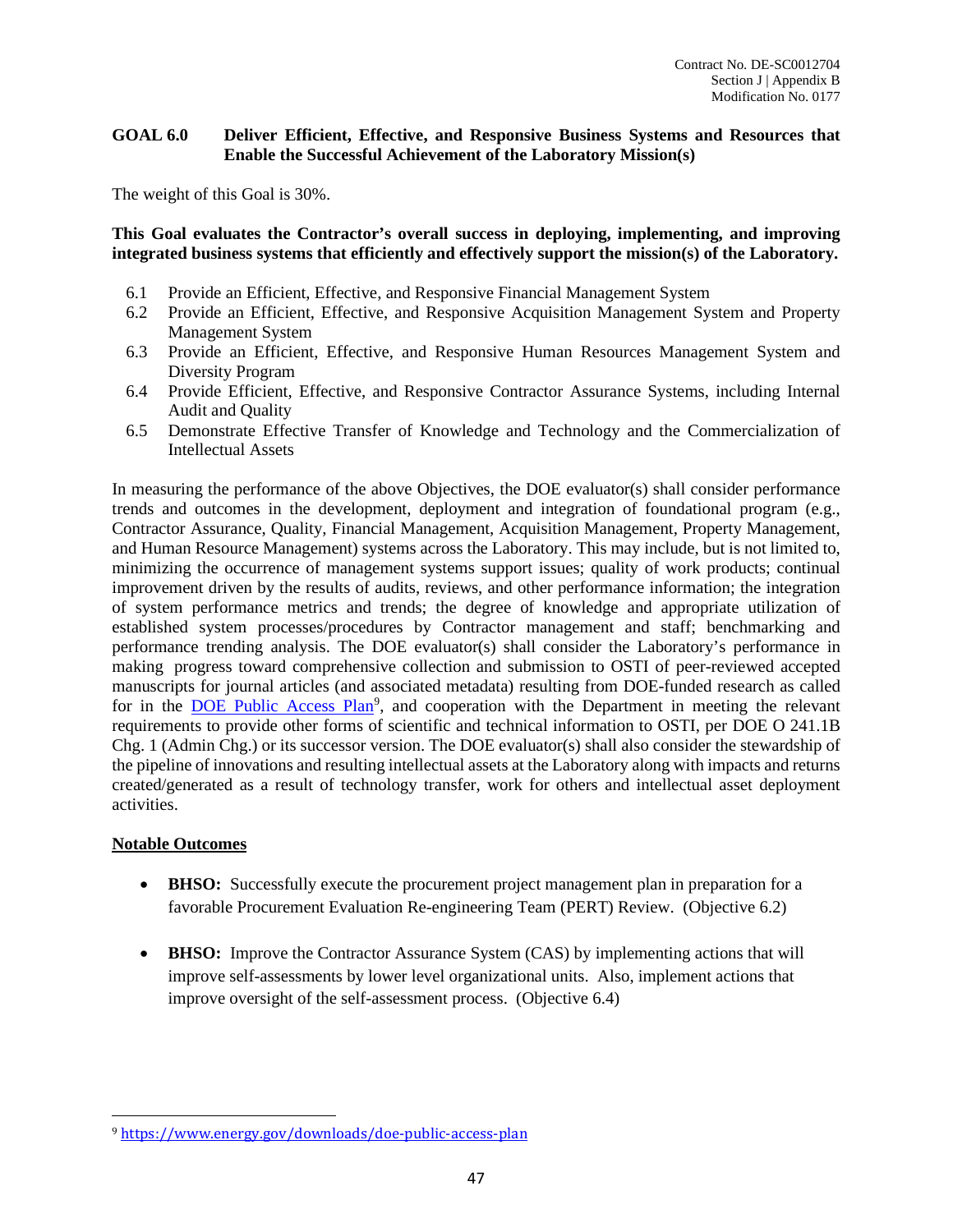| <b>ELEMENT</b>                                                                                                                                                                 | Letter<br>Grade | <b>Numerical</b><br><b>Score</b>  | Objective<br>Weight | <b>Overall</b><br><b>Score</b> |
|--------------------------------------------------------------------------------------------------------------------------------------------------------------------------------|-----------------|-----------------------------------|---------------------|--------------------------------|
| Goal 6.0 - Deliver Efficient, Effective, and Responsive<br><b>Business Systems and Resources that Enable the</b><br><b>Successful Achievement of the Laboratory Mission(s)</b> |                 |                                   |                     |                                |
| 6.1 Provide an Efficient, Effective, and Responsive<br>Financial Management System(s)                                                                                          |                 |                                   | 15%                 |                                |
| 6.2 Provide an Efficient, Effective, and Responsive<br>Acquisition Management System and Property<br><b>Management System</b>                                                  |                 |                                   | 35%                 |                                |
| 6.3 Provide an Efficient, Effective, and Responsive<br>Human Resources Management System and<br>Diversity Program                                                              |                 |                                   | 15%                 |                                |
| 6.4 Provide Efficient, Effective, and Responsive<br>Contractor Assurance Systems, including Internal<br>Audit and Quality                                                      |                 |                                   | 25%                 |                                |
| 6.5 Demonstrate Effective Transfer of Knowledge and<br>Technology and the Commercialization of<br><b>Intellectual Assets</b>                                                   |                 |                                   | 10%                 |                                |
|                                                                                                                                                                                |                 | <b>Performance Goal 6.0 Total</b> |                     |                                |

**Table 6.1 – Performance Goal 6.0 Score Development**

| <b>Total</b><br><b>Score</b> | $4.3 -$<br>4.1 | $4.0-$<br>ാ െ<br>J.O | $3.7 -$<br>3.5 | $3.4 -$<br>J.I | $3.0 -$<br>2.8 | $2.7 -$<br>∠.ວ | $2.4 -$<br>4.L | $2.0 -$<br>1.0 | $\overline{ }$<br>$\blacksquare$ . $\blacksquare$<br>1.1 | $1.0 - 0.8$ | $0.7 - 0$ |
|------------------------------|----------------|----------------------|----------------|----------------|----------------|----------------|----------------|----------------|----------------------------------------------------------|-------------|-----------|
| Final<br>Grade               | $A+$           | A                    | $A^-$          | $_{\rm B+}$    | ◡              | В-             |                |                |                                                          |             |           |

**Table 6.2 – Goal 6.0 Final Letter Grade**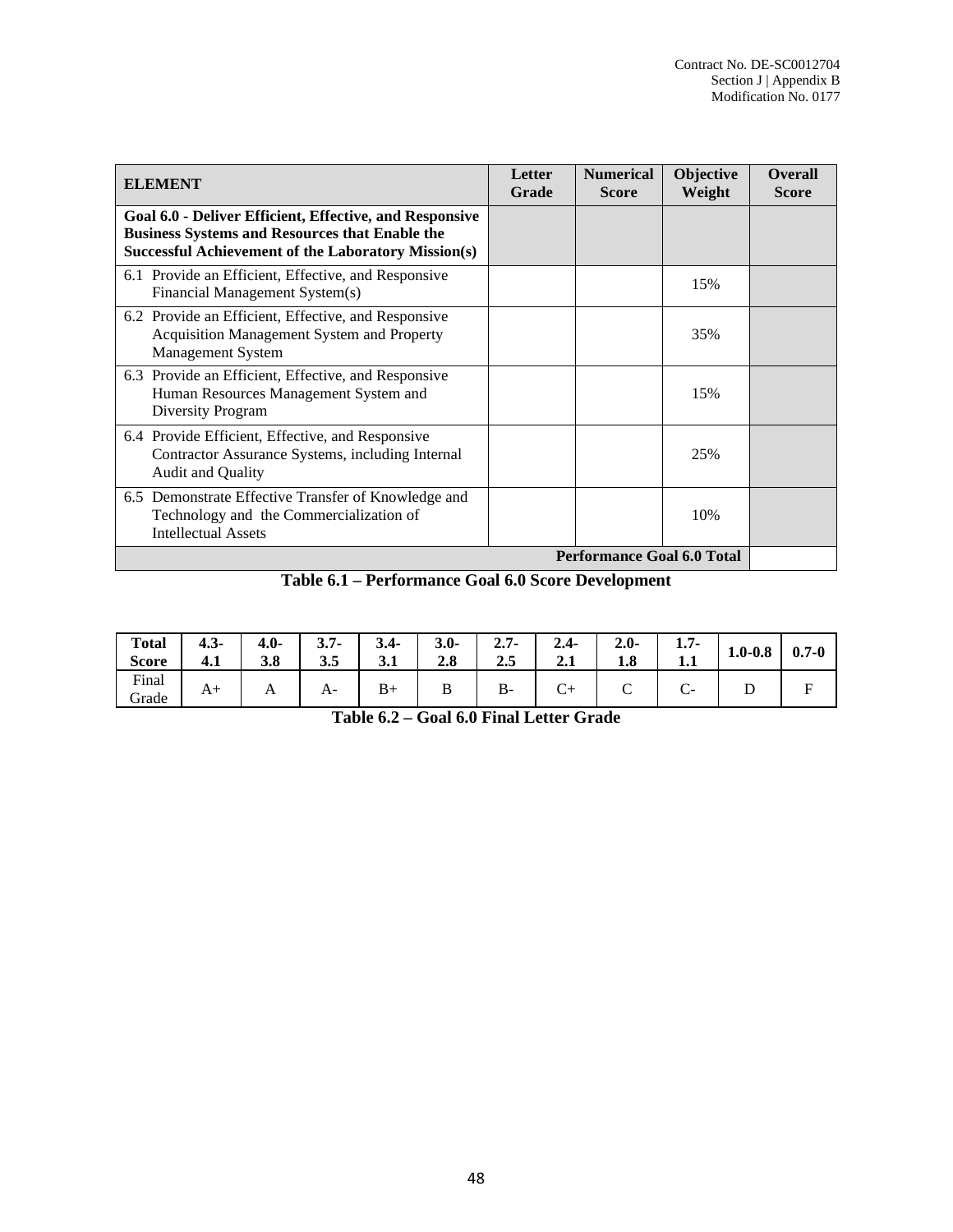# **GOAL 7.0 Sustain Excellence in Operating, Maintaining, and Renewing the Facility and Infrastructure Portfolio to Meet Laboratory Needs**

The weight of this Goal is 30%.

# **This Goal evaluates the overall effectiveness and performance of the Contractor in planning for, delivering, and operations of Laboratory facilities and equipment needed to ensure required capabilities are present to meet today's and tomorrow's mission(s) and complex challenges.**

- 7.1 Manage Facilities and Infrastructure in an Efficient and Effective Manner that Optimizes Usage, Minimizes Life Cycle Costs, and Ensures Site Capability to Meet Mission Needs
- 7.2 Provide Planning for and Acquire the Facilities and Infrastructure Required to Support the Continuation and Growth of Laboratory Missions and Programs

In measuring the performance of the above Objectives, the DOE evaluator(s) shall consider performance trends and outcomes in facility and infrastructure programs. This may include, but is not limited to, the management of real property assets to maintain effective operational safety, worker health, environmental protection and compliance, property preservation, and cost effectiveness; planning and executing strategies to promote the resilience and reliability of laboratory infrastructure; effective facility utilization, maintenance and budget execution; day-to-day management and utilization of space in the active portfolio; maintenance and renewal of building systems, structures and components associated with the Laboratory's facility and land assets; management of energy use, conservation, and sustainability practices; the integration and alignment of the Laboratory's comprehensive strategic plan with capabilities; facility planning, forecasting, and acquisition; the delivery of accurate and timely information required to carry out the critical decision and budget formulation process; quality of site and facility planning documents; and Cost and Schedule Performance Index performance for facility and infrastructure projects.

- **BHSO:** Continue to support the Stack demolition project. For the BNL scope, promote and ensure a safe working environment that is consistent with laboratory policy and operations. Facilitate communication and coordinate with stakeholders in compliance with the Record of Decision and ensure alignment with DOE objectives. (Objective 7.2)
- **BHSO:** Effectively plan, execute, and successfully deliver SC projects equal to or less than \$50 million that have been delegated to the Laboratory Director by SC under DOE O 413.3B [Super Pioneering High Energy Nuclear Interaction (sPHENIX)]. Clearly demonstrate successful accomplishment of key milestones in FY 2021 (adjusted for schedule impacts created by the COVID-19 pandemic) in accordance with SC guidance. (Objective 7.2)

| <b>ELEMENT</b>                                                                                                                                                                             | Letter<br>Grade | <b>Numerical</b><br><b>Score</b> | <b>Objective</b><br>Weight | <b>Overall</b><br><b>Score</b> |
|--------------------------------------------------------------------------------------------------------------------------------------------------------------------------------------------|-----------------|----------------------------------|----------------------------|--------------------------------|
| Goal 7.0 - Sustain Excellence in Operating,<br>Maintaining, and Renewing the Facility and<br><b>Infrastructure Portfolio to Meet Laboratory Needs.</b>                                     |                 |                                  |                            |                                |
| 7.1 Manage Facilities and Infrastructure in an Efficient<br>and Effective Manner that Optimizes Usage,<br>Minimizes Life Cycle Costs, and Ensures Site<br>Capability to Meet Mission Needs |                 |                                  | 50%                        |                                |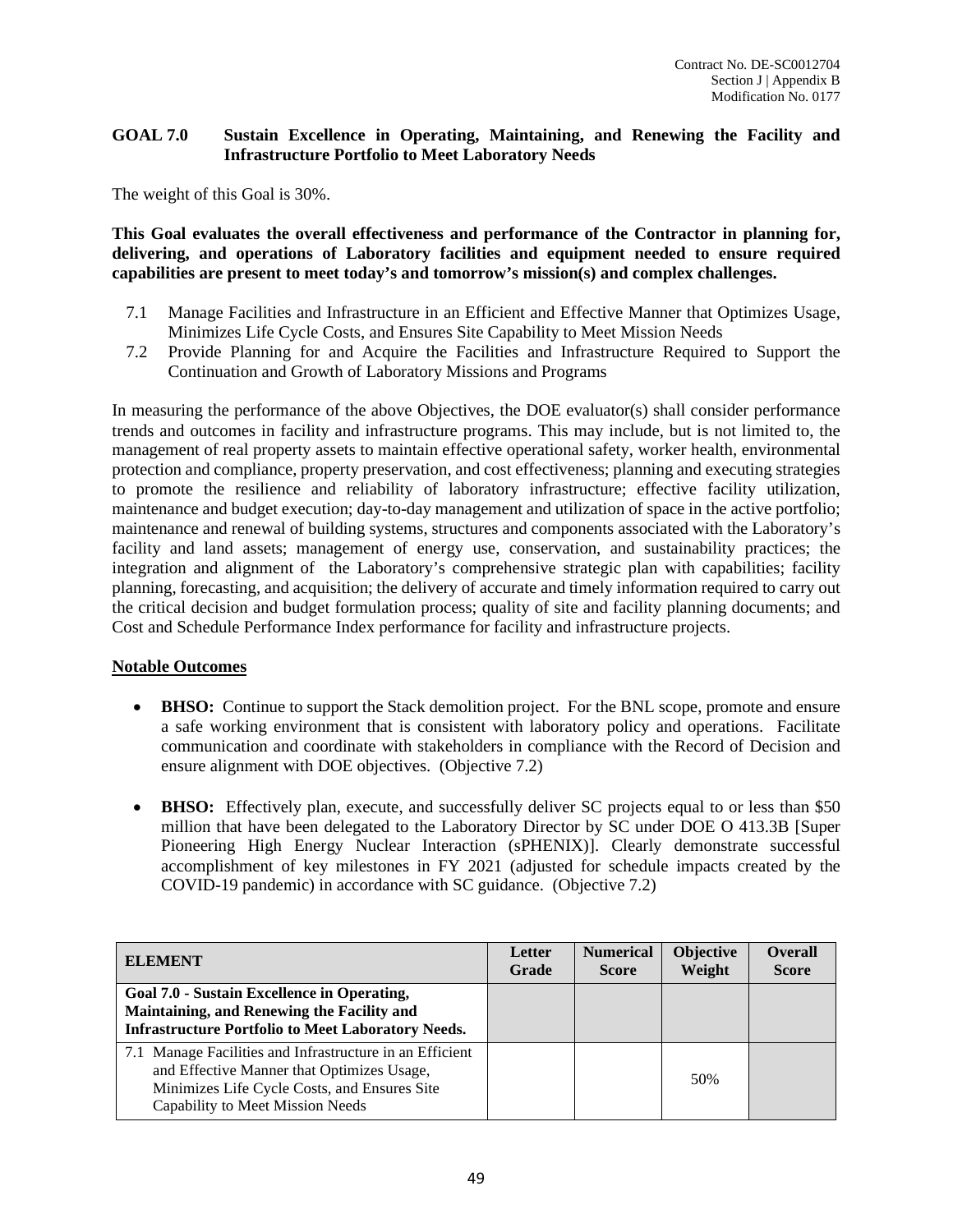| 7.2 Provide Planning for and Acquire the Facilities and<br>Infrastructure Required to support the Continuation<br>and Growth of Laboratory Missions and Programs |                                   | 50% |  |
|------------------------------------------------------------------------------------------------------------------------------------------------------------------|-----------------------------------|-----|--|
|                                                                                                                                                                  | <b>Performance Goal 7.0 Total</b> |     |  |

# **Table 7.1 – Performance Goal 7.0 Score Development**

| <b>Total</b><br><b>Score</b> | $4.3 -$<br><b>4.1</b> | $4.0-$<br>э.о | $3.7 -$<br>3.5 | $3.4 -$<br>$J \cdot I$ | $3.0 -$<br>20<br>∠.ठ | $2.7 -$<br>∠.ວ | $2.4 -$<br>4.L | $2.0 -$<br>1.8 | $\overline{ }$<br>$1.7 -$<br>1.1 | $1.0 - 0.8$ | $0.7 - 0$ |
|------------------------------|-----------------------|---------------|----------------|------------------------|----------------------|----------------|----------------|----------------|----------------------------------|-------------|-----------|
| Final<br>Grade               | $A+$                  | A             | д.             | $B+$                   |                      | ь-             |                | ◡              |                                  | ້           |           |

**Table 7.2 – Goal 7.0 Final Letter Grade**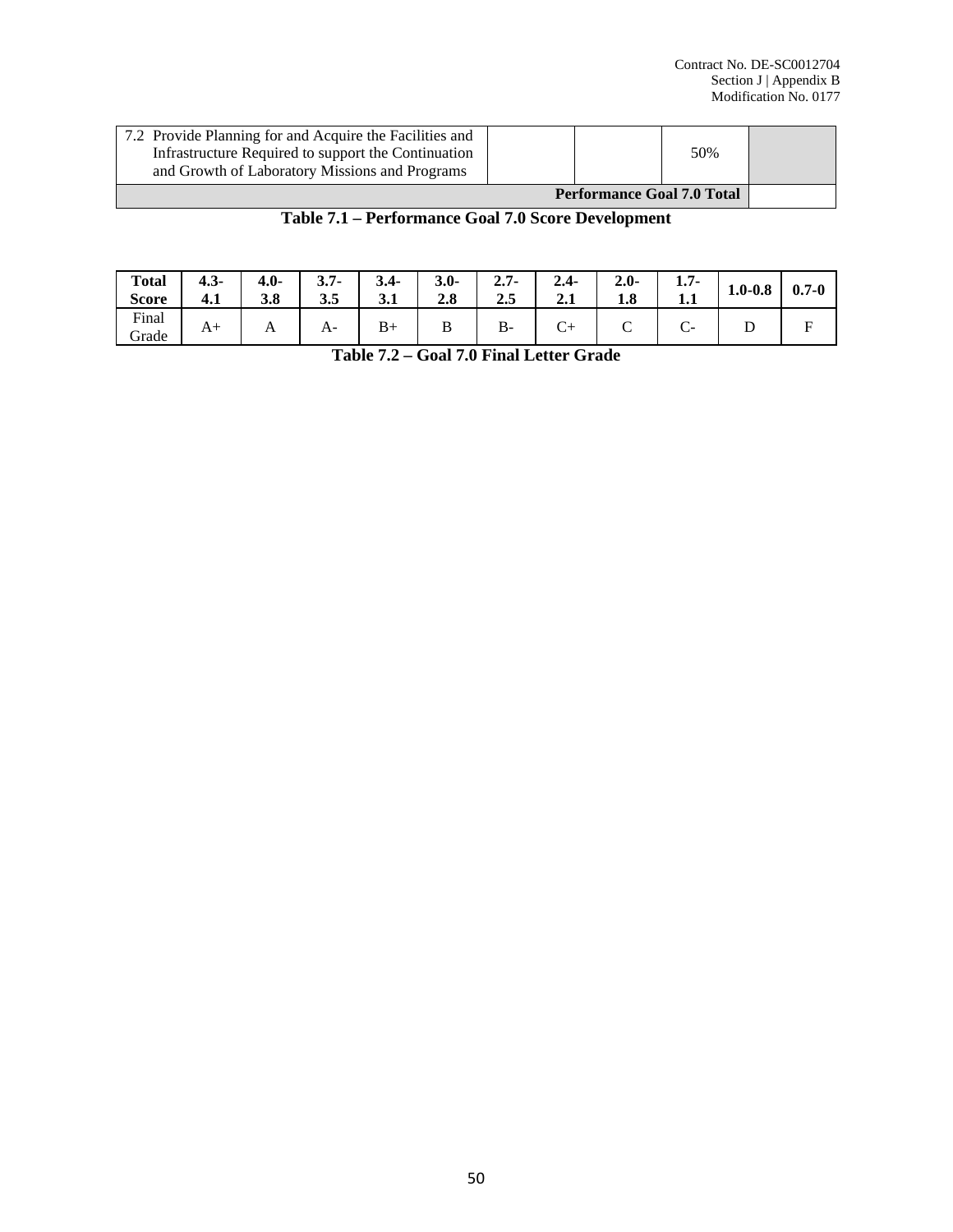# **GOAL 8.0 Sustain and Enhance the Effectiveness of Integrated Safeguards and Security Management (ISSM) and Emergency Management Systems**

The weight of this Goal is 10%.

**This Goal evaluates the Contractor's overall success in safeguarding and securing Laboratory assets that supports the mission(s) of the Laboratory in an efficient and effective manner and provides an effective emergency management program.**

- 8.1 Provide an Efficient and Effective Emergency Management System
- 8.2 Provide an Efficient and Effective Cyber Security System for the Protection of Classified and Unclassified Information
- 8.3 Provide an Efficient and Effective Physical Security Program for the Protection of Special Nuclear Materials, Classified Matter, Classified Information, Sensitive Information, and Property

In measuring the performance of the above Objectives, the DOE evaluator(s) shall consider performance trends and outcomes in the safeguards and security, cyber security and emergency management program systems. This may include, but is not limited to, the commitment of leadership to strong safeguards and security, cyber security and emergency management systems; the integration of these systems into the culture of the Laboratory; the degree of knowledge and appropriate utilization of established system processes/procedures by Contractor management and staff; maintenance and the appropriate utilization of Safeguards, Security, and Cyber risk identification, prevention, and control processes/activities; and the prevention and management controls and prompt reporting and mitigation of events as necessary.

# **Notable Outcomes**

• **BHSO:** To ensure a successful Safeguards and Security survey in FY 2021, complete the security risk assessments as part of DBT implementation and ensure that residual risk and prioritization of security assets are appropriately reflected in the SPP. (Objective 8.3)

| <b>ELEMENT</b>                                                                                                                                                                                            | Letter<br>Grade | <b>Numerical</b><br><b>Score</b> | <b>Objective</b><br>Weight | <b>Overall</b><br><b>Score</b> |  |  |  |  |
|-----------------------------------------------------------------------------------------------------------------------------------------------------------------------------------------------------------|-----------------|----------------------------------|----------------------------|--------------------------------|--|--|--|--|
| Goal 8.0 - Sustain and Enhance the Effectiveness of<br><b>Integrated Safeguards and Security management</b><br>(ISSM) and Emergency Management Systems.                                                   |                 |                                  |                            |                                |  |  |  |  |
| 8.1 Provide an Efficient and Effective Emergency<br><b>Management System</b>                                                                                                                              |                 |                                  | 25%                        |                                |  |  |  |  |
| 8.2 Provide an Efficient and Effective Cyber Security<br>System for the Protection of Classified and<br>Unclassified Information                                                                          |                 |                                  | 35%                        |                                |  |  |  |  |
| 8.3 Provide an Efficient and Effective Physical Security<br>Program for the Protection of Special Nuclear<br>Materials, Classified Matter, Classified Information,<br>Sensitive Information, and Property |                 |                                  | 40%                        |                                |  |  |  |  |
| <b>Performance Goal 8.0 Total</b>                                                                                                                                                                         |                 |                                  |                            |                                |  |  |  |  |

**Table 8.1 – Performance Goal 8.0 Score Development**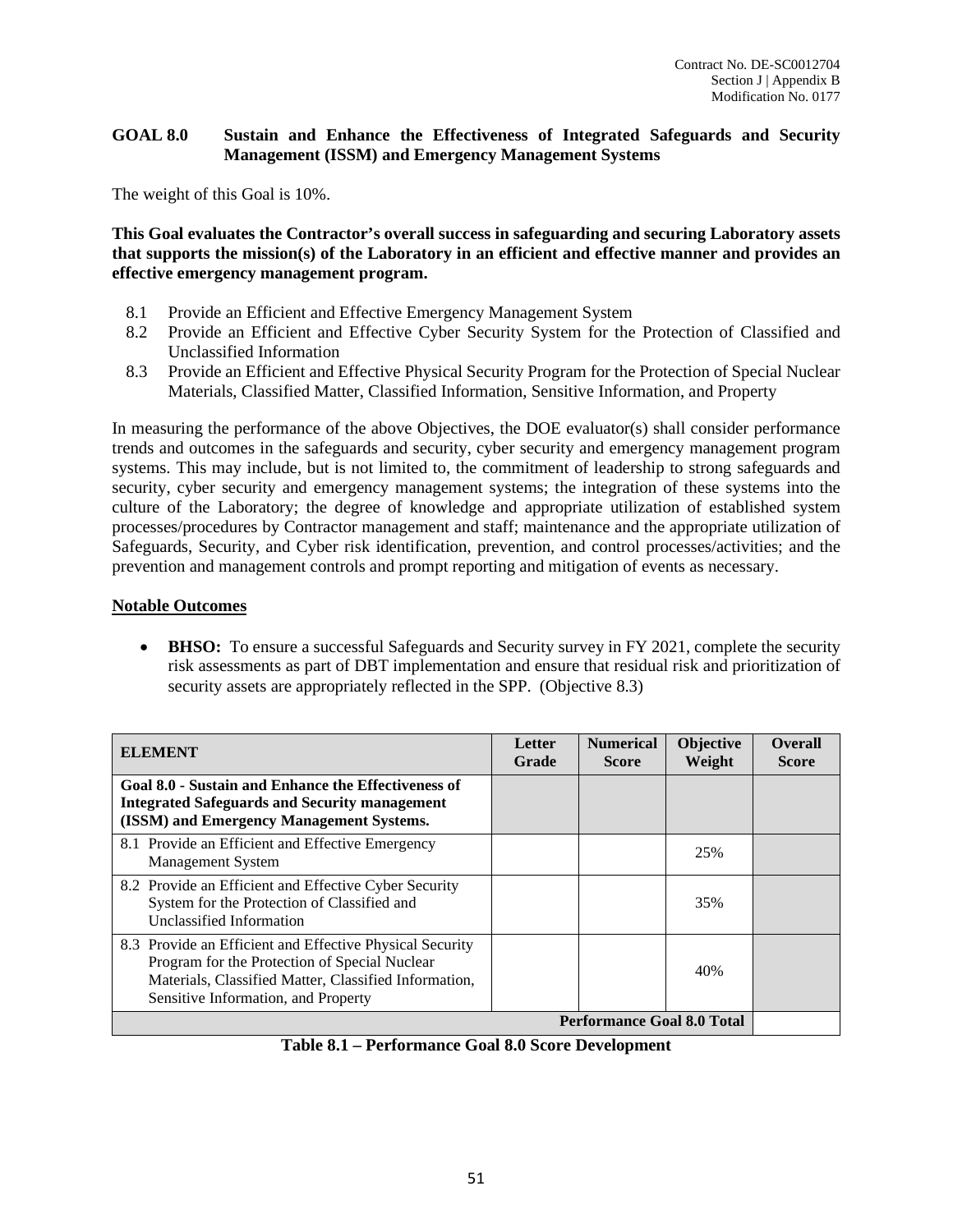| <b>Total</b><br><b>Score</b> | $4.3 -$<br>4.I | $4.0-$<br>3.8 | 2 <sub>7</sub><br>$3.1 -$<br>J.J | $3.4 -$<br>J.L | $3.0 -$<br>4.0 | $2.7 -$<br>∠.ວ | $2.4 -$<br>4.L | $2.0 -$<br>1.8 | $\pm 1.7$<br>1.1 | $1.0 - 0.8$ | $0.7 - 0$ |
|------------------------------|----------------|---------------|----------------------------------|----------------|----------------|----------------|----------------|----------------|------------------|-------------|-----------|
| Final<br>Grade               | $_{\rm A+}$    | A             | $A^-$                            | $B+$           |                | В-             |                |                |                  |             |           |

**Table 8.2 – Goal 8.0 Final Letter Grade**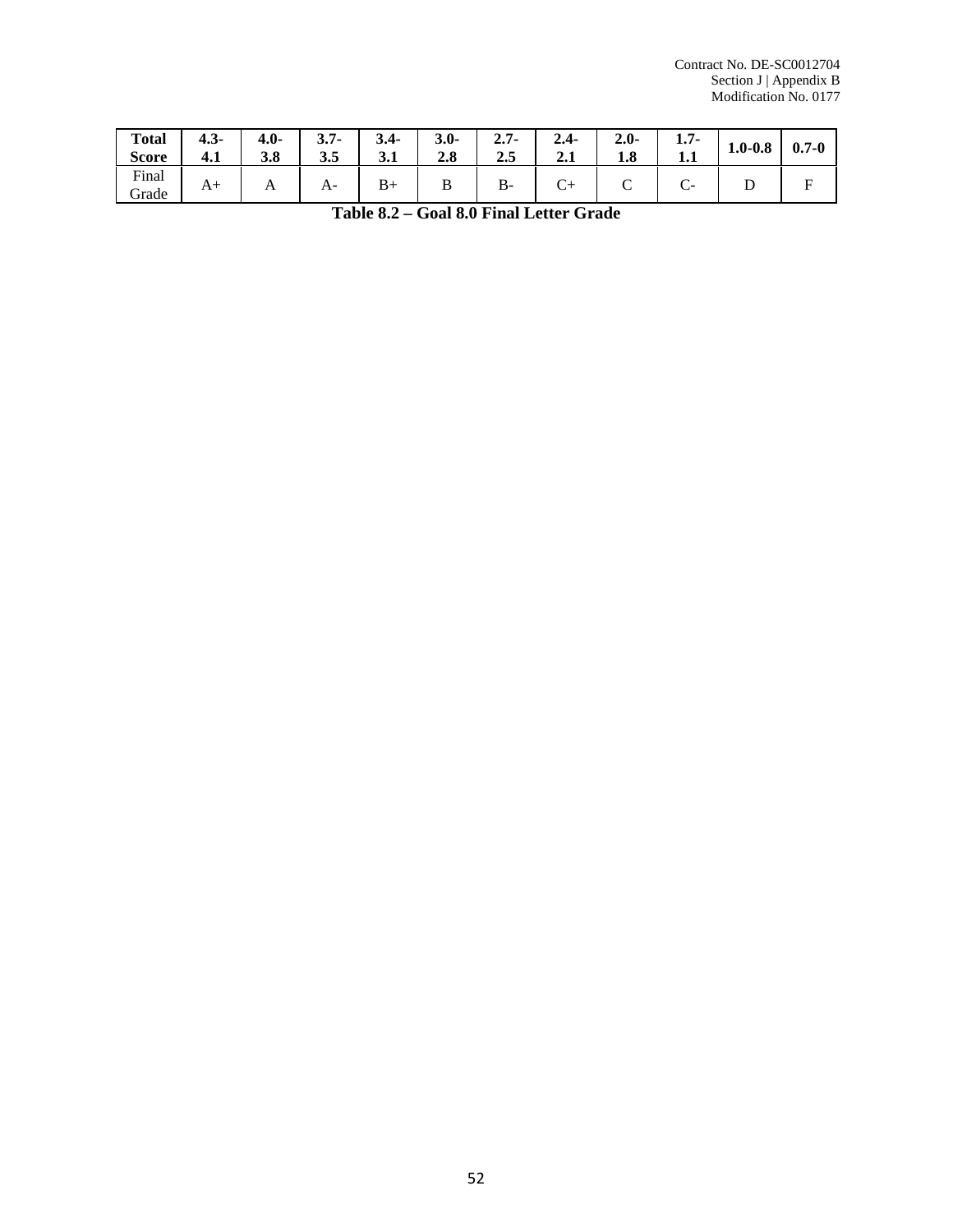**Contract No. DE-SC0012704 Section J | Appendix I Modification No. 0177**

# **APPENDIX I**

# **DOE Directives/List B**

**Brookhaven National Laboratory Applicable to the Operations of**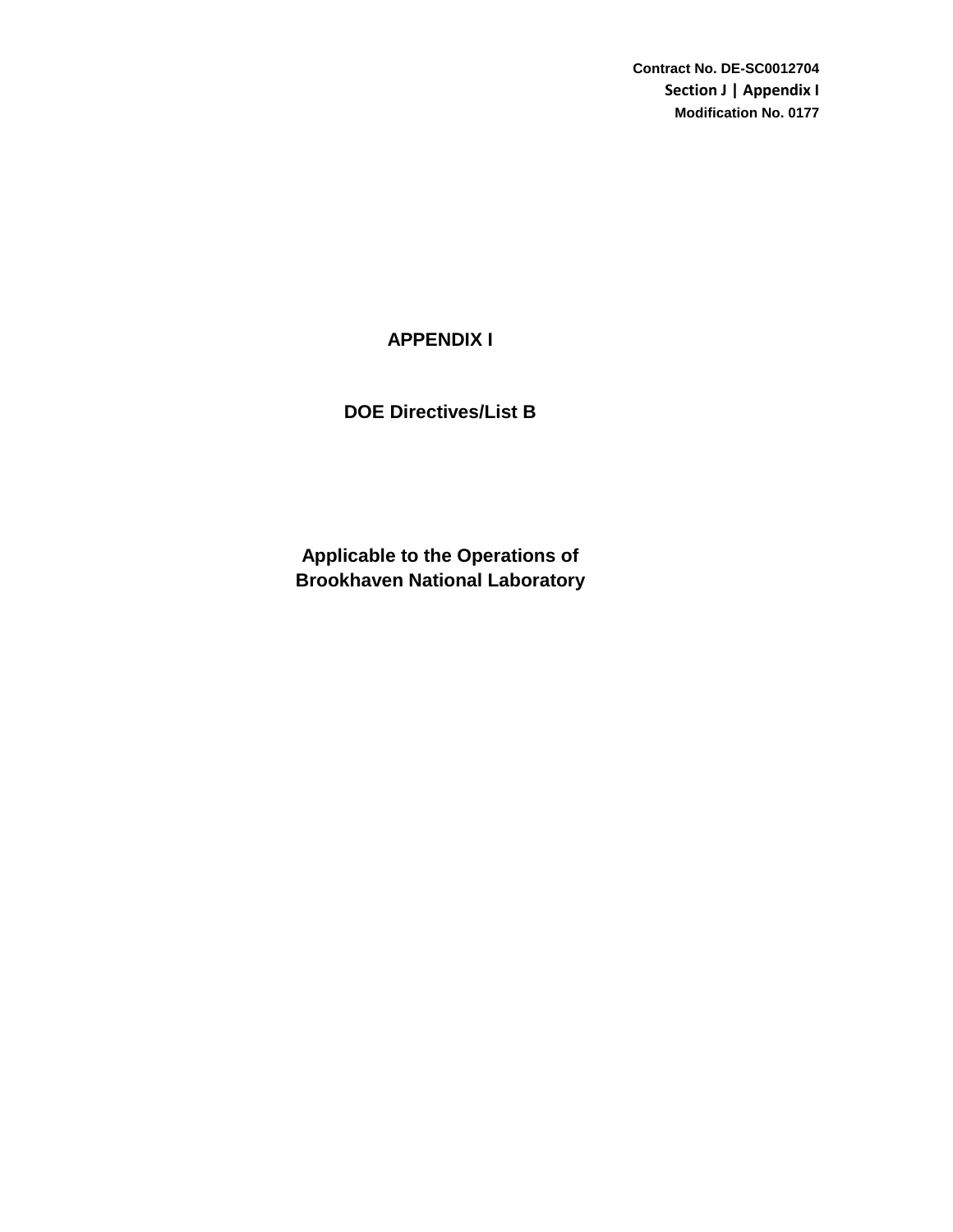There is no List A to this Appendix.

List B to this Appendix contains the following:

Part I: "Directives List"

This section contains a list of Directives that are considered by DOE as applicable to the BNL contract.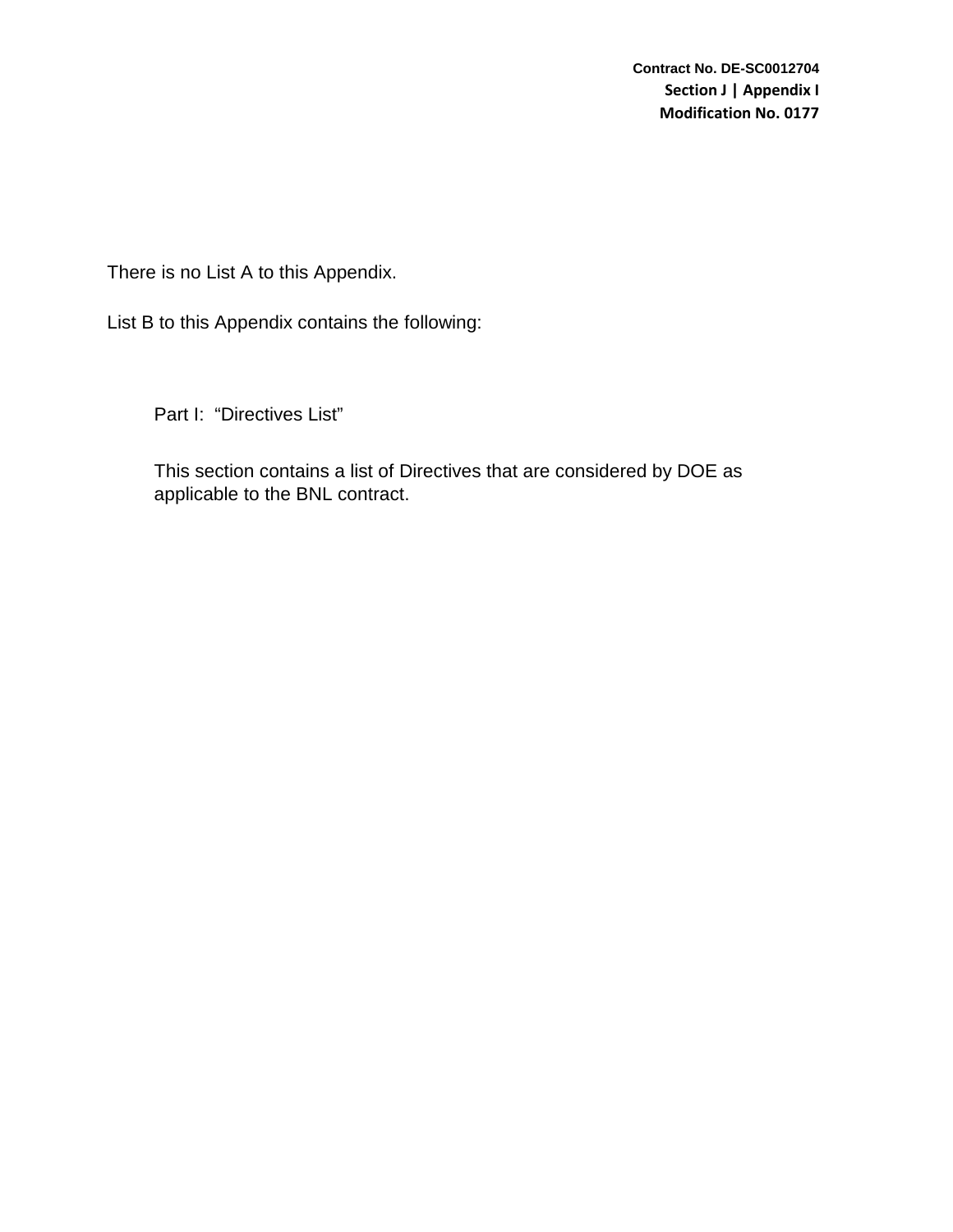| <b>ISSUED</b> | <b>TYPE</b> | <b>NUMBER</b> | <b>THROUGH</b><br><b>CHANGE</b>      | <b>TITLE</b><br><b>Includes Compliance Notes as Necessary</b>                                                                                          |
|---------------|-------------|---------------|--------------------------------------|--------------------------------------------------------------------------------------------------------------------------------------------------------|
| 9/29/1995     | Order       | 130.1         |                                      | <b>Budget Formulation</b>                                                                                                                              |
| 9/4/2008      | Manual      | 142.2-1       | Chg. 1<br>(Admin Chg.)<br>6/27/2013  | Manual for Implementation of the Voluntary Offer Safeguards<br>Agreement and Additional Protocol with the International Atomic<br><b>Energy Agency</b> |
| 12/15/2006    | Order       | 142.2A        | Chg. 1<br>(Admin Chg.)<br>6/27/2013  | Voluntary Offer Safeguards Agreement and Additional Protocol<br>with the International Atomic Energy Agency                                            |
| 10/14/2010    | Order       | 142.3A        | Chg.2<br>(LtdChg.)<br>12/13/2019     | Unclassified Foreign Visits and Assignments Program                                                                                                    |
| 3/31/2014     | Order       | 150.1A        |                                      | <b>Continuity Programs</b>                                                                                                                             |
| 8/11/2016     | Order       | 151.1D        | Chg.1<br>(Minor Chg.)<br>10/4/2019   | Comprehensive Emergency Management System                                                                                                              |
| 6/27/2007     | Order       | 153.1         |                                      | Departmental Radiological Emergency Response Assets                                                                                                    |
| 12/23/2008    | Order       | 200.1A        | Chg.1<br>(Minor Chg.)<br>01/13/2017  | Information Technology Management                                                                                                                      |
| 1/7/2005      | Order       | 203.1         |                                      | Limited Personal Use of Government Office Equipment Including<br><b>Information Technology</b>                                                         |
| 5/15/2019     | Order       | 205.1C        |                                      | Department of Energy Cyber Security Program                                                                                                            |
| 1/16/2009     | Order       | 206.1         | Chg.1<br>(Minor Chg.)<br>11/1/2018   | Department of Energy Privacy Program                                                                                                                   |
| 2/19/2013     | Order       | 206.2         |                                      | Identity, Credential and Access Management (ICAM)                                                                                                      |
| 4/8/2011      | Order       | 210.2A        |                                      | DOE Corporate Operating Experience Program                                                                                                             |
| 9/27/2016     | Order       | 221.1B        |                                      | Reporting Fraud, Waste, and Abuse to the Office of Inspector<br>General                                                                                |
| 2/25/2008     | Order       | 221.2A        |                                      | Cooperation with the Office of Inspector General                                                                                                       |
| 3/4/2011      | Order       | 225.1B        |                                      | <b>Accident Investigations</b>                                                                                                                         |
| 12/21/2015    | Order       | 227.1A        | Chg. 1<br>(Admin Chg.)<br>1/21/2020  | Independent Oversight Program                                                                                                                          |
| 6/27/2011     | Order       | 231.1B        | Chg. 1<br>(Admin Chg.)<br>11/28/2012 | Environment, Safety and Health Reporting                                                                                                               |
| 1/17/2017     | Order       | 232.2A        | Chg.1<br>(Minor Chg.)<br>10/04/2019  | Occurrence Reporting and Processing of Operations Information                                                                                          |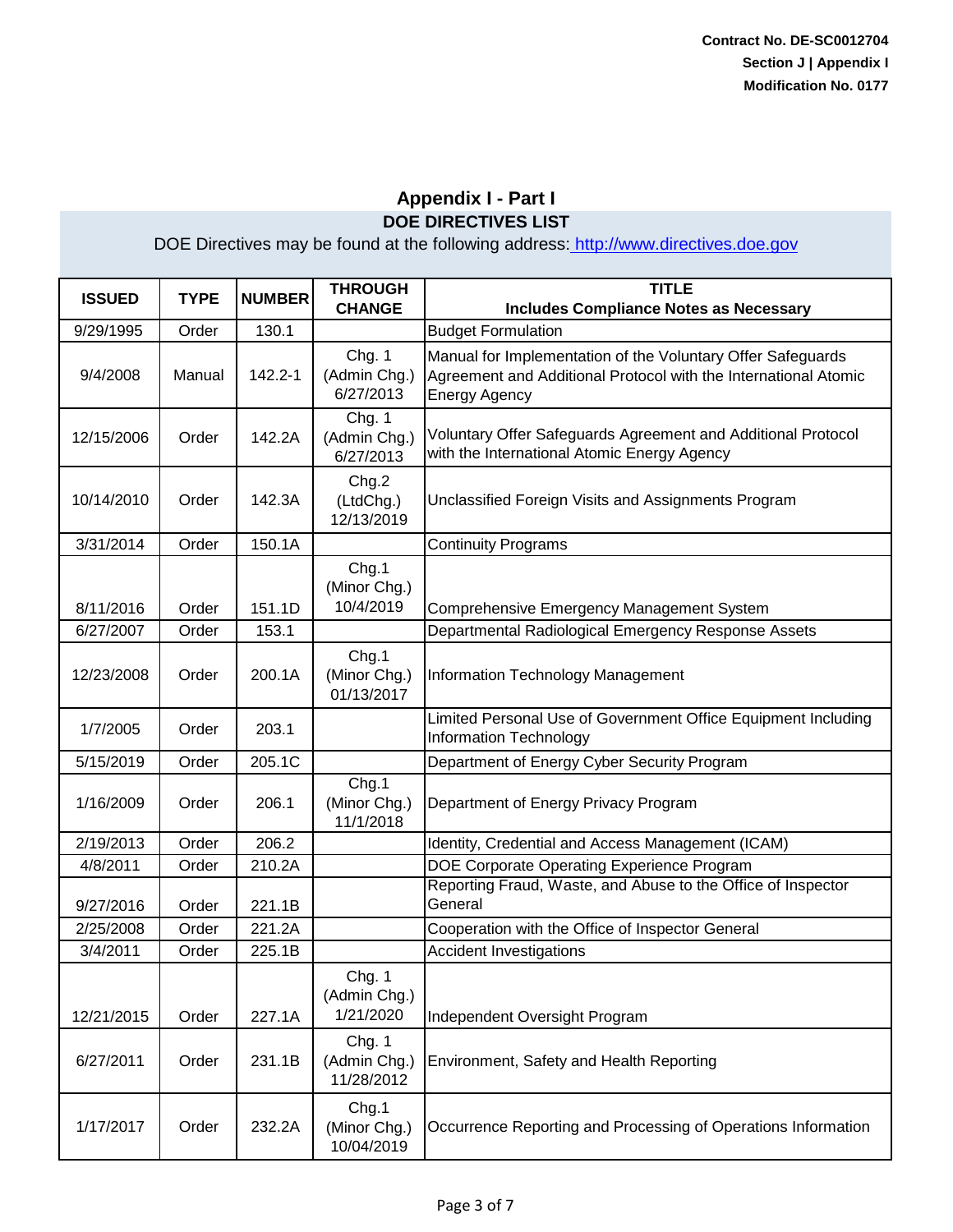| <b>ISSUED</b> | <b>TYPE</b> | <b>NUMBER</b>                                                     | <b>THROUGH</b><br><b>CHANGE</b>     | <b>TITLE</b><br><b>Includes Compliance Notes as Necessary</b>           |
|---------------|-------------|-------------------------------------------------------------------|-------------------------------------|-------------------------------------------------------------------------|
| 12/13/2010    | Order       | 241.1B                                                            | Chg. 1<br>(Admin Chg)<br>4/26/2016  | Scientific and Technical Information Management                         |
| 3/11/2013     | Order       | 243.1B                                                            | Chg. 1<br>(Admin Chg.)<br>7/8/2013  | Records Management Program                                              |
| 2/23/2011     | Order       | 252.1A                                                            | Chg. 1<br>(Admin Chg.)<br>3/12/2013 | <b>Technical Standards Program</b>                                      |
| 11/19/2009    | Order       | 313.1                                                             |                                     | Management and Funding of the Department's Overseas Presence            |
| 10/18/2007    | Order       | 341.1A<br>Parts:<br>$1.(a-b)$<br>$2.a(1-3)$<br>$2.a(4)(a -$<br>h) |                                     | <b>Federal Employee Health Services</b>                                 |
| 9/30/1996     | Order       | 350.1                                                             | Chg. 7<br>(LtdChg.)<br>2/19/2020    | Contractor Human Resource Management Programs                           |
| 8/17/2009     | Order       | 410.2                                                             | Chg. 1<br>(Admin Chg.)<br>4/10/2014 | Management of Nuclear Materials                                         |
| 1/4/2017      | Order       | 411.2                                                             |                                     | Scientific Integrity                                                    |
| 1/4/2017      | Policy      | 411.2A                                                            |                                     | <b>Scientific Integrity Policy</b>                                      |
| 10/28/2008    | Order       | 413.1B                                                            |                                     | Internal Control Program                                                |
| 10/22/2015    | Order       | 413.2C                                                            | Chg.1<br>(Minor Chg.)<br>8/2/2018   | Laboratory Directed Research and Development                            |
| 11/29/2010    | Order       | 413.3B                                                            | Chg. 5<br>(Minor Chg.)<br>4/12/2018 | Program and Project Management for the Acquisition of Capital<br>Assets |
| 4/25/2011     | Order       | 414.1D                                                            | Chg. 1<br>(Admin Chg.)<br>5/8/2013  | <b>Quality Assurance</b>                                                |
| 12/3/2012     | Order       | 415.1                                                             | Chg. 2<br>(Minor Chg.)<br>1/17/2017 | Information Technology Project Management                               |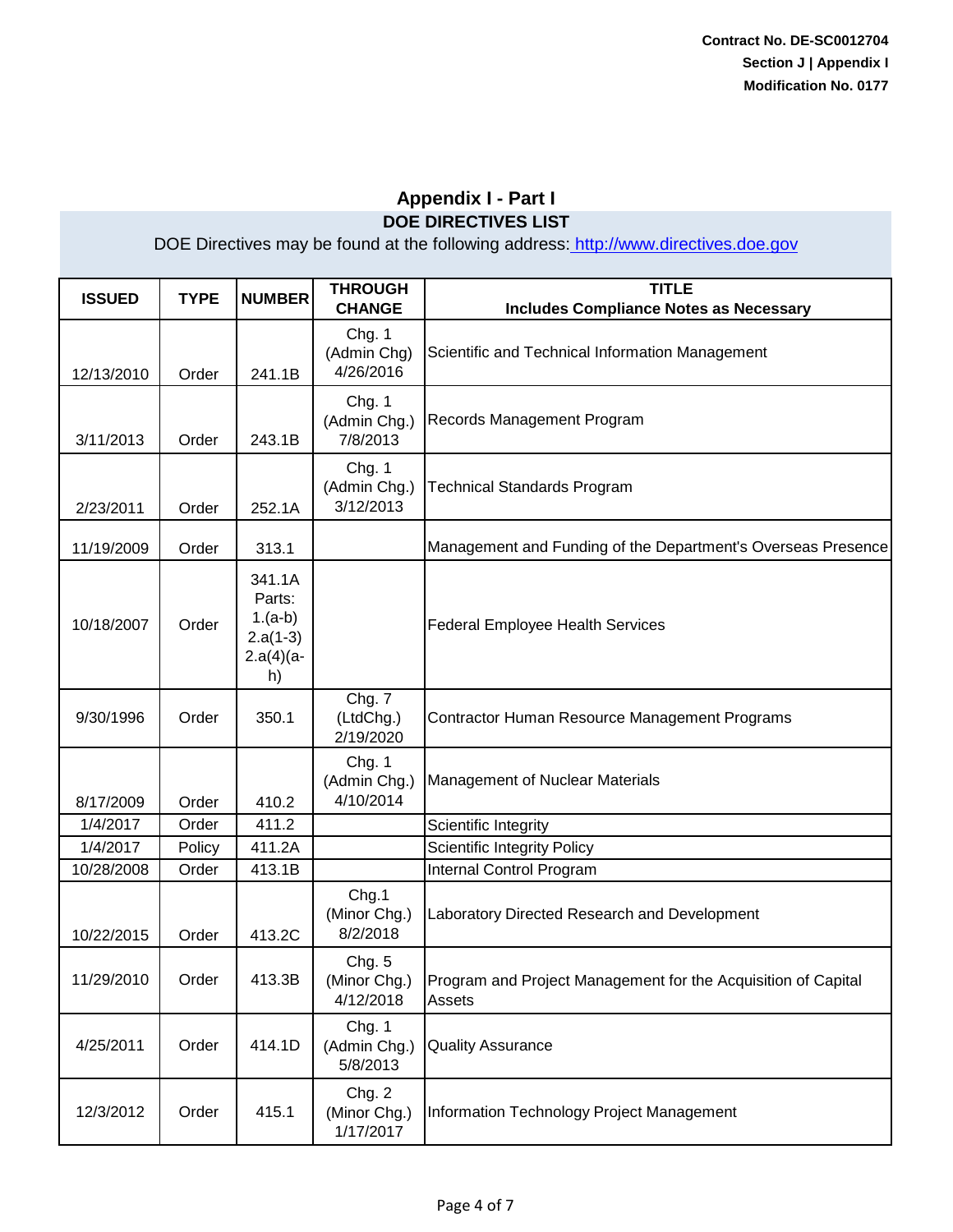| <b>ISSUED</b> | <b>TYPE</b> | <b>NUMBER</b> | <b>THROUGH</b><br><b>CHANGE</b>      | <b>TITLE</b><br><b>Includes Compliance Notes as Necessary</b>                                                                                                                                                                                                                                                                                                                     |
|---------------|-------------|---------------|--------------------------------------|-----------------------------------------------------------------------------------------------------------------------------------------------------------------------------------------------------------------------------------------------------------------------------------------------------------------------------------------------------------------------------------|
| 12/4/2012     | Order       | 420.1C        | Chg.3<br>(Ltd Chg.)<br>11/14/2019    | <b>Facility Safety</b><br><b>Compliance Note:</b> CRD Chapters 1, 3, and 5 only are applicable to<br>BNL Hazardous Category 1, 2, or 3 nuclear facilities. Currently<br>these type of nuclear facilities do not exist at BNL. The<br>requirements of DOE O 420. 1C Chg. 2 CRD Chapters 2 (Fire<br>Protection) and 5 (Natural Phenomena Hazards Mitigation) apply to<br><b>BNL</b> |
| 7/21/2011     | Order       | 420.2C        |                                      | Safety of Accelerator Facilities                                                                                                                                                                                                                                                                                                                                                  |
| 6/29/2010     | Order       | 422.1         | Chg. 3<br>(Minor Chg.)<br>10/4/2019  | <b>Conduct of Operations</b><br><b>Compliance Note:</b> Applicable to Hazardous Category 1, 2, or 3<br>nuclear facilities and other facilities as defined by BSA in a<br>Program Plan approved by BHSO                                                                                                                                                                            |
| 11/25/2016    | Policy      | 434.1B        |                                      | Conduct and Approval of Select Agent and Toxin Work at<br>Department of Energy Sites                                                                                                                                                                                                                                                                                              |
| 7/9/1999      | Order       | 435.1         | Chg. 1<br>(Pg Chg)<br>8/28/2001      | Radioactive Waste Management                                                                                                                                                                                                                                                                                                                                                      |
| 7/9/1999      | Manual      | $435.1 - 1$   | Chg. 2<br>(Admin Chg.)<br>6/8/2011   | Radioactive Waste Management Manual                                                                                                                                                                                                                                                                                                                                               |
| 5/2/2011      | Order       | 436.1         |                                      | Departmental Sustainability                                                                                                                                                                                                                                                                                                                                                       |
| 6/15/2011     | Order       | 440.2C        | Chg. 1<br>(Admin Chg.)<br>6/22/2011  | <b>Aviation Management and Safety</b>                                                                                                                                                                                                                                                                                                                                             |
| 3/7/2008      | Manual      | 441.1-1       | Chg. 1<br>(Admin Chg.)<br>02/24/2016 | Nuclear Material Packaging Manual                                                                                                                                                                                                                                                                                                                                                 |
| 1/31/2019     | Order       | 442.1B        |                                      | Department of Energy Employee Concerns Program                                                                                                                                                                                                                                                                                                                                    |
| 7/29/2011     | Order       | 442.2         | Chg.1<br>(Pg.Chg.)<br>10/5/2016      | Differing Professional Opinions for Technical Issues Involving<br>Environment, Safety and Health                                                                                                                                                                                                                                                                                  |
| 11/26/2019    | Order       | 443.1C        |                                      | Protection of Human Research Subjects                                                                                                                                                                                                                                                                                                                                             |
| 7/21/2011     | Order       | 452.8         |                                      | Control of Nuclear Weapon Data                                                                                                                                                                                                                                                                                                                                                    |
| 7/15/2016     | Order       | 456.1A        |                                      | The Safe Handling of Unbound Engineered Nanoparticles                                                                                                                                                                                                                                                                                                                             |
| 2/11/2011     | Order       | 458.1         | Chg. 3<br>(Admin Chg.)<br>1/15/2013  | Radiation Protection of the Public and the Environment                                                                                                                                                                                                                                                                                                                            |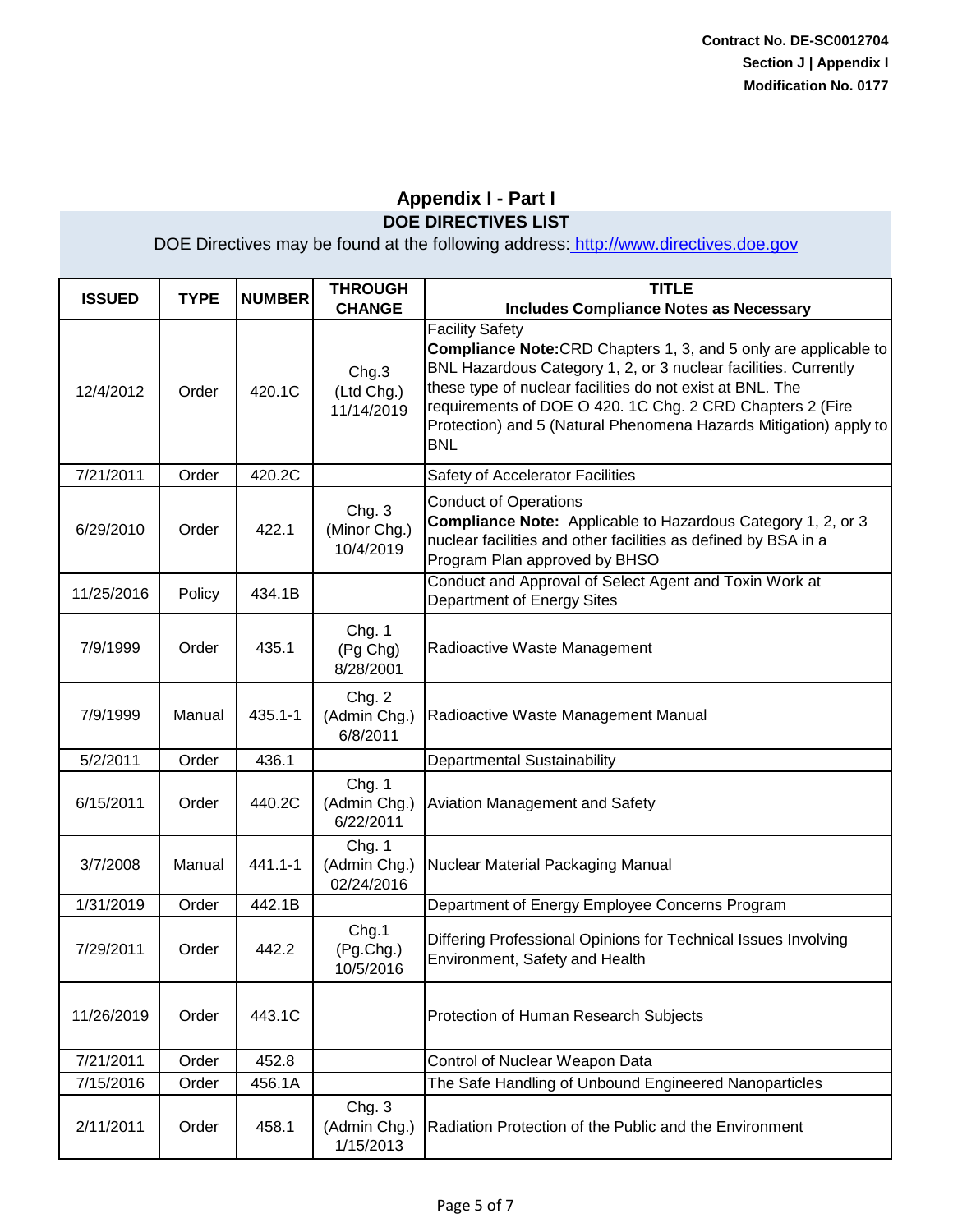| <b>ISSUED</b> | <b>TYPE</b> | <b>NUMBER</b> | <b>THROUGH</b><br><b>CHANGE</b>     | <b>TITLE</b><br><b>Includes Compliance Notes as Necessary</b>                                                |
|---------------|-------------|---------------|-------------------------------------|--------------------------------------------------------------------------------------------------------------|
| 12/20/2016    | Order       | 460.1D        |                                     | Hazardous Materials Packaging and Transportation Safety                                                      |
| 12/22/2004    | Order       | 460.2A        |                                     | Departmental Material Transportation and Packaging Management                                                |
| 6/4/2008      | Manual      | 460.2-1A      |                                     | Radioactive Material Transportation Practices Manual                                                         |
| 11/23/2016    | Order       | 470.3C        |                                     | Design Basis Threat (DBT) Order                                                                              |
| 7/21/2011     | Order       | 470.4B        | Chg. 2<br>(Minor Chg.)<br>1/17/2017 | Safeguards and Security Program                                                                              |
| 6/2/2014      | Order       | 470.5         |                                     | Insider Threat Program                                                                                       |
| 9/2/2015      | Order       | 470.6         | Chg.1<br>(Minor Chg.)<br>1/11/2017  | <b>Technical Security Program</b>                                                                            |
| 3/1/2010      | Order       | 471.1B        |                                     | Identification and Protection of Unclassified Controlled Nuclear<br>Information                              |
| 4/9/2003      | Order       | 471.3         | Chg. 1<br>(Admin Chg.)<br>1/13/2011 | Identifying and Protecting Official Use Only Information                                                     |
| 4/9/2003      | Manual      | 471.3-1       | Chg. 1<br>(Admin Chg.)<br>1/13/2011 | Manual for Identifying and Protecting Official Use Only Information                                          |
| 6/20/2011     | Order       | 471.6         | Chg. 3<br>(Admin Chg.)<br>9/12/2019 | <b>Information Security</b>                                                                                  |
| 7/21/2011     | Order       | 472.2         | Chg. 1<br>(Pg Chg.)<br>7/9/2014     | <b>Personnel Security</b>                                                                                    |
| 3/23/2016     | Order       | 473.3A        | Chg.1<br>(Minor Chg.)<br>1/2/2018   | <b>Protection Program Operations</b>                                                                         |
| 6/27/2011     | Order       | 474.2         | Chg. 4<br>(Pg.Chg.)<br>9/13/2016    | Nuclear Material Control and Accountability                                                                  |
| 12/10/2004    | Order       | 475.1         |                                     | Counterintelligence Program                                                                                  |
| 10/3/2014     | Order       | 475.2B        |                                     | <b>Identifying Classified Information</b>                                                                    |
| 12/20/2018    | Order       | 481.1E        | Chg. 1<br>(LtdChg.)<br>12/13/2019   | Strategic Partnership Projects [Formerly Known as Work for<br>Others (Non-Department of Energy Funded Work)] |